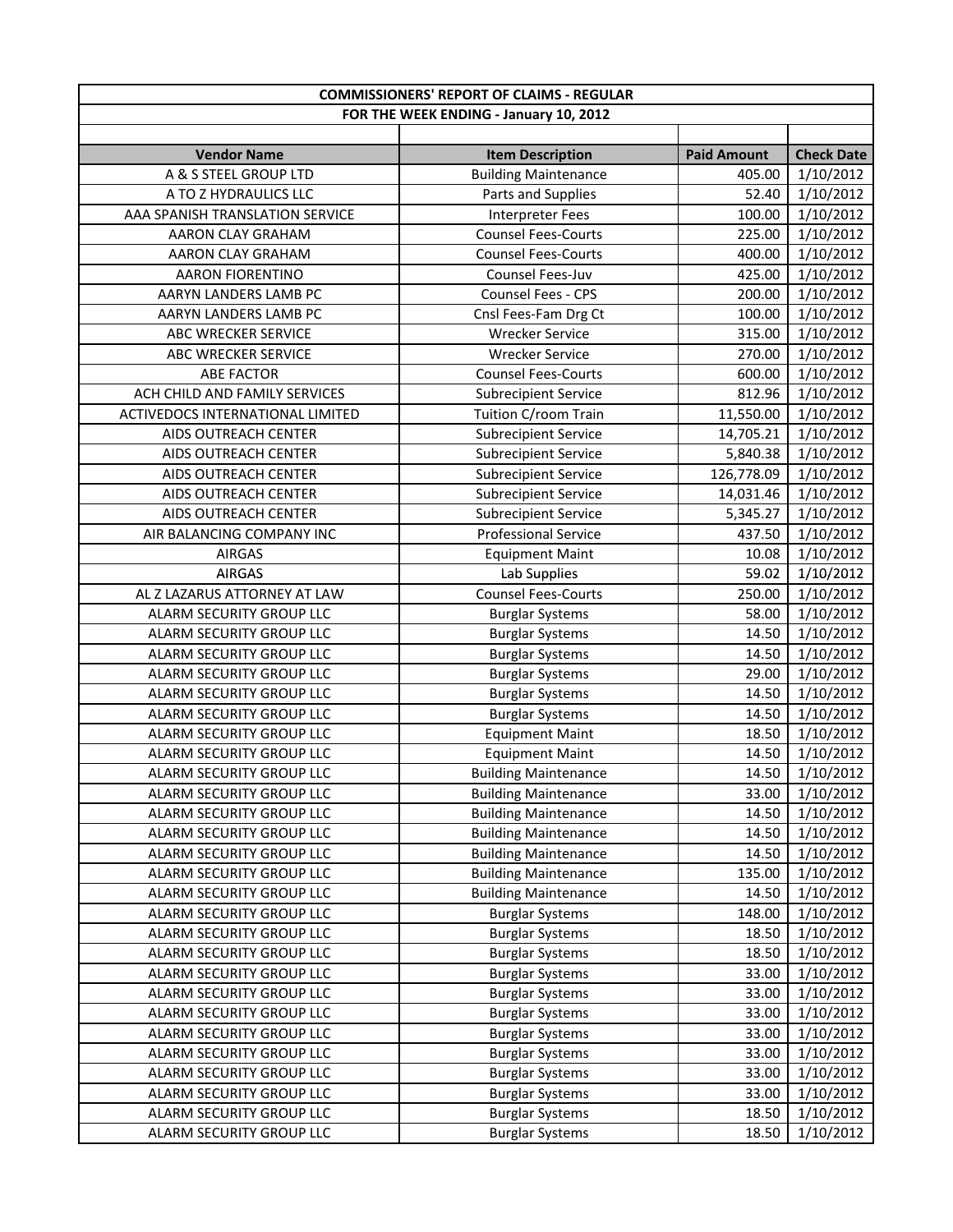| ALARM SECURITY GROUP LLC            | <b>Burglar Systems</b>      | 33.00    | 1/10/2012 |
|-------------------------------------|-----------------------------|----------|-----------|
| ALARM SECURITY GROUP LLC            | <b>Burglar Systems</b>      | 14.50    | 1/10/2012 |
| ALARM SECURITY GROUP LLC            | <b>Burglar Systems</b>      | 14.50    | 1/10/2012 |
| ALARM SECURITY GROUP LLC            | <b>Burglar Systems</b>      | 14.50    | 1/10/2012 |
| ALARM SECURITY GROUP LLC            | <b>Burglar Systems</b>      | 14.50    | 1/10/2012 |
| ALARM SECURITY GROUP LLC            | <b>Burglar Systems</b>      | 18.50    | 1/10/2012 |
| ALARM SECURITY GROUP LLC            | <b>Burglar Systems</b>      | 65.00    | 1/10/2012 |
| ALARM SECURITY GROUP LLC            | <b>Burglar Systems</b>      | 33.00    | 1/10/2012 |
| ALARM SECURITY GROUP LLC            | <b>Burglar Systems</b>      | 18.50    | 1/10/2012 |
| ALARM SECURITY GROUP LLC            | <b>Burglar Systems</b>      | 47.50    | 1/10/2012 |
| ALARM SECURITY GROUP LLC            | <b>Burglar Systems</b>      | 18.50    | 1/10/2012 |
| ALARM SECURITY GROUP LLC            | <b>Building Maintenance</b> | 33.00    | 1/10/2012 |
| ALARM SECURITY GROUP LLC            | <b>Building Maintenance</b> | 14.50    | 1/10/2012 |
| ALARM SECURITY GROUP LLC            | <b>Burglar Systems</b>      | 18.50    | 1/10/2012 |
| ALARM SECURITY GROUP LLC            | <b>Burglar Systems</b>      | 33.00    | 1/10/2012 |
| ALARM SECURITY GROUP LLC            | <b>Building Maintenance</b> | 217.50   | 1/10/2012 |
| ALARM SECURITY GROUP LLC            | <b>Burglar Systems</b>      | 43.50    | 1/10/2012 |
| ALDINGER CO                         | Lab Equip Mainten           | 6,710.44 | 1/10/2012 |
| ALEED J RIVERA                      | <b>Counsel Fees-Probate</b> | 1,027.92 | 1/10/2012 |
| ALFONS KYLE KNAPP                   | <b>Counsel Fees-Courts</b>  | 200.00   | 1/10/2012 |
| ALFONS KYLE KNAPP                   | <b>Counsel Fees-Courts</b>  | 100.00   | 1/10/2012 |
| ALFREDO ALBA                        | Rental Assistance           | 300.00   | 1/10/2012 |
| ALI OLIVER HASSIBI                  | <b>Counsel Fees-Courts</b>  | 350.00   | 1/10/2012 |
| ALI OLIVER HASSIBI                  | <b>Counsel Fees-Courts</b>  | 450.00   | 1/10/2012 |
| ALI OLIVER HASSIBI                  | <b>Counsel Fees-Courts</b>  | 265.00   | 1/10/2012 |
| ALICIA R JOHNSON                    | <b>Counsel Fees-Courts</b>  | 250.00   | 1/10/2012 |
| ALL AMERICA TITLE SERVICES INC      | <b>Professional Service</b> | 525.00   | 1/10/2012 |
| ALL AMERICAN POLY CORPORATION       | <b>Custodian Supplies</b>   | 222.70   | 1/10/2012 |
| ALL CITIES SERVICE                  | <b>Building Maintenance</b> | 177.12   | 1/10/2012 |
| ALL CITIES SERVICE                  | <b>Building Maintenance</b> | 271.53   | 1/10/2012 |
| ALL CITIES SERVICE                  | <b>Building Maintenance</b> | 124.00   | 1/10/2012 |
| ALL CITIES SERVICE                  | <b>Building Maintenance</b> | 54.86    | 1/10/2012 |
| ALL CITIES SERVICE                  | <b>Building Maintenance</b> | 105.00   | 1/10/2012 |
| ALL CITIES SERVICE                  | Kitchen Maintenance         | 598.00   | 1/10/2012 |
| <b>ALL CITIES SERVICE</b>           | Kitchen Maintenance         | 295.00   | 1/10/2012 |
| ALL CITIES SERVICE                  | Kitchen Maintenance         | 256.00   | 1/10/2012 |
| ALLEN & WEAVER PC                   | <b>Counsel Fees - CPS</b>   | 6,580.00 | 1/10/2012 |
| ALLIANCE GEOTECHNICAL GROUP         | <b>Professional Service</b> | 1,415.00 | 1/10/2012 |
| ALLIED COURT REPORTERS              | <b>Professional Service</b> | 340.56   | 1/10/2012 |
| <b>ALONTI CAFE &amp; CATERING</b>   | <b>Meeting Expenses</b>     | 56.24    | 1/10/2012 |
| ALYSSA MONDEN                       | Clothing                    | 100.00   | 1/10/2012 |
| <b>AMBIT ENERGY LLC</b>             | <b>Utility Assistance</b>   | 262.54   | 1/10/2012 |
| AMERCARE PRODUCTS INC               | Shrff Commissary Inv        | 1,797.50 | 1/10/2012 |
| AMERICAN AUTO SALVAGE INC           | Central Garage Inv          | 100.00   | 1/10/2012 |
| AMERICAN LAW ENFORCEMENT RADAR &    | <b>Equipment Maint</b>      | 175.00   | 1/10/2012 |
| AMERICAN LAW ENFORCEMENT RADAR &    | <b>Equipment Maint</b>      | 70.00    | 1/10/2012 |
| AMERICAN LOCKER SECURITY SYSTEMS IN | <b>Supplies</b>             | 325.00   | 1/10/2012 |
| AMERICAN PUBLIC HEALTH ASSOC        | Books/Pamphlets             | 75.95    | 1/10/2012 |
| AMERICAN RED CROSS FT WORTH         | Education                   | 54.00    | 1/10/2012 |
| <b>AMY SHORTES</b>                  | <b>Restitution Payable</b>  | 6.50     | 1/10/2012 |
| ANDREA D MITCHELL                   | HAP - Admin Equity          | 417.00   | 1/10/2012 |
| ANGELA HARVEY                       | Counsel Fees-Probate        | 1,000.00 | 1/10/2012 |
| ANGELA Y DAVIS                      | <b>FSS Liability</b>        | 653.00   | 1/10/2012 |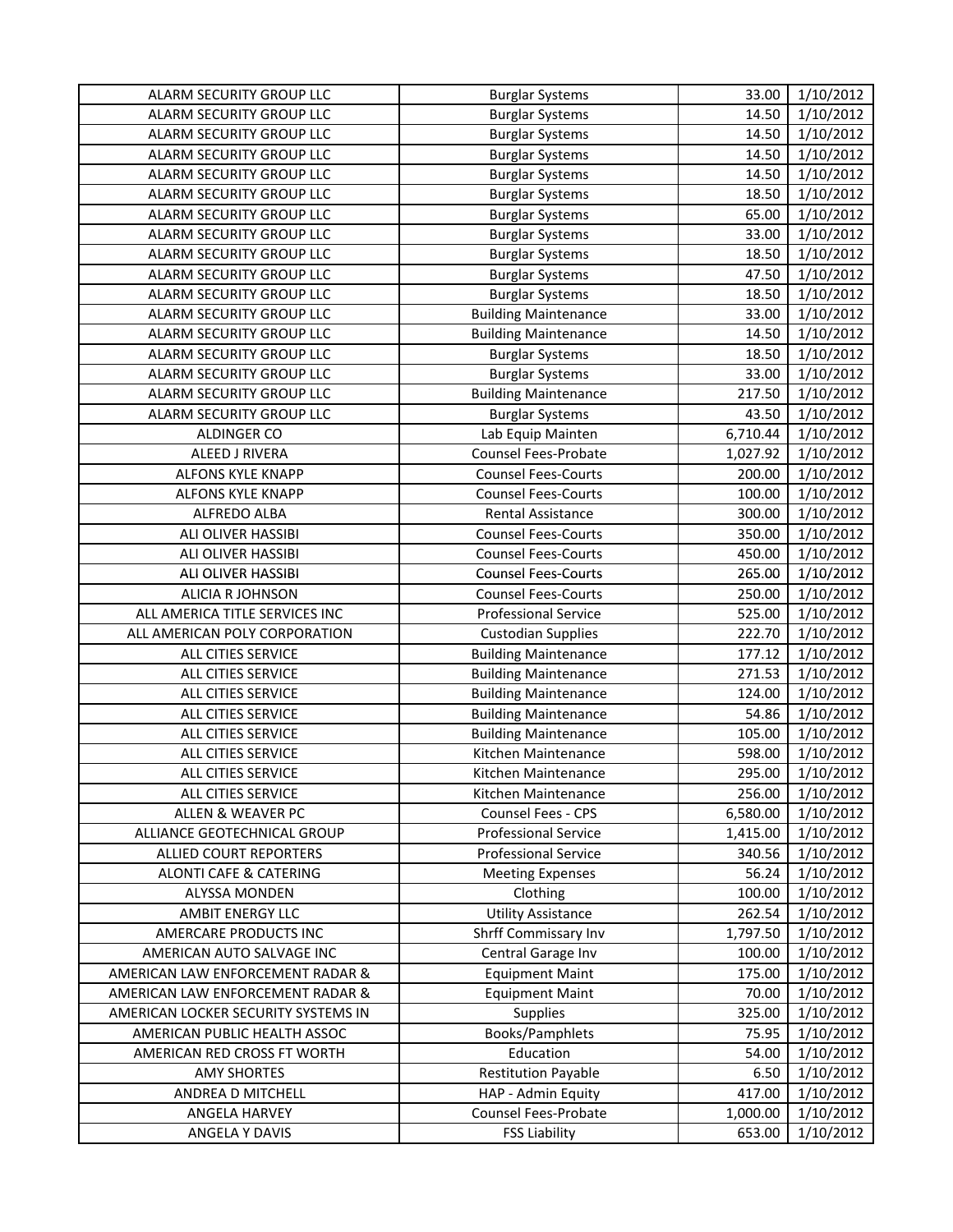| <b>ANN LAWLER</b>                  | <b>Counsel Fees-Courts</b>  | 600.00    | 1/10/2012 |
|------------------------------------|-----------------------------|-----------|-----------|
| <b>ANN LAWLER</b>                  | Counsel Fees-Juv            | 200.00    | 1/10/2012 |
| <b>ANNA WIGLEY</b>                 | Clothing                    | 123.06    | 1/10/2012 |
| <b>ANTHONY GREEN</b>               | Counsel Fees - CPS          | 575.00    | 1/10/2012 |
| <b>ANTHONY GREEN</b>               | Cnsl Fees-Juv Det&Tr        | 850.00    | 1/10/2012 |
| <b>ANTIGUA PROPERTIES LP</b>       | <b>Rental Assistance</b>    | 399.00    | 1/10/2012 |
| ANTIGUA PROPERTIES LP              | <b>Utility Assistance</b>   | 15.71     | 1/10/2012 |
| APAC TEXAS INC                     | Asphalt-Rock/Hot Mix        | 40,375.46 | 1/10/2012 |
| APAC TEXAS INC                     | Asphalt-Rock/Hot Mix        | 476.33    | 1/10/2012 |
| <b>APPLIED OPERATIONS SECURITY</b> | <b>Security Contract</b>    | 10,118.40 | 1/10/2012 |
| ARAMARK UNIFORM SERVICES INC       | Graphics Inventory          | 6.00      | 1/10/2012 |
| ARAMARK UNIFORM SERVICES INC       | <b>Custodian Services</b>   | 27.50     | 1/10/2012 |
| ARAMARK UNIFORM SERVICES INC       | <b>Custodian Services</b>   | 20.00     | 1/10/2012 |
| ARAMARK UNIFORM SERVICES INC       | <b>Custodian Services</b>   | 15.00     | 1/10/2012 |
| ARAMARK UNIFORM SERVICES INC       | <b>Custodian Services</b>   | 4.43      | 1/10/2012 |
| ARAMARK UNIFORM SERVICES INC       | <b>Custodian Services</b>   | 16.50     | 1/10/2012 |
| ARAMARK UNIFORM SERVICES INC       | <b>Custodian Services</b>   | 49.95     | 1/10/2012 |
| ARAMARK UNIFORM SERVICES INC       | <b>Custodian Services</b>   | 109.50    | 1/10/2012 |
| ARAMARK UNIFORM SERVICES INC       | <b>Custodian Services</b>   | 24.00     | 1/10/2012 |
| ARAMARK UNIFORM SERVICES INC       | <b>Custodian Services</b>   | 63.00     | 1/10/2012 |
| ARAMARK UNIFORM SERVICES INC       | <b>Custodian Services</b>   | 4.50      | 1/10/2012 |
| ARAMARK UNIFORM SERVICES INC       | <b>Building Maintenance</b> | 68.25     | 1/10/2012 |
| ARAMARK UNIFORM SERVICES INC       | <b>Building Maintenance</b> | 62.85     | 1/10/2012 |
| ARAMARK UNIFORM SERVICES INC       | <b>Laundry Services</b>     | 2.75      | 1/10/2012 |
| ARC/ AUSTIN RIBBON & COMPUTER      | <b>Supplies</b>             | 203.06    | 1/10/2012 |
| ARC/ AUSTIN RIBBON & COMPUTER      | <b>Supplies</b>             | 84.08     | 1/10/2012 |
| ARC/ AUSTIN RIBBON & COMPUTER      | Computer Maintenance        | 54.72     | 1/10/2012 |
| ARC/ AUSTIN RIBBON & COMPUTER      | <b>Computer Maintenance</b> | 100.32    | 1/10/2012 |
| ARC/ AUSTIN RIBBON & COMPUTER      | Capital Outlay-Low V        | 2,285.72  | 1/10/2012 |
| ARC/ AUSTIN RIBBON & COMPUTER      | Capital Outlay-Low V        | 535.06    | 1/10/2012 |
| ARC/ AUSTIN RIBBON & COMPUTER      | Capital Outlay-Low V        | 2,038.41  | 1/10/2012 |
| <b>ARLINGTON WATER UTILITIES</b>   | Water                       | 27.94     | 1/10/2012 |
| <b>ARLINGTON WATER UTILITIES</b>   | Water                       | 23.48     | 1/10/2012 |
| ARLINGTON WATER UTILITIES          | Water                       | 18.62     | 1/10/2012 |
| <b>ARLINGTON WATER UTILITIES</b>   | Water                       | 15.65     | 1/10/2012 |
| ARLINGTON WATER UTILITIES          | Water                       | 34.28     | 1/10/2012 |
| ARLINGTON WATER UTILITIES          | Water                       | 279.63    | 1/10/2012 |
| <b>ARLINGTON WATER UTILITIES</b>   | Water                       | 610.32    | 1/10/2012 |
| <b>ARLINGTON WATER UTILITIES</b>   | <b>Utility Assistance</b>   | 63.34     | 1/10/2012 |
| ARLINGTON WATER UTILITIES          | Water                       | 100.63    | 1/10/2012 |
| ARMOR PRODUCTS LLC                 | Supplies                    | 2,763.25  | 1/10/2012 |
| ARTEX OVERHEAD DOOR COMPANY        | <b>Building Maintenance</b> | 175.00    | 1/10/2012 |
| ARTHUR WEINMAN ARCHITECTS          | <b>Professional Service</b> | 496.80    | 1/10/2012 |
| ARTHUR WEINMAN ARCHITECTS          | <b>Professional Service</b> | 4,900.00  | 1/10/2012 |
| <b>ASCENSION SERVICE</b>           | <b>County Burials</b>       | 238.00    | 1/10/2012 |
| <b>ASHLEY DOWELL</b>               | Clothing                    | 200.00    | 1/10/2012 |
| <b>ASHLEY DOWELL</b>               | Cash For Kids               | 68.68     | 1/10/2012 |
| <b>ASPOSE PTY LTD</b>              | Software Maintenance        | 1,250.00  | 1/10/2012 |
| AT&T                               | Telephone-Basic             | 67.88     | 1/10/2012 |
| ATCO MANUFACTURING COMPANY         | <b>Building Maintenance</b> | 112.50    | 1/10/2012 |
| <b>ATMOS ENERGY CORP</b>           | Gas                         | 21.56     | 1/10/2012 |
| <b>ATMOS ENERGY CORP</b>           | Gas                         | 224.59    | 1/10/2012 |
| <b>ATMOS ENERGY CORP</b>           | Gas                         | 24.80     | 1/10/2012 |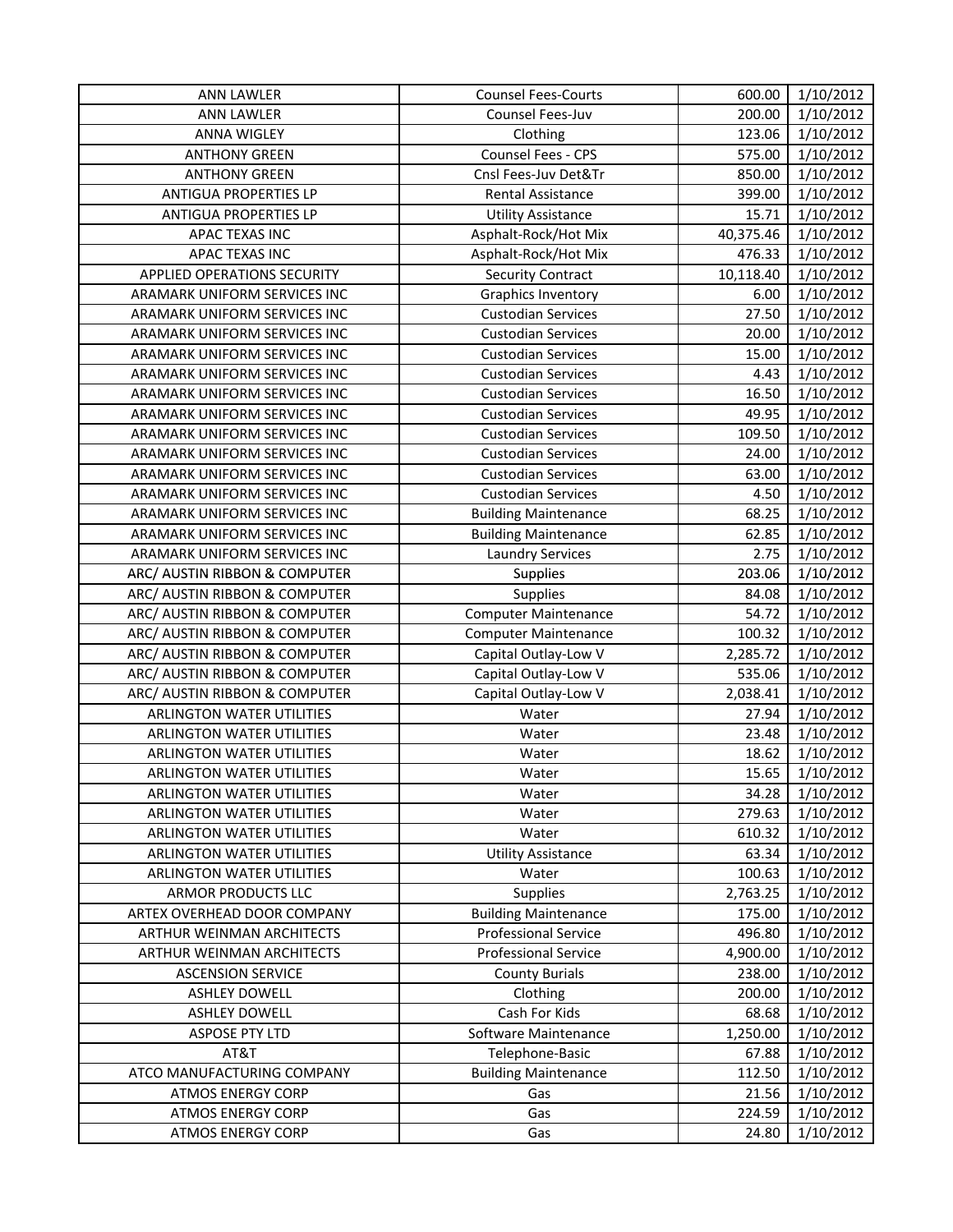| <b>ATMOS ENERGY CORP</b>                  | Gas                         | 115.99    | 1/10/2012 |
|-------------------------------------------|-----------------------------|-----------|-----------|
| <b>ATMOS ENERGY CORP</b>                  | Gas                         | 241.23    | 1/10/2012 |
| <b>ATMOS ENERGY CORP</b>                  | Gas                         | 193.83    | 1/10/2012 |
| <b>ATMOS ENERGY CORP</b>                  | Gas                         | 4,434.32  | 1/10/2012 |
| <b>ATMOS ENERGY CORP</b>                  | Gas                         | 762.04    | 1/10/2012 |
| <b>ATMOS ENERGY CORP</b>                  | Gas                         | 731.56    | 1/10/2012 |
| <b>ATMOS ENERGY CORP</b>                  | <b>Utility Assistance</b>   | 163.27    | 1/10/2012 |
| <b>ATMOS ENERGY CORP</b>                  | <b>Utility Assistance</b>   | 61.72     | 1/10/2012 |
| <b>ATMOS ENERGY CORP</b>                  | Gas                         | 655.20    | 1/10/2012 |
| <b>ATMOS ENERGY CORP</b>                  | Gas                         | 1,098.40  | 1/10/2012 |
| <b>ATMOS ENERGY CORP</b>                  | Gas                         | 16,147.16 | 1/10/2012 |
| <b>ATMOS ENERGY CORP</b>                  | Gas                         | 124.00    | 1/10/2012 |
| <b>ATMOS ENERGY CORP</b>                  | <b>Utility Assistance</b>   | 169.66    | 1/10/2012 |
| <b>AUTISTIC TREATMENT CENTER</b>          | Cash For Kids               | 50.00     | 1/10/2012 |
| AUTOMATIC SPRINKLER OF TEXAS INC          | <b>Building Maintenance</b> | 375.00    | 1/10/2012 |
| AUTOMATIC SPRINKLER OF TEXAS INC          | <b>Building Maintenance</b> | 2,009.24  | 1/10/2012 |
| AUTOMATIC SPRINKLER OF TEXAS INC          | <b>Building Maintenance</b> | 225.00    | 1/10/2012 |
| <b>AUTONATION FORT WORTH MOTORS</b>       | Central Garage Inv          | 382.15    | 1/10/2012 |
| AUTO-SAN                                  | <b>Building Maintenance</b> | 99.00     | 1/10/2012 |
| AUTO-SAN                                  | <b>Building Maintenance</b> | 64.50     | 1/10/2012 |
| AV CARRIAGE HOUSE ASSOC                   | <b>Rental Assistance</b>    | 500.00    | 1/10/2012 |
| AV CARRIAGE HOUSE ASSOC                   | <b>Utility Assistance</b>   | 36.35     | 1/10/2012 |
| AVIS RENT A CAR SYSTEM LLC                | Transportation              | 50.80     | 1/10/2012 |
| <b>B &amp; H PHOTO VIDEO</b>              | Field Equip&Supplies        | 238.80    | 1/10/2012 |
| <b>BAILEY &amp; GALYEN</b>                | <b>Counsel Fees-Courts</b>  | 1,100.00  | 1/10/2012 |
| <b>BAILEY &amp; GALYEN</b>                | <b>Counsel Fees-Courts</b>  | 450.00    | 1/10/2012 |
| BAKER AND DAMERON LLC                     | <b>Counsel Fees-Courts</b>  | 100.00    | 1/10/2012 |
| <b>BALANCE FORENSIC &amp; GENERAL</b>     | Psych Exam/Testimony        | 700.00    | 1/10/2012 |
| <b>BALANCE FORENSIC &amp; GENERAL</b>     | Psych Exam/Testimony        | 300.00    | 1/10/2012 |
| <b>BALL &amp; HASE PC</b>                 | <b>Counsel Fees-Courts</b>  | 312.50    | 1/10/2012 |
| <b>BALL &amp; HASE PC</b>                 | Cnsl Fees-Crim Appls        | 406.25    | 1/10/2012 |
| <b>BANCSOURCE INC</b>                     | <b>Equipment Maint</b>      | 750.00    | 1/10/2012 |
| <b>BANCSOURCE INC</b>                     | <b>Supplies</b>             | 320.48    | 1/10/2012 |
| <b>BANE MACHINERY INC</b>                 | Parts and Supplies          | 499.65    | 1/10/2012 |
| BANKSTON FORD OF SOUTH FORT WORTH         | Central Garage Inv          | 160.93    | 1/10/2012 |
| BANKSTON FORD OF SOUTH FORT WORTH         | Parts and Supplies          | 1,863.81  | 1/10/2012 |
| <b>BARNES &amp; NOBLE BOOKSELLERS INC</b> | <b>Supplies</b>             | 17.59     | 1/10/2012 |
| BARNEY HOLLAND OIL COMPANY                | Fuel                        | 204.02    | 1/10/2012 |
| BARNEY HOLLAND OIL COMPANY                | Fuel                        | 155.31    | 1/10/2012 |
| BARNEY HOLLAND OIL COMPANY                | Fuel                        | 131.23    | 1/10/2012 |
| BARNEY HOLLAND OIL COMPANY                | Fuel                        | 4,511.19  | 1/10/2012 |
| BARNEY HOLLAND OIL COMPANY                | Fuel                        | 1,121.47  | 1/10/2012 |
| BARNEY HOLLAND OIL COMPANY                | Fuel                        | 39.65     | 1/10/2012 |
| BARNEY HOLLAND OIL COMPANY                | Fuel                        | 304.24    | 1/10/2012 |
| BARNEY HOLLAND OIL COMPANY                | Fuel                        | 2,238.83  | 1/10/2012 |
| BARNEY HOLLAND OIL COMPANY                | Fuel                        | 1,529.62  | 1/10/2012 |
| BARNEY HOLLAND OIL COMPANY                | Fuel                        | 8,835.53  | 1/10/2012 |
| BARNEY HOLLAND OIL COMPANY                | Fuel                        | 298.07    | 1/10/2012 |
| BARNEY HOLLAND OIL COMPANY                | Fuel                        | 170.21    | 1/10/2012 |
| BARNEY HOLLAND OIL COMPANY                | Fuel                        | 490.42    | 1/10/2012 |
| BARNEY HOLLAND OIL COMPANY                | Fuel                        | 27.19     | 1/10/2012 |
| BARNEY HOLLAND OIL COMPANY                | Fuel                        | 649.38    | 1/10/2012 |
| <b>BARNEY ROBINSON HARDWOODS</b>          | <b>Building Maintenance</b> | 250.00    | 1/10/2012 |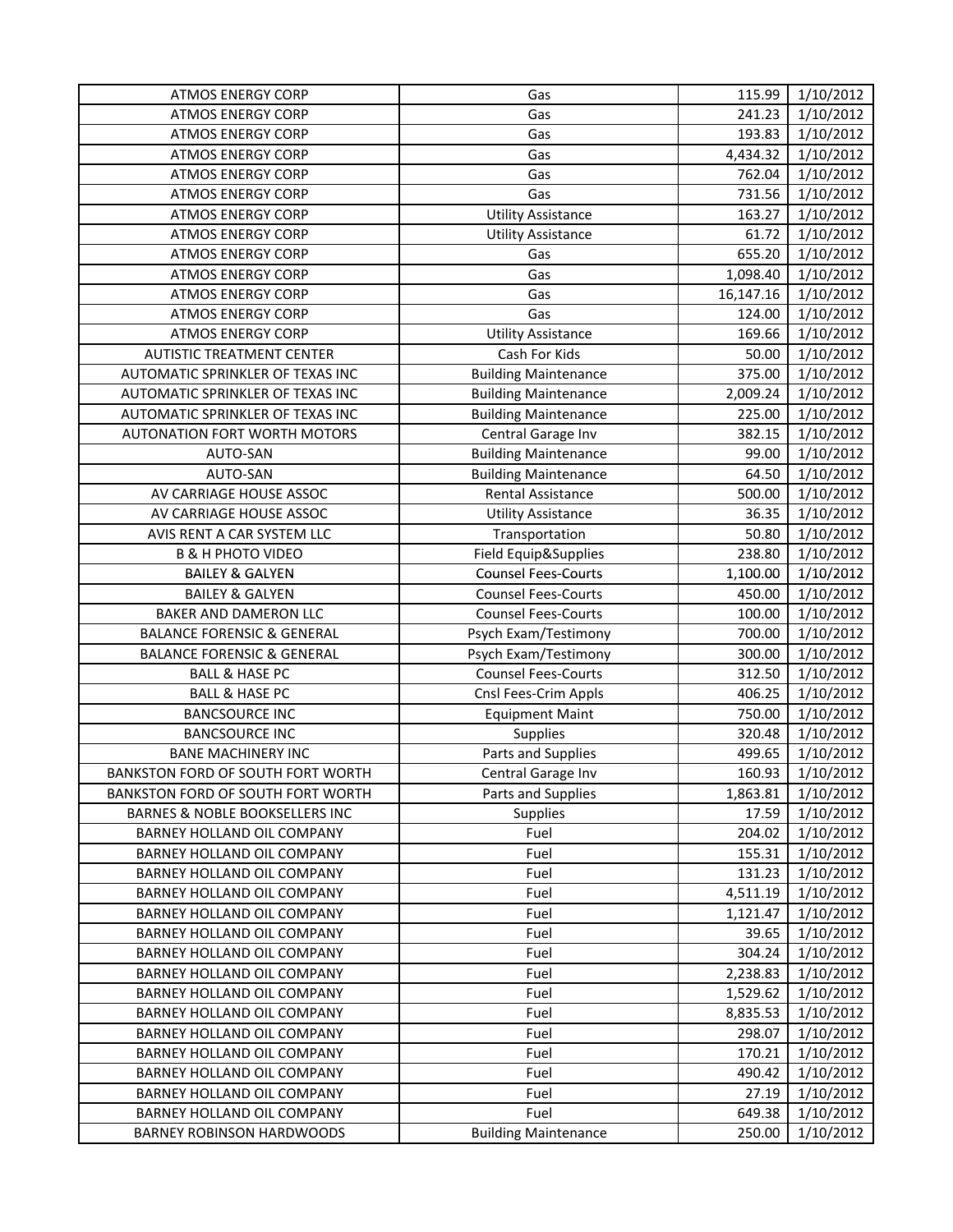| <b>BARRY ALFORD</b>               | <b>Counsel Fees-Courts</b>  | 450.00    | 1/10/2012 |
|-----------------------------------|-----------------------------|-----------|-----------|
| <b>BARRY ALFORD</b>               | <b>Counsel Fees-Courts</b>  | 100.00    | 1/10/2012 |
| <b>BARRY ALFORD</b>               | <b>Counsel Fees-Courts</b>  | 475.00    | 1/10/2012 |
| <b>Barton D Miller</b>            | Travel                      | 284.16    | 1/10/2012 |
| <b>BASECOM INC</b>                | Kitchen Maintenance         | 195.51    | 1/10/2012 |
| <b>BATTERIES PLUS</b>             | Supplies                    | 43.18     | 1/10/2012 |
| <b>BATTERIES PLUS</b>             | Lab Supplies                | 52.99     | 1/10/2012 |
| <b>BAYES ACHIEVEMENT CENTER</b>   | Clothing                    | 110.83    | 1/10/2012 |
| <b>BAYTECH SUPPLY INC</b>         | <b>Building Maintenance</b> | 1,622.20  | 1/10/2012 |
| BEHAVIORAL MEASURES AND FORENSIC  | Polygraph                   | 300.00    | 1/10/2012 |
| <b>BELINDA CARMIKLE</b>           | <b>Restitution Payable</b>  | 25.00     | 1/10/2012 |
| <b>BEN E KEITH COMPANY</b>        | Food                        | 1,042.30  | 1/10/2012 |
| <b>BEN LEONARD PLLC</b>           | <b>Counsel Fees-Courts</b>  | 685.00    | 1/10/2012 |
| <b>BERTHA HILL</b>                | Clothing                    | 148.15    | 1/10/2012 |
| <b>BETTY FOGELIN</b>              | Clothing                    | 200.00    | 1/10/2012 |
| <b>BIG COUNTRY AIDS RESOURCES</b> | <b>Subrecipient Service</b> | 3,665.22  | 1/10/2012 |
| <b>BIG COUNTRY AIDS RESOURCES</b> | <b>Subrecipient Service</b> | 20,850.48 | 1/10/2012 |
| <b>BIG COUNTRY AIDS RESOURCES</b> | <b>Subrecipient Service</b> | 7,081.25  | 1/10/2012 |
| <b>BIG COUNTRY SUPPLY</b>         | Safety/Tact Supplies        | 372.34    | 1/10/2012 |
| <b>BINSWANGER GLASS</b>           | <b>Building Maintenance</b> | 1,524.00  | 1/10/2012 |
| <b>BLAGG TIRE AND SERVICE</b>     | <b>Tires and Tubes</b>      | 1,023.26  | 1/10/2012 |
| <b>BLAGG TIRE AND SERVICE</b>     | Central Garage Inv          | 3,848.47  | 1/10/2012 |
| <b>BLAKE BURNS</b>                | Counsel Fees-Juv            | 405.00    | 1/10/2012 |
| <b>BOB LEONARD LAW GROUP PLLC</b> | <b>Counsel Fees-Courts</b>  | 500.00    | 1/10/2012 |
| <b>BOMA/FORT WORTH</b>            | Education                   | 860.00    | 1/10/2012 |
| <b>BONNIE C WELLS</b>             | Investigative               | 250.50    | 1/10/2012 |
| <b>BONNIE C WELLS</b>             | Investigative               | 2,749.00  | 1/10/2012 |
| <b>BOUNCE ENERGY</b>              | <b>Utility Assistance</b>   | 52.23     | 1/10/2012 |
| <b>BRADFORD SHAW</b>              | <b>Counsel Fees-Courts</b>  | 1,650.00  | 1/10/2012 |
| <b>BRADFORD SHAW</b>              | Counsel Fees-Juv            | 50.00     | 1/10/2012 |
| <b>BRADFORD SHAW</b>              | Counsel Fees - CPS          | 100.00    | 1/10/2012 |
| <b>BRENDA HANSEN</b>              | Counsel Fees - CPS          | 150.00    | 1/10/2012 |
| <b>BRENDA HANSEN</b>              | Cnsl Fees-Juv Det&Tr        | 700.00    | 1/10/2012 |
| <b>BRENDA R VONJOE</b>            | <b>Counsel Fees-Courts</b>  | 1,400.00  | 1/10/2012 |
| <b>BRENDA R VONJOE</b>            | <b>Counsel Fees-Courts</b>  | 1,500.00  | 1/10/2012 |
| <b>BRENDA R VONJOE</b>            | <b>Counsel Fees-Courts</b>  | 400.00    | 1/10/2012 |
| <b>BRETT BOONE</b>                | <b>Counsel Fees-Courts</b>  | 550.00    | 1/10/2012 |
| <b>BRETT BOONE</b>                | <b>Counsel Fees-Courts</b>  | 1,390.00  | 1/10/2012 |
| <b>BRETT BOONE</b>                | <b>Counsel Fees-Courts</b>  | 840.00    | 1/10/2012 |
| <b>BRIAN C SIMPSON</b>            | Counsel Fees - CPS          | 3,175.00  | 1/10/2012 |
| <b>BRIAN E POPE PHD</b>           | Psych Exam/Testimony        | 800.00    | 1/10/2012 |
| <b>BRIAN J NEWMAN</b>             | <b>Counsel Fees-Courts</b>  | 890.00    | 1/10/2012 |
| <b>BRIAN J NEWMAN</b>             | <b>Counsel Fees-Courts</b>  | 360.00    | 1/10/2012 |
| <b>BRIAN J NEWMAN</b>             | Counsel Fees-Juv            | 200.00    | 1/10/2012 |
| <b>BRIAN J WILLETT</b>            | <b>Counsel Fees-Courts</b>  | 900.00    | 1/10/2012 |
| <b>BRIAN J WILLETT</b>            | <b>Counsel Fees-Courts</b>  | 100.00    | 1/10/2012 |
| <b>BRIAN J WILLETT</b>            | <b>Counsel Fees-Courts</b>  | 400.00    | 1/10/2012 |
| <b>BRIAN J WILLETT</b>            | <b>Counsel Fees-Courts</b>  | 375.00    | 1/10/2012 |
| <b>BRIAN J WILLETT</b>            | Counsel Fees-Juv            | 200.00    | 1/10/2012 |
| <b>BRIAN K WALKER</b>             | <b>Counsel Fees-Courts</b>  | 900.00    | 1/10/2012 |
| <b>BRIAN K WALKER</b>             | <b>Counsel Fees-Courts</b>  | 1,750.00  | 1/10/2012 |
| <b>BRIAN K WALKER</b>             | <b>Counsel Fees-Courts</b>  | 600.00    | 1/10/2012 |
| <b>BRIAN M BOUFFARD</b>           | <b>Professional Service</b> | 468.75    | 1/10/2012 |
|                                   |                             |           |           |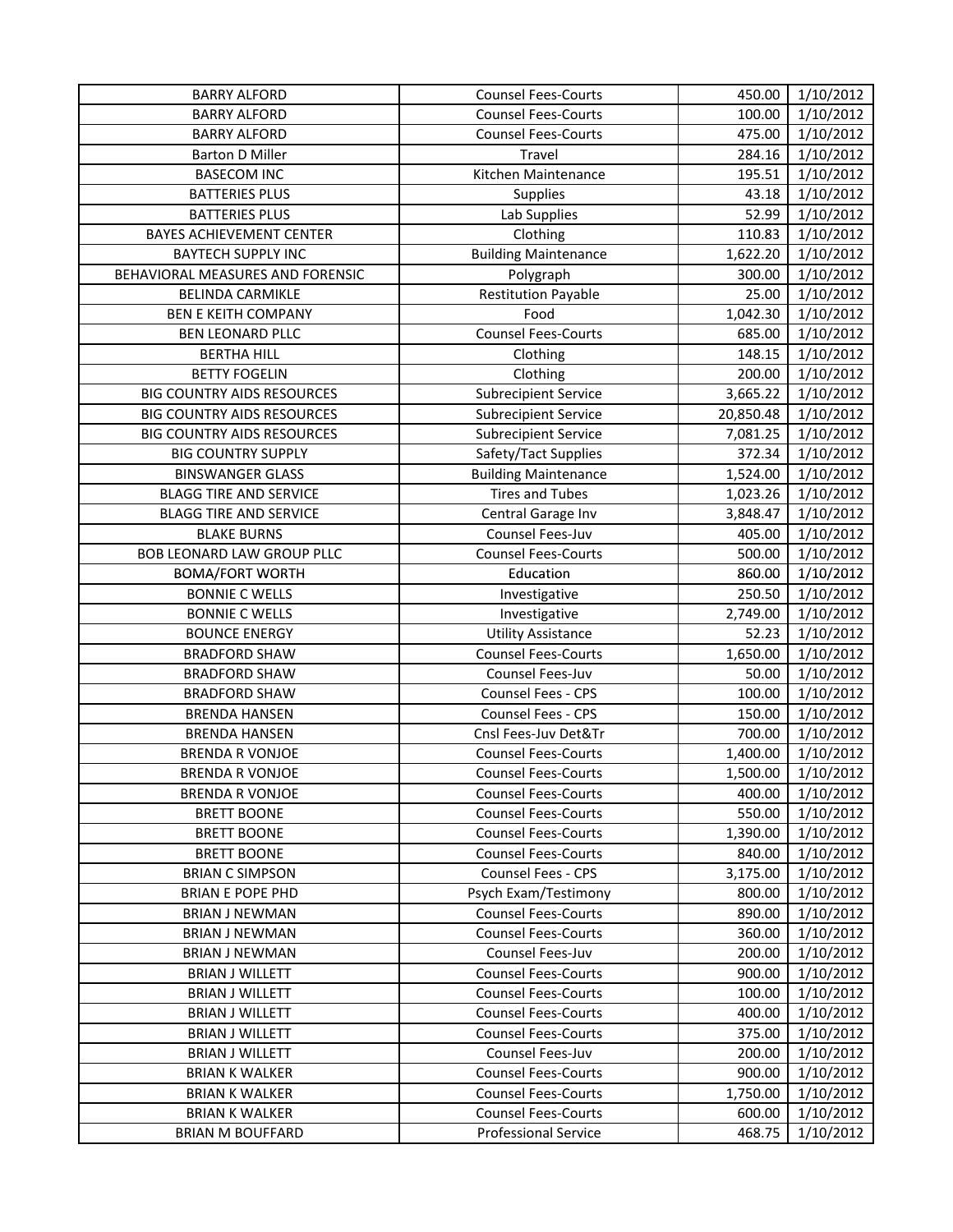| <b>Counsel Fees-Courts</b><br>800.00<br>1/10/2012<br><b>BRIAN M BOUFFARD</b><br>1,550.00<br>1/10/2012<br><b>Counsel Fees-Courts</b><br><b>BRIAN SALVANT</b><br><b>BRIAN SALVANT</b><br><b>Counsel Fees-Courts</b><br>400.00<br>1/10/2012<br>300.00<br>1/10/2012<br><b>BRIAN SALVANT</b><br><b>Counsel Fees-Courts</b><br><b>BROADDUS &amp; ASSOCIATES INC</b><br>1/10/2012<br><b>Professional Service</b><br>15,050.00<br>1/10/2012<br><b>BROADDUS &amp; ASSOCIATES INC</b><br><b>Professional Service</b><br>3,761.00<br><b>County Burials</b><br>1/10/2012<br>BROWN, OWENS AND BRUMLEY<br>2,185.00<br><b>Counsel Fees-Courts</b><br><b>BRUCE ASHWORTH</b><br>600.00<br>1/10/2012<br>2,950.00<br>1/10/2012<br>BRYCO/BRYANT COMPANY<br><b>Building Maintenance</b><br>BRYCO/BRYANT COMPANY<br>4,370.00<br>1/10/2012<br><b>Building Maintenance</b><br>BUREAU OF NATIONAL AFFAIRS INC<br>9,281.00<br>1/10/2012<br>Law Books<br><b>Counsel Fees-Courts</b><br>1/10/2012<br><b>BUSH RUDNICKI SHELTON PC</b><br>1,560.00<br>1/10/2012<br><b>BUSH RUDNICKI SHELTON PC</b><br>770.00<br><b>Counsel Fees-Courts</b><br><b>BUSH RUDNICKI SHELTON PC</b><br>275.00<br>1/10/2012<br><b>Counsel Fees-Courts</b><br>517.00<br>1/10/2012<br>C P CONTINENTAL LP<br>Rental Assistance<br><b>C.R.'S AUTO REPAIR</b><br>Parts and Supplies<br>159.50<br>1/10/2012<br><b>CALEB I MOORE</b><br><b>Counsel Fees-Courts</b><br>550.00<br>1/10/2012<br><b>Counsel Fees-Courts</b><br>650.00<br>1/10/2012<br><b>CALEB I MOORE</b><br>670.00<br>1/10/2012<br>CALEB I MOORE<br><b>Counsel Fees-Courts</b><br>CALEB I MOORE<br>Counsel Fees - CPS<br>100.00<br>1/10/2012<br>CALEB I MOORE<br>Cnsl Fees-Fam Drg Ct<br>100.00<br>1/10/2012<br>1/10/2012<br><b>CANAS &amp; FLORES</b><br><b>Counsel Fees-Courts</b><br>425.00<br><b>CANAS &amp; FLORES</b><br><b>Counsel Fees-Courts</b><br>700.00<br>1/10/2012<br><b>CANAS &amp; FLORES</b><br><b>Counsel Fees-Courts</b><br>100.00<br>1/10/2012<br>100.00<br>1/10/2012<br><b>CANAS &amp; FLORES</b><br><b>Counsel Fees-Courts</b><br><b>CANAS &amp; FLORES</b><br>1,100.00<br>1/10/2012<br><b>Counsel Fees-Courts</b><br><b>CANAS &amp; FLORES</b><br>125.00<br>1/10/2012<br><b>Counsel Fees-Courts</b><br>100.00<br>1/10/2012<br><b>CANAS &amp; FLORES</b><br><b>Counsel Fees-Courts</b><br>1/10/2012<br><b>CANCER CARE SERVICES</b><br>Food/Hygiene Assist<br>878.00<br>CANDICE LOPEZ<br><b>Restitution Payable</b><br>500.00<br>1/10/2012<br><b>Counsel Fees-Courts</b><br>175.00<br>1/10/2012<br><b>CAREY WALKER</b><br>1,000.00<br><b>CAREY WALKER</b><br><b>Counsel Fees-Courts</b><br>1/10/2012<br>1/10/2012<br><b>CAREY WALKER</b><br><b>Counsel Fees-Courts</b><br>400.00<br>1/10/2012<br>220.00<br>CARLOS GUILLERMO GALLIANI<br><b>Counsel Fees-Courts</b><br>1/10/2012<br>CARLOS GUILLERMO GALLIANI<br>Counsel Fees-Juv<br>37.50<br>Counsel Fees - CPS<br>410.00<br>1/10/2012<br>CARLOS GUILLERMO GALLIANI<br><b>CAROL A BIRDWELL</b><br><b>Counsel Fees-Courts</b><br>300.00<br>1/10/2012<br>CAROL A BIRDWELL<br><b>Counsel Fees-Courts</b><br>350.00<br>1/10/2012 |
|-----------------------------------------------------------------------------------------------------------------------------------------------------------------------------------------------------------------------------------------------------------------------------------------------------------------------------------------------------------------------------------------------------------------------------------------------------------------------------------------------------------------------------------------------------------------------------------------------------------------------------------------------------------------------------------------------------------------------------------------------------------------------------------------------------------------------------------------------------------------------------------------------------------------------------------------------------------------------------------------------------------------------------------------------------------------------------------------------------------------------------------------------------------------------------------------------------------------------------------------------------------------------------------------------------------------------------------------------------------------------------------------------------------------------------------------------------------------------------------------------------------------------------------------------------------------------------------------------------------------------------------------------------------------------------------------------------------------------------------------------------------------------------------------------------------------------------------------------------------------------------------------------------------------------------------------------------------------------------------------------------------------------------------------------------------------------------------------------------------------------------------------------------------------------------------------------------------------------------------------------------------------------------------------------------------------------------------------------------------------------------------------------------------------------------------------------------------------------------------------------------------------------------------------------------------------------------------------------------------------------------------------------------------------------------------------------------------------------------------------------------------------------------------------------------------------------------------------------------------------------------------------------------------------------------------------------------------------------------------------------------------------------------------------------------------------------------------------------------|
|                                                                                                                                                                                                                                                                                                                                                                                                                                                                                                                                                                                                                                                                                                                                                                                                                                                                                                                                                                                                                                                                                                                                                                                                                                                                                                                                                                                                                                                                                                                                                                                                                                                                                                                                                                                                                                                                                                                                                                                                                                                                                                                                                                                                                                                                                                                                                                                                                                                                                                                                                                                                                                                                                                                                                                                                                                                                                                                                                                                                                                                                                                     |
|                                                                                                                                                                                                                                                                                                                                                                                                                                                                                                                                                                                                                                                                                                                                                                                                                                                                                                                                                                                                                                                                                                                                                                                                                                                                                                                                                                                                                                                                                                                                                                                                                                                                                                                                                                                                                                                                                                                                                                                                                                                                                                                                                                                                                                                                                                                                                                                                                                                                                                                                                                                                                                                                                                                                                                                                                                                                                                                                                                                                                                                                                                     |
|                                                                                                                                                                                                                                                                                                                                                                                                                                                                                                                                                                                                                                                                                                                                                                                                                                                                                                                                                                                                                                                                                                                                                                                                                                                                                                                                                                                                                                                                                                                                                                                                                                                                                                                                                                                                                                                                                                                                                                                                                                                                                                                                                                                                                                                                                                                                                                                                                                                                                                                                                                                                                                                                                                                                                                                                                                                                                                                                                                                                                                                                                                     |
|                                                                                                                                                                                                                                                                                                                                                                                                                                                                                                                                                                                                                                                                                                                                                                                                                                                                                                                                                                                                                                                                                                                                                                                                                                                                                                                                                                                                                                                                                                                                                                                                                                                                                                                                                                                                                                                                                                                                                                                                                                                                                                                                                                                                                                                                                                                                                                                                                                                                                                                                                                                                                                                                                                                                                                                                                                                                                                                                                                                                                                                                                                     |
|                                                                                                                                                                                                                                                                                                                                                                                                                                                                                                                                                                                                                                                                                                                                                                                                                                                                                                                                                                                                                                                                                                                                                                                                                                                                                                                                                                                                                                                                                                                                                                                                                                                                                                                                                                                                                                                                                                                                                                                                                                                                                                                                                                                                                                                                                                                                                                                                                                                                                                                                                                                                                                                                                                                                                                                                                                                                                                                                                                                                                                                                                                     |
|                                                                                                                                                                                                                                                                                                                                                                                                                                                                                                                                                                                                                                                                                                                                                                                                                                                                                                                                                                                                                                                                                                                                                                                                                                                                                                                                                                                                                                                                                                                                                                                                                                                                                                                                                                                                                                                                                                                                                                                                                                                                                                                                                                                                                                                                                                                                                                                                                                                                                                                                                                                                                                                                                                                                                                                                                                                                                                                                                                                                                                                                                                     |
|                                                                                                                                                                                                                                                                                                                                                                                                                                                                                                                                                                                                                                                                                                                                                                                                                                                                                                                                                                                                                                                                                                                                                                                                                                                                                                                                                                                                                                                                                                                                                                                                                                                                                                                                                                                                                                                                                                                                                                                                                                                                                                                                                                                                                                                                                                                                                                                                                                                                                                                                                                                                                                                                                                                                                                                                                                                                                                                                                                                                                                                                                                     |
|                                                                                                                                                                                                                                                                                                                                                                                                                                                                                                                                                                                                                                                                                                                                                                                                                                                                                                                                                                                                                                                                                                                                                                                                                                                                                                                                                                                                                                                                                                                                                                                                                                                                                                                                                                                                                                                                                                                                                                                                                                                                                                                                                                                                                                                                                                                                                                                                                                                                                                                                                                                                                                                                                                                                                                                                                                                                                                                                                                                                                                                                                                     |
|                                                                                                                                                                                                                                                                                                                                                                                                                                                                                                                                                                                                                                                                                                                                                                                                                                                                                                                                                                                                                                                                                                                                                                                                                                                                                                                                                                                                                                                                                                                                                                                                                                                                                                                                                                                                                                                                                                                                                                                                                                                                                                                                                                                                                                                                                                                                                                                                                                                                                                                                                                                                                                                                                                                                                                                                                                                                                                                                                                                                                                                                                                     |
|                                                                                                                                                                                                                                                                                                                                                                                                                                                                                                                                                                                                                                                                                                                                                                                                                                                                                                                                                                                                                                                                                                                                                                                                                                                                                                                                                                                                                                                                                                                                                                                                                                                                                                                                                                                                                                                                                                                                                                                                                                                                                                                                                                                                                                                                                                                                                                                                                                                                                                                                                                                                                                                                                                                                                                                                                                                                                                                                                                                                                                                                                                     |
|                                                                                                                                                                                                                                                                                                                                                                                                                                                                                                                                                                                                                                                                                                                                                                                                                                                                                                                                                                                                                                                                                                                                                                                                                                                                                                                                                                                                                                                                                                                                                                                                                                                                                                                                                                                                                                                                                                                                                                                                                                                                                                                                                                                                                                                                                                                                                                                                                                                                                                                                                                                                                                                                                                                                                                                                                                                                                                                                                                                                                                                                                                     |
|                                                                                                                                                                                                                                                                                                                                                                                                                                                                                                                                                                                                                                                                                                                                                                                                                                                                                                                                                                                                                                                                                                                                                                                                                                                                                                                                                                                                                                                                                                                                                                                                                                                                                                                                                                                                                                                                                                                                                                                                                                                                                                                                                                                                                                                                                                                                                                                                                                                                                                                                                                                                                                                                                                                                                                                                                                                                                                                                                                                                                                                                                                     |
|                                                                                                                                                                                                                                                                                                                                                                                                                                                                                                                                                                                                                                                                                                                                                                                                                                                                                                                                                                                                                                                                                                                                                                                                                                                                                                                                                                                                                                                                                                                                                                                                                                                                                                                                                                                                                                                                                                                                                                                                                                                                                                                                                                                                                                                                                                                                                                                                                                                                                                                                                                                                                                                                                                                                                                                                                                                                                                                                                                                                                                                                                                     |
|                                                                                                                                                                                                                                                                                                                                                                                                                                                                                                                                                                                                                                                                                                                                                                                                                                                                                                                                                                                                                                                                                                                                                                                                                                                                                                                                                                                                                                                                                                                                                                                                                                                                                                                                                                                                                                                                                                                                                                                                                                                                                                                                                                                                                                                                                                                                                                                                                                                                                                                                                                                                                                                                                                                                                                                                                                                                                                                                                                                                                                                                                                     |
|                                                                                                                                                                                                                                                                                                                                                                                                                                                                                                                                                                                                                                                                                                                                                                                                                                                                                                                                                                                                                                                                                                                                                                                                                                                                                                                                                                                                                                                                                                                                                                                                                                                                                                                                                                                                                                                                                                                                                                                                                                                                                                                                                                                                                                                                                                                                                                                                                                                                                                                                                                                                                                                                                                                                                                                                                                                                                                                                                                                                                                                                                                     |
|                                                                                                                                                                                                                                                                                                                                                                                                                                                                                                                                                                                                                                                                                                                                                                                                                                                                                                                                                                                                                                                                                                                                                                                                                                                                                                                                                                                                                                                                                                                                                                                                                                                                                                                                                                                                                                                                                                                                                                                                                                                                                                                                                                                                                                                                                                                                                                                                                                                                                                                                                                                                                                                                                                                                                                                                                                                                                                                                                                                                                                                                                                     |
|                                                                                                                                                                                                                                                                                                                                                                                                                                                                                                                                                                                                                                                                                                                                                                                                                                                                                                                                                                                                                                                                                                                                                                                                                                                                                                                                                                                                                                                                                                                                                                                                                                                                                                                                                                                                                                                                                                                                                                                                                                                                                                                                                                                                                                                                                                                                                                                                                                                                                                                                                                                                                                                                                                                                                                                                                                                                                                                                                                                                                                                                                                     |
|                                                                                                                                                                                                                                                                                                                                                                                                                                                                                                                                                                                                                                                                                                                                                                                                                                                                                                                                                                                                                                                                                                                                                                                                                                                                                                                                                                                                                                                                                                                                                                                                                                                                                                                                                                                                                                                                                                                                                                                                                                                                                                                                                                                                                                                                                                                                                                                                                                                                                                                                                                                                                                                                                                                                                                                                                                                                                                                                                                                                                                                                                                     |
|                                                                                                                                                                                                                                                                                                                                                                                                                                                                                                                                                                                                                                                                                                                                                                                                                                                                                                                                                                                                                                                                                                                                                                                                                                                                                                                                                                                                                                                                                                                                                                                                                                                                                                                                                                                                                                                                                                                                                                                                                                                                                                                                                                                                                                                                                                                                                                                                                                                                                                                                                                                                                                                                                                                                                                                                                                                                                                                                                                                                                                                                                                     |
|                                                                                                                                                                                                                                                                                                                                                                                                                                                                                                                                                                                                                                                                                                                                                                                                                                                                                                                                                                                                                                                                                                                                                                                                                                                                                                                                                                                                                                                                                                                                                                                                                                                                                                                                                                                                                                                                                                                                                                                                                                                                                                                                                                                                                                                                                                                                                                                                                                                                                                                                                                                                                                                                                                                                                                                                                                                                                                                                                                                                                                                                                                     |
|                                                                                                                                                                                                                                                                                                                                                                                                                                                                                                                                                                                                                                                                                                                                                                                                                                                                                                                                                                                                                                                                                                                                                                                                                                                                                                                                                                                                                                                                                                                                                                                                                                                                                                                                                                                                                                                                                                                                                                                                                                                                                                                                                                                                                                                                                                                                                                                                                                                                                                                                                                                                                                                                                                                                                                                                                                                                                                                                                                                                                                                                                                     |
|                                                                                                                                                                                                                                                                                                                                                                                                                                                                                                                                                                                                                                                                                                                                                                                                                                                                                                                                                                                                                                                                                                                                                                                                                                                                                                                                                                                                                                                                                                                                                                                                                                                                                                                                                                                                                                                                                                                                                                                                                                                                                                                                                                                                                                                                                                                                                                                                                                                                                                                                                                                                                                                                                                                                                                                                                                                                                                                                                                                                                                                                                                     |
|                                                                                                                                                                                                                                                                                                                                                                                                                                                                                                                                                                                                                                                                                                                                                                                                                                                                                                                                                                                                                                                                                                                                                                                                                                                                                                                                                                                                                                                                                                                                                                                                                                                                                                                                                                                                                                                                                                                                                                                                                                                                                                                                                                                                                                                                                                                                                                                                                                                                                                                                                                                                                                                                                                                                                                                                                                                                                                                                                                                                                                                                                                     |
|                                                                                                                                                                                                                                                                                                                                                                                                                                                                                                                                                                                                                                                                                                                                                                                                                                                                                                                                                                                                                                                                                                                                                                                                                                                                                                                                                                                                                                                                                                                                                                                                                                                                                                                                                                                                                                                                                                                                                                                                                                                                                                                                                                                                                                                                                                                                                                                                                                                                                                                                                                                                                                                                                                                                                                                                                                                                                                                                                                                                                                                                                                     |
|                                                                                                                                                                                                                                                                                                                                                                                                                                                                                                                                                                                                                                                                                                                                                                                                                                                                                                                                                                                                                                                                                                                                                                                                                                                                                                                                                                                                                                                                                                                                                                                                                                                                                                                                                                                                                                                                                                                                                                                                                                                                                                                                                                                                                                                                                                                                                                                                                                                                                                                                                                                                                                                                                                                                                                                                                                                                                                                                                                                                                                                                                                     |
|                                                                                                                                                                                                                                                                                                                                                                                                                                                                                                                                                                                                                                                                                                                                                                                                                                                                                                                                                                                                                                                                                                                                                                                                                                                                                                                                                                                                                                                                                                                                                                                                                                                                                                                                                                                                                                                                                                                                                                                                                                                                                                                                                                                                                                                                                                                                                                                                                                                                                                                                                                                                                                                                                                                                                                                                                                                                                                                                                                                                                                                                                                     |
|                                                                                                                                                                                                                                                                                                                                                                                                                                                                                                                                                                                                                                                                                                                                                                                                                                                                                                                                                                                                                                                                                                                                                                                                                                                                                                                                                                                                                                                                                                                                                                                                                                                                                                                                                                                                                                                                                                                                                                                                                                                                                                                                                                                                                                                                                                                                                                                                                                                                                                                                                                                                                                                                                                                                                                                                                                                                                                                                                                                                                                                                                                     |
|                                                                                                                                                                                                                                                                                                                                                                                                                                                                                                                                                                                                                                                                                                                                                                                                                                                                                                                                                                                                                                                                                                                                                                                                                                                                                                                                                                                                                                                                                                                                                                                                                                                                                                                                                                                                                                                                                                                                                                                                                                                                                                                                                                                                                                                                                                                                                                                                                                                                                                                                                                                                                                                                                                                                                                                                                                                                                                                                                                                                                                                                                                     |
|                                                                                                                                                                                                                                                                                                                                                                                                                                                                                                                                                                                                                                                                                                                                                                                                                                                                                                                                                                                                                                                                                                                                                                                                                                                                                                                                                                                                                                                                                                                                                                                                                                                                                                                                                                                                                                                                                                                                                                                                                                                                                                                                                                                                                                                                                                                                                                                                                                                                                                                                                                                                                                                                                                                                                                                                                                                                                                                                                                                                                                                                                                     |
|                                                                                                                                                                                                                                                                                                                                                                                                                                                                                                                                                                                                                                                                                                                                                                                                                                                                                                                                                                                                                                                                                                                                                                                                                                                                                                                                                                                                                                                                                                                                                                                                                                                                                                                                                                                                                                                                                                                                                                                                                                                                                                                                                                                                                                                                                                                                                                                                                                                                                                                                                                                                                                                                                                                                                                                                                                                                                                                                                                                                                                                                                                     |
|                                                                                                                                                                                                                                                                                                                                                                                                                                                                                                                                                                                                                                                                                                                                                                                                                                                                                                                                                                                                                                                                                                                                                                                                                                                                                                                                                                                                                                                                                                                                                                                                                                                                                                                                                                                                                                                                                                                                                                                                                                                                                                                                                                                                                                                                                                                                                                                                                                                                                                                                                                                                                                                                                                                                                                                                                                                                                                                                                                                                                                                                                                     |
|                                                                                                                                                                                                                                                                                                                                                                                                                                                                                                                                                                                                                                                                                                                                                                                                                                                                                                                                                                                                                                                                                                                                                                                                                                                                                                                                                                                                                                                                                                                                                                                                                                                                                                                                                                                                                                                                                                                                                                                                                                                                                                                                                                                                                                                                                                                                                                                                                                                                                                                                                                                                                                                                                                                                                                                                                                                                                                                                                                                                                                                                                                     |
|                                                                                                                                                                                                                                                                                                                                                                                                                                                                                                                                                                                                                                                                                                                                                                                                                                                                                                                                                                                                                                                                                                                                                                                                                                                                                                                                                                                                                                                                                                                                                                                                                                                                                                                                                                                                                                                                                                                                                                                                                                                                                                                                                                                                                                                                                                                                                                                                                                                                                                                                                                                                                                                                                                                                                                                                                                                                                                                                                                                                                                                                                                     |
|                                                                                                                                                                                                                                                                                                                                                                                                                                                                                                                                                                                                                                                                                                                                                                                                                                                                                                                                                                                                                                                                                                                                                                                                                                                                                                                                                                                                                                                                                                                                                                                                                                                                                                                                                                                                                                                                                                                                                                                                                                                                                                                                                                                                                                                                                                                                                                                                                                                                                                                                                                                                                                                                                                                                                                                                                                                                                                                                                                                                                                                                                                     |
|                                                                                                                                                                                                                                                                                                                                                                                                                                                                                                                                                                                                                                                                                                                                                                                                                                                                                                                                                                                                                                                                                                                                                                                                                                                                                                                                                                                                                                                                                                                                                                                                                                                                                                                                                                                                                                                                                                                                                                                                                                                                                                                                                                                                                                                                                                                                                                                                                                                                                                                                                                                                                                                                                                                                                                                                                                                                                                                                                                                                                                                                                                     |
|                                                                                                                                                                                                                                                                                                                                                                                                                                                                                                                                                                                                                                                                                                                                                                                                                                                                                                                                                                                                                                                                                                                                                                                                                                                                                                                                                                                                                                                                                                                                                                                                                                                                                                                                                                                                                                                                                                                                                                                                                                                                                                                                                                                                                                                                                                                                                                                                                                                                                                                                                                                                                                                                                                                                                                                                                                                                                                                                                                                                                                                                                                     |
|                                                                                                                                                                                                                                                                                                                                                                                                                                                                                                                                                                                                                                                                                                                                                                                                                                                                                                                                                                                                                                                                                                                                                                                                                                                                                                                                                                                                                                                                                                                                                                                                                                                                                                                                                                                                                                                                                                                                                                                                                                                                                                                                                                                                                                                                                                                                                                                                                                                                                                                                                                                                                                                                                                                                                                                                                                                                                                                                                                                                                                                                                                     |
|                                                                                                                                                                                                                                                                                                                                                                                                                                                                                                                                                                                                                                                                                                                                                                                                                                                                                                                                                                                                                                                                                                                                                                                                                                                                                                                                                                                                                                                                                                                                                                                                                                                                                                                                                                                                                                                                                                                                                                                                                                                                                                                                                                                                                                                                                                                                                                                                                                                                                                                                                                                                                                                                                                                                                                                                                                                                                                                                                                                                                                                                                                     |
| <b>CAROLE L ROGERS</b><br>Psych Exam/Testimony<br>2,000.00<br>1/10/2012                                                                                                                                                                                                                                                                                                                                                                                                                                                                                                                                                                                                                                                                                                                                                                                                                                                                                                                                                                                                                                                                                                                                                                                                                                                                                                                                                                                                                                                                                                                                                                                                                                                                                                                                                                                                                                                                                                                                                                                                                                                                                                                                                                                                                                                                                                                                                                                                                                                                                                                                                                                                                                                                                                                                                                                                                                                                                                                                                                                                                             |
| A/C Maint Contract<br>1/10/2012<br><b>CARRIER CORPORATION</b><br>4,811.00                                                                                                                                                                                                                                                                                                                                                                                                                                                                                                                                                                                                                                                                                                                                                                                                                                                                                                                                                                                                                                                                                                                                                                                                                                                                                                                                                                                                                                                                                                                                                                                                                                                                                                                                                                                                                                                                                                                                                                                                                                                                                                                                                                                                                                                                                                                                                                                                                                                                                                                                                                                                                                                                                                                                                                                                                                                                                                                                                                                                                           |
| <b>CARRIER CORPORATION</b><br>A/C Maint Contract<br>11,116.00<br>1/10/2012                                                                                                                                                                                                                                                                                                                                                                                                                                                                                                                                                                                                                                                                                                                                                                                                                                                                                                                                                                                                                                                                                                                                                                                                                                                                                                                                                                                                                                                                                                                                                                                                                                                                                                                                                                                                                                                                                                                                                                                                                                                                                                                                                                                                                                                                                                                                                                                                                                                                                                                                                                                                                                                                                                                                                                                                                                                                                                                                                                                                                          |
| Safety/Tact Supplies<br>CASCO INDUSTRIES INC.<br>42.00<br>1/10/2012                                                                                                                                                                                                                                                                                                                                                                                                                                                                                                                                                                                                                                                                                                                                                                                                                                                                                                                                                                                                                                                                                                                                                                                                                                                                                                                                                                                                                                                                                                                                                                                                                                                                                                                                                                                                                                                                                                                                                                                                                                                                                                                                                                                                                                                                                                                                                                                                                                                                                                                                                                                                                                                                                                                                                                                                                                                                                                                                                                                                                                 |
| <b>Counsel Fees-Courts</b><br><b>CASEY COLE</b><br>350.00<br>1/10/2012                                                                                                                                                                                                                                                                                                                                                                                                                                                                                                                                                                                                                                                                                                                                                                                                                                                                                                                                                                                                                                                                                                                                                                                                                                                                                                                                                                                                                                                                                                                                                                                                                                                                                                                                                                                                                                                                                                                                                                                                                                                                                                                                                                                                                                                                                                                                                                                                                                                                                                                                                                                                                                                                                                                                                                                                                                                                                                                                                                                                                              |
| <b>CASEY COLE</b><br><b>Counsel Fees-Courts</b><br>100.00<br>1/10/2012                                                                                                                                                                                                                                                                                                                                                                                                                                                                                                                                                                                                                                                                                                                                                                                                                                                                                                                                                                                                                                                                                                                                                                                                                                                                                                                                                                                                                                                                                                                                                                                                                                                                                                                                                                                                                                                                                                                                                                                                                                                                                                                                                                                                                                                                                                                                                                                                                                                                                                                                                                                                                                                                                                                                                                                                                                                                                                                                                                                                                              |
| CASS ROBERT CALLAWAY<br>150.00<br>1/10/2012<br><b>Counsel Fees-Courts</b>                                                                                                                                                                                                                                                                                                                                                                                                                                                                                                                                                                                                                                                                                                                                                                                                                                                                                                                                                                                                                                                                                                                                                                                                                                                                                                                                                                                                                                                                                                                                                                                                                                                                                                                                                                                                                                                                                                                                                                                                                                                                                                                                                                                                                                                                                                                                                                                                                                                                                                                                                                                                                                                                                                                                                                                                                                                                                                                                                                                                                           |
| <b>CASTLEWINDS ASSOCIATES</b><br>Rental Assistance<br>630.00<br>1/10/2012                                                                                                                                                                                                                                                                                                                                                                                                                                                                                                                                                                                                                                                                                                                                                                                                                                                                                                                                                                                                                                                                                                                                                                                                                                                                                                                                                                                                                                                                                                                                                                                                                                                                                                                                                                                                                                                                                                                                                                                                                                                                                                                                                                                                                                                                                                                                                                                                                                                                                                                                                                                                                                                                                                                                                                                                                                                                                                                                                                                                                           |
| <b>CATHERINE COX</b><br><b>Restitution Payable</b><br>60.00<br>1/10/2012                                                                                                                                                                                                                                                                                                                                                                                                                                                                                                                                                                                                                                                                                                                                                                                                                                                                                                                                                                                                                                                                                                                                                                                                                                                                                                                                                                                                                                                                                                                                                                                                                                                                                                                                                                                                                                                                                                                                                                                                                                                                                                                                                                                                                                                                                                                                                                                                                                                                                                                                                                                                                                                                                                                                                                                                                                                                                                                                                                                                                            |
| <b>Counsel Fees-Courts</b><br>450.00<br><b>CATHERINE DUNNAVANT</b><br>1/10/2012                                                                                                                                                                                                                                                                                                                                                                                                                                                                                                                                                                                                                                                                                                                                                                                                                                                                                                                                                                                                                                                                                                                                                                                                                                                                                                                                                                                                                                                                                                                                                                                                                                                                                                                                                                                                                                                                                                                                                                                                                                                                                                                                                                                                                                                                                                                                                                                                                                                                                                                                                                                                                                                                                                                                                                                                                                                                                                                                                                                                                     |
| <b>CATHERINE DUNNAVANT</b><br><b>Counsel Fees-Courts</b><br>275.00<br>1/10/2012                                                                                                                                                                                                                                                                                                                                                                                                                                                                                                                                                                                                                                                                                                                                                                                                                                                                                                                                                                                                                                                                                                                                                                                                                                                                                                                                                                                                                                                                                                                                                                                                                                                                                                                                                                                                                                                                                                                                                                                                                                                                                                                                                                                                                                                                                                                                                                                                                                                                                                                                                                                                                                                                                                                                                                                                                                                                                                                                                                                                                     |
| <b>CATHERINE DUNNAVANT</b><br><b>Counsel Fees-Courts</b><br>1,085.00<br>1/10/2012                                                                                                                                                                                                                                                                                                                                                                                                                                                                                                                                                                                                                                                                                                                                                                                                                                                                                                                                                                                                                                                                                                                                                                                                                                                                                                                                                                                                                                                                                                                                                                                                                                                                                                                                                                                                                                                                                                                                                                                                                                                                                                                                                                                                                                                                                                                                                                                                                                                                                                                                                                                                                                                                                                                                                                                                                                                                                                                                                                                                                   |
| 1/10/2012<br>CATHOLIC CHARITIES DIOCESE OF FTW<br>880.00<br><b>Interpreter Fees</b>                                                                                                                                                                                                                                                                                                                                                                                                                                                                                                                                                                                                                                                                                                                                                                                                                                                                                                                                                                                                                                                                                                                                                                                                                                                                                                                                                                                                                                                                                                                                                                                                                                                                                                                                                                                                                                                                                                                                                                                                                                                                                                                                                                                                                                                                                                                                                                                                                                                                                                                                                                                                                                                                                                                                                                                                                                                                                                                                                                                                                 |
| 320.00<br>1/10/2012<br>CATHOLIC CHARITIES DIOCESE OF FTW<br><b>Interpreter Fees</b>                                                                                                                                                                                                                                                                                                                                                                                                                                                                                                                                                                                                                                                                                                                                                                                                                                                                                                                                                                                                                                                                                                                                                                                                                                                                                                                                                                                                                                                                                                                                                                                                                                                                                                                                                                                                                                                                                                                                                                                                                                                                                                                                                                                                                                                                                                                                                                                                                                                                                                                                                                                                                                                                                                                                                                                                                                                                                                                                                                                                                 |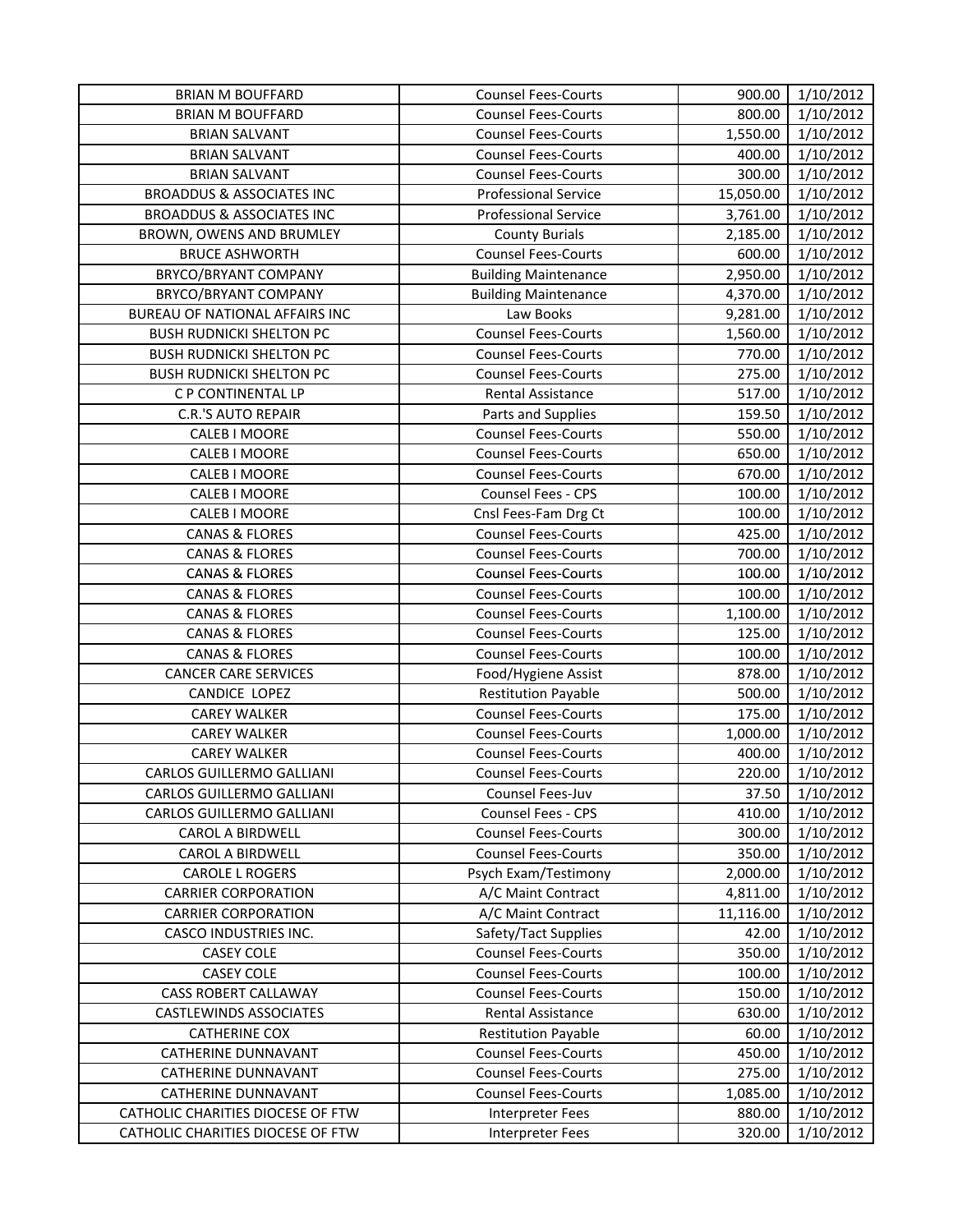| CATHOLIC CHARITIES DIOCESE OF FTW | <b>Interpreter Fees</b>     | 750.00     | 1/10/2012 |
|-----------------------------------|-----------------------------|------------|-----------|
| <b>CDC &amp; ASSOCIATES LLP</b>   | <b>Rental Assistance</b>    | 739.00     | 1/10/2012 |
| CDC & ASSOCIATES LLP              | <b>Utility Assistance</b>   | 49.68      | 1/10/2012 |
| CDW GOVERNMENT INC                | LV Computers (Mod)          | 698.20     | 1/10/2012 |
| <b>CDW GOVERNMENT INC</b>         | <b>Supplies</b>             | 137.88     | 1/10/2012 |
| <b>CDW GOVERNMENT INC</b>         | <b>Computer Supplies</b>    | 66.72      | 1/10/2012 |
| <b>CDW GOVERNMENT INC</b>         | <b>Computer Supplies</b>    | 81.27      | 1/10/2012 |
| <b>CDW GOVERNMENT INC</b>         | <b>Computer Supplies</b>    | 40.76      | 1/10/2012 |
| <b>CDW GOVERNMENT INC</b>         | <b>Computer Supplies</b>    | 36.76      | 1/10/2012 |
| <b>CDW GOVERNMENT INC</b>         | <b>Computer Maintenance</b> | 327.38     | 1/10/2012 |
| <b>CDW GOVERNMENT INC</b>         | Recreation                  | 68.16      | 1/10/2012 |
| <b>CENTAURUS GF TERRACE LLC</b>   | <b>Rental Assistance</b>    | 425.00     | 1/10/2012 |
| <b>CENTAURUS GF TERRACE LLC</b>   | <b>Utility Assistance</b>   | 39.36      | 1/10/2012 |
| CENTAURUS RANDOL CROSSING LP      | Rental Assistance           | 689.00     | 1/10/2012 |
| CENTAURUS RANDOL CROSSING LP      | <b>Utility Assistance</b>   | 44.33      | 1/10/2012 |
| CEN-TEX UNIFORM SALES INC         | Clothing                    | 507.96     | 1/10/2012 |
| <b>CERTIFIED LAB</b>              | <b>Building Maintenance</b> | 2,509.55   | 1/10/2012 |
| <b>CHARLES BURGESS</b>            | <b>Counsel Fees-Courts</b>  | 500.00     | 1/10/2012 |
| <b>CHARLES E WILLIAMS</b>         | <b>County Burials</b>       | 700.00     | 1/10/2012 |
| Charles N Welch                   | Education                   | 129.00     | 1/10/2012 |
| <b>CHARLES ROACH</b>              | <b>Counsel Fees-Courts</b>  | 5,700.00   | 1/10/2012 |
| <b>CHARLES ROACH</b>              | <b>Counsel Fees-Courts</b>  | 500.00     | 1/10/2012 |
| <b>CHARLES ROACH</b>              | <b>Counsel Fees-Courts</b>  | 100.00     | 1/10/2012 |
| <b>CHARTER CAPITAL</b>            | <b>Professional Service</b> | 85.84      | 1/10/2012 |
| <b>CHARTER CAPITAL</b>            | <b>Professional Service</b> | 61.06      | 1/10/2012 |
| <b>CHARTER COMMUNICATIONS</b>     | Subscriptions               | 104.26     | 1/10/2012 |
| <b>CHECKPOINT SERVICES INC</b>    | <b>Computer Maintenance</b> | 578.96     | 1/10/2012 |
| <b>CHESTER PHILLIPS</b>           | <b>Restitution Payable</b>  | 9.00       | 1/10/2012 |
| CHHATRALA DFW LLC                 | <b>Witness Travel</b>       | 315.75     | 1/10/2012 |
| <b>CHRIS'S TRIM SHOP</b>          | Central Garage Inv          | 150.00     | 1/10/2012 |
| <b>CHRISTINA GARZA</b>            | <b>Restitution Payable</b>  | 25.00      | 1/10/2012 |
| CHRISTINA JOANNE WHIPPLE          | <b>Counsel Fees-Courts</b>  | 700.00     | 1/10/2012 |
| CHRISTINA JOANNE WHIPPLE          | <b>Counsel Fees-Courts</b>  | 550.00     | 1/10/2012 |
| <b>CHRISTINA JOANNE WHIPPLE</b>   | <b>Counsel Fees-Courts</b>  | 925.00     | 1/10/2012 |
| CHRISTINA JOANNE WHIPPLE          | Counsel Fees - CPS          | 100.00     | 1/10/2012 |
| <b>CHRISTOPHER LEO CASTANON</b>   | <b>Counsel Fees-Courts</b>  | 1,250.00   | 1/10/2012 |
| <b>CHRISTOPHER LEO CASTANON</b>   | <b>Counsel Fees-Courts</b>  | 275.00     | 1/10/2012 |
| <b>CHRISTOPHER LEO CASTANON</b>   | <b>Counsel Fees-Courts</b>  | 300.00     | 1/10/2012 |
| CICI'S PIZZA                      | <b>Promotional Expenses</b> | 30.00      | 1/10/2012 |
| <b>CIRRO ENERGY</b>               | <b>Utility Assistance</b>   | 82.42      | 1/10/2012 |
| <b>CITY OF ARLINGTON</b>          | Rent                        | 3,598.33   | 1/10/2012 |
| <b>CITY OF EULESS</b>             | Water                       | 19.45      | 1/10/2012 |
| <b>CITY OF EULESS</b>             | Water                       | 15.91      | 1/10/2012 |
| <b>CITY OF EVERMAN</b>            | <b>Utility Assistance</b>   | 70.05      | 1/10/2012 |
| <b>CITY OF HALTOM CITY</b>        | Water                       | 26.73      | 1/10/2012 |
| <b>CITY OF HALTOM CITY</b>        | Water                       | 12.01      | 1/10/2012 |
| <b>CITY OF HALTOM CITY</b>        | <b>Utility Assistance</b>   | 62.02      | 1/10/2012 |
| <b>CITY OF HURST</b>              | <b>Restitution Payable</b>  | 70.00      | 1/10/2012 |
| CITY OF HURST WATER DEPT          | Water                       | 186.87     | 1/10/2012 |
| CITY OF HURST WATER DEPT          | Water                       | 177.88     | 1/10/2012 |
| CITY OF HURST WATER DEPT          | Water                       | 7.00       | 1/10/2012 |
| <b>CITY OF KELLER</b>             | <b>County Projects</b>      | 109,078.80 | 1/10/2012 |
| <b>CITY OF KENNEDALE</b>          | Water                       | 341.14     | 1/10/2012 |
|                                   |                             |            |           |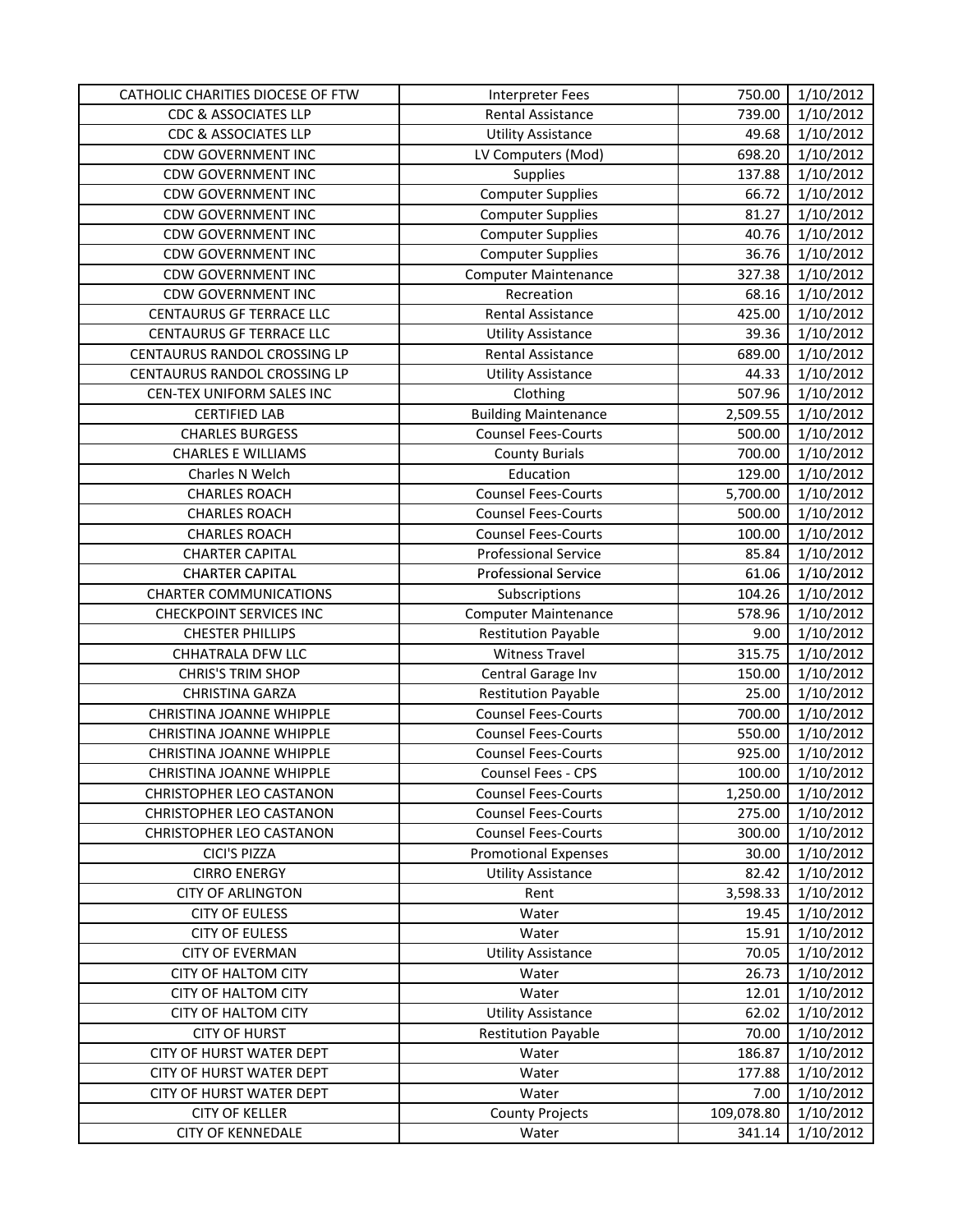| 118.35<br>1/10/2012<br><b>CITY OF LAKE WORTH</b><br>Water<br>1/10/2012<br><b>CITY OF LAKE WORTH</b><br>173.25<br>Water<br><b>CITY OF LAKE WORTH</b><br>268.80<br>1/10/2012<br>Water<br>1/10/2012<br><b>CITY OF LAKE WORTH</b><br>118.35<br>Water<br><b>CITY OF LAKE WORTH</b><br>38.07<br>1/10/2012<br>Water<br><b>CITY OF LAKE WORTH</b><br>73.75<br>1/10/2012<br>Water<br>1/10/2012<br><b>CITY OF LAKE WORTH</b><br>378.00<br>Water<br>CITY OF MANSFIELD WATER/SEWER<br>224.74<br>1/10/2012<br>Water<br>1/10/2012<br>CITY OF MANSFIELD WATER/SEWER<br>195.90<br>Water<br>CITY OF MANSFIELD WATER/SEWER<br>169.30<br>1/10/2012<br>Water<br>CITY OF MANSFIELD WATER/SEWER<br>225.26<br>1/10/2012<br>Water<br>1/10/2012<br>CITY OF NORTH RICHLAND HILLS<br>Water<br>217.63<br>181.50<br>1/10/2012<br>CITY OF NORTH RICHLAND HILLS<br><b>Disposal Service</b><br>5,348.01<br>1/10/2012<br><b>CITY OF WICHITA FALLS</b><br>Subrecipient Service<br><b>CITY OF WICHITA FALLS</b><br><b>Subrecipient Service</b><br>2,806.52<br>1/10/2012<br><b>CITY OF WICHITA FALLS</b><br>1,286.09<br>1/10/2012<br><b>Subrecipient Service</b><br><b>CITY OF WICHITA FALLS</b><br>1/10/2012<br><b>Subrecipient Service</b><br>1,872.19<br>1/10/2012<br><b>CLEAVER ELECTRIC INC</b><br>247.55<br><b>Building Maintenance</b><br><b>Electrical Maint</b><br>562.50<br>1/10/2012<br><b>CLEAVER ELECTRIC INC</b><br><b>Counsel Fees-Courts</b><br>1/10/2012<br><b>CLEMENTE DE LA CRUZ</b><br>475.00<br><b>CLIFF ELLIOTT</b><br>2.52<br>1/10/2012<br><b>Restitution Payable</b><br><b>CLIFFORD GINN</b><br>180.00<br>1/10/2012<br>Investigative<br>Counsel Fees-Courts<br>COBY WOOTEN ATTORNEY AT LAW PC<br>500.00<br>1/10/2012<br>COBY WOOTEN ATTORNEY AT LAW PC<br><b>Counsel Fees-Courts</b><br>500.00<br>1/10/2012<br>475.00<br>1/10/2012<br><b>CODY L COFER</b><br><b>Counsel Fees-Courts</b><br>700.00<br>1/10/2012<br><b>CODY L COFER</b><br><b>Counsel Fees-Courts</b><br>275.00<br>1/10/2012<br><b>CODY L COFER</b><br>Counsel Fees-Juv<br><b>Counsel Fees-Courts</b><br>100.00<br>1/10/2012<br><b>COLE JENNINGS BRYAN</b><br>1/10/2012<br>COMBINED SERVICES OF DALLAS INC<br><b>Custodian Services</b><br>2,895.00<br>Advertis/Leg Notice<br>1/10/2012<br><b>COMMERCIAL RECORDER</b><br>7.50<br><b>COMMERCIAL RECORDER</b><br>Advertis/Leg Notice<br>15.50<br>1/10/2012<br><b>COMMERCIAL RECORDER</b><br>Advertis/Leg Notice<br>102.30<br>1/10/2012<br><b>COMMERCIAL RECORDER</b><br>1/10/2012<br><b>Estray Livestock</b><br>110.50<br>1/10/2012<br><b>County Burials</b><br>660.00<br><b>COMMUNITY MORTUARY SERVICES LLC</b><br>1/10/2012<br><b>COMMUNITY PARTNERS OF TARRANT</b><br><b>Supplies</b><br>432.07<br><b>Professional Service</b><br>839.80<br>1/10/2012<br><b>COMMUNITY PARTNERS OF TARRANT</b><br>COMMUNITY PARTNERS OF TARRANT<br>2,250.00<br>1/10/2012<br>Transportation<br>COMPREHENSIVE SAFETY RESOURCE 1 LP<br>Education<br>650.00<br>1/10/2012<br>1/10/2012<br><b>CONCHO SUPPLY INC</b><br>Central Garage Inv<br>234.70<br>CONCHO SUPPLY INC<br>Central Garage Inv<br>1/10/2012<br>1,255.03<br><b>Professional Service</b><br><b>CONNIE BANISTER CHITWOOD</b><br>1/10/2012<br>1,650.00<br>COOK CHILDRENS MEDICAL CENTER<br><b>Subrecipient Service</b><br>6,876.47<br>1/10/2012<br>COOK CHILDRENS MEDICAL CENTER<br><b>Subrecipient Service</b><br>1/10/2012<br>7,130.51<br>COOK CHILDRENS MEDICAL CENTER<br><b>Subrecipient Service</b><br>210.39<br>1/10/2012<br>1/10/2012<br>COOK CHILDRENS MEDICAL CENTER<br><b>Subrecipient Service</b><br>1,893.39<br>1/10/2012<br><b>COPPER CREEK APARTMENTS</b><br>Rental Assistance<br>439.00<br><b>COURT REPORTERS CLEARINGHOUSE</b><br>Test/Civil Serv Exp<br>989.44<br>1/10/2012<br><b>Expert Witness Serv</b><br><b>CRASH DYNAMICS</b><br>1,925.50<br>1/10/2012<br><b>Medical Supplies</b><br>1/10/2012<br><b>CRUCELL VACCINES INC</b><br>1,720.00<br>Lab Supplies<br>368.00<br>1/10/2012<br><b>CUEVAS DISTRIBUTION INC</b><br><b>Counsel Fees-Courts</b><br>1/10/2012<br><b>CURTIS FORTINBERRY</b><br>200.00 | <b>CITY OF KENNEDALE</b>  | Water                      | 307.55 | 1/10/2012 |
|--------------------------------------------------------------------------------------------------------------------------------------------------------------------------------------------------------------------------------------------------------------------------------------------------------------------------------------------------------------------------------------------------------------------------------------------------------------------------------------------------------------------------------------------------------------------------------------------------------------------------------------------------------------------------------------------------------------------------------------------------------------------------------------------------------------------------------------------------------------------------------------------------------------------------------------------------------------------------------------------------------------------------------------------------------------------------------------------------------------------------------------------------------------------------------------------------------------------------------------------------------------------------------------------------------------------------------------------------------------------------------------------------------------------------------------------------------------------------------------------------------------------------------------------------------------------------------------------------------------------------------------------------------------------------------------------------------------------------------------------------------------------------------------------------------------------------------------------------------------------------------------------------------------------------------------------------------------------------------------------------------------------------------------------------------------------------------------------------------------------------------------------------------------------------------------------------------------------------------------------------------------------------------------------------------------------------------------------------------------------------------------------------------------------------------------------------------------------------------------------------------------------------------------------------------------------------------------------------------------------------------------------------------------------------------------------------------------------------------------------------------------------------------------------------------------------------------------------------------------------------------------------------------------------------------------------------------------------------------------------------------------------------------------------------------------------------------------------------------------------------------------------------------------------------------------------------------------------------------------------------------------------------------------------------------------------------------------------------------------------------------------------------------------------------------------------------------------------------------------------------------------------------------------------------------------------------------------------------------------------------------------------------------------------------------------------------------------------------------------------------------------------------------------------------------------------------------------------------------------------------------------------------------------------------------------------------------------------------------------------------------------------------------------------------------------------|---------------------------|----------------------------|--------|-----------|
|                                                                                                                                                                                                                                                                                                                                                                                                                                                                                                                                                                                                                                                                                                                                                                                                                                                                                                                                                                                                                                                                                                                                                                                                                                                                                                                                                                                                                                                                                                                                                                                                                                                                                                                                                                                                                                                                                                                                                                                                                                                                                                                                                                                                                                                                                                                                                                                                                                                                                                                                                                                                                                                                                                                                                                                                                                                                                                                                                                                                                                                                                                                                                                                                                                                                                                                                                                                                                                                                                                                                                                                                                                                                                                                                                                                                                                                                                                                                                                                                                                                                    |                           |                            |        |           |
|                                                                                                                                                                                                                                                                                                                                                                                                                                                                                                                                                                                                                                                                                                                                                                                                                                                                                                                                                                                                                                                                                                                                                                                                                                                                                                                                                                                                                                                                                                                                                                                                                                                                                                                                                                                                                                                                                                                                                                                                                                                                                                                                                                                                                                                                                                                                                                                                                                                                                                                                                                                                                                                                                                                                                                                                                                                                                                                                                                                                                                                                                                                                                                                                                                                                                                                                                                                                                                                                                                                                                                                                                                                                                                                                                                                                                                                                                                                                                                                                                                                                    |                           |                            |        |           |
|                                                                                                                                                                                                                                                                                                                                                                                                                                                                                                                                                                                                                                                                                                                                                                                                                                                                                                                                                                                                                                                                                                                                                                                                                                                                                                                                                                                                                                                                                                                                                                                                                                                                                                                                                                                                                                                                                                                                                                                                                                                                                                                                                                                                                                                                                                                                                                                                                                                                                                                                                                                                                                                                                                                                                                                                                                                                                                                                                                                                                                                                                                                                                                                                                                                                                                                                                                                                                                                                                                                                                                                                                                                                                                                                                                                                                                                                                                                                                                                                                                                                    |                           |                            |        |           |
|                                                                                                                                                                                                                                                                                                                                                                                                                                                                                                                                                                                                                                                                                                                                                                                                                                                                                                                                                                                                                                                                                                                                                                                                                                                                                                                                                                                                                                                                                                                                                                                                                                                                                                                                                                                                                                                                                                                                                                                                                                                                                                                                                                                                                                                                                                                                                                                                                                                                                                                                                                                                                                                                                                                                                                                                                                                                                                                                                                                                                                                                                                                                                                                                                                                                                                                                                                                                                                                                                                                                                                                                                                                                                                                                                                                                                                                                                                                                                                                                                                                                    |                           |                            |        |           |
|                                                                                                                                                                                                                                                                                                                                                                                                                                                                                                                                                                                                                                                                                                                                                                                                                                                                                                                                                                                                                                                                                                                                                                                                                                                                                                                                                                                                                                                                                                                                                                                                                                                                                                                                                                                                                                                                                                                                                                                                                                                                                                                                                                                                                                                                                                                                                                                                                                                                                                                                                                                                                                                                                                                                                                                                                                                                                                                                                                                                                                                                                                                                                                                                                                                                                                                                                                                                                                                                                                                                                                                                                                                                                                                                                                                                                                                                                                                                                                                                                                                                    |                           |                            |        |           |
|                                                                                                                                                                                                                                                                                                                                                                                                                                                                                                                                                                                                                                                                                                                                                                                                                                                                                                                                                                                                                                                                                                                                                                                                                                                                                                                                                                                                                                                                                                                                                                                                                                                                                                                                                                                                                                                                                                                                                                                                                                                                                                                                                                                                                                                                                                                                                                                                                                                                                                                                                                                                                                                                                                                                                                                                                                                                                                                                                                                                                                                                                                                                                                                                                                                                                                                                                                                                                                                                                                                                                                                                                                                                                                                                                                                                                                                                                                                                                                                                                                                                    |                           |                            |        |           |
|                                                                                                                                                                                                                                                                                                                                                                                                                                                                                                                                                                                                                                                                                                                                                                                                                                                                                                                                                                                                                                                                                                                                                                                                                                                                                                                                                                                                                                                                                                                                                                                                                                                                                                                                                                                                                                                                                                                                                                                                                                                                                                                                                                                                                                                                                                                                                                                                                                                                                                                                                                                                                                                                                                                                                                                                                                                                                                                                                                                                                                                                                                                                                                                                                                                                                                                                                                                                                                                                                                                                                                                                                                                                                                                                                                                                                                                                                                                                                                                                                                                                    |                           |                            |        |           |
|                                                                                                                                                                                                                                                                                                                                                                                                                                                                                                                                                                                                                                                                                                                                                                                                                                                                                                                                                                                                                                                                                                                                                                                                                                                                                                                                                                                                                                                                                                                                                                                                                                                                                                                                                                                                                                                                                                                                                                                                                                                                                                                                                                                                                                                                                                                                                                                                                                                                                                                                                                                                                                                                                                                                                                                                                                                                                                                                                                                                                                                                                                                                                                                                                                                                                                                                                                                                                                                                                                                                                                                                                                                                                                                                                                                                                                                                                                                                                                                                                                                                    |                           |                            |        |           |
|                                                                                                                                                                                                                                                                                                                                                                                                                                                                                                                                                                                                                                                                                                                                                                                                                                                                                                                                                                                                                                                                                                                                                                                                                                                                                                                                                                                                                                                                                                                                                                                                                                                                                                                                                                                                                                                                                                                                                                                                                                                                                                                                                                                                                                                                                                                                                                                                                                                                                                                                                                                                                                                                                                                                                                                                                                                                                                                                                                                                                                                                                                                                                                                                                                                                                                                                                                                                                                                                                                                                                                                                                                                                                                                                                                                                                                                                                                                                                                                                                                                                    |                           |                            |        |           |
|                                                                                                                                                                                                                                                                                                                                                                                                                                                                                                                                                                                                                                                                                                                                                                                                                                                                                                                                                                                                                                                                                                                                                                                                                                                                                                                                                                                                                                                                                                                                                                                                                                                                                                                                                                                                                                                                                                                                                                                                                                                                                                                                                                                                                                                                                                                                                                                                                                                                                                                                                                                                                                                                                                                                                                                                                                                                                                                                                                                                                                                                                                                                                                                                                                                                                                                                                                                                                                                                                                                                                                                                                                                                                                                                                                                                                                                                                                                                                                                                                                                                    |                           |                            |        |           |
|                                                                                                                                                                                                                                                                                                                                                                                                                                                                                                                                                                                                                                                                                                                                                                                                                                                                                                                                                                                                                                                                                                                                                                                                                                                                                                                                                                                                                                                                                                                                                                                                                                                                                                                                                                                                                                                                                                                                                                                                                                                                                                                                                                                                                                                                                                                                                                                                                                                                                                                                                                                                                                                                                                                                                                                                                                                                                                                                                                                                                                                                                                                                                                                                                                                                                                                                                                                                                                                                                                                                                                                                                                                                                                                                                                                                                                                                                                                                                                                                                                                                    |                           |                            |        |           |
|                                                                                                                                                                                                                                                                                                                                                                                                                                                                                                                                                                                                                                                                                                                                                                                                                                                                                                                                                                                                                                                                                                                                                                                                                                                                                                                                                                                                                                                                                                                                                                                                                                                                                                                                                                                                                                                                                                                                                                                                                                                                                                                                                                                                                                                                                                                                                                                                                                                                                                                                                                                                                                                                                                                                                                                                                                                                                                                                                                                                                                                                                                                                                                                                                                                                                                                                                                                                                                                                                                                                                                                                                                                                                                                                                                                                                                                                                                                                                                                                                                                                    |                           |                            |        |           |
|                                                                                                                                                                                                                                                                                                                                                                                                                                                                                                                                                                                                                                                                                                                                                                                                                                                                                                                                                                                                                                                                                                                                                                                                                                                                                                                                                                                                                                                                                                                                                                                                                                                                                                                                                                                                                                                                                                                                                                                                                                                                                                                                                                                                                                                                                                                                                                                                                                                                                                                                                                                                                                                                                                                                                                                                                                                                                                                                                                                                                                                                                                                                                                                                                                                                                                                                                                                                                                                                                                                                                                                                                                                                                                                                                                                                                                                                                                                                                                                                                                                                    |                           |                            |        |           |
|                                                                                                                                                                                                                                                                                                                                                                                                                                                                                                                                                                                                                                                                                                                                                                                                                                                                                                                                                                                                                                                                                                                                                                                                                                                                                                                                                                                                                                                                                                                                                                                                                                                                                                                                                                                                                                                                                                                                                                                                                                                                                                                                                                                                                                                                                                                                                                                                                                                                                                                                                                                                                                                                                                                                                                                                                                                                                                                                                                                                                                                                                                                                                                                                                                                                                                                                                                                                                                                                                                                                                                                                                                                                                                                                                                                                                                                                                                                                                                                                                                                                    |                           |                            |        |           |
|                                                                                                                                                                                                                                                                                                                                                                                                                                                                                                                                                                                                                                                                                                                                                                                                                                                                                                                                                                                                                                                                                                                                                                                                                                                                                                                                                                                                                                                                                                                                                                                                                                                                                                                                                                                                                                                                                                                                                                                                                                                                                                                                                                                                                                                                                                                                                                                                                                                                                                                                                                                                                                                                                                                                                                                                                                                                                                                                                                                                                                                                                                                                                                                                                                                                                                                                                                                                                                                                                                                                                                                                                                                                                                                                                                                                                                                                                                                                                                                                                                                                    |                           |                            |        |           |
|                                                                                                                                                                                                                                                                                                                                                                                                                                                                                                                                                                                                                                                                                                                                                                                                                                                                                                                                                                                                                                                                                                                                                                                                                                                                                                                                                                                                                                                                                                                                                                                                                                                                                                                                                                                                                                                                                                                                                                                                                                                                                                                                                                                                                                                                                                                                                                                                                                                                                                                                                                                                                                                                                                                                                                                                                                                                                                                                                                                                                                                                                                                                                                                                                                                                                                                                                                                                                                                                                                                                                                                                                                                                                                                                                                                                                                                                                                                                                                                                                                                                    |                           |                            |        |           |
|                                                                                                                                                                                                                                                                                                                                                                                                                                                                                                                                                                                                                                                                                                                                                                                                                                                                                                                                                                                                                                                                                                                                                                                                                                                                                                                                                                                                                                                                                                                                                                                                                                                                                                                                                                                                                                                                                                                                                                                                                                                                                                                                                                                                                                                                                                                                                                                                                                                                                                                                                                                                                                                                                                                                                                                                                                                                                                                                                                                                                                                                                                                                                                                                                                                                                                                                                                                                                                                                                                                                                                                                                                                                                                                                                                                                                                                                                                                                                                                                                                                                    |                           |                            |        |           |
|                                                                                                                                                                                                                                                                                                                                                                                                                                                                                                                                                                                                                                                                                                                                                                                                                                                                                                                                                                                                                                                                                                                                                                                                                                                                                                                                                                                                                                                                                                                                                                                                                                                                                                                                                                                                                                                                                                                                                                                                                                                                                                                                                                                                                                                                                                                                                                                                                                                                                                                                                                                                                                                                                                                                                                                                                                                                                                                                                                                                                                                                                                                                                                                                                                                                                                                                                                                                                                                                                                                                                                                                                                                                                                                                                                                                                                                                                                                                                                                                                                                                    |                           |                            |        |           |
|                                                                                                                                                                                                                                                                                                                                                                                                                                                                                                                                                                                                                                                                                                                                                                                                                                                                                                                                                                                                                                                                                                                                                                                                                                                                                                                                                                                                                                                                                                                                                                                                                                                                                                                                                                                                                                                                                                                                                                                                                                                                                                                                                                                                                                                                                                                                                                                                                                                                                                                                                                                                                                                                                                                                                                                                                                                                                                                                                                                                                                                                                                                                                                                                                                                                                                                                                                                                                                                                                                                                                                                                                                                                                                                                                                                                                                                                                                                                                                                                                                                                    |                           |                            |        |           |
|                                                                                                                                                                                                                                                                                                                                                                                                                                                                                                                                                                                                                                                                                                                                                                                                                                                                                                                                                                                                                                                                                                                                                                                                                                                                                                                                                                                                                                                                                                                                                                                                                                                                                                                                                                                                                                                                                                                                                                                                                                                                                                                                                                                                                                                                                                                                                                                                                                                                                                                                                                                                                                                                                                                                                                                                                                                                                                                                                                                                                                                                                                                                                                                                                                                                                                                                                                                                                                                                                                                                                                                                                                                                                                                                                                                                                                                                                                                                                                                                                                                                    |                           |                            |        |           |
|                                                                                                                                                                                                                                                                                                                                                                                                                                                                                                                                                                                                                                                                                                                                                                                                                                                                                                                                                                                                                                                                                                                                                                                                                                                                                                                                                                                                                                                                                                                                                                                                                                                                                                                                                                                                                                                                                                                                                                                                                                                                                                                                                                                                                                                                                                                                                                                                                                                                                                                                                                                                                                                                                                                                                                                                                                                                                                                                                                                                                                                                                                                                                                                                                                                                                                                                                                                                                                                                                                                                                                                                                                                                                                                                                                                                                                                                                                                                                                                                                                                                    |                           |                            |        |           |
|                                                                                                                                                                                                                                                                                                                                                                                                                                                                                                                                                                                                                                                                                                                                                                                                                                                                                                                                                                                                                                                                                                                                                                                                                                                                                                                                                                                                                                                                                                                                                                                                                                                                                                                                                                                                                                                                                                                                                                                                                                                                                                                                                                                                                                                                                                                                                                                                                                                                                                                                                                                                                                                                                                                                                                                                                                                                                                                                                                                                                                                                                                                                                                                                                                                                                                                                                                                                                                                                                                                                                                                                                                                                                                                                                                                                                                                                                                                                                                                                                                                                    |                           |                            |        |           |
|                                                                                                                                                                                                                                                                                                                                                                                                                                                                                                                                                                                                                                                                                                                                                                                                                                                                                                                                                                                                                                                                                                                                                                                                                                                                                                                                                                                                                                                                                                                                                                                                                                                                                                                                                                                                                                                                                                                                                                                                                                                                                                                                                                                                                                                                                                                                                                                                                                                                                                                                                                                                                                                                                                                                                                                                                                                                                                                                                                                                                                                                                                                                                                                                                                                                                                                                                                                                                                                                                                                                                                                                                                                                                                                                                                                                                                                                                                                                                                                                                                                                    |                           |                            |        |           |
|                                                                                                                                                                                                                                                                                                                                                                                                                                                                                                                                                                                                                                                                                                                                                                                                                                                                                                                                                                                                                                                                                                                                                                                                                                                                                                                                                                                                                                                                                                                                                                                                                                                                                                                                                                                                                                                                                                                                                                                                                                                                                                                                                                                                                                                                                                                                                                                                                                                                                                                                                                                                                                                                                                                                                                                                                                                                                                                                                                                                                                                                                                                                                                                                                                                                                                                                                                                                                                                                                                                                                                                                                                                                                                                                                                                                                                                                                                                                                                                                                                                                    |                           |                            |        |           |
|                                                                                                                                                                                                                                                                                                                                                                                                                                                                                                                                                                                                                                                                                                                                                                                                                                                                                                                                                                                                                                                                                                                                                                                                                                                                                                                                                                                                                                                                                                                                                                                                                                                                                                                                                                                                                                                                                                                                                                                                                                                                                                                                                                                                                                                                                                                                                                                                                                                                                                                                                                                                                                                                                                                                                                                                                                                                                                                                                                                                                                                                                                                                                                                                                                                                                                                                                                                                                                                                                                                                                                                                                                                                                                                                                                                                                                                                                                                                                                                                                                                                    |                           |                            |        |           |
|                                                                                                                                                                                                                                                                                                                                                                                                                                                                                                                                                                                                                                                                                                                                                                                                                                                                                                                                                                                                                                                                                                                                                                                                                                                                                                                                                                                                                                                                                                                                                                                                                                                                                                                                                                                                                                                                                                                                                                                                                                                                                                                                                                                                                                                                                                                                                                                                                                                                                                                                                                                                                                                                                                                                                                                                                                                                                                                                                                                                                                                                                                                                                                                                                                                                                                                                                                                                                                                                                                                                                                                                                                                                                                                                                                                                                                                                                                                                                                                                                                                                    |                           |                            |        |           |
|                                                                                                                                                                                                                                                                                                                                                                                                                                                                                                                                                                                                                                                                                                                                                                                                                                                                                                                                                                                                                                                                                                                                                                                                                                                                                                                                                                                                                                                                                                                                                                                                                                                                                                                                                                                                                                                                                                                                                                                                                                                                                                                                                                                                                                                                                                                                                                                                                                                                                                                                                                                                                                                                                                                                                                                                                                                                                                                                                                                                                                                                                                                                                                                                                                                                                                                                                                                                                                                                                                                                                                                                                                                                                                                                                                                                                                                                                                                                                                                                                                                                    |                           |                            |        |           |
|                                                                                                                                                                                                                                                                                                                                                                                                                                                                                                                                                                                                                                                                                                                                                                                                                                                                                                                                                                                                                                                                                                                                                                                                                                                                                                                                                                                                                                                                                                                                                                                                                                                                                                                                                                                                                                                                                                                                                                                                                                                                                                                                                                                                                                                                                                                                                                                                                                                                                                                                                                                                                                                                                                                                                                                                                                                                                                                                                                                                                                                                                                                                                                                                                                                                                                                                                                                                                                                                                                                                                                                                                                                                                                                                                                                                                                                                                                                                                                                                                                                                    |                           |                            |        |           |
|                                                                                                                                                                                                                                                                                                                                                                                                                                                                                                                                                                                                                                                                                                                                                                                                                                                                                                                                                                                                                                                                                                                                                                                                                                                                                                                                                                                                                                                                                                                                                                                                                                                                                                                                                                                                                                                                                                                                                                                                                                                                                                                                                                                                                                                                                                                                                                                                                                                                                                                                                                                                                                                                                                                                                                                                                                                                                                                                                                                                                                                                                                                                                                                                                                                                                                                                                                                                                                                                                                                                                                                                                                                                                                                                                                                                                                                                                                                                                                                                                                                                    |                           |                            |        |           |
|                                                                                                                                                                                                                                                                                                                                                                                                                                                                                                                                                                                                                                                                                                                                                                                                                                                                                                                                                                                                                                                                                                                                                                                                                                                                                                                                                                                                                                                                                                                                                                                                                                                                                                                                                                                                                                                                                                                                                                                                                                                                                                                                                                                                                                                                                                                                                                                                                                                                                                                                                                                                                                                                                                                                                                                                                                                                                                                                                                                                                                                                                                                                                                                                                                                                                                                                                                                                                                                                                                                                                                                                                                                                                                                                                                                                                                                                                                                                                                                                                                                                    |                           |                            |        |           |
|                                                                                                                                                                                                                                                                                                                                                                                                                                                                                                                                                                                                                                                                                                                                                                                                                                                                                                                                                                                                                                                                                                                                                                                                                                                                                                                                                                                                                                                                                                                                                                                                                                                                                                                                                                                                                                                                                                                                                                                                                                                                                                                                                                                                                                                                                                                                                                                                                                                                                                                                                                                                                                                                                                                                                                                                                                                                                                                                                                                                                                                                                                                                                                                                                                                                                                                                                                                                                                                                                                                                                                                                                                                                                                                                                                                                                                                                                                                                                                                                                                                                    |                           |                            |        |           |
|                                                                                                                                                                                                                                                                                                                                                                                                                                                                                                                                                                                                                                                                                                                                                                                                                                                                                                                                                                                                                                                                                                                                                                                                                                                                                                                                                                                                                                                                                                                                                                                                                                                                                                                                                                                                                                                                                                                                                                                                                                                                                                                                                                                                                                                                                                                                                                                                                                                                                                                                                                                                                                                                                                                                                                                                                                                                                                                                                                                                                                                                                                                                                                                                                                                                                                                                                                                                                                                                                                                                                                                                                                                                                                                                                                                                                                                                                                                                                                                                                                                                    |                           |                            |        |           |
|                                                                                                                                                                                                                                                                                                                                                                                                                                                                                                                                                                                                                                                                                                                                                                                                                                                                                                                                                                                                                                                                                                                                                                                                                                                                                                                                                                                                                                                                                                                                                                                                                                                                                                                                                                                                                                                                                                                                                                                                                                                                                                                                                                                                                                                                                                                                                                                                                                                                                                                                                                                                                                                                                                                                                                                                                                                                                                                                                                                                                                                                                                                                                                                                                                                                                                                                                                                                                                                                                                                                                                                                                                                                                                                                                                                                                                                                                                                                                                                                                                                                    |                           |                            |        |           |
|                                                                                                                                                                                                                                                                                                                                                                                                                                                                                                                                                                                                                                                                                                                                                                                                                                                                                                                                                                                                                                                                                                                                                                                                                                                                                                                                                                                                                                                                                                                                                                                                                                                                                                                                                                                                                                                                                                                                                                                                                                                                                                                                                                                                                                                                                                                                                                                                                                                                                                                                                                                                                                                                                                                                                                                                                                                                                                                                                                                                                                                                                                                                                                                                                                                                                                                                                                                                                                                                                                                                                                                                                                                                                                                                                                                                                                                                                                                                                                                                                                                                    |                           |                            |        |           |
|                                                                                                                                                                                                                                                                                                                                                                                                                                                                                                                                                                                                                                                                                                                                                                                                                                                                                                                                                                                                                                                                                                                                                                                                                                                                                                                                                                                                                                                                                                                                                                                                                                                                                                                                                                                                                                                                                                                                                                                                                                                                                                                                                                                                                                                                                                                                                                                                                                                                                                                                                                                                                                                                                                                                                                                                                                                                                                                                                                                                                                                                                                                                                                                                                                                                                                                                                                                                                                                                                                                                                                                                                                                                                                                                                                                                                                                                                                                                                                                                                                                                    |                           |                            |        |           |
|                                                                                                                                                                                                                                                                                                                                                                                                                                                                                                                                                                                                                                                                                                                                                                                                                                                                                                                                                                                                                                                                                                                                                                                                                                                                                                                                                                                                                                                                                                                                                                                                                                                                                                                                                                                                                                                                                                                                                                                                                                                                                                                                                                                                                                                                                                                                                                                                                                                                                                                                                                                                                                                                                                                                                                                                                                                                                                                                                                                                                                                                                                                                                                                                                                                                                                                                                                                                                                                                                                                                                                                                                                                                                                                                                                                                                                                                                                                                                                                                                                                                    |                           |                            |        |           |
|                                                                                                                                                                                                                                                                                                                                                                                                                                                                                                                                                                                                                                                                                                                                                                                                                                                                                                                                                                                                                                                                                                                                                                                                                                                                                                                                                                                                                                                                                                                                                                                                                                                                                                                                                                                                                                                                                                                                                                                                                                                                                                                                                                                                                                                                                                                                                                                                                                                                                                                                                                                                                                                                                                                                                                                                                                                                                                                                                                                                                                                                                                                                                                                                                                                                                                                                                                                                                                                                                                                                                                                                                                                                                                                                                                                                                                                                                                                                                                                                                                                                    |                           |                            |        |           |
|                                                                                                                                                                                                                                                                                                                                                                                                                                                                                                                                                                                                                                                                                                                                                                                                                                                                                                                                                                                                                                                                                                                                                                                                                                                                                                                                                                                                                                                                                                                                                                                                                                                                                                                                                                                                                                                                                                                                                                                                                                                                                                                                                                                                                                                                                                                                                                                                                                                                                                                                                                                                                                                                                                                                                                                                                                                                                                                                                                                                                                                                                                                                                                                                                                                                                                                                                                                                                                                                                                                                                                                                                                                                                                                                                                                                                                                                                                                                                                                                                                                                    |                           |                            |        |           |
|                                                                                                                                                                                                                                                                                                                                                                                                                                                                                                                                                                                                                                                                                                                                                                                                                                                                                                                                                                                                                                                                                                                                                                                                                                                                                                                                                                                                                                                                                                                                                                                                                                                                                                                                                                                                                                                                                                                                                                                                                                                                                                                                                                                                                                                                                                                                                                                                                                                                                                                                                                                                                                                                                                                                                                                                                                                                                                                                                                                                                                                                                                                                                                                                                                                                                                                                                                                                                                                                                                                                                                                                                                                                                                                                                                                                                                                                                                                                                                                                                                                                    |                           |                            |        |           |
|                                                                                                                                                                                                                                                                                                                                                                                                                                                                                                                                                                                                                                                                                                                                                                                                                                                                                                                                                                                                                                                                                                                                                                                                                                                                                                                                                                                                                                                                                                                                                                                                                                                                                                                                                                                                                                                                                                                                                                                                                                                                                                                                                                                                                                                                                                                                                                                                                                                                                                                                                                                                                                                                                                                                                                                                                                                                                                                                                                                                                                                                                                                                                                                                                                                                                                                                                                                                                                                                                                                                                                                                                                                                                                                                                                                                                                                                                                                                                                                                                                                                    |                           |                            |        |           |
|                                                                                                                                                                                                                                                                                                                                                                                                                                                                                                                                                                                                                                                                                                                                                                                                                                                                                                                                                                                                                                                                                                                                                                                                                                                                                                                                                                                                                                                                                                                                                                                                                                                                                                                                                                                                                                                                                                                                                                                                                                                                                                                                                                                                                                                                                                                                                                                                                                                                                                                                                                                                                                                                                                                                                                                                                                                                                                                                                                                                                                                                                                                                                                                                                                                                                                                                                                                                                                                                                                                                                                                                                                                                                                                                                                                                                                                                                                                                                                                                                                                                    |                           |                            |        |           |
|                                                                                                                                                                                                                                                                                                                                                                                                                                                                                                                                                                                                                                                                                                                                                                                                                                                                                                                                                                                                                                                                                                                                                                                                                                                                                                                                                                                                                                                                                                                                                                                                                                                                                                                                                                                                                                                                                                                                                                                                                                                                                                                                                                                                                                                                                                                                                                                                                                                                                                                                                                                                                                                                                                                                                                                                                                                                                                                                                                                                                                                                                                                                                                                                                                                                                                                                                                                                                                                                                                                                                                                                                                                                                                                                                                                                                                                                                                                                                                                                                                                                    |                           |                            |        |           |
|                                                                                                                                                                                                                                                                                                                                                                                                                                                                                                                                                                                                                                                                                                                                                                                                                                                                                                                                                                                                                                                                                                                                                                                                                                                                                                                                                                                                                                                                                                                                                                                                                                                                                                                                                                                                                                                                                                                                                                                                                                                                                                                                                                                                                                                                                                                                                                                                                                                                                                                                                                                                                                                                                                                                                                                                                                                                                                                                                                                                                                                                                                                                                                                                                                                                                                                                                                                                                                                                                                                                                                                                                                                                                                                                                                                                                                                                                                                                                                                                                                                                    |                           |                            |        |           |
|                                                                                                                                                                                                                                                                                                                                                                                                                                                                                                                                                                                                                                                                                                                                                                                                                                                                                                                                                                                                                                                                                                                                                                                                                                                                                                                                                                                                                                                                                                                                                                                                                                                                                                                                                                                                                                                                                                                                                                                                                                                                                                                                                                                                                                                                                                                                                                                                                                                                                                                                                                                                                                                                                                                                                                                                                                                                                                                                                                                                                                                                                                                                                                                                                                                                                                                                                                                                                                                                                                                                                                                                                                                                                                                                                                                                                                                                                                                                                                                                                                                                    |                           |                            |        |           |
|                                                                                                                                                                                                                                                                                                                                                                                                                                                                                                                                                                                                                                                                                                                                                                                                                                                                                                                                                                                                                                                                                                                                                                                                                                                                                                                                                                                                                                                                                                                                                                                                                                                                                                                                                                                                                                                                                                                                                                                                                                                                                                                                                                                                                                                                                                                                                                                                                                                                                                                                                                                                                                                                                                                                                                                                                                                                                                                                                                                                                                                                                                                                                                                                                                                                                                                                                                                                                                                                                                                                                                                                                                                                                                                                                                                                                                                                                                                                                                                                                                                                    |                           |                            |        |           |
|                                                                                                                                                                                                                                                                                                                                                                                                                                                                                                                                                                                                                                                                                                                                                                                                                                                                                                                                                                                                                                                                                                                                                                                                                                                                                                                                                                                                                                                                                                                                                                                                                                                                                                                                                                                                                                                                                                                                                                                                                                                                                                                                                                                                                                                                                                                                                                                                                                                                                                                                                                                                                                                                                                                                                                                                                                                                                                                                                                                                                                                                                                                                                                                                                                                                                                                                                                                                                                                                                                                                                                                                                                                                                                                                                                                                                                                                                                                                                                                                                                                                    |                           |                            |        |           |
|                                                                                                                                                                                                                                                                                                                                                                                                                                                                                                                                                                                                                                                                                                                                                                                                                                                                                                                                                                                                                                                                                                                                                                                                                                                                                                                                                                                                                                                                                                                                                                                                                                                                                                                                                                                                                                                                                                                                                                                                                                                                                                                                                                                                                                                                                                                                                                                                                                                                                                                                                                                                                                                                                                                                                                                                                                                                                                                                                                                                                                                                                                                                                                                                                                                                                                                                                                                                                                                                                                                                                                                                                                                                                                                                                                                                                                                                                                                                                                                                                                                                    |                           |                            |        |           |
|                                                                                                                                                                                                                                                                                                                                                                                                                                                                                                                                                                                                                                                                                                                                                                                                                                                                                                                                                                                                                                                                                                                                                                                                                                                                                                                                                                                                                                                                                                                                                                                                                                                                                                                                                                                                                                                                                                                                                                                                                                                                                                                                                                                                                                                                                                                                                                                                                                                                                                                                                                                                                                                                                                                                                                                                                                                                                                                                                                                                                                                                                                                                                                                                                                                                                                                                                                                                                                                                                                                                                                                                                                                                                                                                                                                                                                                                                                                                                                                                                                                                    |                           |                            |        |           |
|                                                                                                                                                                                                                                                                                                                                                                                                                                                                                                                                                                                                                                                                                                                                                                                                                                                                                                                                                                                                                                                                                                                                                                                                                                                                                                                                                                                                                                                                                                                                                                                                                                                                                                                                                                                                                                                                                                                                                                                                                                                                                                                                                                                                                                                                                                                                                                                                                                                                                                                                                                                                                                                                                                                                                                                                                                                                                                                                                                                                                                                                                                                                                                                                                                                                                                                                                                                                                                                                                                                                                                                                                                                                                                                                                                                                                                                                                                                                                                                                                                                                    |                           |                            |        |           |
|                                                                                                                                                                                                                                                                                                                                                                                                                                                                                                                                                                                                                                                                                                                                                                                                                                                                                                                                                                                                                                                                                                                                                                                                                                                                                                                                                                                                                                                                                                                                                                                                                                                                                                                                                                                                                                                                                                                                                                                                                                                                                                                                                                                                                                                                                                                                                                                                                                                                                                                                                                                                                                                                                                                                                                                                                                                                                                                                                                                                                                                                                                                                                                                                                                                                                                                                                                                                                                                                                                                                                                                                                                                                                                                                                                                                                                                                                                                                                                                                                                                                    |                           |                            |        |           |
|                                                                                                                                                                                                                                                                                                                                                                                                                                                                                                                                                                                                                                                                                                                                                                                                                                                                                                                                                                                                                                                                                                                                                                                                                                                                                                                                                                                                                                                                                                                                                                                                                                                                                                                                                                                                                                                                                                                                                                                                                                                                                                                                                                                                                                                                                                                                                                                                                                                                                                                                                                                                                                                                                                                                                                                                                                                                                                                                                                                                                                                                                                                                                                                                                                                                                                                                                                                                                                                                                                                                                                                                                                                                                                                                                                                                                                                                                                                                                                                                                                                                    |                           |                            |        |           |
|                                                                                                                                                                                                                                                                                                                                                                                                                                                                                                                                                                                                                                                                                                                                                                                                                                                                                                                                                                                                                                                                                                                                                                                                                                                                                                                                                                                                                                                                                                                                                                                                                                                                                                                                                                                                                                                                                                                                                                                                                                                                                                                                                                                                                                                                                                                                                                                                                                                                                                                                                                                                                                                                                                                                                                                                                                                                                                                                                                                                                                                                                                                                                                                                                                                                                                                                                                                                                                                                                                                                                                                                                                                                                                                                                                                                                                                                                                                                                                                                                                                                    | <b>CURTIS FORTINBERRY</b> | <b>Counsel Fees-Courts</b> | 125.00 | 1/10/2012 |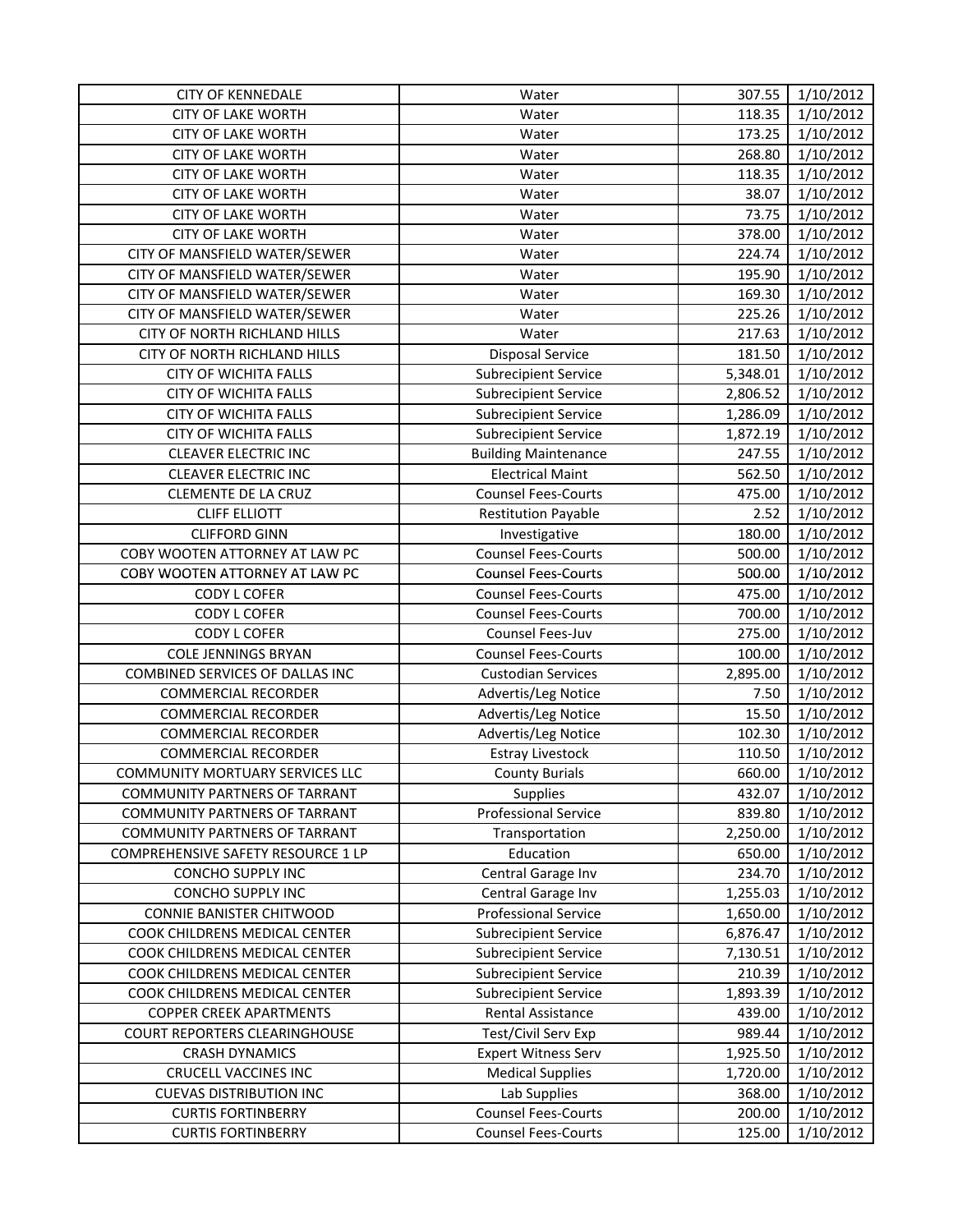| <b>CURTIS FORTINBERRY</b>           | <b>Counsel Fees-Courts</b>  | 100.00   | 1/10/2012 |
|-------------------------------------|-----------------------------|----------|-----------|
| <b>CYNTHIA A FITCH</b>              | Counsel Fees - CPS          | 100.00   | 1/10/2012 |
| D ROBIN MCCARTY                     | <b>Counsel Fees-Courts</b>  | 1,450.00 | 1/10/2012 |
| D ROBIN MCCARTY                     | <b>Counsel Fees-Courts</b>  | 850.00   | 1/10/2012 |
| <b>DALLAS COUNTY</b>                | <b>Expert Witness Serv</b>  | 428.00   | 1/10/2012 |
| <b>DANA A DUFFEY</b>                | <b>Counsel Fees - CPS</b>   | 100.00   | 1/10/2012 |
| DANIEL HERNANDEZ                    | <b>Counsel Fees-Courts</b>  | 450.00   | 1/10/2012 |
| DANIEL HERNANDEZ                    | <b>Counsel Fees-Courts</b>  | 400.00   | 1/10/2012 |
| DANIEL HERNANDEZ                    | <b>Counsel Fees-Courts</b>  | 200.00   | 1/10/2012 |
| <b>DANIEL YOUNG</b>                 | <b>Counsel Fees-Courts</b>  | 283.33   | 1/10/2012 |
| DANIEL YOUNG                        | <b>Counsel Fees-Courts</b>  | 100.00   | 1/10/2012 |
| <b>DANNY D PITZER</b>               | <b>Counsel Fees-Courts</b>  | 4,700.00 | 1/10/2012 |
| <b>DANNY D PITZER</b>               | <b>Counsel Fees-Courts</b>  | 137.50   | 1/10/2012 |
| DANNY D PITZER                      | <b>Counsel Fees-Courts</b>  | 425.00   | 1/10/2012 |
| DARCY NILES DENO                    | Counsel Fees-Juv            | 100.00   | 1/10/2012 |
| DARCY NILES DENO                    | Counsel Fees - CPS          | 100.00   | 1/10/2012 |
| DARCY NILES DENO                    | Cnsl Fees-Fam Drg Ct        | 100.00   | 1/10/2012 |
| <b>DARREN HARLAN</b>                | Cash For Kids               | 25.00    | 1/10/2012 |
| DATA TRACE LEGAL PUBLISHERS         | Law Books                   | 157.95   | 1/10/2012 |
| DAVID A FRISBY                      | <b>Counsel Fees-Courts</b>  | 400.00   | 1/10/2012 |
| DAVID A FRISBY                      | <b>Counsel Fees-Courts</b>  | 50.00    | 1/10/2012 |
| DAVID BAYS                          | <b>Counsel Fees-Courts</b>  | 650.00   | 1/10/2012 |
| David M Franco                      | Transportation              | 33.69    | 1/10/2012 |
| DAVID MARLOW                        | Investigative               | 1,000.00 | 1/10/2012 |
| <b>DAVID PALMER</b>                 | <b>Counsel Fees-Courts</b>  | 300.00   | 1/10/2012 |
| DAVID PEARSON, IV                   | Counsel Fees-Juv            | 200.00   | 1/10/2012 |
| <b>DAVID RICHARDS</b>               | <b>Counsel Fees-Courts</b>  | 1,100.00 | 1/10/2012 |
| <b>DAVID RICHARDS</b>               | <b>Counsel Fees-Courts</b>  | 175.00   | 1/10/2012 |
| Dawn A Youngblood                   | Education                   | 655.11   | 1/10/2012 |
| DBC FAMILY LAW                      | <b>Counsel Fees-Courts</b>  | 233.33   | 1/10/2012 |
| <b>DBC FAMILY LAW</b>               | Counsel Fees - CPS          | 100.00   | 1/10/2012 |
| <b>DCS INFORMATION SYSTEMS</b>      | Subscriptions               | 10.50    | 1/10/2012 |
| <b>DEAN SWANDA</b>                  | Counsel Fees - CPS          | 2,000.00 | 1/10/2012 |
| <b>DEAN SWANDA</b>                  | Cnsl Fees-Crim Appls        | 3,100.00 | 1/10/2012 |
| <b>DEAN SWANDA</b>                  | <b>Litigation Expense</b>   | 55.20    | 1/10/2012 |
| <b>DEBBIE EDWARDS</b>               | Reporter's Records          | 2,004.00 | 1/10/2012 |
| <b>DEBORAH R HINDS</b>              | <b>Counsel Fees-Probate</b> | 400.00   | 1/10/2012 |
| <b>DELL MARKETING</b>               | <b>Supplies</b>             | 129.85   | 1/10/2012 |
| DELTA RIGGING & TOOLS INC           | Parts and Supplies          | 209.00   | 1/10/2012 |
| <b>DENNIS KIRKLAND</b>              | <b>Restitution Payable</b>  | 6.50     | 1/10/2012 |
| DEPARTMENT OF STATE HEALTH SERVICES | Dpt Vit Stats Rem BC        | 1,218.78 | 1/10/2012 |
| DEPARTMENT OF STATE HEALTH SERVICES | <b>CC Certified Copies</b>  | 9.15     | 1/10/2012 |
| <b>DEREK BROWN</b>                  | <b>Counsel Fees-Courts</b>  | 1,275.00 | 1/10/2012 |
| <b>DEREK BROWN</b>                  | <b>Counsel Fees-Courts</b>  | 150.00   | 1/10/2012 |
| DIRECT ENERGY LP                    | <b>Utility Assistance</b>   | 174.62   | 1/10/2012 |
| <b>DIRECT ENERGY LP</b>             | <b>Utility Assistance</b>   | 289.31   | 1/10/2012 |
| <b>DIRECTV INC</b>                  | Subscriptions               | 60.98    | 1/10/2012 |
| <b>DIRECTV INC</b>                  | Subscriptions               | 114.99   | 1/10/2012 |
| DIVERSIFIED POWER SYSTEMS INC       | <b>Building Maintenance</b> | 783.00   | 1/10/2012 |
| DOLORES STEWART & ASSOCIATES INC    | <b>Professional Service</b> | 1,362.24 | 1/10/2012 |
| DOLORES STEWART & ASSOCIATES INC    | <b>Professional Service</b> | 1,532.52 | 1/10/2012 |
| DOLORES STEWART & ASSOCIATES INC    | <b>Professional Service</b> | 616.56   | 1/10/2012 |
| DOLORES STEWART & ASSOCIATES INC    | <b>Professional Service</b> | 1,021.98 | 1/10/2012 |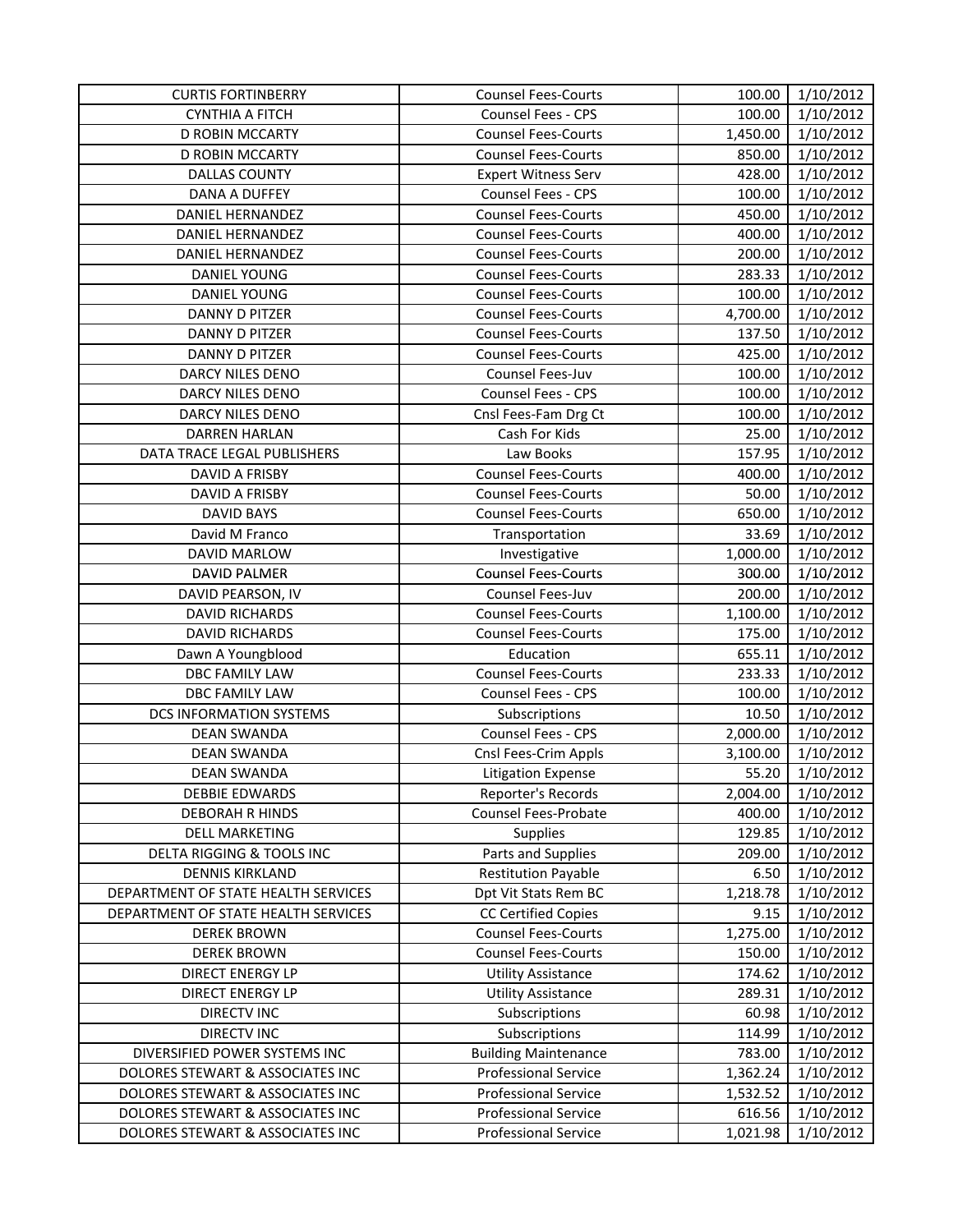| DOLORES STEWART & ASSOCIATES INC | Reporter's Records          | 336.30   | 1/10/2012 |
|----------------------------------|-----------------------------|----------|-----------|
| DOLORES STEWART & ASSOCIATES INC | Reporter's Records          | 42.00    | 1/10/2012 |
| DOMAIN/SOUTHERN HILLS APTS LP    | <b>Rental Assistance</b>    | 529.00   | 1/10/2012 |
| DOMAIN/SOUTHERN HILLS APTS LP    | <b>Utility Assistance</b>   | 77.64    | 1/10/2012 |
| <b>DON CLYBURN</b>               | Liaison Expense             | 648.08   | 1/10/2012 |
| DOUBLE EAGLE MECHANICAL SERVICE  | <b>Building Maintenance</b> | 72.00    | 1/10/2012 |
| DOUBLE EAGLE MECHANICAL SERVICE  | A/C Maint Contract          | 2,000.00 | 1/10/2012 |
| DOUBLE EAGLE MECHANICAL SERVICE  | A/C Maint Contract          | 216.00   | 1/10/2012 |
| DOUBLE EAGLE MECHANICAL SERVICE  | A/C Maint Contract          | 2,246.25 | 1/10/2012 |
| DREW & ROGERS INC                | Printing-Publication        | 4,611.25 | 1/10/2012 |
| DREW & ROGERS INC                | Printing-Publication        | 1,694.69 | 1/10/2012 |
| DREW & ROGERS INC                | Printing-Publication        | 1,981.56 | 1/10/2012 |
| EAN HOLDINGS LLC                 | Travel                      | 40.61    | 1/10/2012 |
| <b>EARL E BATES JR</b>           | <b>Counsel Fees-Courts</b>  | 650.00   | 1/10/2012 |
| <b>EARL E BATES JR</b>           | <b>Counsel Fees-Courts</b>  | 200.00   | 1/10/2012 |
| EDGE OF ARLINGTON SAW & TOOL INC | Parts and Supplies          | 15.25    | 1/10/2012 |
| <b>EDWARD G JONES</b>            | <b>Counsel Fees-Courts</b>  | 300.00   | 1/10/2012 |
| <b>EDWARD G JONES</b>            | <b>Counsel Fees-Courts</b>  | 400.00   | 1/10/2012 |
| <b>EDWARD G JONES</b>            | <b>Counsel Fees-Courts</b>  | 650.00   | 1/10/2012 |
| <b>EDWARD G JONES</b>            | <b>Counsel Fees-Courts</b>  | 175.00   | 1/10/2012 |
| <b>EDWARD G JONES</b>            | <b>Counsel Fees-Courts</b>  | 175.00   | 1/10/2012 |
| <b>EDWIN G STEPHENS</b>          | Reporter's Records          | 6,560.00 | 1/10/2012 |
| EDWIN YOUNGBLOOD                 | <b>Counsel Fees-Courts</b>  | 1,030.00 | 1/10/2012 |
| <b>EDWIN YOUNGBLOOD</b>          | <b>Counsel Fees-Courts</b>  | 600.00   | 1/10/2012 |
| <b>EDWIN YOUNGBLOOD</b>          | Counsel Fees - CPS          | 100.00   | 1/10/2012 |
| <b>EDWIN YOUNGBLOOD</b>          | Cnsl Fees-Juv Det&Tr        | 100.00   | 1/10/2012 |
| <b>ELKE L DANIEL</b>             | Counsel Fees - CPS          | 300.00   | 1/10/2012 |
| <b>E-LOGIC INC</b>               | <b>Building Maintenance</b> | 4,593.00 | 1/10/2012 |
| ELOY SEPULVEDA                   | <b>Counsel Fees-Courts</b>  | 100.00   | 1/10/2012 |
| ELOY SEPULVEDA                   | <b>Counsel Fees-Courts</b>  | 523.00   | 1/10/2012 |
| ELOY SEPULVEDA                   | <b>Counsel Fees-Courts</b>  | 250.00   | 1/10/2012 |
| <b>ELRODS COST PLUS</b>          | Food/Hygiene Assist         | 17.00    | 1/10/2012 |
| <b>ELVIS E MORRIS</b>            | Rental Assistance           | 495.00   | 1/10/2012 |
| <b>EMERALD PARK APARTMENTS</b>   | Rental Assistance           | 536.00   | 1/10/2012 |
| <b>EMERALD PARK APARTMENTS</b>   | <b>Utility Assistance</b>   | 69.80    | 1/10/2012 |
| <b>EMPIRE PAPER</b>              | Sheriff Inventory           | 209.90   | 1/10/2012 |
| <b>EMPIRE PAPER</b>              | Sheriff Inventory           | 344.80   | 1/10/2012 |
| <b>EMPIRE PAPER</b>              | Kitchen Supplies            | 149.60   | 1/10/2012 |
| <b>EMPIRE PAPER</b>              | <b>Building Maintenance</b> | 96.70    | 1/10/2012 |
| <b>ENCON SYSTEMS INC</b>         | <b>Equipment Maint</b>      | (176.40) | 1/10/2012 |
| <b>ENCON SYSTEMS INC</b>         | <b>Supplies</b>             | 718.00   | 1/10/2012 |
| <b>ENCON SYSTEMS INC</b>         | Supplies                    | 246.60   | 1/10/2012 |
| <b>ENCON SYSTEMS INC</b>         | Supplies                    | 86.40    | 1/10/2012 |
| <b>ENCON SYSTEMS INC</b>         | <b>Computer Supplies</b>    | 116.00   | 1/10/2012 |
| ENTERPRISE LEASING OF DFW        | Damage Claims               | 294.40   | 1/10/2012 |
| <b>ENVIROMATIC SYSTEMS</b>       | A/C Maint Contract          | 407.38   | 1/10/2012 |
| <b>ENVIROMATIC SYSTEMS</b>       | <b>Energy Mgmt Maint</b>    | 3,000.00 | 1/10/2012 |
| <b>ENVIROMATIC SYSTEMS</b>       | A/C Maint Contract          | 237.50   | 1/10/2012 |
| ER INVESTIGATIVE NETWORK         | Investigative               | 281.00   | 1/10/2012 |
| <b>ERIC CUMMINGS</b>             | <b>Counsel Fees-Courts</b>  | 130.00   | 1/10/2012 |
| <b>ERIC CUMMINGS</b>             | <b>Counsel Fees-Courts</b>  | 510.00   | 1/10/2012 |
| EULESS B & B WRECKER SERVICE     | <b>Wrecker Service</b>      | 129.00   | 1/10/2012 |
| <b>EVCO PARTNERS LP</b>          | Supplies                    | 38.16    | 1/10/2012 |
|                                  |                             |          |           |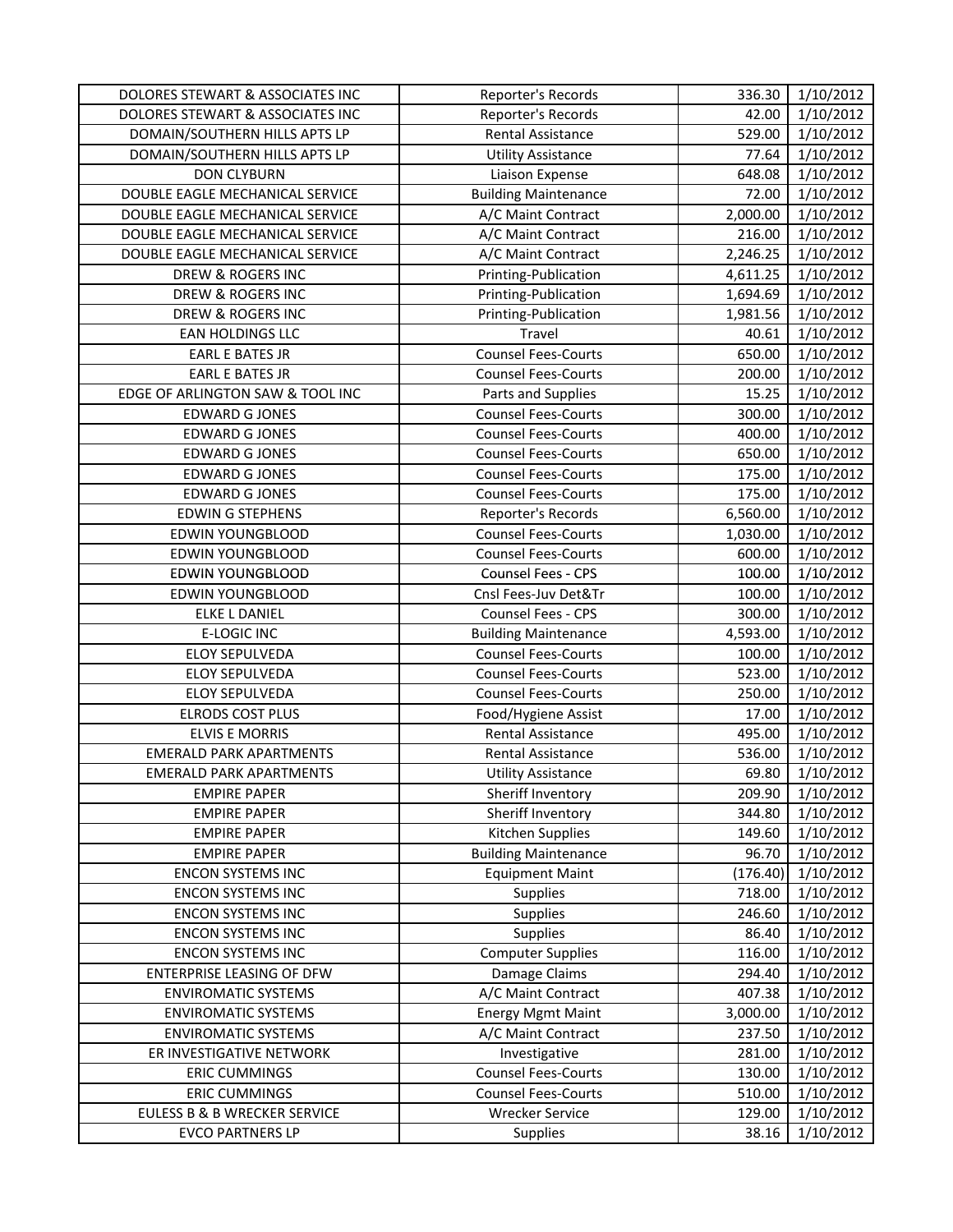| Supplies<br><b>Supplies</b><br>18.96<br>1/10/2012<br><b>EVCO PARTNERS LP</b><br>Field Equip&Supplies<br>1/10/2012<br><b>EVCO PARTNERS LP</b><br>618.20<br><b>EVCO PARTNERS LP</b><br><b>Supplies</b><br>127.59<br>1/10/2012<br>1/10/2012<br><b>EVCO PARTNERS LP</b><br><b>Supplies</b><br>35.57<br><b>Supplies</b><br>1/10/2012<br><b>EVCO PARTNERS LP</b><br>20.54<br><b>EVCO PARTNERS LP</b><br><b>Supplies</b><br>1/10/2012<br>14.29<br><b>EVCO PARTNERS LP</b><br>Supplies<br>20.27<br>1/10/2012<br><b>EVCO PARTNERS LP</b><br><b>Supplies</b><br>63.60<br>1/10/2012<br><b>EVCO PARTNERS LP</b><br>9.50<br>1/10/2012<br><b>Supplies</b><br>1/10/2012<br><b>EVCO PARTNERS LP</b><br><b>Supplies</b><br>4.77<br>175.56<br>1/10/2012<br><b>EVCO PARTNERS LP</b><br><b>Custodian Supplies</b><br><b>Building Maintenance</b><br>1/10/2012<br><b>EVCO PARTNERS LP</b><br>413.34<br>1/10/2012<br><b>EVCO PARTNERS LP</b><br><b>Building Maintenance</b><br>39.20<br><b>Building Maintenance</b><br>1/10/2012<br><b>EVCO PARTNERS LP</b><br>91.32<br>1/10/2012<br><b>EVCO PARTNERS LP</b><br><b>Building Maintenance</b><br>141.90<br>59.29<br>1/10/2012<br><b>EVCO PARTNERS LP</b><br><b>Building Maintenance</b><br><b>EVCO PARTNERS LP</b><br>257.00<br>1/10/2012<br><b>Building Maintenance</b> |
|--------------------------------------------------------------------------------------------------------------------------------------------------------------------------------------------------------------------------------------------------------------------------------------------------------------------------------------------------------------------------------------------------------------------------------------------------------------------------------------------------------------------------------------------------------------------------------------------------------------------------------------------------------------------------------------------------------------------------------------------------------------------------------------------------------------------------------------------------------------------------------------------------------------------------------------------------------------------------------------------------------------------------------------------------------------------------------------------------------------------------------------------------------------------------------------------------------------------------------------------------------------------------------------------------|
|                                                                                                                                                                                                                                                                                                                                                                                                                                                                                                                                                                                                                                                                                                                                                                                                                                                                                                                                                                                                                                                                                                                                                                                                                                                                                                  |
|                                                                                                                                                                                                                                                                                                                                                                                                                                                                                                                                                                                                                                                                                                                                                                                                                                                                                                                                                                                                                                                                                                                                                                                                                                                                                                  |
|                                                                                                                                                                                                                                                                                                                                                                                                                                                                                                                                                                                                                                                                                                                                                                                                                                                                                                                                                                                                                                                                                                                                                                                                                                                                                                  |
|                                                                                                                                                                                                                                                                                                                                                                                                                                                                                                                                                                                                                                                                                                                                                                                                                                                                                                                                                                                                                                                                                                                                                                                                                                                                                                  |
|                                                                                                                                                                                                                                                                                                                                                                                                                                                                                                                                                                                                                                                                                                                                                                                                                                                                                                                                                                                                                                                                                                                                                                                                                                                                                                  |
|                                                                                                                                                                                                                                                                                                                                                                                                                                                                                                                                                                                                                                                                                                                                                                                                                                                                                                                                                                                                                                                                                                                                                                                                                                                                                                  |
|                                                                                                                                                                                                                                                                                                                                                                                                                                                                                                                                                                                                                                                                                                                                                                                                                                                                                                                                                                                                                                                                                                                                                                                                                                                                                                  |
|                                                                                                                                                                                                                                                                                                                                                                                                                                                                                                                                                                                                                                                                                                                                                                                                                                                                                                                                                                                                                                                                                                                                                                                                                                                                                                  |
|                                                                                                                                                                                                                                                                                                                                                                                                                                                                                                                                                                                                                                                                                                                                                                                                                                                                                                                                                                                                                                                                                                                                                                                                                                                                                                  |
|                                                                                                                                                                                                                                                                                                                                                                                                                                                                                                                                                                                                                                                                                                                                                                                                                                                                                                                                                                                                                                                                                                                                                                                                                                                                                                  |
|                                                                                                                                                                                                                                                                                                                                                                                                                                                                                                                                                                                                                                                                                                                                                                                                                                                                                                                                                                                                                                                                                                                                                                                                                                                                                                  |
|                                                                                                                                                                                                                                                                                                                                                                                                                                                                                                                                                                                                                                                                                                                                                                                                                                                                                                                                                                                                                                                                                                                                                                                                                                                                                                  |
|                                                                                                                                                                                                                                                                                                                                                                                                                                                                                                                                                                                                                                                                                                                                                                                                                                                                                                                                                                                                                                                                                                                                                                                                                                                                                                  |
|                                                                                                                                                                                                                                                                                                                                                                                                                                                                                                                                                                                                                                                                                                                                                                                                                                                                                                                                                                                                                                                                                                                                                                                                                                                                                                  |
|                                                                                                                                                                                                                                                                                                                                                                                                                                                                                                                                                                                                                                                                                                                                                                                                                                                                                                                                                                                                                                                                                                                                                                                                                                                                                                  |
|                                                                                                                                                                                                                                                                                                                                                                                                                                                                                                                                                                                                                                                                                                                                                                                                                                                                                                                                                                                                                                                                                                                                                                                                                                                                                                  |
|                                                                                                                                                                                                                                                                                                                                                                                                                                                                                                                                                                                                                                                                                                                                                                                                                                                                                                                                                                                                                                                                                                                                                                                                                                                                                                  |
| 1/10/2012<br><b>EVCO PARTNERS LP</b><br><b>Building Maintenance</b><br>87.20                                                                                                                                                                                                                                                                                                                                                                                                                                                                                                                                                                                                                                                                                                                                                                                                                                                                                                                                                                                                                                                                                                                                                                                                                     |
| 1/10/2012<br><b>EVCO PARTNERS LP</b><br><b>Building Maintenance</b><br>87.20                                                                                                                                                                                                                                                                                                                                                                                                                                                                                                                                                                                                                                                                                                                                                                                                                                                                                                                                                                                                                                                                                                                                                                                                                     |
| <b>EVCO PARTNERS LP</b><br>873.08<br>1/10/2012<br><b>Building Maintenance</b>                                                                                                                                                                                                                                                                                                                                                                                                                                                                                                                                                                                                                                                                                                                                                                                                                                                                                                                                                                                                                                                                                                                                                                                                                    |
| <b>EVCO PARTNERS LP</b><br><b>Building Maintenance</b><br>460.38<br>1/10/2012                                                                                                                                                                                                                                                                                                                                                                                                                                                                                                                                                                                                                                                                                                                                                                                                                                                                                                                                                                                                                                                                                                                                                                                                                    |
| 1/10/2012<br><b>EVCO PARTNERS LP</b><br><b>Building Maintenance</b><br>98.93                                                                                                                                                                                                                                                                                                                                                                                                                                                                                                                                                                                                                                                                                                                                                                                                                                                                                                                                                                                                                                                                                                                                                                                                                     |
| <b>EVCO PARTNERS LP</b><br>387.10<br>1/10/2012<br><b>Building Maintenance</b>                                                                                                                                                                                                                                                                                                                                                                                                                                                                                                                                                                                                                                                                                                                                                                                                                                                                                                                                                                                                                                                                                                                                                                                                                    |
| <b>EVCO PARTNERS LP</b><br>343.10<br>1/10/2012<br><b>Building Maintenance</b>                                                                                                                                                                                                                                                                                                                                                                                                                                                                                                                                                                                                                                                                                                                                                                                                                                                                                                                                                                                                                                                                                                                                                                                                                    |
| 775.45<br>1/10/2012<br><b>EVCO PARTNERS LP</b><br><b>Building Maintenance</b>                                                                                                                                                                                                                                                                                                                                                                                                                                                                                                                                                                                                                                                                                                                                                                                                                                                                                                                                                                                                                                                                                                                                                                                                                    |
| <b>Building Maintenance</b><br>283.80<br>1/10/2012<br><b>EVCO PARTNERS LP</b>                                                                                                                                                                                                                                                                                                                                                                                                                                                                                                                                                                                                                                                                                                                                                                                                                                                                                                                                                                                                                                                                                                                                                                                                                    |
| <b>Building Maintenance</b><br>137.60<br>1/10/2012<br><b>EVCO PARTNERS LP</b>                                                                                                                                                                                                                                                                                                                                                                                                                                                                                                                                                                                                                                                                                                                                                                                                                                                                                                                                                                                                                                                                                                                                                                                                                    |
| A/C Maint Contract<br>1/10/2012<br><b>EVCO PARTNERS LP</b><br>121.68                                                                                                                                                                                                                                                                                                                                                                                                                                                                                                                                                                                                                                                                                                                                                                                                                                                                                                                                                                                                                                                                                                                                                                                                                             |
| Parts and Supplies<br>1/10/2012<br><b>EVCO PARTNERS LP</b><br>70.14                                                                                                                                                                                                                                                                                                                                                                                                                                                                                                                                                                                                                                                                                                                                                                                                                                                                                                                                                                                                                                                                                                                                                                                                                              |
| <b>EVCO PARTNERS LP</b><br>Parts and Supplies<br>40.57<br>1/10/2012                                                                                                                                                                                                                                                                                                                                                                                                                                                                                                                                                                                                                                                                                                                                                                                                                                                                                                                                                                                                                                                                                                                                                                                                                              |
| <b>EVCO PARTNERS LP</b><br>Parts and Supplies<br>186.87<br>1/10/2012                                                                                                                                                                                                                                                                                                                                                                                                                                                                                                                                                                                                                                                                                                                                                                                                                                                                                                                                                                                                                                                                                                                                                                                                                             |
| Parts and Supplies<br>319.62<br>1/10/2012<br><b>EVCO PARTNERS LP</b>                                                                                                                                                                                                                                                                                                                                                                                                                                                                                                                                                                                                                                                                                                                                                                                                                                                                                                                                                                                                                                                                                                                                                                                                                             |
| Parts and Supplies<br>1/10/2012<br><b>EVCO PARTNERS LP</b><br>144.60                                                                                                                                                                                                                                                                                                                                                                                                                                                                                                                                                                                                                                                                                                                                                                                                                                                                                                                                                                                                                                                                                                                                                                                                                             |
| 1/10/2012<br>Field Equip&Supplies<br>63.84<br><b>EVCO PARTNERS LP</b>                                                                                                                                                                                                                                                                                                                                                                                                                                                                                                                                                                                                                                                                                                                                                                                                                                                                                                                                                                                                                                                                                                                                                                                                                            |
| 1/10/2012<br><b>EVCO PARTNERS LP</b><br><b>Building Maintenance</b><br>368.80                                                                                                                                                                                                                                                                                                                                                                                                                                                                                                                                                                                                                                                                                                                                                                                                                                                                                                                                                                                                                                                                                                                                                                                                                    |
| Parts and Supplies<br>97.21<br>1/10/2012<br><b>EVRIDGE TRACTOR INC</b>                                                                                                                                                                                                                                                                                                                                                                                                                                                                                                                                                                                                                                                                                                                                                                                                                                                                                                                                                                                                                                                                                                                                                                                                                           |
| <b>EVRIDGE TRACTOR INC</b><br>Parts and Supplies<br>161.92<br>1/10/2012                                                                                                                                                                                                                                                                                                                                                                                                                                                                                                                                                                                                                                                                                                                                                                                                                                                                                                                                                                                                                                                                                                                                                                                                                          |
| <b>EXECUTIVE FORMS &amp; SUPPLIES</b><br><b>Supplies</b><br>594.00<br>1/10/2012                                                                                                                                                                                                                                                                                                                                                                                                                                                                                                                                                                                                                                                                                                                                                                                                                                                                                                                                                                                                                                                                                                                                                                                                                  |
| <b>Building Maintenance</b><br>76.36<br>1/10/2012<br>EZ ELECTRICAL CONTRACTORS LLC                                                                                                                                                                                                                                                                                                                                                                                                                                                                                                                                                                                                                                                                                                                                                                                                                                                                                                                                                                                                                                                                                                                                                                                                               |
| EZ ELECTRICAL CONTRACTORS LLC<br><b>Building Maintenance</b><br>371.08<br>1/10/2012                                                                                                                                                                                                                                                                                                                                                                                                                                                                                                                                                                                                                                                                                                                                                                                                                                                                                                                                                                                                                                                                                                                                                                                                              |
| 105.53<br>EZ ELECTRICAL CONTRACTORS LLC<br>A/C Maint Contract<br>1/10/2012                                                                                                                                                                                                                                                                                                                                                                                                                                                                                                                                                                                                                                                                                                                                                                                                                                                                                                                                                                                                                                                                                                                                                                                                                       |
| Food/Hygiene Assist<br>FAMILY DOLLAR STORE #2416<br>57.40<br>1/10/2012                                                                                                                                                                                                                                                                                                                                                                                                                                                                                                                                                                                                                                                                                                                                                                                                                                                                                                                                                                                                                                                                                                                                                                                                                           |
| Food/Hygiene Assist<br>1/10/2012<br>FAMILY DOLLAR STORES OF TEXAS LLC<br>34.00                                                                                                                                                                                                                                                                                                                                                                                                                                                                                                                                                                                                                                                                                                                                                                                                                                                                                                                                                                                                                                                                                                                                                                                                                   |
| 466.94<br>1/10/2012<br><b>FARMERS MARKET</b><br>Food                                                                                                                                                                                                                                                                                                                                                                                                                                                                                                                                                                                                                                                                                                                                                                                                                                                                                                                                                                                                                                                                                                                                                                                                                                             |
| <b>FASTENAL</b><br><b>Building Maintenance</b><br>288.85<br>1/10/2012                                                                                                                                                                                                                                                                                                                                                                                                                                                                                                                                                                                                                                                                                                                                                                                                                                                                                                                                                                                                                                                                                                                                                                                                                            |
| 220.83<br>1/10/2012<br><b>FASTENAL</b><br><b>Building Maintenance</b>                                                                                                                                                                                                                                                                                                                                                                                                                                                                                                                                                                                                                                                                                                                                                                                                                                                                                                                                                                                                                                                                                                                                                                                                                            |
| <b>Counsel Fees-Courts</b><br>1/10/2012<br><b>FAYE R HARDEN</b><br>550.00                                                                                                                                                                                                                                                                                                                                                                                                                                                                                                                                                                                                                                                                                                                                                                                                                                                                                                                                                                                                                                                                                                                                                                                                                        |
| <b>FAYE R HARDEN</b><br>150.00<br><b>Counsel Fees-Courts</b><br>1/10/2012                                                                                                                                                                                                                                                                                                                                                                                                                                                                                                                                                                                                                                                                                                                                                                                                                                                                                                                                                                                                                                                                                                                                                                                                                        |
| <b>FEDEX</b><br>81.00<br>1/10/2012<br>Postage                                                                                                                                                                                                                                                                                                                                                                                                                                                                                                                                                                                                                                                                                                                                                                                                                                                                                                                                                                                                                                                                                                                                                                                                                                                    |
| 502.81<br>1/10/2012<br><b>FEDEX</b><br>Postage                                                                                                                                                                                                                                                                                                                                                                                                                                                                                                                                                                                                                                                                                                                                                                                                                                                                                                                                                                                                                                                                                                                                                                                                                                                   |
| 1/10/2012<br><b>FEDEX</b><br>Postage<br>83.52                                                                                                                                                                                                                                                                                                                                                                                                                                                                                                                                                                                                                                                                                                                                                                                                                                                                                                                                                                                                                                                                                                                                                                                                                                                    |
| FELIPE O CALZADA<br><b>Counsel Fees-Courts</b><br>500.00<br>1/10/2012                                                                                                                                                                                                                                                                                                                                                                                                                                                                                                                                                                                                                                                                                                                                                                                                                                                                                                                                                                                                                                                                                                                                                                                                                            |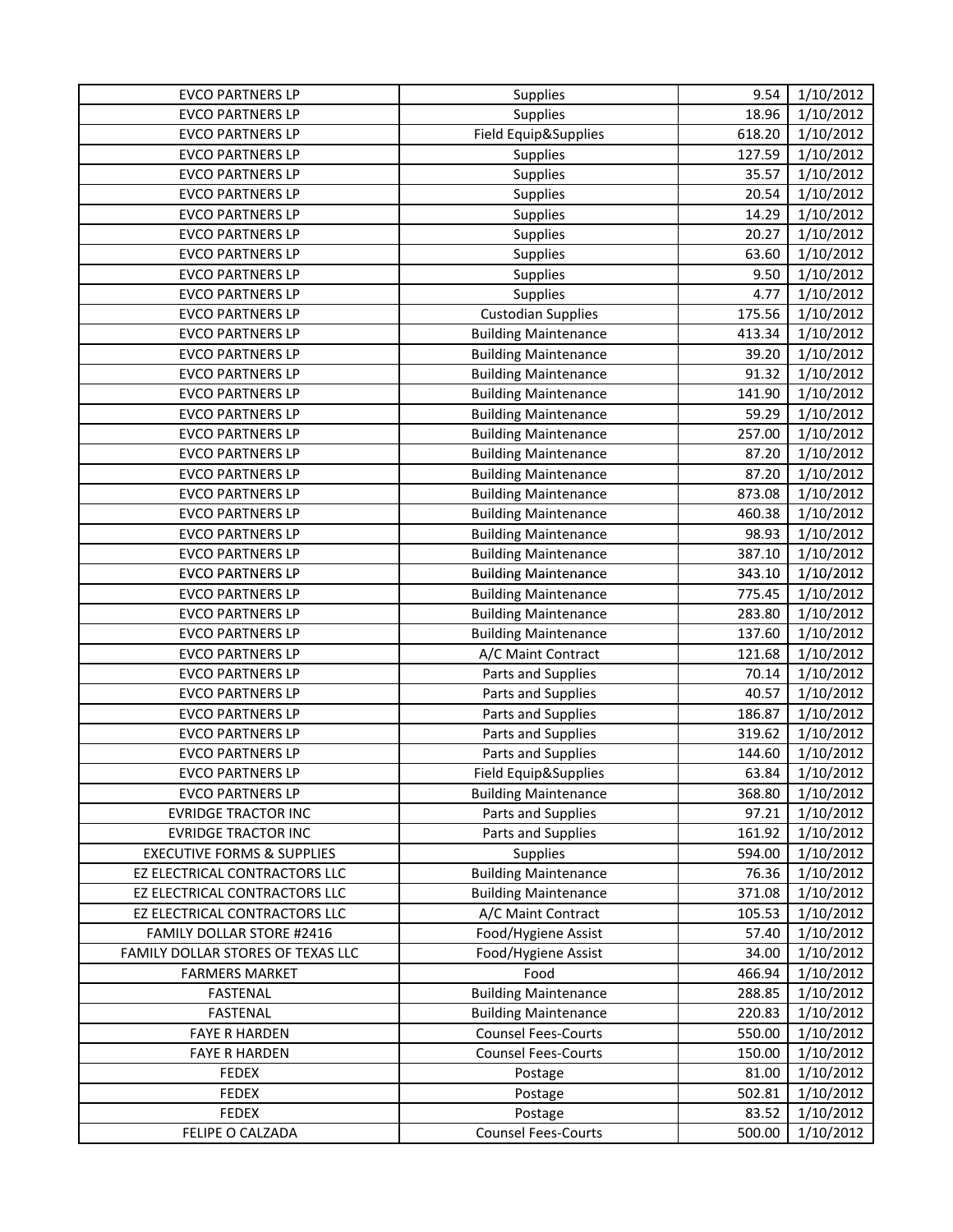| <b>FELIPE O CALZADA</b>             | <b>Counsel Fees-Courts</b>  | 137.50     | 1/10/2012 |
|-------------------------------------|-----------------------------|------------|-----------|
| FELIPE O CALZADA                    | <b>Counsel Fees-Courts</b>  | 225.00     | 1/10/2012 |
| FELIPE O CALZADA                    | Counsel Fees-Juv            | 850.00     | 1/10/2012 |
| FELIPE O CALZADA                    | Counsel Fees - CPS          | 200.00     | 1/10/2012 |
| FIESTA MART #60                     | Food/Hygiene Assist         | 29.26      | 1/10/2012 |
| FIESTA MART #61                     | Food/Hygiene Assist         | 24.00      | 1/10/2012 |
| FIESTA MART #76                     | Food/Hygiene Assist         | 15.00      | 1/10/2012 |
| FILTER SYSTEMS INC                  | A/C Maint Contract          | 373.77     | 1/10/2012 |
| FILTER SYSTEMS INC                  | A/C Maint Contract          | 962.66     | 1/10/2012 |
| FILTER SYSTEMS INC                  | A/C Maint Contract          | 120.02     | 1/10/2012 |
| FILTER SYSTEMS INC                  | A/C Maint Contract          | 259.30     | 1/10/2012 |
| FILTER SYSTEMS INC                  | A/C Maint Contract          | 53.76      | 1/10/2012 |
| FILTER SYSTEMS INC                  | A/C Maint Contract          | 93.52      | 1/10/2012 |
| FILTER SYSTEMS INC                  | A/C Maint Contract          | 131.15     | 1/10/2012 |
| FILTER SYSTEMS INC                  | A/C Maint Contract          | 108.85     | 1/10/2012 |
| FILTER SYSTEMS INC                  | A/C Maint Contract          | 787.88     | 1/10/2012 |
| FILTER SYSTEMS INC                  | A/C Maint Contract          | 1,610.64   | 1/10/2012 |
| FILTER SYSTEMS INC                  | A/C Maint Contract          | 168.14     | 1/10/2012 |
| FILTER SYSTEMS INC                  | A/C Maint Contract          | 33.95      | 1/10/2012 |
| FILTER SYSTEMS INC                  | A/C Maint Contract          | 161.20     | 1/10/2012 |
| FILTER SYSTEMS INC                  | A/C Maint Contract          | 320.33     | 1/10/2012 |
| FILTER SYSTEMS INC                  | A/C Maint Contract          | 89.21      | 1/10/2012 |
| FIRST CHOICE POWER                  | <b>Utility Assistance</b>   | 276.50     | 1/10/2012 |
| FIRST CHOICE POWER                  | <b>Utility Assistance</b>   | 231.28     | 1/10/2012 |
| FIRST RESTORATION INC               | <b>Building Maintenance</b> | 339.71     | 1/10/2012 |
| <b>FISHER SCIENTIFIC</b>            | <b>Medical Supplies</b>     | 100.80     | 1/10/2012 |
| <b>FISHER SCIENTIFIC</b>            | Lab Supplies                | 229.69     | 1/10/2012 |
| <b>FISHER SCIENTIFIC</b>            | Lab Supplies                | 447.60     | 1/10/2012 |
| <b>FISHER SCIENTIFIC</b>            | Lab Supplies                | 330.00     | 1/10/2012 |
| <b>FISHER SCIENTIFIC</b>            | Lab Supplies                | 245.00     | 1/10/2012 |
| <b>FISHER SCIENTIFIC</b>            | Lab Supplies                | 583.16     | 1/10/2012 |
| FIVE STAR CORRECTIONAL SERVICES INC | Food Contr/Prisoners        | 146,691.45 | 1/10/2012 |
| FIVE STAR CORRECTIONAL SERVICES INC | Food Contr/Employees        | 5,363.62   | 1/10/2012 |
| FLYNN, FRANCIS & CLARK LLP          | Counsel Fees-Juv            | 200.00     | 1/10/2012 |
| FLYNN, FRANCIS & CLARK LLP          | Counsel Fees - CPS          | 200.00     | 1/10/2012 |
| FLYNN, FRANCIS & CLARK LLP          | Counsel Fees-Probate        | 1,100.00   | 1/10/2012 |
| <b>FOODLAND MARKETS</b>             | Food/Hygiene Assist         | 17.00      | 1/10/2012 |
| FORT WORTH AUTO GLASS CENTER LTD    | Central Garage Inv          | 249.99     | 1/10/2012 |
| FORT WORTH AUTO GLASS CENTER LTD    | Central Garage Inv          | 672.96     | 1/10/2012 |
| FORT WORTH BOLT AND TOOL CO         | Parts and Supplies          | 39.60      | 1/10/2012 |
| FORT WORTH CHAMPION SPRING          | Central Garage Inv          | 178.35     | 1/10/2012 |
| FORT WORTH ELECTRIC                 | <b>Building Maintenance</b> | 142.06     | 1/10/2012 |
| FORT WORTH ELECTRIC                 | <b>Building Maintenance</b> | 103.32     | 1/10/2012 |
| FORT WORTH TRANSPORTATION AUTHORITY | Transportation              | 305.00     | 1/10/2012 |
| FORT WORTH TRANSPORTATION AUTHORITY | Fuel                        | 36.55      | 1/10/2012 |
| FORT WORTH WATER DEPARTMENT         | Water                       | 33.79      | 1/10/2012 |
| FORT WORTH WATER DEPARTMENT         | Water                       | 103.84     | 1/10/2012 |
| FORT WORTH WATER DEPARTMENT         | Water                       | 3,702.29   | 1/10/2012 |
| FORT WORTH WATER DEPARTMENT         | Water                       | 366.77     | 1/10/2012 |
| FORT WORTH WATER DEPARTMENT         | Water                       | 22,445.45  | 1/10/2012 |
| FORT WORTH WATER DEPARTMENT         | Water                       | 9,905.97   | 1/10/2012 |
| FORT WORTH WATER DEPARTMENT         | Water                       | 757.95     | 1/10/2012 |
| FORT WORTH WATER DEPARTMENT         | Water                       | 123.38     | 1/10/2012 |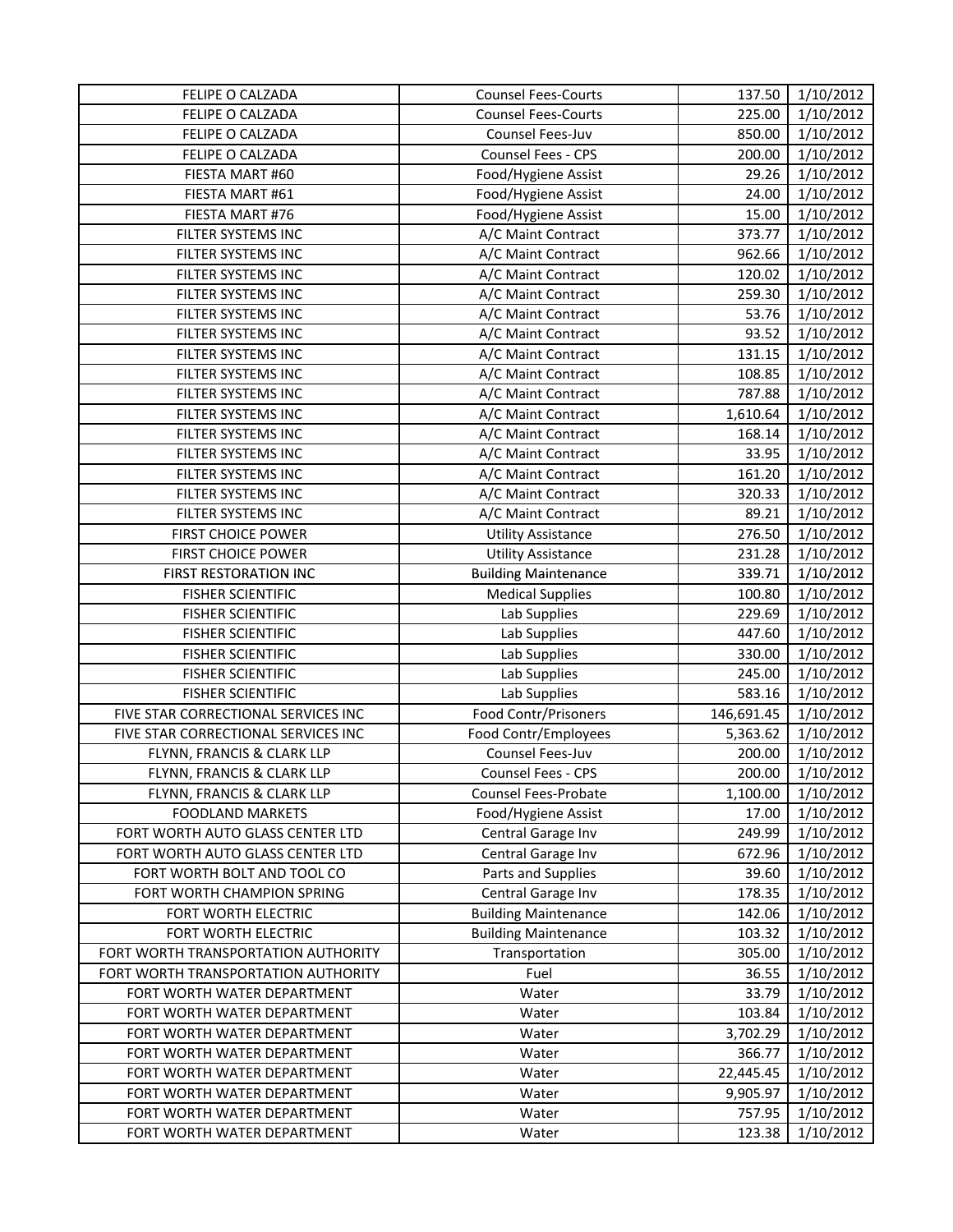| 1/10/2012<br>FORT WORTH WATER DEPARTMENT<br>Water<br>37.00<br>28.41<br>1/10/2012<br>FORT WORTH WATER DEPARTMENT<br>Water<br>FORT WORTH WATER DEPARTMENT<br>165.42<br>1/10/2012<br>Water<br>FORT WORTH WATER DEPARTMENT<br>1,977.96<br>1/10/2012<br>Water<br>FORT WORTH WATER DEPARTMENT<br>Water<br>240.04<br>1/10/2012<br>FORT WORTH WATER DEPARTMENT<br>Water<br>50.51<br>1/10/2012<br>FORT WORTH WATER DEPARTMENT<br>980.39<br>1/10/2012<br>Water<br>806.36<br>1/10/2012<br>FORT WORTH WATER DEPARTMENT<br>Water<br>FORT WORTH WATER DEPARTMENT<br>91.14<br>1/10/2012<br>Water<br>177.82<br>FORT WORTH WATER DEPARTMENT<br>1/10/2012<br>Water<br>FORT WORTH WATER DEPARTMENT<br>178.40<br>1/10/2012<br>Water<br>FORT WORTH WATER DEPARTMENT<br>26.25<br>1/10/2012<br>Water<br>FORT WORTH WATER DEPARTMENT<br>148.60<br>1/10/2012<br>Water<br>FORT WORTH WATER DEPARTMENT<br>61.61<br>1/10/2012<br>Water<br>1/10/2012<br>FORT WORTH WATER DEPARTMENT<br>Water<br>49.43<br>575.66<br>FORT WORTH WATER DEPARTMENT<br>Water<br>1/10/2012<br>FORT WORTH WATER DEPARTMENT<br>567.45<br>1/10/2012<br><b>Utility Assistance</b><br>FORT WORTH WATER DEPARTMENT<br>47.50<br>1/10/2012<br>Water<br>FORT WORTH WATER DEPARTMENT<br>176.82<br>1/10/2012<br>Water<br>208.05<br>FORT WORTH WATER DEPARTMENT<br>Water<br>1/10/2012<br>FORT WORTH WATER DEPARTMENT<br>1/10/2012<br>Water<br>4,963.90<br>1/10/2012<br><b>FRANCES B JANEZIC</b><br><b>Professional Service</b><br>1,021.68<br><b>FRANCES B JANEZIC</b><br>681.12<br>1/10/2012<br><b>Professional Service</b><br><b>FRANCES B JANEZIC</b><br><b>Professional Service</b><br>340.56<br>1/10/2012<br>FRANCISCO HERNANDEZ JR<br>1,000.00<br>1/10/2012<br><b>Counsel Fees-Courts</b><br>FRANCISCO HERNANDEZ JR<br>515.00<br>1/10/2012<br><b>Counsel Fees-Courts</b><br>FRANCISCO HERNANDEZ JR<br>400.00<br>1/10/2012<br><b>Counsel Fees-Courts</b><br>FRANCISCO HERNANDEZ JR<br><b>Counsel Fees-Courts</b><br>100.00<br>1/10/2012<br>1/10/2012<br>FRANCISCO HERNANDEZ JR<br><b>Counsel Fees-Courts</b><br>100.00<br><b>FRANK ADLER</b><br>700.00<br>1/10/2012<br>Counsel Fees-Juv<br><b>FRANK ADLER</b><br>Counsel Fees - CPS<br>2,000.00<br>1/10/2012<br><b>FRANK ADLER</b><br>Cnsl Fees-Crim Appls<br>2,500.00<br>1/10/2012<br><b>FREELANCE ENTERPRISES INC</b><br>1/10/2012<br>Law Books<br>108.00<br>304.00<br>1/10/2012<br><b>FREELANCE ENTERPRISES INC</b><br>Law Books<br>1,055.00<br>1/10/2012<br>FRONTLINE PROPERTY MANAGEMENT INC<br>Rental Assistance<br>548.25<br>FT WORTH LAUNDRY & DRY CLEAN<br>Lab Equip Mainten<br>1/10/2012<br><b>Counsel Fees-Courts</b><br><b>FULGHAM LAW FIRM PC</b><br>1,000.00<br>1/10/2012<br><b>Counsel Fees-Courts</b><br>FULGHAM LAW FIRM PC<br>750.00<br>1/10/2012<br>3,300.00<br><b>G &amp; S RENOVATIONS INC</b><br>Pool Maintenance<br>1/10/2012<br><b>Counsel Fees-Courts</b><br>550.00<br>1/10/2012<br><b>G ALAN STEELE</b><br>225.00<br><b>G ALAN STEELE</b><br><b>Counsel Fees-Courts</b><br>1/10/2012<br><b>G ALAN STEELE</b><br><b>Counsel Fees - CPS</b><br>100.00<br>1/10/2012<br><b>G ANDREW PLATT</b><br><b>Counsel Fees-Courts</b><br>118.75<br>1/10/2012<br>GALLS, AN ARAMARK COMPANY<br>Safety/Tact Supplies<br>439.70<br>1/10/2012<br><b>GARY MEDLIN</b><br><b>Counsel Fees-Courts</b><br>840.00<br>1/10/2012<br><b>GARY MEDLIN</b><br><b>Counsel Fees-Courts</b><br>715.00<br>1/10/2012<br>1/10/2012<br><b>Counsel Fees - CPS</b><br>100.00<br><b>GAYLE C ISBELL</b><br>GDA MICRO TECHNOLOGIES INC<br><b>Supplies</b><br>390.00<br>1/10/2012<br>Lab Supplies<br>GENERAL LABORATORY PRODUCTS INC<br>178.33<br>1/10/2012<br><b>Rental Assistance</b><br>500.00<br><b>GEORGE HOEPPNER</b><br>1/10/2012<br><b>GEORGE R TRIMBER LAW OFFICE</b><br><b>Counsel Fees-Courts</b><br>750.00<br>1/10/2012<br>118.75<br><b>GEORGE R TRIMBER LAW OFFICE</b><br><b>Counsel Fees-Courts</b><br>1/10/2012 | FORT WORTH WATER DEPARTMENT | Water | 1,484.10 | 1/10/2012 |
|----------------------------------------------------------------------------------------------------------------------------------------------------------------------------------------------------------------------------------------------------------------------------------------------------------------------------------------------------------------------------------------------------------------------------------------------------------------------------------------------------------------------------------------------------------------------------------------------------------------------------------------------------------------------------------------------------------------------------------------------------------------------------------------------------------------------------------------------------------------------------------------------------------------------------------------------------------------------------------------------------------------------------------------------------------------------------------------------------------------------------------------------------------------------------------------------------------------------------------------------------------------------------------------------------------------------------------------------------------------------------------------------------------------------------------------------------------------------------------------------------------------------------------------------------------------------------------------------------------------------------------------------------------------------------------------------------------------------------------------------------------------------------------------------------------------------------------------------------------------------------------------------------------------------------------------------------------------------------------------------------------------------------------------------------------------------------------------------------------------------------------------------------------------------------------------------------------------------------------------------------------------------------------------------------------------------------------------------------------------------------------------------------------------------------------------------------------------------------------------------------------------------------------------------------------------------------------------------------------------------------------------------------------------------------------------------------------------------------------------------------------------------------------------------------------------------------------------------------------------------------------------------------------------------------------------------------------------------------------------------------------------------------------------------------------------------------------------------------------------------------------------------------------------------------------------------------------------------------------------------------------------------------------------------------------------------------------------------------------------------------------------------------------------------------------------------------------------------------------------------------------------------------------------------------------------------------------------------------------------------------------------------------------------------------------------------------------------------------------------------------------------------------------------------------------------------------------------------------------------------------------------------------|-----------------------------|-------|----------|-----------|
|                                                                                                                                                                                                                                                                                                                                                                                                                                                                                                                                                                                                                                                                                                                                                                                                                                                                                                                                                                                                                                                                                                                                                                                                                                                                                                                                                                                                                                                                                                                                                                                                                                                                                                                                                                                                                                                                                                                                                                                                                                                                                                                                                                                                                                                                                                                                                                                                                                                                                                                                                                                                                                                                                                                                                                                                                                                                                                                                                                                                                                                                                                                                                                                                                                                                                                                                                                                                                                                                                                                                                                                                                                                                                                                                                                                                                                                                                                    |                             |       |          |           |
|                                                                                                                                                                                                                                                                                                                                                                                                                                                                                                                                                                                                                                                                                                                                                                                                                                                                                                                                                                                                                                                                                                                                                                                                                                                                                                                                                                                                                                                                                                                                                                                                                                                                                                                                                                                                                                                                                                                                                                                                                                                                                                                                                                                                                                                                                                                                                                                                                                                                                                                                                                                                                                                                                                                                                                                                                                                                                                                                                                                                                                                                                                                                                                                                                                                                                                                                                                                                                                                                                                                                                                                                                                                                                                                                                                                                                                                                                                    |                             |       |          |           |
|                                                                                                                                                                                                                                                                                                                                                                                                                                                                                                                                                                                                                                                                                                                                                                                                                                                                                                                                                                                                                                                                                                                                                                                                                                                                                                                                                                                                                                                                                                                                                                                                                                                                                                                                                                                                                                                                                                                                                                                                                                                                                                                                                                                                                                                                                                                                                                                                                                                                                                                                                                                                                                                                                                                                                                                                                                                                                                                                                                                                                                                                                                                                                                                                                                                                                                                                                                                                                                                                                                                                                                                                                                                                                                                                                                                                                                                                                                    |                             |       |          |           |
|                                                                                                                                                                                                                                                                                                                                                                                                                                                                                                                                                                                                                                                                                                                                                                                                                                                                                                                                                                                                                                                                                                                                                                                                                                                                                                                                                                                                                                                                                                                                                                                                                                                                                                                                                                                                                                                                                                                                                                                                                                                                                                                                                                                                                                                                                                                                                                                                                                                                                                                                                                                                                                                                                                                                                                                                                                                                                                                                                                                                                                                                                                                                                                                                                                                                                                                                                                                                                                                                                                                                                                                                                                                                                                                                                                                                                                                                                                    |                             |       |          |           |
|                                                                                                                                                                                                                                                                                                                                                                                                                                                                                                                                                                                                                                                                                                                                                                                                                                                                                                                                                                                                                                                                                                                                                                                                                                                                                                                                                                                                                                                                                                                                                                                                                                                                                                                                                                                                                                                                                                                                                                                                                                                                                                                                                                                                                                                                                                                                                                                                                                                                                                                                                                                                                                                                                                                                                                                                                                                                                                                                                                                                                                                                                                                                                                                                                                                                                                                                                                                                                                                                                                                                                                                                                                                                                                                                                                                                                                                                                                    |                             |       |          |           |
|                                                                                                                                                                                                                                                                                                                                                                                                                                                                                                                                                                                                                                                                                                                                                                                                                                                                                                                                                                                                                                                                                                                                                                                                                                                                                                                                                                                                                                                                                                                                                                                                                                                                                                                                                                                                                                                                                                                                                                                                                                                                                                                                                                                                                                                                                                                                                                                                                                                                                                                                                                                                                                                                                                                                                                                                                                                                                                                                                                                                                                                                                                                                                                                                                                                                                                                                                                                                                                                                                                                                                                                                                                                                                                                                                                                                                                                                                                    |                             |       |          |           |
|                                                                                                                                                                                                                                                                                                                                                                                                                                                                                                                                                                                                                                                                                                                                                                                                                                                                                                                                                                                                                                                                                                                                                                                                                                                                                                                                                                                                                                                                                                                                                                                                                                                                                                                                                                                                                                                                                                                                                                                                                                                                                                                                                                                                                                                                                                                                                                                                                                                                                                                                                                                                                                                                                                                                                                                                                                                                                                                                                                                                                                                                                                                                                                                                                                                                                                                                                                                                                                                                                                                                                                                                                                                                                                                                                                                                                                                                                                    |                             |       |          |           |
|                                                                                                                                                                                                                                                                                                                                                                                                                                                                                                                                                                                                                                                                                                                                                                                                                                                                                                                                                                                                                                                                                                                                                                                                                                                                                                                                                                                                                                                                                                                                                                                                                                                                                                                                                                                                                                                                                                                                                                                                                                                                                                                                                                                                                                                                                                                                                                                                                                                                                                                                                                                                                                                                                                                                                                                                                                                                                                                                                                                                                                                                                                                                                                                                                                                                                                                                                                                                                                                                                                                                                                                                                                                                                                                                                                                                                                                                                                    |                             |       |          |           |
|                                                                                                                                                                                                                                                                                                                                                                                                                                                                                                                                                                                                                                                                                                                                                                                                                                                                                                                                                                                                                                                                                                                                                                                                                                                                                                                                                                                                                                                                                                                                                                                                                                                                                                                                                                                                                                                                                                                                                                                                                                                                                                                                                                                                                                                                                                                                                                                                                                                                                                                                                                                                                                                                                                                                                                                                                                                                                                                                                                                                                                                                                                                                                                                                                                                                                                                                                                                                                                                                                                                                                                                                                                                                                                                                                                                                                                                                                                    |                             |       |          |           |
|                                                                                                                                                                                                                                                                                                                                                                                                                                                                                                                                                                                                                                                                                                                                                                                                                                                                                                                                                                                                                                                                                                                                                                                                                                                                                                                                                                                                                                                                                                                                                                                                                                                                                                                                                                                                                                                                                                                                                                                                                                                                                                                                                                                                                                                                                                                                                                                                                                                                                                                                                                                                                                                                                                                                                                                                                                                                                                                                                                                                                                                                                                                                                                                                                                                                                                                                                                                                                                                                                                                                                                                                                                                                                                                                                                                                                                                                                                    |                             |       |          |           |
|                                                                                                                                                                                                                                                                                                                                                                                                                                                                                                                                                                                                                                                                                                                                                                                                                                                                                                                                                                                                                                                                                                                                                                                                                                                                                                                                                                                                                                                                                                                                                                                                                                                                                                                                                                                                                                                                                                                                                                                                                                                                                                                                                                                                                                                                                                                                                                                                                                                                                                                                                                                                                                                                                                                                                                                                                                                                                                                                                                                                                                                                                                                                                                                                                                                                                                                                                                                                                                                                                                                                                                                                                                                                                                                                                                                                                                                                                                    |                             |       |          |           |
|                                                                                                                                                                                                                                                                                                                                                                                                                                                                                                                                                                                                                                                                                                                                                                                                                                                                                                                                                                                                                                                                                                                                                                                                                                                                                                                                                                                                                                                                                                                                                                                                                                                                                                                                                                                                                                                                                                                                                                                                                                                                                                                                                                                                                                                                                                                                                                                                                                                                                                                                                                                                                                                                                                                                                                                                                                                                                                                                                                                                                                                                                                                                                                                                                                                                                                                                                                                                                                                                                                                                                                                                                                                                                                                                                                                                                                                                                                    |                             |       |          |           |
|                                                                                                                                                                                                                                                                                                                                                                                                                                                                                                                                                                                                                                                                                                                                                                                                                                                                                                                                                                                                                                                                                                                                                                                                                                                                                                                                                                                                                                                                                                                                                                                                                                                                                                                                                                                                                                                                                                                                                                                                                                                                                                                                                                                                                                                                                                                                                                                                                                                                                                                                                                                                                                                                                                                                                                                                                                                                                                                                                                                                                                                                                                                                                                                                                                                                                                                                                                                                                                                                                                                                                                                                                                                                                                                                                                                                                                                                                                    |                             |       |          |           |
|                                                                                                                                                                                                                                                                                                                                                                                                                                                                                                                                                                                                                                                                                                                                                                                                                                                                                                                                                                                                                                                                                                                                                                                                                                                                                                                                                                                                                                                                                                                                                                                                                                                                                                                                                                                                                                                                                                                                                                                                                                                                                                                                                                                                                                                                                                                                                                                                                                                                                                                                                                                                                                                                                                                                                                                                                                                                                                                                                                                                                                                                                                                                                                                                                                                                                                                                                                                                                                                                                                                                                                                                                                                                                                                                                                                                                                                                                                    |                             |       |          |           |
|                                                                                                                                                                                                                                                                                                                                                                                                                                                                                                                                                                                                                                                                                                                                                                                                                                                                                                                                                                                                                                                                                                                                                                                                                                                                                                                                                                                                                                                                                                                                                                                                                                                                                                                                                                                                                                                                                                                                                                                                                                                                                                                                                                                                                                                                                                                                                                                                                                                                                                                                                                                                                                                                                                                                                                                                                                                                                                                                                                                                                                                                                                                                                                                                                                                                                                                                                                                                                                                                                                                                                                                                                                                                                                                                                                                                                                                                                                    |                             |       |          |           |
|                                                                                                                                                                                                                                                                                                                                                                                                                                                                                                                                                                                                                                                                                                                                                                                                                                                                                                                                                                                                                                                                                                                                                                                                                                                                                                                                                                                                                                                                                                                                                                                                                                                                                                                                                                                                                                                                                                                                                                                                                                                                                                                                                                                                                                                                                                                                                                                                                                                                                                                                                                                                                                                                                                                                                                                                                                                                                                                                                                                                                                                                                                                                                                                                                                                                                                                                                                                                                                                                                                                                                                                                                                                                                                                                                                                                                                                                                                    |                             |       |          |           |
|                                                                                                                                                                                                                                                                                                                                                                                                                                                                                                                                                                                                                                                                                                                                                                                                                                                                                                                                                                                                                                                                                                                                                                                                                                                                                                                                                                                                                                                                                                                                                                                                                                                                                                                                                                                                                                                                                                                                                                                                                                                                                                                                                                                                                                                                                                                                                                                                                                                                                                                                                                                                                                                                                                                                                                                                                                                                                                                                                                                                                                                                                                                                                                                                                                                                                                                                                                                                                                                                                                                                                                                                                                                                                                                                                                                                                                                                                                    |                             |       |          |           |
|                                                                                                                                                                                                                                                                                                                                                                                                                                                                                                                                                                                                                                                                                                                                                                                                                                                                                                                                                                                                                                                                                                                                                                                                                                                                                                                                                                                                                                                                                                                                                                                                                                                                                                                                                                                                                                                                                                                                                                                                                                                                                                                                                                                                                                                                                                                                                                                                                                                                                                                                                                                                                                                                                                                                                                                                                                                                                                                                                                                                                                                                                                                                                                                                                                                                                                                                                                                                                                                                                                                                                                                                                                                                                                                                                                                                                                                                                                    |                             |       |          |           |
|                                                                                                                                                                                                                                                                                                                                                                                                                                                                                                                                                                                                                                                                                                                                                                                                                                                                                                                                                                                                                                                                                                                                                                                                                                                                                                                                                                                                                                                                                                                                                                                                                                                                                                                                                                                                                                                                                                                                                                                                                                                                                                                                                                                                                                                                                                                                                                                                                                                                                                                                                                                                                                                                                                                                                                                                                                                                                                                                                                                                                                                                                                                                                                                                                                                                                                                                                                                                                                                                                                                                                                                                                                                                                                                                                                                                                                                                                                    |                             |       |          |           |
|                                                                                                                                                                                                                                                                                                                                                                                                                                                                                                                                                                                                                                                                                                                                                                                                                                                                                                                                                                                                                                                                                                                                                                                                                                                                                                                                                                                                                                                                                                                                                                                                                                                                                                                                                                                                                                                                                                                                                                                                                                                                                                                                                                                                                                                                                                                                                                                                                                                                                                                                                                                                                                                                                                                                                                                                                                                                                                                                                                                                                                                                                                                                                                                                                                                                                                                                                                                                                                                                                                                                                                                                                                                                                                                                                                                                                                                                                                    |                             |       |          |           |
|                                                                                                                                                                                                                                                                                                                                                                                                                                                                                                                                                                                                                                                                                                                                                                                                                                                                                                                                                                                                                                                                                                                                                                                                                                                                                                                                                                                                                                                                                                                                                                                                                                                                                                                                                                                                                                                                                                                                                                                                                                                                                                                                                                                                                                                                                                                                                                                                                                                                                                                                                                                                                                                                                                                                                                                                                                                                                                                                                                                                                                                                                                                                                                                                                                                                                                                                                                                                                                                                                                                                                                                                                                                                                                                                                                                                                                                                                                    |                             |       |          |           |
|                                                                                                                                                                                                                                                                                                                                                                                                                                                                                                                                                                                                                                                                                                                                                                                                                                                                                                                                                                                                                                                                                                                                                                                                                                                                                                                                                                                                                                                                                                                                                                                                                                                                                                                                                                                                                                                                                                                                                                                                                                                                                                                                                                                                                                                                                                                                                                                                                                                                                                                                                                                                                                                                                                                                                                                                                                                                                                                                                                                                                                                                                                                                                                                                                                                                                                                                                                                                                                                                                                                                                                                                                                                                                                                                                                                                                                                                                                    |                             |       |          |           |
|                                                                                                                                                                                                                                                                                                                                                                                                                                                                                                                                                                                                                                                                                                                                                                                                                                                                                                                                                                                                                                                                                                                                                                                                                                                                                                                                                                                                                                                                                                                                                                                                                                                                                                                                                                                                                                                                                                                                                                                                                                                                                                                                                                                                                                                                                                                                                                                                                                                                                                                                                                                                                                                                                                                                                                                                                                                                                                                                                                                                                                                                                                                                                                                                                                                                                                                                                                                                                                                                                                                                                                                                                                                                                                                                                                                                                                                                                                    |                             |       |          |           |
|                                                                                                                                                                                                                                                                                                                                                                                                                                                                                                                                                                                                                                                                                                                                                                                                                                                                                                                                                                                                                                                                                                                                                                                                                                                                                                                                                                                                                                                                                                                                                                                                                                                                                                                                                                                                                                                                                                                                                                                                                                                                                                                                                                                                                                                                                                                                                                                                                                                                                                                                                                                                                                                                                                                                                                                                                                                                                                                                                                                                                                                                                                                                                                                                                                                                                                                                                                                                                                                                                                                                                                                                                                                                                                                                                                                                                                                                                                    |                             |       |          |           |
|                                                                                                                                                                                                                                                                                                                                                                                                                                                                                                                                                                                                                                                                                                                                                                                                                                                                                                                                                                                                                                                                                                                                                                                                                                                                                                                                                                                                                                                                                                                                                                                                                                                                                                                                                                                                                                                                                                                                                                                                                                                                                                                                                                                                                                                                                                                                                                                                                                                                                                                                                                                                                                                                                                                                                                                                                                                                                                                                                                                                                                                                                                                                                                                                                                                                                                                                                                                                                                                                                                                                                                                                                                                                                                                                                                                                                                                                                                    |                             |       |          |           |
|                                                                                                                                                                                                                                                                                                                                                                                                                                                                                                                                                                                                                                                                                                                                                                                                                                                                                                                                                                                                                                                                                                                                                                                                                                                                                                                                                                                                                                                                                                                                                                                                                                                                                                                                                                                                                                                                                                                                                                                                                                                                                                                                                                                                                                                                                                                                                                                                                                                                                                                                                                                                                                                                                                                                                                                                                                                                                                                                                                                                                                                                                                                                                                                                                                                                                                                                                                                                                                                                                                                                                                                                                                                                                                                                                                                                                                                                                                    |                             |       |          |           |
|                                                                                                                                                                                                                                                                                                                                                                                                                                                                                                                                                                                                                                                                                                                                                                                                                                                                                                                                                                                                                                                                                                                                                                                                                                                                                                                                                                                                                                                                                                                                                                                                                                                                                                                                                                                                                                                                                                                                                                                                                                                                                                                                                                                                                                                                                                                                                                                                                                                                                                                                                                                                                                                                                                                                                                                                                                                                                                                                                                                                                                                                                                                                                                                                                                                                                                                                                                                                                                                                                                                                                                                                                                                                                                                                                                                                                                                                                                    |                             |       |          |           |
|                                                                                                                                                                                                                                                                                                                                                                                                                                                                                                                                                                                                                                                                                                                                                                                                                                                                                                                                                                                                                                                                                                                                                                                                                                                                                                                                                                                                                                                                                                                                                                                                                                                                                                                                                                                                                                                                                                                                                                                                                                                                                                                                                                                                                                                                                                                                                                                                                                                                                                                                                                                                                                                                                                                                                                                                                                                                                                                                                                                                                                                                                                                                                                                                                                                                                                                                                                                                                                                                                                                                                                                                                                                                                                                                                                                                                                                                                                    |                             |       |          |           |
|                                                                                                                                                                                                                                                                                                                                                                                                                                                                                                                                                                                                                                                                                                                                                                                                                                                                                                                                                                                                                                                                                                                                                                                                                                                                                                                                                                                                                                                                                                                                                                                                                                                                                                                                                                                                                                                                                                                                                                                                                                                                                                                                                                                                                                                                                                                                                                                                                                                                                                                                                                                                                                                                                                                                                                                                                                                                                                                                                                                                                                                                                                                                                                                                                                                                                                                                                                                                                                                                                                                                                                                                                                                                                                                                                                                                                                                                                                    |                             |       |          |           |
|                                                                                                                                                                                                                                                                                                                                                                                                                                                                                                                                                                                                                                                                                                                                                                                                                                                                                                                                                                                                                                                                                                                                                                                                                                                                                                                                                                                                                                                                                                                                                                                                                                                                                                                                                                                                                                                                                                                                                                                                                                                                                                                                                                                                                                                                                                                                                                                                                                                                                                                                                                                                                                                                                                                                                                                                                                                                                                                                                                                                                                                                                                                                                                                                                                                                                                                                                                                                                                                                                                                                                                                                                                                                                                                                                                                                                                                                                                    |                             |       |          |           |
|                                                                                                                                                                                                                                                                                                                                                                                                                                                                                                                                                                                                                                                                                                                                                                                                                                                                                                                                                                                                                                                                                                                                                                                                                                                                                                                                                                                                                                                                                                                                                                                                                                                                                                                                                                                                                                                                                                                                                                                                                                                                                                                                                                                                                                                                                                                                                                                                                                                                                                                                                                                                                                                                                                                                                                                                                                                                                                                                                                                                                                                                                                                                                                                                                                                                                                                                                                                                                                                                                                                                                                                                                                                                                                                                                                                                                                                                                                    |                             |       |          |           |
|                                                                                                                                                                                                                                                                                                                                                                                                                                                                                                                                                                                                                                                                                                                                                                                                                                                                                                                                                                                                                                                                                                                                                                                                                                                                                                                                                                                                                                                                                                                                                                                                                                                                                                                                                                                                                                                                                                                                                                                                                                                                                                                                                                                                                                                                                                                                                                                                                                                                                                                                                                                                                                                                                                                                                                                                                                                                                                                                                                                                                                                                                                                                                                                                                                                                                                                                                                                                                                                                                                                                                                                                                                                                                                                                                                                                                                                                                                    |                             |       |          |           |
|                                                                                                                                                                                                                                                                                                                                                                                                                                                                                                                                                                                                                                                                                                                                                                                                                                                                                                                                                                                                                                                                                                                                                                                                                                                                                                                                                                                                                                                                                                                                                                                                                                                                                                                                                                                                                                                                                                                                                                                                                                                                                                                                                                                                                                                                                                                                                                                                                                                                                                                                                                                                                                                                                                                                                                                                                                                                                                                                                                                                                                                                                                                                                                                                                                                                                                                                                                                                                                                                                                                                                                                                                                                                                                                                                                                                                                                                                                    |                             |       |          |           |
|                                                                                                                                                                                                                                                                                                                                                                                                                                                                                                                                                                                                                                                                                                                                                                                                                                                                                                                                                                                                                                                                                                                                                                                                                                                                                                                                                                                                                                                                                                                                                                                                                                                                                                                                                                                                                                                                                                                                                                                                                                                                                                                                                                                                                                                                                                                                                                                                                                                                                                                                                                                                                                                                                                                                                                                                                                                                                                                                                                                                                                                                                                                                                                                                                                                                                                                                                                                                                                                                                                                                                                                                                                                                                                                                                                                                                                                                                                    |                             |       |          |           |
|                                                                                                                                                                                                                                                                                                                                                                                                                                                                                                                                                                                                                                                                                                                                                                                                                                                                                                                                                                                                                                                                                                                                                                                                                                                                                                                                                                                                                                                                                                                                                                                                                                                                                                                                                                                                                                                                                                                                                                                                                                                                                                                                                                                                                                                                                                                                                                                                                                                                                                                                                                                                                                                                                                                                                                                                                                                                                                                                                                                                                                                                                                                                                                                                                                                                                                                                                                                                                                                                                                                                                                                                                                                                                                                                                                                                                                                                                                    |                             |       |          |           |
|                                                                                                                                                                                                                                                                                                                                                                                                                                                                                                                                                                                                                                                                                                                                                                                                                                                                                                                                                                                                                                                                                                                                                                                                                                                                                                                                                                                                                                                                                                                                                                                                                                                                                                                                                                                                                                                                                                                                                                                                                                                                                                                                                                                                                                                                                                                                                                                                                                                                                                                                                                                                                                                                                                                                                                                                                                                                                                                                                                                                                                                                                                                                                                                                                                                                                                                                                                                                                                                                                                                                                                                                                                                                                                                                                                                                                                                                                                    |                             |       |          |           |
|                                                                                                                                                                                                                                                                                                                                                                                                                                                                                                                                                                                                                                                                                                                                                                                                                                                                                                                                                                                                                                                                                                                                                                                                                                                                                                                                                                                                                                                                                                                                                                                                                                                                                                                                                                                                                                                                                                                                                                                                                                                                                                                                                                                                                                                                                                                                                                                                                                                                                                                                                                                                                                                                                                                                                                                                                                                                                                                                                                                                                                                                                                                                                                                                                                                                                                                                                                                                                                                                                                                                                                                                                                                                                                                                                                                                                                                                                                    |                             |       |          |           |
|                                                                                                                                                                                                                                                                                                                                                                                                                                                                                                                                                                                                                                                                                                                                                                                                                                                                                                                                                                                                                                                                                                                                                                                                                                                                                                                                                                                                                                                                                                                                                                                                                                                                                                                                                                                                                                                                                                                                                                                                                                                                                                                                                                                                                                                                                                                                                                                                                                                                                                                                                                                                                                                                                                                                                                                                                                                                                                                                                                                                                                                                                                                                                                                                                                                                                                                                                                                                                                                                                                                                                                                                                                                                                                                                                                                                                                                                                                    |                             |       |          |           |
|                                                                                                                                                                                                                                                                                                                                                                                                                                                                                                                                                                                                                                                                                                                                                                                                                                                                                                                                                                                                                                                                                                                                                                                                                                                                                                                                                                                                                                                                                                                                                                                                                                                                                                                                                                                                                                                                                                                                                                                                                                                                                                                                                                                                                                                                                                                                                                                                                                                                                                                                                                                                                                                                                                                                                                                                                                                                                                                                                                                                                                                                                                                                                                                                                                                                                                                                                                                                                                                                                                                                                                                                                                                                                                                                                                                                                                                                                                    |                             |       |          |           |
|                                                                                                                                                                                                                                                                                                                                                                                                                                                                                                                                                                                                                                                                                                                                                                                                                                                                                                                                                                                                                                                                                                                                                                                                                                                                                                                                                                                                                                                                                                                                                                                                                                                                                                                                                                                                                                                                                                                                                                                                                                                                                                                                                                                                                                                                                                                                                                                                                                                                                                                                                                                                                                                                                                                                                                                                                                                                                                                                                                                                                                                                                                                                                                                                                                                                                                                                                                                                                                                                                                                                                                                                                                                                                                                                                                                                                                                                                                    |                             |       |          |           |
|                                                                                                                                                                                                                                                                                                                                                                                                                                                                                                                                                                                                                                                                                                                                                                                                                                                                                                                                                                                                                                                                                                                                                                                                                                                                                                                                                                                                                                                                                                                                                                                                                                                                                                                                                                                                                                                                                                                                                                                                                                                                                                                                                                                                                                                                                                                                                                                                                                                                                                                                                                                                                                                                                                                                                                                                                                                                                                                                                                                                                                                                                                                                                                                                                                                                                                                                                                                                                                                                                                                                                                                                                                                                                                                                                                                                                                                                                                    |                             |       |          |           |
|                                                                                                                                                                                                                                                                                                                                                                                                                                                                                                                                                                                                                                                                                                                                                                                                                                                                                                                                                                                                                                                                                                                                                                                                                                                                                                                                                                                                                                                                                                                                                                                                                                                                                                                                                                                                                                                                                                                                                                                                                                                                                                                                                                                                                                                                                                                                                                                                                                                                                                                                                                                                                                                                                                                                                                                                                                                                                                                                                                                                                                                                                                                                                                                                                                                                                                                                                                                                                                                                                                                                                                                                                                                                                                                                                                                                                                                                                                    |                             |       |          |           |
|                                                                                                                                                                                                                                                                                                                                                                                                                                                                                                                                                                                                                                                                                                                                                                                                                                                                                                                                                                                                                                                                                                                                                                                                                                                                                                                                                                                                                                                                                                                                                                                                                                                                                                                                                                                                                                                                                                                                                                                                                                                                                                                                                                                                                                                                                                                                                                                                                                                                                                                                                                                                                                                                                                                                                                                                                                                                                                                                                                                                                                                                                                                                                                                                                                                                                                                                                                                                                                                                                                                                                                                                                                                                                                                                                                                                                                                                                                    |                             |       |          |           |
|                                                                                                                                                                                                                                                                                                                                                                                                                                                                                                                                                                                                                                                                                                                                                                                                                                                                                                                                                                                                                                                                                                                                                                                                                                                                                                                                                                                                                                                                                                                                                                                                                                                                                                                                                                                                                                                                                                                                                                                                                                                                                                                                                                                                                                                                                                                                                                                                                                                                                                                                                                                                                                                                                                                                                                                                                                                                                                                                                                                                                                                                                                                                                                                                                                                                                                                                                                                                                                                                                                                                                                                                                                                                                                                                                                                                                                                                                                    |                             |       |          |           |
|                                                                                                                                                                                                                                                                                                                                                                                                                                                                                                                                                                                                                                                                                                                                                                                                                                                                                                                                                                                                                                                                                                                                                                                                                                                                                                                                                                                                                                                                                                                                                                                                                                                                                                                                                                                                                                                                                                                                                                                                                                                                                                                                                                                                                                                                                                                                                                                                                                                                                                                                                                                                                                                                                                                                                                                                                                                                                                                                                                                                                                                                                                                                                                                                                                                                                                                                                                                                                                                                                                                                                                                                                                                                                                                                                                                                                                                                                                    |                             |       |          |           |
|                                                                                                                                                                                                                                                                                                                                                                                                                                                                                                                                                                                                                                                                                                                                                                                                                                                                                                                                                                                                                                                                                                                                                                                                                                                                                                                                                                                                                                                                                                                                                                                                                                                                                                                                                                                                                                                                                                                                                                                                                                                                                                                                                                                                                                                                                                                                                                                                                                                                                                                                                                                                                                                                                                                                                                                                                                                                                                                                                                                                                                                                                                                                                                                                                                                                                                                                                                                                                                                                                                                                                                                                                                                                                                                                                                                                                                                                                                    |                             |       |          |           |
|                                                                                                                                                                                                                                                                                                                                                                                                                                                                                                                                                                                                                                                                                                                                                                                                                                                                                                                                                                                                                                                                                                                                                                                                                                                                                                                                                                                                                                                                                                                                                                                                                                                                                                                                                                                                                                                                                                                                                                                                                                                                                                                                                                                                                                                                                                                                                                                                                                                                                                                                                                                                                                                                                                                                                                                                                                                                                                                                                                                                                                                                                                                                                                                                                                                                                                                                                                                                                                                                                                                                                                                                                                                                                                                                                                                                                                                                                                    |                             |       |          |           |
|                                                                                                                                                                                                                                                                                                                                                                                                                                                                                                                                                                                                                                                                                                                                                                                                                                                                                                                                                                                                                                                                                                                                                                                                                                                                                                                                                                                                                                                                                                                                                                                                                                                                                                                                                                                                                                                                                                                                                                                                                                                                                                                                                                                                                                                                                                                                                                                                                                                                                                                                                                                                                                                                                                                                                                                                                                                                                                                                                                                                                                                                                                                                                                                                                                                                                                                                                                                                                                                                                                                                                                                                                                                                                                                                                                                                                                                                                                    |                             |       |          |           |
|                                                                                                                                                                                                                                                                                                                                                                                                                                                                                                                                                                                                                                                                                                                                                                                                                                                                                                                                                                                                                                                                                                                                                                                                                                                                                                                                                                                                                                                                                                                                                                                                                                                                                                                                                                                                                                                                                                                                                                                                                                                                                                                                                                                                                                                                                                                                                                                                                                                                                                                                                                                                                                                                                                                                                                                                                                                                                                                                                                                                                                                                                                                                                                                                                                                                                                                                                                                                                                                                                                                                                                                                                                                                                                                                                                                                                                                                                                    |                             |       |          |           |
|                                                                                                                                                                                                                                                                                                                                                                                                                                                                                                                                                                                                                                                                                                                                                                                                                                                                                                                                                                                                                                                                                                                                                                                                                                                                                                                                                                                                                                                                                                                                                                                                                                                                                                                                                                                                                                                                                                                                                                                                                                                                                                                                                                                                                                                                                                                                                                                                                                                                                                                                                                                                                                                                                                                                                                                                                                                                                                                                                                                                                                                                                                                                                                                                                                                                                                                                                                                                                                                                                                                                                                                                                                                                                                                                                                                                                                                                                                    |                             |       |          |           |
|                                                                                                                                                                                                                                                                                                                                                                                                                                                                                                                                                                                                                                                                                                                                                                                                                                                                                                                                                                                                                                                                                                                                                                                                                                                                                                                                                                                                                                                                                                                                                                                                                                                                                                                                                                                                                                                                                                                                                                                                                                                                                                                                                                                                                                                                                                                                                                                                                                                                                                                                                                                                                                                                                                                                                                                                                                                                                                                                                                                                                                                                                                                                                                                                                                                                                                                                                                                                                                                                                                                                                                                                                                                                                                                                                                                                                                                                                                    |                             |       |          |           |
|                                                                                                                                                                                                                                                                                                                                                                                                                                                                                                                                                                                                                                                                                                                                                                                                                                                                                                                                                                                                                                                                                                                                                                                                                                                                                                                                                                                                                                                                                                                                                                                                                                                                                                                                                                                                                                                                                                                                                                                                                                                                                                                                                                                                                                                                                                                                                                                                                                                                                                                                                                                                                                                                                                                                                                                                                                                                                                                                                                                                                                                                                                                                                                                                                                                                                                                                                                                                                                                                                                                                                                                                                                                                                                                                                                                                                                                                                                    |                             |       |          |           |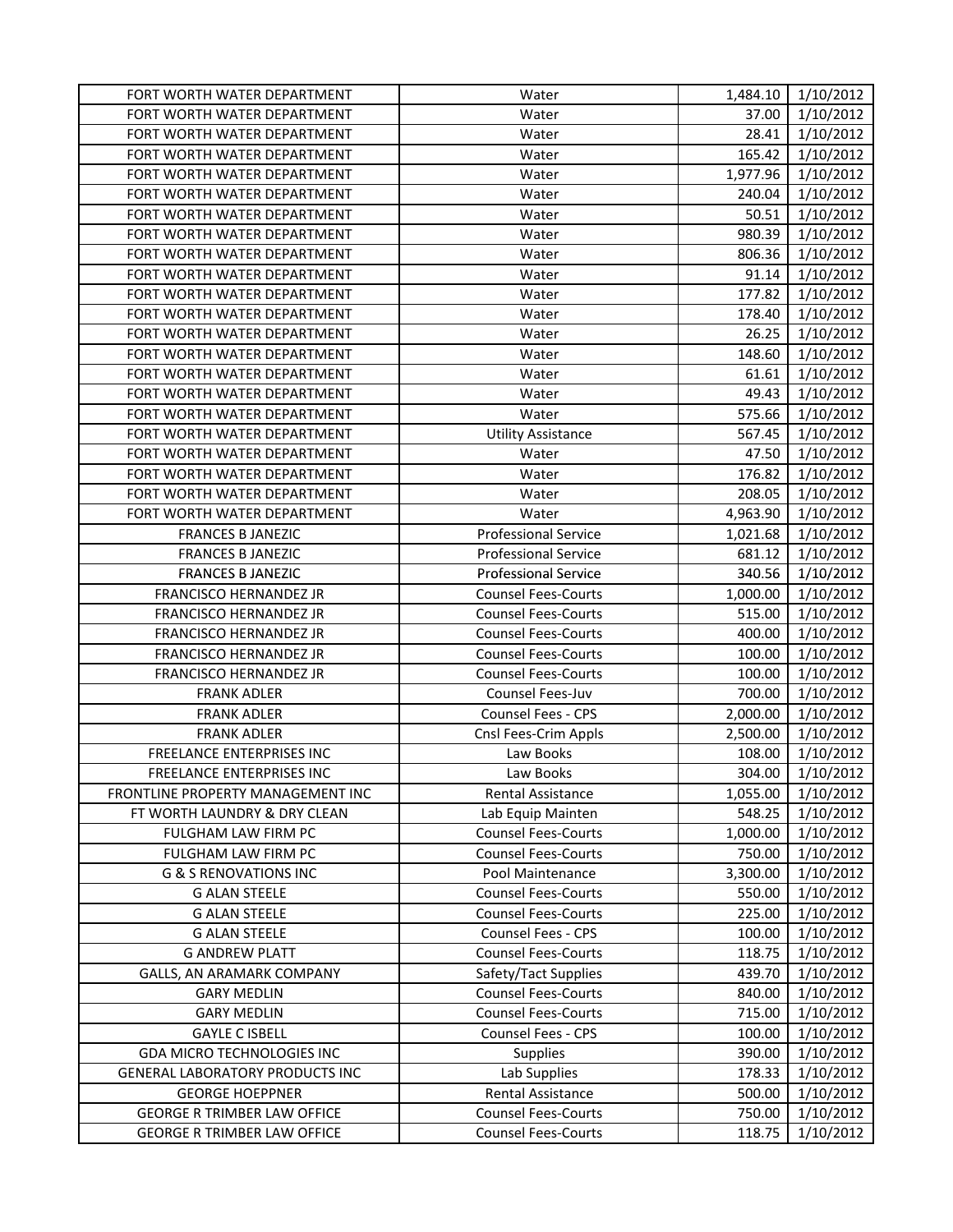| GES<br>124.00<br>1/10/2012<br><b>Building Maintenance</b><br><b>GES</b><br>2,146.76<br>1/10/2012<br><b>Building Maintenance</b><br><b>GES</b><br>1/10/2012<br>A/C Maint Contract<br>1,473.41<br>GES<br>1/10/2012<br>A/C Maint Contract<br>1,332.15<br><b>GES</b><br>217.59<br>1/10/2012<br>A/C Maint Contract<br><b>GES</b><br>1/10/2012<br>A/C Maint Contract<br>1,591.94<br><b>GES</b><br>Kitchen Maintenance<br>649.95<br>1/10/2012<br>GES<br>1,533.17<br>1/10/2012<br><b>Building Maintenance</b><br><b>GES</b><br>1/10/2012<br>248.00<br>A/C Maint Contract<br>GES<br>736.93<br>1/10/2012<br>A/C Maint Contract<br>GES<br>A/C Maint Contract<br>591.03<br>1/10/2012<br><b>GEXA ENERGY LP</b><br>192.55<br>1/10/2012<br><b>Utility Assistance</b><br><b>Counsel Fees-Courts</b><br>350.00<br>1/10/2012<br><b>GILBERT RUSSELL ROWE</b><br><b>Counsel Fees-Courts</b><br>1/10/2012<br><b>GILBERT RUSSELL ROWE</b><br>1,125.00<br><b>GLAXO SMITH KLINE (GSK)</b><br>1/10/2012<br><b>Medical Supplies</b><br>327.80<br><b>GLOBAL PAYMENTS INC</b><br>Hlth Dept Immu Fees<br>1/10/2012<br>144.38<br>52.27<br>Hith Dept Immu Fees<br>1/10/2012<br><b>GLOBAL PAYMENTS INC</b><br><b>Counsel Fees-Courts</b><br>1/10/2012<br><b>GLYNIS MCGINTY</b><br>1,200.00<br>GOMEZ FLOOR COVERING INC<br><b>Building Maintenance</b><br>1/10/2012<br>1,304.00<br><b>Building Maintenance</b><br>1/10/2012<br><b>GOMEZ FLOOR COVERING INC</b><br>1,161.00<br>Non-Track Const/Bldg<br>1/10/2012<br>GOMEZ FLOOR COVERING INC<br>7,959.60<br><b>GRANGER GROUP INC</b><br><b>Bonds</b><br>1/10/2012<br>170.00<br>Software Maintenance<br>2,500.00<br>1/10/2012<br><b>GRANICUS INC</b><br><b>GREEN MOUNTAIN ENERGY COMPANY</b><br>484.28<br>1/10/2012<br><b>Utility Assistance</b><br>309.36<br>1/10/2012<br><b>GREEN MOUNTAIN ENERGY COMPANY</b><br><b>Utility Assistance</b><br>146.16<br>1/10/2012<br><b>GREEN MOUNTAIN ENERGY COMPANY</b><br><b>Utility Assistance</b><br>1/10/2012<br><b>GREEN MOUNTAIN ENERGY COMPANY</b><br><b>Utility Assistance</b><br>89.32<br>296.15<br><b>GREEN MOUNTAIN ENERGY COMPANY</b><br><b>Utility Assistance</b><br>1/10/2012<br>1/10/2012<br><b>GREENWOOD MOUNT OLIVET</b><br><b>County Burials</b><br>2,275.00<br><b>Counsel Fees-Courts</b><br>550.00<br>1/10/2012<br><b>GREG GRAY</b><br><b>GREG GRAY</b><br><b>Counsel Fees-Courts</b><br>1,000.00<br>1/10/2012<br>1/10/2012<br><b>GRYPHON TRAINING GROUP INC</b><br>Education<br>140.00<br><b>GSBS BATENHORST INC</b><br>Non-Track Const/Bldg<br>1/10/2012<br>4,375.00<br>1/10/2012<br>4,482.50<br><b>GSBS BATENHORST INC</b><br>Non-Track Equipment<br>1/10/2012<br><b>GST PUBLIC SAFETY SUPPLY</b><br>Safety/Tact Supplies<br>221.70<br><b>GST PUBLIC SAFETY SUPPLY</b><br>Clothing<br>(327.34)<br>1/10/2012<br>Clothing<br><b>GST PUBLIC SAFETY SUPPLY</b><br>1/10/2012<br>1,107.39<br><b>GST PUBLIC SAFETY SUPPLY</b><br>Clothing<br>4,255.18<br>1/10/2012<br>1/10/2012<br><b>GST PUBLIC SAFETY SUPPLY</b><br>Clothing<br>4,081.63<br>Clothing<br>7,580.47<br>1/10/2012<br><b>GST PUBLIC SAFETY SUPPLY</b><br><b>GST PUBLIC SAFETY SUPPLY</b><br>Clothing<br>1/10/2012<br>5,913.25<br><b>GST PUBLIC SAFETY SUPPLY</b><br>Clothing<br>1/10/2012<br>3,228.76<br><b>GST PUBLIC SAFETY SUPPLY</b><br>Clothing<br>3,835.51<br>1/10/2012<br><b>GST PUBLIC SAFETY SUPPLY</b><br>Clothing<br>1,603.83<br>1/10/2012<br>Clothing<br><b>GST PUBLIC SAFETY SUPPLY</b><br>139.63<br>1/10/2012 | <b>GES</b>                 | <b>Building Maintenance</b> | 757.05 | 1/10/2012 |
|-----------------------------------------------------------------------------------------------------------------------------------------------------------------------------------------------------------------------------------------------------------------------------------------------------------------------------------------------------------------------------------------------------------------------------------------------------------------------------------------------------------------------------------------------------------------------------------------------------------------------------------------------------------------------------------------------------------------------------------------------------------------------------------------------------------------------------------------------------------------------------------------------------------------------------------------------------------------------------------------------------------------------------------------------------------------------------------------------------------------------------------------------------------------------------------------------------------------------------------------------------------------------------------------------------------------------------------------------------------------------------------------------------------------------------------------------------------------------------------------------------------------------------------------------------------------------------------------------------------------------------------------------------------------------------------------------------------------------------------------------------------------------------------------------------------------------------------------------------------------------------------------------------------------------------------------------------------------------------------------------------------------------------------------------------------------------------------------------------------------------------------------------------------------------------------------------------------------------------------------------------------------------------------------------------------------------------------------------------------------------------------------------------------------------------------------------------------------------------------------------------------------------------------------------------------------------------------------------------------------------------------------------------------------------------------------------------------------------------------------------------------------------------------------------------------------------------------------------------------------------------------------------------------------------------------------------------------------------------------------------------------------------------------------------------------------------------------------------------------------------------------------------------------------------------------------------------------------------------------------------------------------------------------------------------------------------------------------------------------------------------------------------------------------------------------------------------------|----------------------------|-----------------------------|--------|-----------|
|                                                                                                                                                                                                                                                                                                                                                                                                                                                                                                                                                                                                                                                                                                                                                                                                                                                                                                                                                                                                                                                                                                                                                                                                                                                                                                                                                                                                                                                                                                                                                                                                                                                                                                                                                                                                                                                                                                                                                                                                                                                                                                                                                                                                                                                                                                                                                                                                                                                                                                                                                                                                                                                                                                                                                                                                                                                                                                                                                                                                                                                                                                                                                                                                                                                                                                                                                                                                                                                           |                            |                             |        |           |
|                                                                                                                                                                                                                                                                                                                                                                                                                                                                                                                                                                                                                                                                                                                                                                                                                                                                                                                                                                                                                                                                                                                                                                                                                                                                                                                                                                                                                                                                                                                                                                                                                                                                                                                                                                                                                                                                                                                                                                                                                                                                                                                                                                                                                                                                                                                                                                                                                                                                                                                                                                                                                                                                                                                                                                                                                                                                                                                                                                                                                                                                                                                                                                                                                                                                                                                                                                                                                                                           |                            |                             |        |           |
|                                                                                                                                                                                                                                                                                                                                                                                                                                                                                                                                                                                                                                                                                                                                                                                                                                                                                                                                                                                                                                                                                                                                                                                                                                                                                                                                                                                                                                                                                                                                                                                                                                                                                                                                                                                                                                                                                                                                                                                                                                                                                                                                                                                                                                                                                                                                                                                                                                                                                                                                                                                                                                                                                                                                                                                                                                                                                                                                                                                                                                                                                                                                                                                                                                                                                                                                                                                                                                                           |                            |                             |        |           |
|                                                                                                                                                                                                                                                                                                                                                                                                                                                                                                                                                                                                                                                                                                                                                                                                                                                                                                                                                                                                                                                                                                                                                                                                                                                                                                                                                                                                                                                                                                                                                                                                                                                                                                                                                                                                                                                                                                                                                                                                                                                                                                                                                                                                                                                                                                                                                                                                                                                                                                                                                                                                                                                                                                                                                                                                                                                                                                                                                                                                                                                                                                                                                                                                                                                                                                                                                                                                                                                           |                            |                             |        |           |
|                                                                                                                                                                                                                                                                                                                                                                                                                                                                                                                                                                                                                                                                                                                                                                                                                                                                                                                                                                                                                                                                                                                                                                                                                                                                                                                                                                                                                                                                                                                                                                                                                                                                                                                                                                                                                                                                                                                                                                                                                                                                                                                                                                                                                                                                                                                                                                                                                                                                                                                                                                                                                                                                                                                                                                                                                                                                                                                                                                                                                                                                                                                                                                                                                                                                                                                                                                                                                                                           |                            |                             |        |           |
|                                                                                                                                                                                                                                                                                                                                                                                                                                                                                                                                                                                                                                                                                                                                                                                                                                                                                                                                                                                                                                                                                                                                                                                                                                                                                                                                                                                                                                                                                                                                                                                                                                                                                                                                                                                                                                                                                                                                                                                                                                                                                                                                                                                                                                                                                                                                                                                                                                                                                                                                                                                                                                                                                                                                                                                                                                                                                                                                                                                                                                                                                                                                                                                                                                                                                                                                                                                                                                                           |                            |                             |        |           |
|                                                                                                                                                                                                                                                                                                                                                                                                                                                                                                                                                                                                                                                                                                                                                                                                                                                                                                                                                                                                                                                                                                                                                                                                                                                                                                                                                                                                                                                                                                                                                                                                                                                                                                                                                                                                                                                                                                                                                                                                                                                                                                                                                                                                                                                                                                                                                                                                                                                                                                                                                                                                                                                                                                                                                                                                                                                                                                                                                                                                                                                                                                                                                                                                                                                                                                                                                                                                                                                           |                            |                             |        |           |
|                                                                                                                                                                                                                                                                                                                                                                                                                                                                                                                                                                                                                                                                                                                                                                                                                                                                                                                                                                                                                                                                                                                                                                                                                                                                                                                                                                                                                                                                                                                                                                                                                                                                                                                                                                                                                                                                                                                                                                                                                                                                                                                                                                                                                                                                                                                                                                                                                                                                                                                                                                                                                                                                                                                                                                                                                                                                                                                                                                                                                                                                                                                                                                                                                                                                                                                                                                                                                                                           |                            |                             |        |           |
|                                                                                                                                                                                                                                                                                                                                                                                                                                                                                                                                                                                                                                                                                                                                                                                                                                                                                                                                                                                                                                                                                                                                                                                                                                                                                                                                                                                                                                                                                                                                                                                                                                                                                                                                                                                                                                                                                                                                                                                                                                                                                                                                                                                                                                                                                                                                                                                                                                                                                                                                                                                                                                                                                                                                                                                                                                                                                                                                                                                                                                                                                                                                                                                                                                                                                                                                                                                                                                                           |                            |                             |        |           |
|                                                                                                                                                                                                                                                                                                                                                                                                                                                                                                                                                                                                                                                                                                                                                                                                                                                                                                                                                                                                                                                                                                                                                                                                                                                                                                                                                                                                                                                                                                                                                                                                                                                                                                                                                                                                                                                                                                                                                                                                                                                                                                                                                                                                                                                                                                                                                                                                                                                                                                                                                                                                                                                                                                                                                                                                                                                                                                                                                                                                                                                                                                                                                                                                                                                                                                                                                                                                                                                           |                            |                             |        |           |
|                                                                                                                                                                                                                                                                                                                                                                                                                                                                                                                                                                                                                                                                                                                                                                                                                                                                                                                                                                                                                                                                                                                                                                                                                                                                                                                                                                                                                                                                                                                                                                                                                                                                                                                                                                                                                                                                                                                                                                                                                                                                                                                                                                                                                                                                                                                                                                                                                                                                                                                                                                                                                                                                                                                                                                                                                                                                                                                                                                                                                                                                                                                                                                                                                                                                                                                                                                                                                                                           |                            |                             |        |           |
|                                                                                                                                                                                                                                                                                                                                                                                                                                                                                                                                                                                                                                                                                                                                                                                                                                                                                                                                                                                                                                                                                                                                                                                                                                                                                                                                                                                                                                                                                                                                                                                                                                                                                                                                                                                                                                                                                                                                                                                                                                                                                                                                                                                                                                                                                                                                                                                                                                                                                                                                                                                                                                                                                                                                                                                                                                                                                                                                                                                                                                                                                                                                                                                                                                                                                                                                                                                                                                                           |                            |                             |        |           |
|                                                                                                                                                                                                                                                                                                                                                                                                                                                                                                                                                                                                                                                                                                                                                                                                                                                                                                                                                                                                                                                                                                                                                                                                                                                                                                                                                                                                                                                                                                                                                                                                                                                                                                                                                                                                                                                                                                                                                                                                                                                                                                                                                                                                                                                                                                                                                                                                                                                                                                                                                                                                                                                                                                                                                                                                                                                                                                                                                                                                                                                                                                                                                                                                                                                                                                                                                                                                                                                           |                            |                             |        |           |
|                                                                                                                                                                                                                                                                                                                                                                                                                                                                                                                                                                                                                                                                                                                                                                                                                                                                                                                                                                                                                                                                                                                                                                                                                                                                                                                                                                                                                                                                                                                                                                                                                                                                                                                                                                                                                                                                                                                                                                                                                                                                                                                                                                                                                                                                                                                                                                                                                                                                                                                                                                                                                                                                                                                                                                                                                                                                                                                                                                                                                                                                                                                                                                                                                                                                                                                                                                                                                                                           |                            |                             |        |           |
|                                                                                                                                                                                                                                                                                                                                                                                                                                                                                                                                                                                                                                                                                                                                                                                                                                                                                                                                                                                                                                                                                                                                                                                                                                                                                                                                                                                                                                                                                                                                                                                                                                                                                                                                                                                                                                                                                                                                                                                                                                                                                                                                                                                                                                                                                                                                                                                                                                                                                                                                                                                                                                                                                                                                                                                                                                                                                                                                                                                                                                                                                                                                                                                                                                                                                                                                                                                                                                                           |                            |                             |        |           |
|                                                                                                                                                                                                                                                                                                                                                                                                                                                                                                                                                                                                                                                                                                                                                                                                                                                                                                                                                                                                                                                                                                                                                                                                                                                                                                                                                                                                                                                                                                                                                                                                                                                                                                                                                                                                                                                                                                                                                                                                                                                                                                                                                                                                                                                                                                                                                                                                                                                                                                                                                                                                                                                                                                                                                                                                                                                                                                                                                                                                                                                                                                                                                                                                                                                                                                                                                                                                                                                           |                            |                             |        |           |
|                                                                                                                                                                                                                                                                                                                                                                                                                                                                                                                                                                                                                                                                                                                                                                                                                                                                                                                                                                                                                                                                                                                                                                                                                                                                                                                                                                                                                                                                                                                                                                                                                                                                                                                                                                                                                                                                                                                                                                                                                                                                                                                                                                                                                                                                                                                                                                                                                                                                                                                                                                                                                                                                                                                                                                                                                                                                                                                                                                                                                                                                                                                                                                                                                                                                                                                                                                                                                                                           |                            |                             |        |           |
|                                                                                                                                                                                                                                                                                                                                                                                                                                                                                                                                                                                                                                                                                                                                                                                                                                                                                                                                                                                                                                                                                                                                                                                                                                                                                                                                                                                                                                                                                                                                                                                                                                                                                                                                                                                                                                                                                                                                                                                                                                                                                                                                                                                                                                                                                                                                                                                                                                                                                                                                                                                                                                                                                                                                                                                                                                                                                                                                                                                                                                                                                                                                                                                                                                                                                                                                                                                                                                                           |                            |                             |        |           |
|                                                                                                                                                                                                                                                                                                                                                                                                                                                                                                                                                                                                                                                                                                                                                                                                                                                                                                                                                                                                                                                                                                                                                                                                                                                                                                                                                                                                                                                                                                                                                                                                                                                                                                                                                                                                                                                                                                                                                                                                                                                                                                                                                                                                                                                                                                                                                                                                                                                                                                                                                                                                                                                                                                                                                                                                                                                                                                                                                                                                                                                                                                                                                                                                                                                                                                                                                                                                                                                           |                            |                             |        |           |
|                                                                                                                                                                                                                                                                                                                                                                                                                                                                                                                                                                                                                                                                                                                                                                                                                                                                                                                                                                                                                                                                                                                                                                                                                                                                                                                                                                                                                                                                                                                                                                                                                                                                                                                                                                                                                                                                                                                                                                                                                                                                                                                                                                                                                                                                                                                                                                                                                                                                                                                                                                                                                                                                                                                                                                                                                                                                                                                                                                                                                                                                                                                                                                                                                                                                                                                                                                                                                                                           |                            |                             |        |           |
|                                                                                                                                                                                                                                                                                                                                                                                                                                                                                                                                                                                                                                                                                                                                                                                                                                                                                                                                                                                                                                                                                                                                                                                                                                                                                                                                                                                                                                                                                                                                                                                                                                                                                                                                                                                                                                                                                                                                                                                                                                                                                                                                                                                                                                                                                                                                                                                                                                                                                                                                                                                                                                                                                                                                                                                                                                                                                                                                                                                                                                                                                                                                                                                                                                                                                                                                                                                                                                                           |                            |                             |        |           |
|                                                                                                                                                                                                                                                                                                                                                                                                                                                                                                                                                                                                                                                                                                                                                                                                                                                                                                                                                                                                                                                                                                                                                                                                                                                                                                                                                                                                                                                                                                                                                                                                                                                                                                                                                                                                                                                                                                                                                                                                                                                                                                                                                                                                                                                                                                                                                                                                                                                                                                                                                                                                                                                                                                                                                                                                                                                                                                                                                                                                                                                                                                                                                                                                                                                                                                                                                                                                                                                           |                            |                             |        |           |
|                                                                                                                                                                                                                                                                                                                                                                                                                                                                                                                                                                                                                                                                                                                                                                                                                                                                                                                                                                                                                                                                                                                                                                                                                                                                                                                                                                                                                                                                                                                                                                                                                                                                                                                                                                                                                                                                                                                                                                                                                                                                                                                                                                                                                                                                                                                                                                                                                                                                                                                                                                                                                                                                                                                                                                                                                                                                                                                                                                                                                                                                                                                                                                                                                                                                                                                                                                                                                                                           |                            |                             |        |           |
|                                                                                                                                                                                                                                                                                                                                                                                                                                                                                                                                                                                                                                                                                                                                                                                                                                                                                                                                                                                                                                                                                                                                                                                                                                                                                                                                                                                                                                                                                                                                                                                                                                                                                                                                                                                                                                                                                                                                                                                                                                                                                                                                                                                                                                                                                                                                                                                                                                                                                                                                                                                                                                                                                                                                                                                                                                                                                                                                                                                                                                                                                                                                                                                                                                                                                                                                                                                                                                                           |                            |                             |        |           |
|                                                                                                                                                                                                                                                                                                                                                                                                                                                                                                                                                                                                                                                                                                                                                                                                                                                                                                                                                                                                                                                                                                                                                                                                                                                                                                                                                                                                                                                                                                                                                                                                                                                                                                                                                                                                                                                                                                                                                                                                                                                                                                                                                                                                                                                                                                                                                                                                                                                                                                                                                                                                                                                                                                                                                                                                                                                                                                                                                                                                                                                                                                                                                                                                                                                                                                                                                                                                                                                           |                            |                             |        |           |
|                                                                                                                                                                                                                                                                                                                                                                                                                                                                                                                                                                                                                                                                                                                                                                                                                                                                                                                                                                                                                                                                                                                                                                                                                                                                                                                                                                                                                                                                                                                                                                                                                                                                                                                                                                                                                                                                                                                                                                                                                                                                                                                                                                                                                                                                                                                                                                                                                                                                                                                                                                                                                                                                                                                                                                                                                                                                                                                                                                                                                                                                                                                                                                                                                                                                                                                                                                                                                                                           |                            |                             |        |           |
|                                                                                                                                                                                                                                                                                                                                                                                                                                                                                                                                                                                                                                                                                                                                                                                                                                                                                                                                                                                                                                                                                                                                                                                                                                                                                                                                                                                                                                                                                                                                                                                                                                                                                                                                                                                                                                                                                                                                                                                                                                                                                                                                                                                                                                                                                                                                                                                                                                                                                                                                                                                                                                                                                                                                                                                                                                                                                                                                                                                                                                                                                                                                                                                                                                                                                                                                                                                                                                                           |                            |                             |        |           |
|                                                                                                                                                                                                                                                                                                                                                                                                                                                                                                                                                                                                                                                                                                                                                                                                                                                                                                                                                                                                                                                                                                                                                                                                                                                                                                                                                                                                                                                                                                                                                                                                                                                                                                                                                                                                                                                                                                                                                                                                                                                                                                                                                                                                                                                                                                                                                                                                                                                                                                                                                                                                                                                                                                                                                                                                                                                                                                                                                                                                                                                                                                                                                                                                                                                                                                                                                                                                                                                           |                            |                             |        |           |
|                                                                                                                                                                                                                                                                                                                                                                                                                                                                                                                                                                                                                                                                                                                                                                                                                                                                                                                                                                                                                                                                                                                                                                                                                                                                                                                                                                                                                                                                                                                                                                                                                                                                                                                                                                                                                                                                                                                                                                                                                                                                                                                                                                                                                                                                                                                                                                                                                                                                                                                                                                                                                                                                                                                                                                                                                                                                                                                                                                                                                                                                                                                                                                                                                                                                                                                                                                                                                                                           |                            |                             |        |           |
|                                                                                                                                                                                                                                                                                                                                                                                                                                                                                                                                                                                                                                                                                                                                                                                                                                                                                                                                                                                                                                                                                                                                                                                                                                                                                                                                                                                                                                                                                                                                                                                                                                                                                                                                                                                                                                                                                                                                                                                                                                                                                                                                                                                                                                                                                                                                                                                                                                                                                                                                                                                                                                                                                                                                                                                                                                                                                                                                                                                                                                                                                                                                                                                                                                                                                                                                                                                                                                                           |                            |                             |        |           |
|                                                                                                                                                                                                                                                                                                                                                                                                                                                                                                                                                                                                                                                                                                                                                                                                                                                                                                                                                                                                                                                                                                                                                                                                                                                                                                                                                                                                                                                                                                                                                                                                                                                                                                                                                                                                                                                                                                                                                                                                                                                                                                                                                                                                                                                                                                                                                                                                                                                                                                                                                                                                                                                                                                                                                                                                                                                                                                                                                                                                                                                                                                                                                                                                                                                                                                                                                                                                                                                           |                            |                             |        |           |
|                                                                                                                                                                                                                                                                                                                                                                                                                                                                                                                                                                                                                                                                                                                                                                                                                                                                                                                                                                                                                                                                                                                                                                                                                                                                                                                                                                                                                                                                                                                                                                                                                                                                                                                                                                                                                                                                                                                                                                                                                                                                                                                                                                                                                                                                                                                                                                                                                                                                                                                                                                                                                                                                                                                                                                                                                                                                                                                                                                                                                                                                                                                                                                                                                                                                                                                                                                                                                                                           |                            |                             |        |           |
|                                                                                                                                                                                                                                                                                                                                                                                                                                                                                                                                                                                                                                                                                                                                                                                                                                                                                                                                                                                                                                                                                                                                                                                                                                                                                                                                                                                                                                                                                                                                                                                                                                                                                                                                                                                                                                                                                                                                                                                                                                                                                                                                                                                                                                                                                                                                                                                                                                                                                                                                                                                                                                                                                                                                                                                                                                                                                                                                                                                                                                                                                                                                                                                                                                                                                                                                                                                                                                                           |                            |                             |        |           |
|                                                                                                                                                                                                                                                                                                                                                                                                                                                                                                                                                                                                                                                                                                                                                                                                                                                                                                                                                                                                                                                                                                                                                                                                                                                                                                                                                                                                                                                                                                                                                                                                                                                                                                                                                                                                                                                                                                                                                                                                                                                                                                                                                                                                                                                                                                                                                                                                                                                                                                                                                                                                                                                                                                                                                                                                                                                                                                                                                                                                                                                                                                                                                                                                                                                                                                                                                                                                                                                           |                            |                             |        |           |
|                                                                                                                                                                                                                                                                                                                                                                                                                                                                                                                                                                                                                                                                                                                                                                                                                                                                                                                                                                                                                                                                                                                                                                                                                                                                                                                                                                                                                                                                                                                                                                                                                                                                                                                                                                                                                                                                                                                                                                                                                                                                                                                                                                                                                                                                                                                                                                                                                                                                                                                                                                                                                                                                                                                                                                                                                                                                                                                                                                                                                                                                                                                                                                                                                                                                                                                                                                                                                                                           |                            |                             |        |           |
|                                                                                                                                                                                                                                                                                                                                                                                                                                                                                                                                                                                                                                                                                                                                                                                                                                                                                                                                                                                                                                                                                                                                                                                                                                                                                                                                                                                                                                                                                                                                                                                                                                                                                                                                                                                                                                                                                                                                                                                                                                                                                                                                                                                                                                                                                                                                                                                                                                                                                                                                                                                                                                                                                                                                                                                                                                                                                                                                                                                                                                                                                                                                                                                                                                                                                                                                                                                                                                                           |                            |                             |        |           |
|                                                                                                                                                                                                                                                                                                                                                                                                                                                                                                                                                                                                                                                                                                                                                                                                                                                                                                                                                                                                                                                                                                                                                                                                                                                                                                                                                                                                                                                                                                                                                                                                                                                                                                                                                                                                                                                                                                                                                                                                                                                                                                                                                                                                                                                                                                                                                                                                                                                                                                                                                                                                                                                                                                                                                                                                                                                                                                                                                                                                                                                                                                                                                                                                                                                                                                                                                                                                                                                           |                            |                             |        |           |
|                                                                                                                                                                                                                                                                                                                                                                                                                                                                                                                                                                                                                                                                                                                                                                                                                                                                                                                                                                                                                                                                                                                                                                                                                                                                                                                                                                                                                                                                                                                                                                                                                                                                                                                                                                                                                                                                                                                                                                                                                                                                                                                                                                                                                                                                                                                                                                                                                                                                                                                                                                                                                                                                                                                                                                                                                                                                                                                                                                                                                                                                                                                                                                                                                                                                                                                                                                                                                                                           |                            |                             |        |           |
|                                                                                                                                                                                                                                                                                                                                                                                                                                                                                                                                                                                                                                                                                                                                                                                                                                                                                                                                                                                                                                                                                                                                                                                                                                                                                                                                                                                                                                                                                                                                                                                                                                                                                                                                                                                                                                                                                                                                                                                                                                                                                                                                                                                                                                                                                                                                                                                                                                                                                                                                                                                                                                                                                                                                                                                                                                                                                                                                                                                                                                                                                                                                                                                                                                                                                                                                                                                                                                                           |                            |                             |        |           |
|                                                                                                                                                                                                                                                                                                                                                                                                                                                                                                                                                                                                                                                                                                                                                                                                                                                                                                                                                                                                                                                                                                                                                                                                                                                                                                                                                                                                                                                                                                                                                                                                                                                                                                                                                                                                                                                                                                                                                                                                                                                                                                                                                                                                                                                                                                                                                                                                                                                                                                                                                                                                                                                                                                                                                                                                                                                                                                                                                                                                                                                                                                                                                                                                                                                                                                                                                                                                                                                           |                            |                             |        |           |
|                                                                                                                                                                                                                                                                                                                                                                                                                                                                                                                                                                                                                                                                                                                                                                                                                                                                                                                                                                                                                                                                                                                                                                                                                                                                                                                                                                                                                                                                                                                                                                                                                                                                                                                                                                                                                                                                                                                                                                                                                                                                                                                                                                                                                                                                                                                                                                                                                                                                                                                                                                                                                                                                                                                                                                                                                                                                                                                                                                                                                                                                                                                                                                                                                                                                                                                                                                                                                                                           |                            |                             |        |           |
|                                                                                                                                                                                                                                                                                                                                                                                                                                                                                                                                                                                                                                                                                                                                                                                                                                                                                                                                                                                                                                                                                                                                                                                                                                                                                                                                                                                                                                                                                                                                                                                                                                                                                                                                                                                                                                                                                                                                                                                                                                                                                                                                                                                                                                                                                                                                                                                                                                                                                                                                                                                                                                                                                                                                                                                                                                                                                                                                                                                                                                                                                                                                                                                                                                                                                                                                                                                                                                                           |                            |                             |        |           |
|                                                                                                                                                                                                                                                                                                                                                                                                                                                                                                                                                                                                                                                                                                                                                                                                                                                                                                                                                                                                                                                                                                                                                                                                                                                                                                                                                                                                                                                                                                                                                                                                                                                                                                                                                                                                                                                                                                                                                                                                                                                                                                                                                                                                                                                                                                                                                                                                                                                                                                                                                                                                                                                                                                                                                                                                                                                                                                                                                                                                                                                                                                                                                                                                                                                                                                                                                                                                                                                           |                            |                             |        |           |
|                                                                                                                                                                                                                                                                                                                                                                                                                                                                                                                                                                                                                                                                                                                                                                                                                                                                                                                                                                                                                                                                                                                                                                                                                                                                                                                                                                                                                                                                                                                                                                                                                                                                                                                                                                                                                                                                                                                                                                                                                                                                                                                                                                                                                                                                                                                                                                                                                                                                                                                                                                                                                                                                                                                                                                                                                                                                                                                                                                                                                                                                                                                                                                                                                                                                                                                                                                                                                                                           |                            |                             |        |           |
|                                                                                                                                                                                                                                                                                                                                                                                                                                                                                                                                                                                                                                                                                                                                                                                                                                                                                                                                                                                                                                                                                                                                                                                                                                                                                                                                                                                                                                                                                                                                                                                                                                                                                                                                                                                                                                                                                                                                                                                                                                                                                                                                                                                                                                                                                                                                                                                                                                                                                                                                                                                                                                                                                                                                                                                                                                                                                                                                                                                                                                                                                                                                                                                                                                                                                                                                                                                                                                                           |                            |                             |        |           |
|                                                                                                                                                                                                                                                                                                                                                                                                                                                                                                                                                                                                                                                                                                                                                                                                                                                                                                                                                                                                                                                                                                                                                                                                                                                                                                                                                                                                                                                                                                                                                                                                                                                                                                                                                                                                                                                                                                                                                                                                                                                                                                                                                                                                                                                                                                                                                                                                                                                                                                                                                                                                                                                                                                                                                                                                                                                                                                                                                                                                                                                                                                                                                                                                                                                                                                                                                                                                                                                           | <b>GUARANTEED SUBPOENA</b> | <b>Professional Service</b> | 59.95  | 1/10/2012 |
| 1/10/2012<br><b>GULLIVER'S TRAVEL SERVICE INC</b><br>Travel<br>649.60                                                                                                                                                                                                                                                                                                                                                                                                                                                                                                                                                                                                                                                                                                                                                                                                                                                                                                                                                                                                                                                                                                                                                                                                                                                                                                                                                                                                                                                                                                                                                                                                                                                                                                                                                                                                                                                                                                                                                                                                                                                                                                                                                                                                                                                                                                                                                                                                                                                                                                                                                                                                                                                                                                                                                                                                                                                                                                                                                                                                                                                                                                                                                                                                                                                                                                                                                                                     |                            |                             |        |           |
| <b>Medical Supplies</b><br>1/10/2012<br>H D SMITH WHOLESALE CO<br>2,871.22                                                                                                                                                                                                                                                                                                                                                                                                                                                                                                                                                                                                                                                                                                                                                                                                                                                                                                                                                                                                                                                                                                                                                                                                                                                                                                                                                                                                                                                                                                                                                                                                                                                                                                                                                                                                                                                                                                                                                                                                                                                                                                                                                                                                                                                                                                                                                                                                                                                                                                                                                                                                                                                                                                                                                                                                                                                                                                                                                                                                                                                                                                                                                                                                                                                                                                                                                                                |                            |                             |        |           |
| <b>Medical Supplies</b><br>852.12<br>1/10/2012<br>H D SMITH WHOLESALE CO                                                                                                                                                                                                                                                                                                                                                                                                                                                                                                                                                                                                                                                                                                                                                                                                                                                                                                                                                                                                                                                                                                                                                                                                                                                                                                                                                                                                                                                                                                                                                                                                                                                                                                                                                                                                                                                                                                                                                                                                                                                                                                                                                                                                                                                                                                                                                                                                                                                                                                                                                                                                                                                                                                                                                                                                                                                                                                                                                                                                                                                                                                                                                                                                                                                                                                                                                                                  |                            |                             |        |           |
| HALO BRANDED SOLUTIONS INC<br>Clothing<br>692.15<br>1/10/2012                                                                                                                                                                                                                                                                                                                                                                                                                                                                                                                                                                                                                                                                                                                                                                                                                                                                                                                                                                                                                                                                                                                                                                                                                                                                                                                                                                                                                                                                                                                                                                                                                                                                                                                                                                                                                                                                                                                                                                                                                                                                                                                                                                                                                                                                                                                                                                                                                                                                                                                                                                                                                                                                                                                                                                                                                                                                                                                                                                                                                                                                                                                                                                                                                                                                                                                                                                                             |                            |                             |        |           |
| <b>County Projects</b><br>HALO BRANDED SOLUTIONS INC<br>154.80<br>1/10/2012                                                                                                                                                                                                                                                                                                                                                                                                                                                                                                                                                                                                                                                                                                                                                                                                                                                                                                                                                                                                                                                                                                                                                                                                                                                                                                                                                                                                                                                                                                                                                                                                                                                                                                                                                                                                                                                                                                                                                                                                                                                                                                                                                                                                                                                                                                                                                                                                                                                                                                                                                                                                                                                                                                                                                                                                                                                                                                                                                                                                                                                                                                                                                                                                                                                                                                                                                                               |                            |                             |        |           |
| 195.95<br>1/10/2012<br>HAM RADIO OUTLET INC<br><b>Supplies</b>                                                                                                                                                                                                                                                                                                                                                                                                                                                                                                                                                                                                                                                                                                                                                                                                                                                                                                                                                                                                                                                                                                                                                                                                                                                                                                                                                                                                                                                                                                                                                                                                                                                                                                                                                                                                                                                                                                                                                                                                                                                                                                                                                                                                                                                                                                                                                                                                                                                                                                                                                                                                                                                                                                                                                                                                                                                                                                                                                                                                                                                                                                                                                                                                                                                                                                                                                                                            |                            |                             |        |           |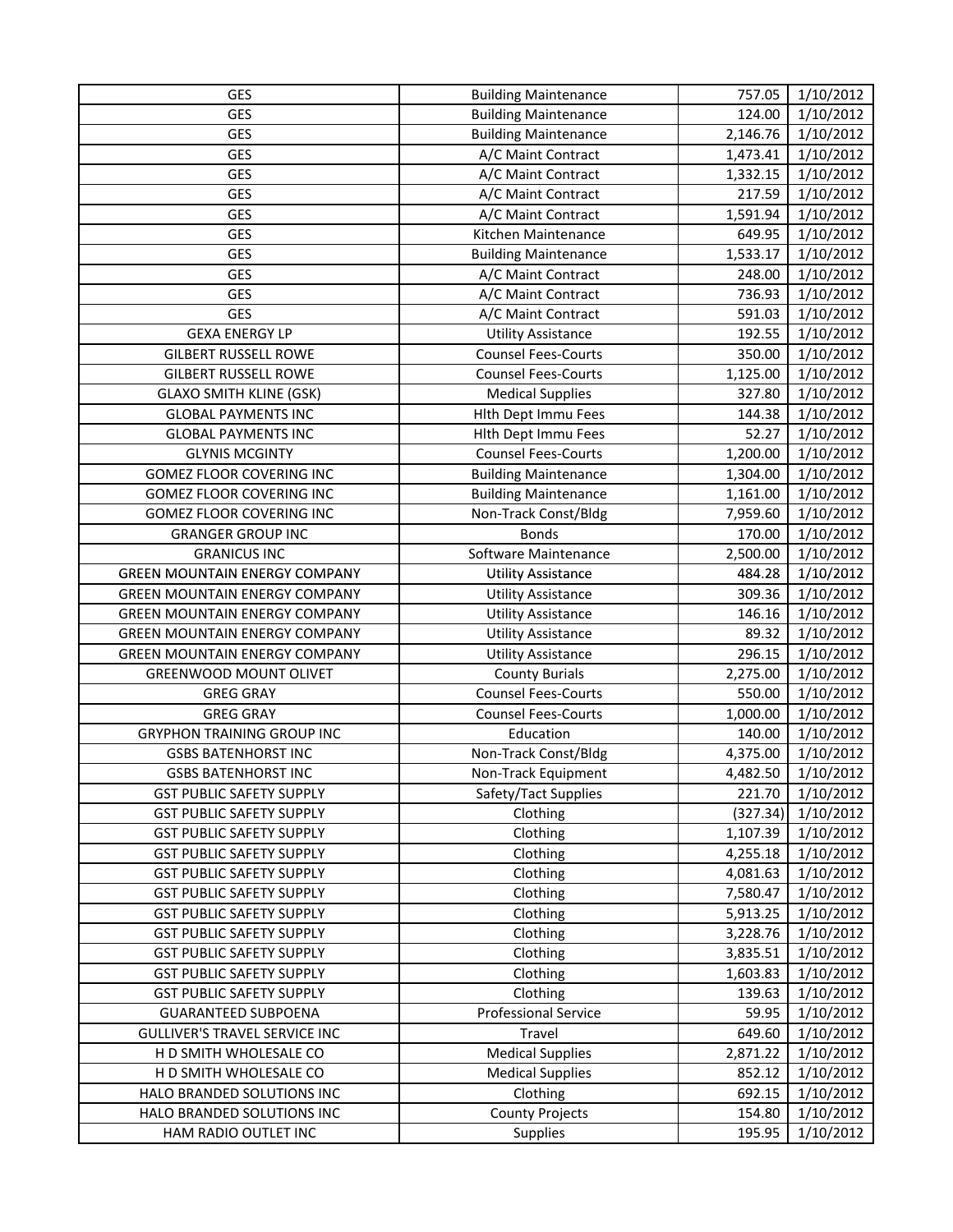| HAM RADIO OUTLET INC                                 | <b>Supplies</b>                                | 1,292.20         | 1/10/2012 |
|------------------------------------------------------|------------------------------------------------|------------------|-----------|
| HAMIDA A ABDAL-KHALLAQ INC                           | <b>Counsel Fees-Courts</b>                     | 600.00           | 1/10/2012 |
| HAMIDA A ABDAL-KHALLAQ INC                           | <b>Counsel Fees-Courts</b>                     | 625.00           | 1/10/2012 |
| HAMIDA A ABDAL-KHALLAQ INC                           | <b>Counsel Fees-Courts</b>                     | 400.00           | 1/10/2012 |
| HAMIDA A ABDAL-KHALLAQ INC                           | Counsel Fees - CPS                             | 2,625.00         | 1/10/2012 |
| HANES APPRAISAL COMPANY                              | State Right of Way                             | 3,900.00         | 1/10/2012 |
| HANES COMPANIES INC                                  | <b>Bedding and Clothing</b>                    | 695.00           | 1/10/2012 |
| HANSON AGGREGATES CENTRAL INC                        | Rock and Gravel                                | 2,138.18         | 1/10/2012 |
| <b>HARDY DIAGNOSTICS</b>                             | Lab Supplies                                   | 149.25           | 1/10/2012 |
| <b>HARDY DIAGNOSTICS</b>                             | Lab Supplies                                   | 2,412.79         | 1/10/2012 |
| HAROLD V JOHNSON                                     | <b>Counsel Fees-Courts</b>                     | 596.50           | 1/10/2012 |
| HAROLD V JOHNSON                                     | <b>Counsel Fees-Courts</b>                     | 56.25            | 1/10/2012 |
| HAROLD V JOHNSON                                     | <b>Counsel Fees-Courts</b>                     | 150.00           | 1/10/2012 |
| HAROLD V JOHNSON                                     | <b>Counsel Fees-Courts</b>                     | 125.00           | 1/10/2012 |
| HARRY HARRIS, III                                    | <b>Counsel Fees-Courts</b>                     | 400.00           | 1/10/2012 |
| HARRY HARRIS, III                                    | <b>Counsel Fees-Courts</b>                     | 400.00           | 1/10/2012 |
| HEALTHSMART BENEFIT SOLUTIONS INC                    | Vision                                         | 20,201.81        | 1/10/2012 |
| HEALTHSMART BENEFIT SOLUTIONS INC                    | Vision                                         | 2,464.72         | 1/10/2012 |
| HEATHER YVONNE OGIER                                 | Counsel Fees - CPS                             | 400.00           | 1/10/2012 |
| HEATHER YVONNE OGIER                                 | Cnsl Fees-Fam Drg Ct                           | 150.00           | 1/10/2012 |
| HENDRICKS, WEATHERS & JEFFERSON PC                   | <b>Counsel Fees-Courts</b>                     | 400.00           | 1/10/2012 |
| <b>HENRY SCHEIN</b>                                  | <b>Medical Supplies</b>                        | 515.20           | 1/10/2012 |
| <b>HENRY SCHEIN</b>                                  | <b>Medical Supplies</b>                        | 114.00           | 1/10/2012 |
| <b>HENRY SCHEIN</b>                                  | <b>Medical Supplies</b>                        | 482.49           | 1/10/2012 |
| <b>HENRY SCHEIN</b>                                  | <b>Medical Supplies</b>                        | 33.82            | 1/10/2012 |
|                                                      |                                                |                  |           |
| <b>HENRY SCHEIN</b>                                  | <b>Custodian Supplies</b>                      | 375.00           | 1/10/2012 |
| <b>HERCULITE PRODUCTS</b>                            | <b>Bedding and Clothing</b>                    | 3,760.00         | 1/10/2012 |
| HIRED HANDS INC<br>HIRED HANDS INC                   | <b>Interpreter Fees</b>                        | 157.50<br>140.00 | 1/10/2012 |
|                                                      | <b>Interpreter Fees</b>                        |                  | 1/10/2012 |
| HIRED HANDS INC<br><b>HOBART SERVICE</b>             | <b>Interpreter Fees</b><br>Kitchen Maintenance | 175.00<br>263.45 | 1/10/2012 |
| HOLLINGER & STEPHENS PLLC                            | <b>Counsel Fees-Probate</b>                    |                  | 1/10/2012 |
|                                                      |                                                | 670.00<br>666.56 | 1/10/2012 |
| HOLT COMPANY OF TEXAS<br><b>HORIZONS AT SUNRIDGE</b> | Parts and Supplies<br><b>Rental Assistance</b> |                  | 1/10/2012 |
|                                                      |                                                | 1,350.00         | 1/10/2012 |
| HOSHIZAKI SOUTH CENTRAL DC                           | Capital Outlay Low V                           | 2,925.00         | 1/10/2012 |
| HOSHIZAKI SOUTH CENTRAL DC                           | Health Promo Pgrm                              | 350.00           | 1/10/2012 |
| <b>HOUSEHOLD DRIVERS REPORT</b>                      | Subscriptions                                  | 12.00            | 1/10/2012 |
| HRW FIRE PUMP SERVICES INC                           | <b>Building Maintenance</b>                    | 350.00           | 1/10/2012 |
| HRW FIRE PUMP SERVICES INC                           | <b>Building Maintenance</b>                    | 700.00           | 1/10/2012 |
| HUB INTERNATIONAL RIGG                               | Casualty Insurance                             | 1,992.00         | 1/10/2012 |
| HUNDLEY HYDRAULIC SERVICE                            | Parts and Supplies                             | 302.00           | 1/10/2012 |
| <b>HYDRADYNE HYDRAULICS</b>                          | Parts and Supplies                             | 40.48            | 1/10/2012 |
| INDEPENDENT ENVIRONMENTAL SERV                       | <b>Support Serv Supply</b>                     | 159.00           | 1/10/2012 |
| INDEPENDENT ENVIRONMENTAL SERV                       | <b>Disposal Service</b>                        | 235.00           | 1/10/2012 |
| INDEPENDENT ENVIRONMENTAL SERV                       | <b>Disposal Service</b>                        | 780.00           | 1/10/2012 |
| INDEPENDENT ENVIRONMENTAL SERV                       | <b>Disposal Service</b>                        | 1,520.28         | 1/10/2012 |
| INDEPENDENT ENVIRONMENTAL SERV                       | <b>Disposal Service</b>                        | 508.00           | 1/10/2012 |
| INDEPENDENT ENVIRONMENTAL SERV                       | <b>Disposal Service</b>                        | 220.00           | 1/10/2012 |
| INDEPENDENT ENVIRONMENTAL SERV                       | <b>Disposal Service</b>                        | 211.00           | 1/10/2012 |
| INDEPENDENT ENVIRONMENTAL SERV                       | <b>Disposal Service</b>                        | 2,258.43         | 1/10/2012 |
| INDEPENDENT ENVIRONMENTAL SERV                       | <b>Disposal Service</b>                        | 445.00           | 1/10/2012 |
| INDUSTRIAL POWER ISUZU TRUCK                         | Central Garage Inv                             | 426.77           | 1/10/2012 |
| INDUSTRIAL POWER ISUZU TRUCK                         | Vehicle Maintenance                            | 878.75           | 1/10/2012 |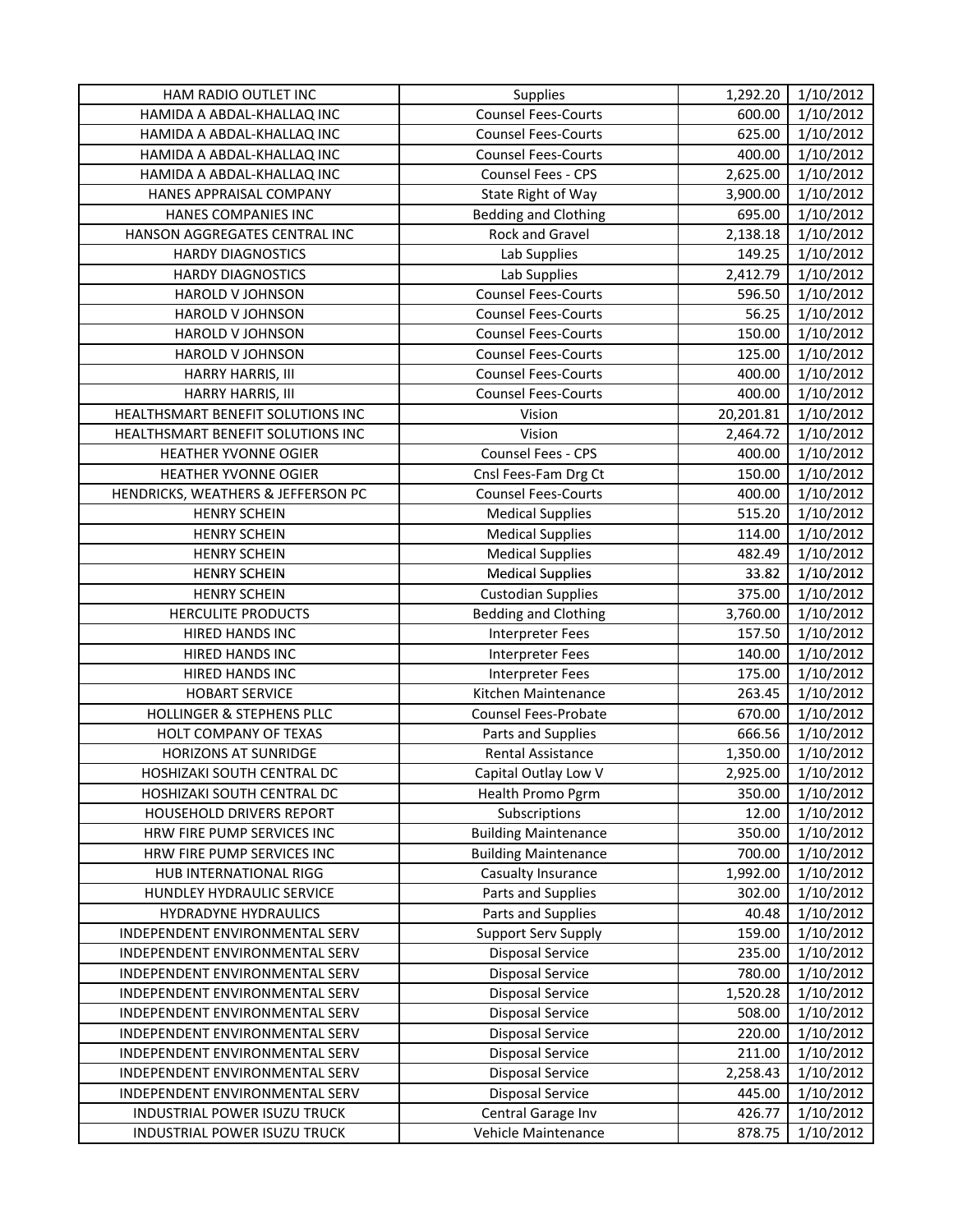| <b>INDUSTRO TECH INC</b>           | <b>Equipment Maint</b>      | 577.37    | 1/10/2012 |
|------------------------------------|-----------------------------|-----------|-----------|
| <b>INSTALLER SALES AND SERVICE</b> | Central Garage Inv          | 573.75    | 1/10/2012 |
| INTER-CITY SUPPLY CO INC           | <b>Supplies</b>             | 32.27     | 1/10/2012 |
| INTERCON ENVIRONMENTAL INC         | Non-Track Const/Bldg        | 3,946.00  | 1/10/2012 |
| INTERCON ENVIRONMENTAL INC         | Non-Track Equipment         | 33,207.50 | 1/10/2012 |
| INTERLINGUA INTERNATIONAL INC      | Investigative               | 276.10    | 1/10/2012 |
| INTERNATIONAL CODE COUNCIL         | Law Books                   | 292.75    | 1/10/2012 |
| INTERSTATE BATTERY OF FT WORTH     | Central Garage Inv          | 597.65    | 1/10/2012 |
| <b>IRVING HOLDINGS INC</b>         | Transportation              | 896.70    | 1/10/2012 |
| J A SEXAUER                        | <b>Building Maintenance</b> | 42.20     | 1/10/2012 |
| J A SEXAUER                        | <b>Building Maintenance</b> | 520.06    | 1/10/2012 |
| J AND N SUPPLY                     | Parts and Supplies          | 110.00    | 1/10/2012 |
| J AND N SUPPLY                     | Parts and Supplies          | 50.00     | 1/10/2012 |
| <b>J STEVEN BUSH</b>               | <b>Counsel Fees-Courts</b>  | 150.00    | 1/10/2012 |
| <b>J STEVEN BUSH</b>               | <b>Counsel Fees-Courts</b>  | 470.00    | 1/10/2012 |
| <b>J STEVEN BUSH</b>               | <b>Counsel Fees-Courts</b>  | 300.00    | 1/10/2012 |
| <b>J STEVEN BUSH</b>               | <b>Counsel Fees-Courts</b>  | 425.00    | 1/10/2012 |
| <b>J STEVEN BUSH</b>               | <b>Counsel Fees-Courts</b>  | 100.00    | 1/10/2012 |
| <b>JABBERCOMM INC</b>              | <b>Supplies</b>             | 526.27    | 1/10/2012 |
| JACK G DUFFY, JR.                  | <b>Counsel Fees-Courts</b>  | 400.00    | 1/10/2012 |
| JACK L HINES JR                    | <b>Building Maintenance</b> | 1,719.00  | 1/10/2012 |
| <b>JACK L HINES JR</b>             | <b>Building Maintenance</b> | 312.00    | 1/10/2012 |
| JACK L HINES JR                    | <b>Building Maintenance</b> | 505.00    | 1/10/2012 |
| <b>JACKIE DILWORTH</b>             | Cash For Kids               | 50.00     | 1/10/2012 |
| <b>JACKIE MARTIN</b>               | Counsel Fees - CPS          | 100.00    | 1/10/2012 |
| <b>JAMES D RENFORTH II</b>         | <b>Counsel Fees-Courts</b>  | 575.00    | 1/10/2012 |
| <b>JAMES MASEK</b>                 | Counsel Fees - CPS          | 2,510.00  | 1/10/2012 |
| <b>JAMES MOORE</b>                 | <b>Counsel Fees-Courts</b>  | 300.00    | 1/10/2012 |
| <b>JAMES MOORE</b>                 | <b>Counsel Fees-Courts</b>  | 980.00    | 1/10/2012 |
| <b>JAMES MOORE</b>                 | <b>Counsel Fees-Courts</b>  | 400.00    | 1/10/2012 |
| <b>JAMES NELSON ACREE</b>          | <b>Restitution Payable</b>  | 1,771.24  | 1/10/2012 |
| JAMES PUBLISHING CO                | Law Books                   | 331.76    | 1/10/2012 |
| <b>JANA CARVER</b>                 | <b>Restitution Payable</b>  | 10.40     | 1/10/2012 |
| <b>JANA KAY BRAVO</b>              | <b>Professional Service</b> | 340.56    | 1/10/2012 |
| <b>JANA WILLIAMS</b>               | Clothing                    | 250.00    | 1/10/2012 |
| JANET S O'NEIL                     | Counsel Fees - CPS          | 262.50    | 1/10/2012 |
| <b>JANPAK</b>                      | <b>Supplies</b>             | 82.24     | 1/10/2012 |
| <b>JANPAK</b>                      | Sheriff Inventory           | 44.10     | 1/10/2012 |
| <b>JANPAK</b>                      | Lab Supplies                | 89.98     | 1/10/2012 |
| <b>JANPAK</b>                      | Kitchen Supplies            | 72.41     | 1/10/2012 |
| <b>JANPAK</b>                      | <b>Custodian Supplies</b>   | 1,228.75  | 1/10/2012 |
| JEFF EUBANK ROOFING CO INC         | <b>Building Maintenance</b> | 1,500.00  | 1/10/2012 |
| JEFF S HOOVER                      | <b>Counsel Fees-Courts</b>  | 237.50    | 1/10/2012 |
| JEFF S HOOVER                      | <b>Counsel Fees-Courts</b>  | 475.00    | 1/10/2012 |
| JEFFERY DAVID BONCEK               | <b>Counsel Fees-Courts</b>  | 700.00    | 1/10/2012 |
| JEFFERY DAVID BONCEK               | <b>Counsel Fees-Courts</b>  | 300.00    | 1/10/2012 |
| JEFFREY S STEWART PC               | <b>Counsel Fees-Courts</b>  | 125.00    | 1/10/2012 |
| JEFFREY SCOTT MITCHELL             | <b>Building Maintenance</b> | 1,050.00  | 1/10/2012 |
| <b>JENNIE R DUKE</b>               | <b>Counsel Fees-Courts</b>  | 650.00    | 1/10/2012 |
| JENNIE R DUKE                      | Counsel Fees - CPS          | 100.00    | 1/10/2012 |
| JENNIFER PHILLIPS                  | Clothing                    | 98.13     | 1/10/2012 |
| <b>JERRY WALKER</b>                | <b>Counsel Fees-Courts</b>  | 725.00    | 1/10/2012 |
| <b>JERRY WOOD</b>                  | <b>Counsel Fees-Courts</b>  | 400.00    | 1/10/2012 |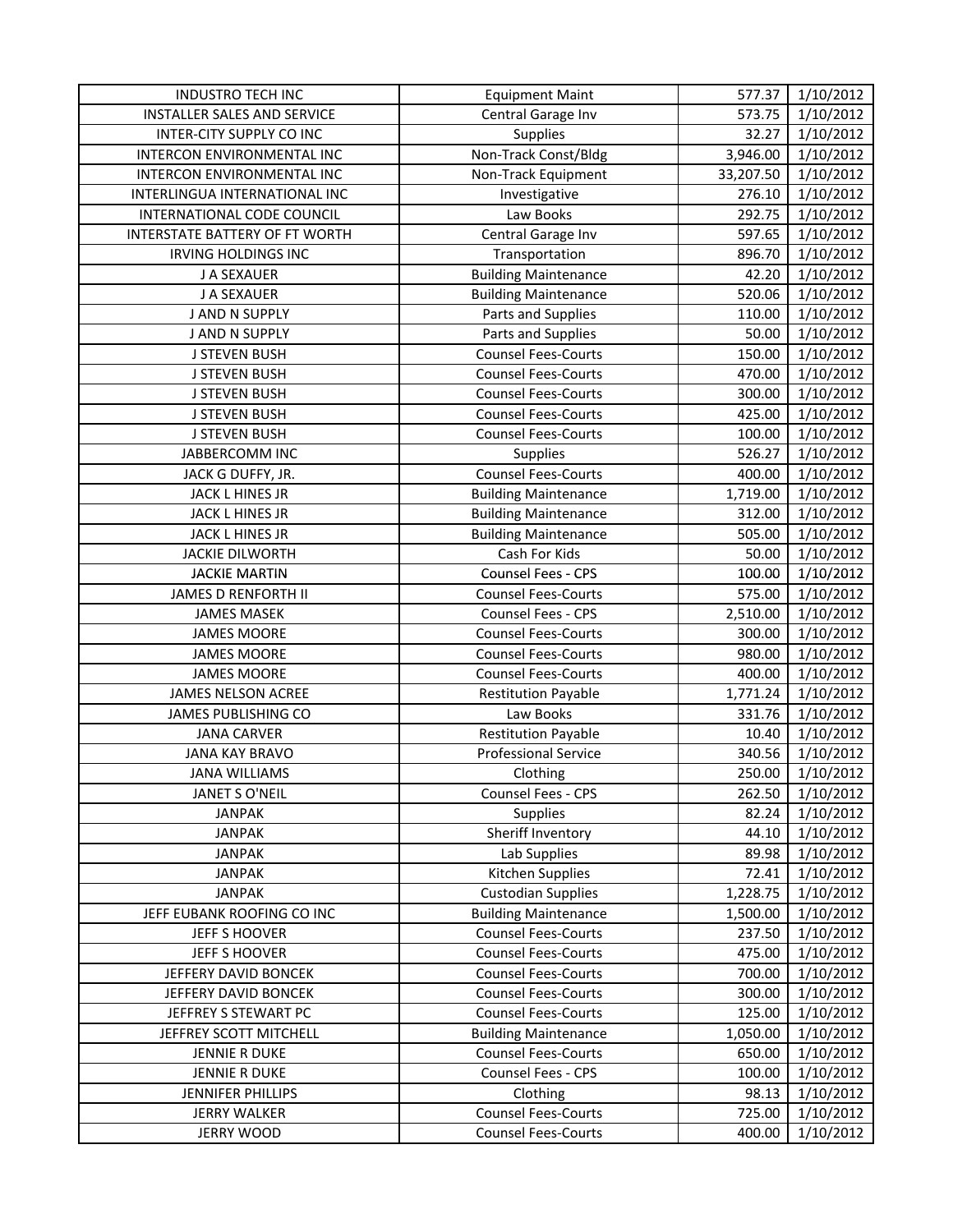| <b>JESUS NEVAREZ</b><br>Counsel Fees-Juv<br>100.00<br>1/10/2012<br><b>JESUS NEVAREZ</b><br>Counsel Fees - CPS<br>200.00<br>1/10/2012<br><b>JESUS NEVAREZ</b><br>Counsel Fees - CPS<br>1,000.00<br>1/10/2012<br>1/10/2012<br><b>JESUS NEVAREZ</b><br>Counsel Fees - CPS<br>950.00<br>JIM BEARDEN AND ASSOCIATES PLLC<br><b>Counsel Fees - CPS</b><br>100.00<br>1/10/2012 |  |
|-------------------------------------------------------------------------------------------------------------------------------------------------------------------------------------------------------------------------------------------------------------------------------------------------------------------------------------------------------------------------|--|
|                                                                                                                                                                                                                                                                                                                                                                         |  |
|                                                                                                                                                                                                                                                                                                                                                                         |  |
|                                                                                                                                                                                                                                                                                                                                                                         |  |
|                                                                                                                                                                                                                                                                                                                                                                         |  |
|                                                                                                                                                                                                                                                                                                                                                                         |  |
| JIM BEARDEN AND ASSOCIATES PLLC<br>Cnsl Fees-Fam Drg Ct<br>100.00<br>1/10/2012                                                                                                                                                                                                                                                                                          |  |
| <b>JIM C MINTER</b><br><b>Counsel Fees-Courts</b><br>500.00<br>1/10/2012                                                                                                                                                                                                                                                                                                |  |
| <b>Counsel Fees-Courts</b><br>925.00<br>1/10/2012<br><b>JIM C MINTER</b>                                                                                                                                                                                                                                                                                                |  |
| 275.00<br>1/10/2012<br><b>JIM C MINTER</b><br><b>Counsel Fees-Courts</b>                                                                                                                                                                                                                                                                                                |  |
| 100.00<br><b>JIM CULBERTSON</b><br>Counsel Fees-Juv<br>1/10/2012                                                                                                                                                                                                                                                                                                        |  |
| <b>Counsel Fees - CPS</b><br>300.00<br>1/10/2012<br><b>JIM CULBERTSON</b>                                                                                                                                                                                                                                                                                               |  |
| 585.70<br><b>JMP INTEREST LTD</b><br>Law Books<br>1/10/2012                                                                                                                                                                                                                                                                                                             |  |
| 86.00<br>1/10/2012<br><b>JMP INTEREST LTD</b><br>Law Books                                                                                                                                                                                                                                                                                                              |  |
| 1/10/2012<br><b>JMP INTEREST LTD</b><br>Law Books<br>192.00                                                                                                                                                                                                                                                                                                             |  |
| 275.00<br>1/10/2012<br><b>JOETTA KEENE</b><br><b>Counsel Fees-Courts</b>                                                                                                                                                                                                                                                                                                |  |
| 600.00<br>1/10/2012<br><b>JOETTA KEENE</b><br><b>Counsel Fees-Courts</b>                                                                                                                                                                                                                                                                                                |  |
| <b>Counsel Fees-Probate</b><br>2,200.00<br><b>JOHN BENOIST</b><br>1/10/2012                                                                                                                                                                                                                                                                                             |  |
| <b>JOHN BENOIST</b><br><b>Counsel Fees-Probate</b><br>2,200.00<br>1/10/2012                                                                                                                                                                                                                                                                                             |  |
| <b>JOHN CARL BEATTY</b><br><b>Counsel Fees-Courts</b><br>1,550.00<br>1/10/2012                                                                                                                                                                                                                                                                                          |  |
| JOHN CARL BEATTY<br><b>Counsel Fees-Courts</b><br>150.00<br>1/10/2012                                                                                                                                                                                                                                                                                                   |  |
| <b>JOHN CARL BEATTY</b><br><b>Counsel Fees-Courts</b><br>300.00<br>1/10/2012                                                                                                                                                                                                                                                                                            |  |
| JOHN CARL BEATTY<br>100.00<br>1/10/2012<br>Counsel Fees-Juv                                                                                                                                                                                                                                                                                                             |  |
| <b>JOHN ECK</b><br><b>Counsel Fees-Courts</b><br>550.00<br>1/10/2012                                                                                                                                                                                                                                                                                                    |  |
| 1/10/2012<br><b>JOHN ECK</b><br>Counsel Fees - CPS<br>2,710.00                                                                                                                                                                                                                                                                                                          |  |
| 1/10/2012<br><b>JOHN HARDING</b><br><b>Counsel Fees-Courts</b><br>175.00                                                                                                                                                                                                                                                                                                |  |
| 100.00<br>1/10/2012<br><b>JOHN LINEBARGER</b><br><b>Counsel Fees-Courts</b>                                                                                                                                                                                                                                                                                             |  |
| JOHN Q HAMMONS RVOC TR 12281989<br>258.18<br>Travel<br>1/10/2012                                                                                                                                                                                                                                                                                                        |  |
| <b>JOHN W STICKELS</b><br><b>Counsel Fees-Courts</b><br>800.00<br>1/10/2012                                                                                                                                                                                                                                                                                             |  |
| JOHN W STICKELS<br><b>Counsel Fees-Courts</b><br>500.00<br>1/10/2012                                                                                                                                                                                                                                                                                                    |  |
| JOHN W STICKELS<br><b>Counsel Fees-Courts</b><br>1,600.00<br>1/10/2012                                                                                                                                                                                                                                                                                                  |  |
| JOHN W STICKELS<br><b>Counsel Fees-Courts</b><br>200.00<br>1/10/2012                                                                                                                                                                                                                                                                                                    |  |
| JOHN W STICKELS<br><b>Counsel Fees-Courts</b><br>200.00<br>1/10/2012                                                                                                                                                                                                                                                                                                    |  |
| <b>JOHN W STICKELS</b><br><b>Counsel Fees-Courts</b><br>1/10/2012<br>200.00                                                                                                                                                                                                                                                                                             |  |
| 100.00<br>1/10/2012<br><b>JOHN W STICKELS</b><br><b>Counsel Fees-Courts</b>                                                                                                                                                                                                                                                                                             |  |
| <b>Professional Service</b><br>25,000.00<br>1/10/2012<br>JOHNS HOPKINS UNIVERSITY                                                                                                                                                                                                                                                                                       |  |
| <b>Counsel Fees-Courts</b><br>500.00<br>1/10/2012<br><b>JOHNSON &amp; JOHNSON</b>                                                                                                                                                                                                                                                                                       |  |
| 202.25<br><b>JOHNSON &amp; JOHNSON</b><br><b>Counsel Fees-Courts</b><br>1/10/2012                                                                                                                                                                                                                                                                                       |  |
| <b>JOHNSON &amp; JOHNSON</b><br><b>Counsel Fees-Courts</b><br>150.00<br>1/10/2012                                                                                                                                                                                                                                                                                       |  |
| 1/10/2012<br><b>Counsel Fees-Courts</b><br>850.00<br><b>JONATHAN SIMPSON</b>                                                                                                                                                                                                                                                                                            |  |
| <b>Restitution Payable</b><br>1.50<br>1/10/2012<br><b>JOSE BARRERA</b>                                                                                                                                                                                                                                                                                                  |  |
| JOYCE E STEVENS P.C.<br><b>Counsel Fees-Courts</b><br>100.00<br>1/10/2012                                                                                                                                                                                                                                                                                               |  |
| JOYCE E STEVENS P.C.<br>Counsel Fees-Juv<br>200.00<br>1/10/2012                                                                                                                                                                                                                                                                                                         |  |
| <b>J-PEAM LLC</b><br>Printing-Publication<br>1,507.00<br>1/10/2012                                                                                                                                                                                                                                                                                                      |  |
| JP-FT WORTH APARTMENTS<br>Rental Assistance<br>450.00<br>1/10/2012                                                                                                                                                                                                                                                                                                      |  |
| JP-FT WORTH APARTMENTS<br><b>Utility Assistance</b><br>44.34<br>1/10/2012                                                                                                                                                                                                                                                                                               |  |
| JPMORGAN CHASE BANK NA<br><b>Medical Supplies</b><br>6.68<br>1/10/2012                                                                                                                                                                                                                                                                                                  |  |
| Education<br>160.00<br>1/10/2012<br>JPMORGAN CHASE BANK NA                                                                                                                                                                                                                                                                                                              |  |
| Counsel Fees - CPS<br>JUDITH VAN HOOF<br>200.00<br>1/10/2012                                                                                                                                                                                                                                                                                                            |  |
| Julia A Sladek<br>Travel<br>401.20<br>1/10/2012                                                                                                                                                                                                                                                                                                                         |  |
| <b>Counsel Fees-Courts</b><br><b>JULIE JACOBSON</b><br>1,340.00<br>1/10/2012                                                                                                                                                                                                                                                                                            |  |
| <b>JULIE JACOBSON</b><br>Counsel Fees-Juv<br>200.00<br>1/10/2012                                                                                                                                                                                                                                                                                                        |  |
| Counsel Fees - CPS<br><b>JULIE JACOBSON</b><br>100.00<br>1/10/2012                                                                                                                                                                                                                                                                                                      |  |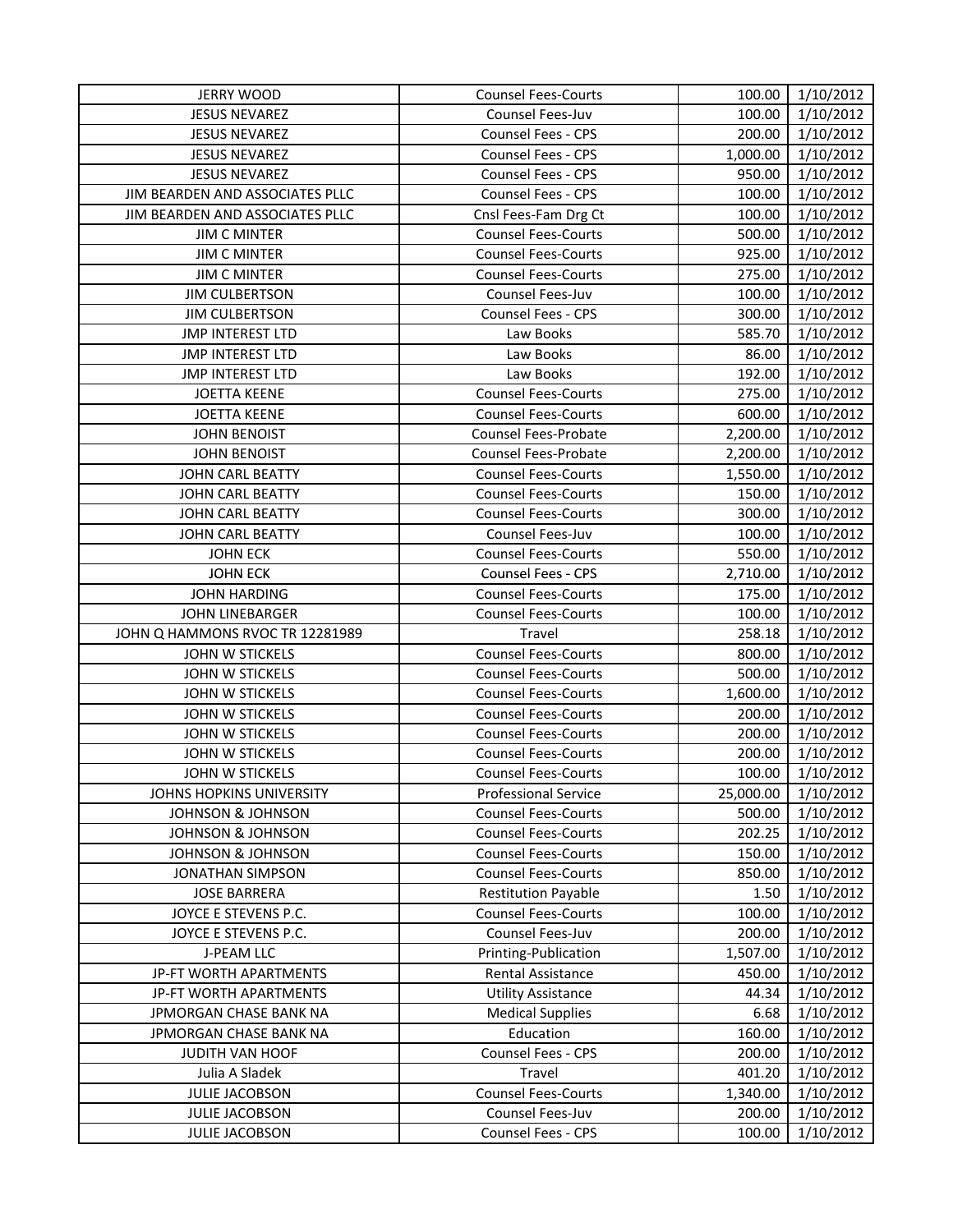| <b>JULIE R BOOTH</b>                | Reporter's Records         | 50.00    | 1/10/2012 |
|-------------------------------------|----------------------------|----------|-----------|
| <b>JUST ENERGY TEXAS I CORP</b>     | <b>Utility Assistance</b>  | 821.43   | 1/10/2012 |
| <b>KARA CARRERAS</b>                | <b>Counsel Fees-Courts</b> | 2,225.00 | 1/10/2012 |
| <b>KARA CARRERAS</b>                | <b>Counsel Fees-Courts</b> | 100.00   | 1/10/2012 |
| <b>KARA CARRERAS</b>                | <b>Counsel Fees-Courts</b> | 100.00   | 1/10/2012 |
| <b>KARA CARRERAS</b>                | <b>Counsel Fees-Courts</b> | 800.00   | 1/10/2012 |
| <b>KARA CARRERAS</b>                | <b>Counsel Fees-Courts</b> | 125.00   | 1/10/2012 |
| <b>KARA CARRERAS</b>                | <b>Counsel Fees-Courts</b> | 200.00   | 1/10/2012 |
| <b>KARA CARRERAS</b>                | <b>Counsel Fees-Courts</b> | 700.00   | 1/10/2012 |
| <b>KAREN DUNGAN</b>                 | Mileage Allowance          | 6.05     | 1/10/2012 |
| KARKAW/HEATHERS LTD. PTSH.          | Rental Assistance          | 419.00   | 1/10/2012 |
| KARKAW/HEATHERS LTD. PTSH.          | <b>Utility Assistance</b>  | 51.35    | 1/10/2012 |
| <b>KARMEN JOHNSON</b>               | Counsel Fees - CPS         | 1,743.60 | 1/10/2012 |
| <b>KARMEN JOHNSON</b>               | Cnsl Fees-Fam Drg Ct       | 150.00   | 1/10/2012 |
| KATHERYN HAYWOOD                    | <b>Counsel Fees-Courts</b> | 700.00   | 1/10/2012 |
| KATHERYN HAYWOOD                    | <b>Counsel Fees-Courts</b> | 100.00   | 1/10/2012 |
| KATHLEEN JEANNE MEGONIGAL           | Counsel Fees-Juv           | 400.00   | 1/10/2012 |
| KATHLEEN JEANNE MEGONIGAL           | Counsel Fees - CPS         | 300.00   | 1/10/2012 |
| <b>KATHRYN CRAVEN</b>               | <b>Counsel Fees - CPS</b>  | 100.00   | 1/10/2012 |
| <b>KATHRYN CRAVEN</b>               | Cnsl Fees-Fam Drg Ct       | 150.00   | 1/10/2012 |
| KATHY A LOWTHORP                    | <b>Counsel Fees-Courts</b> | 300.00   | 1/10/2012 |
| <b>KATHY A LOWTHORP</b>             | <b>Counsel Fees-Courts</b> | 200.00   | 1/10/2012 |
| KEARNEY/WYNN ATTORNEYS AT LAW       | <b>Counsel Fees-Courts</b> | 925.00   | 1/10/2012 |
| <b>KEITH MCKAY</b>                  | <b>Counsel Fees-Courts</b> | 650.00   | 1/10/2012 |
| <b>KEITH MCKAY</b>                  | <b>Counsel Fees-Courts</b> | 100.00   | 1/10/2012 |
| <b>KELLY R GOODNESS PHD</b>         | Psych Exam/Testimony       | 400.00   | 1/10/2012 |
| <b>KELLY R GOODNESS PHD</b>         | Psych Exam/Testimony       | 450.00   | 1/10/2012 |
| <b>KELLYE SWANDA</b>                | Counsel Fees - CPS         | 1,435.00 | 1/10/2012 |
| <b>KELLYE SWANDA</b>                | Counsel Fees-Probate       | 2,200.00 | 1/10/2012 |
| <b>KENNETH CUTRER</b>               | <b>Counsel Fees-Courts</b> | 350.00   | 1/10/2012 |
| <b>KENNETH CUTRER</b>               | <b>Counsel Fees-Courts</b> | 1,200.00 | 1/10/2012 |
| KENNETH R GORDON PC                 | <b>Counsel Fees-Courts</b> | 100.00   | 1/10/2012 |
| <b>KENNETH W MULLEN</b>             | <b>Counsel Fees-Courts</b> | 350.00   | 1/10/2012 |
| KENTRON HEALTH CARE INC             | <b>Medical Supplies</b>    | 197.64   | 1/10/2012 |
| <b>KERRY OWENS</b>                  | <b>Counsel Fees-Courts</b> | 350.00   | 1/10/2012 |
| <b>KERRY OWENS</b>                  | Counsel Fees - CPS         | 450.00   | 1/10/2012 |
| <b>KERRY YANEZ</b>                  | <b>Counsel Fees-Courts</b> | 350.00   | 1/10/2012 |
| <b>KERRY YANEZ</b>                  | <b>Counsel Fees-Courts</b> | 275.00   | 1/10/2012 |
| <b>KERRY YANEZ</b>                  | <b>Counsel Fees-Courts</b> | 100.00   | 1/10/2012 |
| <b>KERRY YANEZ</b>                  | <b>Counsel Fees-Courts</b> | 200.00   | 1/10/2012 |
| <b>KERRY YANEZ</b>                  | Counsel Fees-Juv           | 600.00   | 1/10/2012 |
| <b>KERRY YANEZ</b>                  | Cnsl Fees-Juv Det&Tr       | 700.00   | 1/10/2012 |
| KILPATRICK INSURANCE AGNCY          | <b>Bonds</b>               | 71.00    | 1/10/2012 |
| KIM & ANDREWS, ATTORNEYS AT LAW LLP | <b>Counsel Fees-Courts</b> | 550.00   | 1/10/2012 |
| KIM & ANDREWS, ATTORNEYS AT LAW LLP | <b>Counsel Fees-Courts</b> | 1,600.00 | 1/10/2012 |
| KIM & ANDREWS, ATTORNEYS AT LAW LLP | <b>Counsel Fees-Courts</b> | 400.00   | 1/10/2012 |
| KIM & ANDREWS, ATTORNEYS AT LAW LLP | <b>Counsel Fees-Courts</b> | 300.00   | 1/10/2012 |
| KIM & ANDREWS, ATTORNEYS AT LAW LLP | <b>Counsel Fees-Courts</b> | 600.00   | 1/10/2012 |
| KIM & ANDREWS, ATTORNEYS AT LAW LLP | <b>Counsel Fees-Courts</b> | 137.50   |           |
|                                     | <b>Counsel Fees-Courts</b> |          | 1/10/2012 |
| KIM & ANDREWS, ATTORNEYS AT LAW LLP |                            | 275.00   | 1/10/2012 |
| KIM & ANDREWS, ATTORNEYS AT LAW LLP | <b>Counsel Fees-Courts</b> | 137.50   | 1/10/2012 |
| KIM & ANDREWS, ATTORNEYS AT LAW LLP | <b>Counsel Fees-Courts</b> | 137.50   | 1/10/2012 |
| KIM & ANDREWS, ATTORNEYS AT LAW LLP | <b>Counsel Fees-Courts</b> | 125.00   | 1/10/2012 |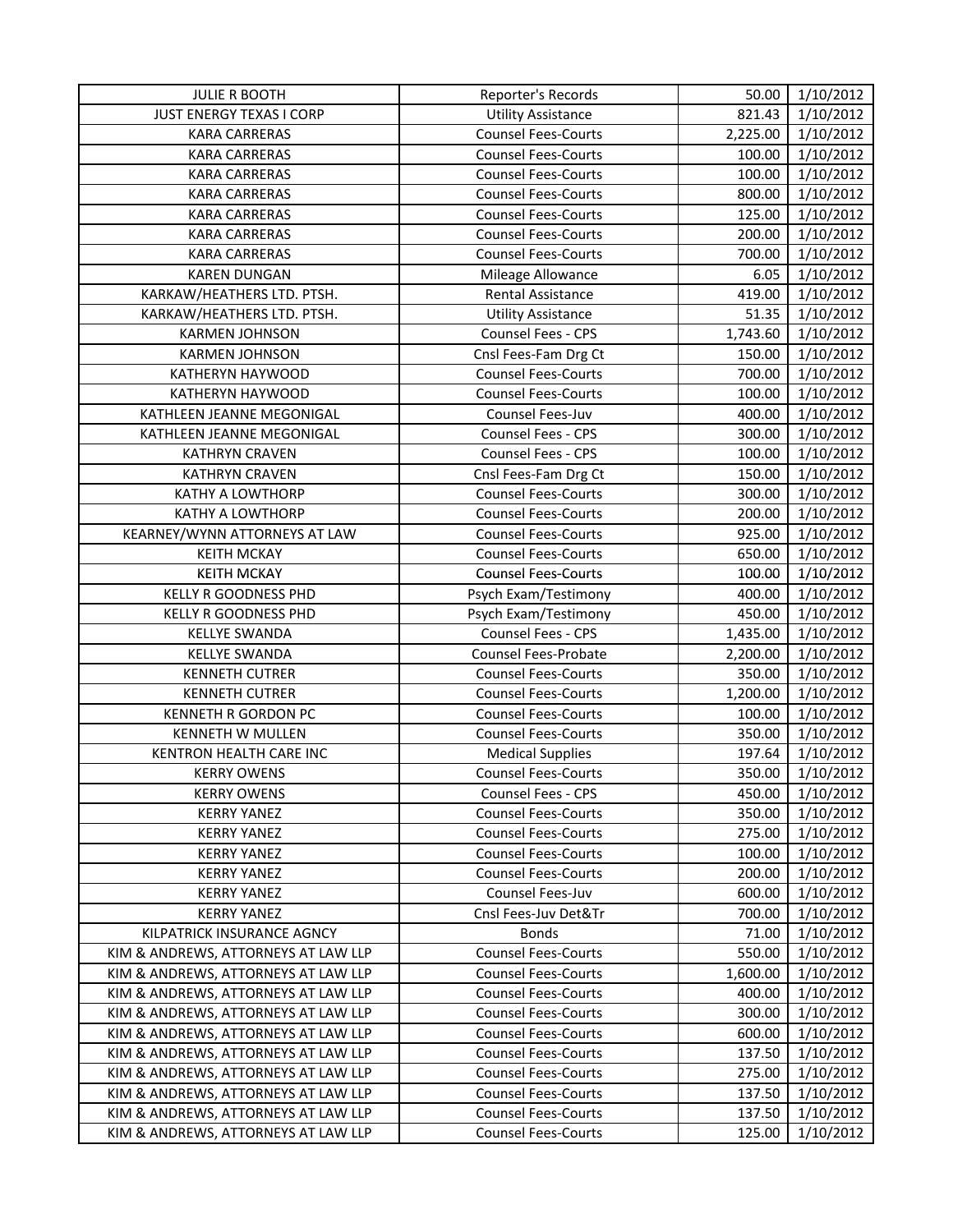| KIMBERLEY CAMPBELL                  | <b>Counsel Fees-Courts</b>  | 700.00   | 1/10/2012 |
|-------------------------------------|-----------------------------|----------|-----------|
| <b>KIMBERLY DOWNING</b>             | Cash For Kids               | 45.55    | 1/10/2012 |
| KIMLEY-HORN AND ASSOCIATES, INC     | <b>Professional Service</b> | 3,674.76 | 1/10/2012 |
| <b>KIRBY'S RADIATOR SERVICE</b>     | Central Garage Inv          | 117.48   | 1/10/2012 |
| KLEINFELDER                         | <b>Professional Service</b> | 6,283.75 | 1/10/2012 |
| KLEINFELDER                         | <b>Professional Service</b> | 600.00   | 1/10/2012 |
| <b>KNOWLES PUBLISHING</b>           | Law Books                   | 190.96   | 1/10/2012 |
| <b>KOBBY T WARREN</b>               | <b>Counsel Fees-Courts</b>  | 300.00   | 1/10/2012 |
| <b>KOBBY T WARREN</b>               | <b>Counsel Fees-Courts</b>  | 200.00   | 1/10/2012 |
| KONICA MINOLTA BUSINESS SOLUTIONS   | <b>Equipment Maint</b>      | 1,630.85 | 1/10/2012 |
| KONICA MINOLTA BUSINESS SOLUTIONS   | <b>Equipment Maint</b>      | 32.50    | 1/10/2012 |
| KONICA MINOLTA BUSINESS SOLUTIONS   | <b>Equipment Maint</b>      | 32.50    | 1/10/2012 |
| KONICA MINOLTA BUSINESS SOLUTIONS   | <b>Equipment Maint</b>      | 32.50    | 1/10/2012 |
| KONICA MINOLTA BUSINESS SOLUTIONS   | <b>Equipment Maint</b>      | 446.25   | 1/10/2012 |
| KONICA MINOLTA BUSINESS SOLUTIONS   | <b>Equipment Maint</b>      | 65.00    | 1/10/2012 |
| KONICA MINOLTA BUSINESS SOLUTIONS   | <b>Equipment Maint</b>      | 65.00    | 1/10/2012 |
| KONICA MINOLTA BUSINESS SOLUTIONS   | <b>Equipment Maint</b>      | 65.00    | 1/10/2012 |
| KONICA MINOLTA BUSINESS SOLUTIONS   | <b>Equipment Maint</b>      | 385.00   | 1/10/2012 |
| KONICA MINOLTA BUSINESS SOLUTIONS   | <b>Equipment Rentals</b>    | 588.66   | 1/10/2012 |
| KONICA MINOLTA BUSINESS SOLUTIONS   | <b>Equipment Maint</b>      | 272.00   | 1/10/2012 |
| <b>KRISTINA WEST</b>                | Counsel Fees-Juv            | 200.00   | 1/10/2012 |
| <b>KRISTINA WEST</b>                | Counsel Fees - CPS          | 200.00   | 1/10/2012 |
| KROGER #695                         | <b>Expanded Nutri Pgrm</b>  | 56.63    | 1/10/2012 |
| <b>KROGER COMPANY</b>               | Food/Hygiene Assist         | 24.00    | 1/10/2012 |
| <b>KSM EXCHANGE LLC</b>             | <b>Parts and Supplies</b>   | 100.91   | 1/10/2012 |
| <b>KSM EXCHANGE LLC</b>             | Parts and Supplies          | 261.92   | 1/10/2012 |
| LA QUINTA INN HOUSTON NW            | Travel                      | 69.03    | 1/10/2012 |
| <b>LACY BRITTEN</b>                 | Counsel Fees - CPS          | 3,370.00 | 1/10/2012 |
| <b>LANTIS G ROBERTS</b>             | Counsel Fees - CPS          | 100.00   | 1/10/2012 |
| LARISA KELTNER                      | Counsel Fees - CPS          | 100.00   | 1/10/2012 |
| <b>LARRY WARREN</b>                 | Unc Prop-Disburse           | 6.30     | 1/10/2012 |
| LASERLINK INTERNATIONAL INC         | <b>Supplies</b>             | 95.00    | 1/10/2012 |
| LATEPH ADENIJI                      | <b>Counsel Fees-Courts</b>  | 1,260.00 | 1/10/2012 |
| LATEPH ADENIJI                      | <b>Counsel Fees-Courts</b>  | 312.50   | 1/10/2012 |
| Laura A McKnight                    | Travel                      | 100.00   | 1/10/2012 |
| LAUREN GRAHAM & ASSOCIATES PLLC     | <b>Counsel Fees-Courts</b>  | 162.50   | 1/10/2012 |
| LAUREN GRAHAM & ASSOCIATES PLLC     | <b>Counsel Fees-Courts</b>  | 300.00   | 1/10/2012 |
| LAURIE PURDY REPORTING SERVICE INC  | Reporter's Records          | 1,044.00 | 1/10/2012 |
| Laurie Taylor                       | Education                   | 44.00    | 1/10/2012 |
| LAW OFFICE EDWARD E CASTILLO PLLC   | <b>Counsel Fees-Courts</b>  | 600.00   | 1/10/2012 |
| LAW OFFICE EDWARD E CASTILLO PLLC   | <b>Counsel Fees-Courts</b>  | 475.00   | 1/10/2012 |
| LAW OFFICE EDWARD E CASTILLO PLLC   | <b>Counsel Fees-Courts</b>  | 100.00   | 1/10/2012 |
| LAW OFFICE EDWARD E CASTILLO PLLC   | Counsel Fees-Juv            | 550.00   | 1/10/2012 |
| LAW OFFICE OF BRADLEY L CLARK PC    | <b>Counsel Fees-Courts</b>  | 650.00   | 1/10/2012 |
| LAW OFFICE OF BRADLEY L CLARK PC    | <b>Counsel Fees-Courts</b>  | 400.00   | 1/10/2012 |
| LAW OFFICE OF BRADLEY L CLARK PC    | <b>Counsel Fees-Courts</b>  | 500.00   | 1/10/2012 |
| LAW OFFICE OF BRADLEY L CLARK PC    | <b>Counsel Fees-Courts</b>  | 1,000.00 | 1/10/2012 |
| LAW OFFICE OF BRADLEY L CLARK PC    | <b>Counsel Fees-Courts</b>  | 400.00   | 1/10/2012 |
| LAW OFFICE OF BRADLEY L CLARK PC    | <b>Counsel Fees - CPS</b>   | 100.00   | 1/10/2012 |
| LAW OFFICE OF GANOZA & RODRIGUEZ    | <b>Counsel Fees - CPS</b>   | 100.00   | 1/10/2012 |
| LAW OFFICE OF HARMONY M SCHUERMAN P | <b>Counsel Fees-Courts</b>  | 1,400.00 | 1/10/2012 |
| LAW OFFICE OF HARMONY M SCHUERMAN P | <b>Counsel Fees-Courts</b>  | 425.00   | 1/10/2012 |
| LAW OFFICE OF HARMONY M SCHUERMAN P | <b>Counsel Fees-Courts</b>  | 300.00   | 1/10/2012 |
|                                     |                             |          |           |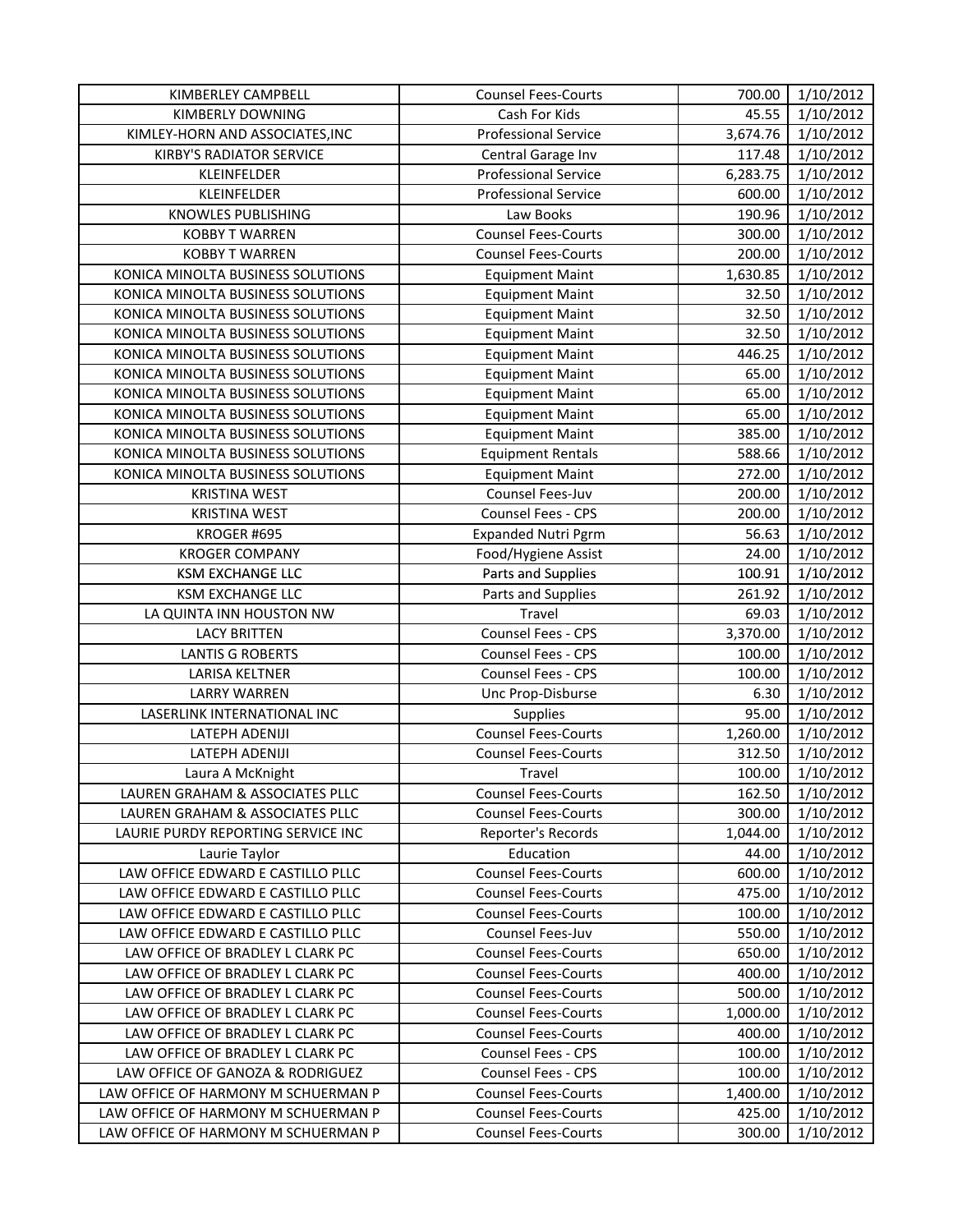| LAW OFFICE OF HARMONY M SCHUERMAN P | Counsel Fees-Juv            | 487.50    | 1/10/2012 |
|-------------------------------------|-----------------------------|-----------|-----------|
| LAW OFFICE OF HOANG AND TRAN PLLC   | <b>Counsel Fees-Courts</b>  | 825.00    | 1/10/2012 |
| LAW OFFICE OF JO AN G ASHLEY        | Counsel Fees-Juv            | 25.50     | 1/10/2012 |
| LAW OFFICE OF JO AN G ASHLEY        | <b>Counsel Fees - CPS</b>   | 150.00    | 1/10/2012 |
| LAW OFFICE OF JULIA A MCENTIRE PLLC | <b>Counsel Fees-Courts</b>  | 400.00    | 1/10/2012 |
| LAW OFFICE OF KARLA M BALLI         | <b>Counsel Fees-Probate</b> | 500.00    | 1/10/2012 |
| LAW OFFICE OF KEE A ABLES PC        | Counsel Fees - CPS          | 1,100.00  | 1/10/2012 |
| LAW OFFICE OF KEE A ABLES PC        | Cnsl Fees-Fam Drg Ct        | 100.00    | 1/10/2012 |
| LAW OFFICE OF LISA HAINES           | <b>Counsel Fees-Courts</b>  | 200.00    | 1/10/2012 |
| LAW OFFICE OF LISA HAINES           | <b>Counsel Fees-Courts</b>  | 800.00    | 1/10/2012 |
| LAW OFFICE OF LORI A SPEARMAN PC    | <b>Counsel Fees-Courts</b>  | 810.00    | 1/10/2012 |
| LAW OFFICE OF LORI A SPEARMAN PC    | Counsel Fees - CPS          | 1,200.00  | 1/10/2012 |
| LAW OFFICE OF LORI A SPEARMAN PC    | <b>Counsel Fees - CPS</b>   | 300.00    | 1/10/2012 |
| LAW OFFICE OF PETROVICH & GIRAUD    | <b>Counsel Fees-Probate</b> | 400.00    | 1/10/2012 |
| LAW OFFICES OF WILLIAM T FITZGERALD | Counsel Fees-Probate        | 2,200.00  | 1/10/2012 |
| LEIGH ANN SCHENK                    | Counsel Fees - CPS          | 100.00    | 1/10/2012 |
| LEIGH DAVIS                         | <b>Counsel Fees-Courts</b>  | 550.00    | 1/10/2012 |
| LENA POPE HOME INC                  | <b>Professional Service</b> | 12,738.00 | 1/10/2012 |
| LENA POPE HOME INC                  | <b>Professional Service</b> | 54,010.83 | 1/10/2012 |
| LEON REED JR                        | <b>Professional Service</b> | 900.00    | 1/10/2012 |
| LEON REED JR                        | <b>Counsel Fees-Courts</b>  | 100.00    | 1/10/2012 |
| <b>LESA PAMPLIN</b>                 | <b>Counsel Fees-Courts</b>  | 300.00    | 1/10/2012 |
| <b>LESA PAMPLIN</b>                 | <b>Counsel Fees-Courts</b>  | 600.00    | 1/10/2012 |
| <b>LESA PAMPLIN</b>                 | <b>Counsel Fees-Courts</b>  | 2,200.00  | 1/10/2012 |
| <b>LESA PAMPLIN</b>                 | <b>Counsel Fees-Courts</b>  | 500.00    | 1/10/2012 |
| <b>LESLIE JOHNS</b>                 | <b>Counsel Fees-Courts</b>  | 125.00    | 1/10/2012 |
| <b>LESTER K REED</b>                | Counsel Fees - CPS          | 200.00    | 1/10/2012 |
| LETA AL AZZAM                       | Clothing                    | 125.00    | 1/10/2012 |
| LISA HOOBLER                        | <b>Counsel Fees-Courts</b>  | 3,030.00  | 1/10/2012 |
| LISA HOOBLER                        | <b>Counsel Fees-Courts</b>  | 100.00    | 1/10/2012 |
| LISA HOOBLER                        | <b>Counsel Fees-Courts</b>  | 400.00    | 1/10/2012 |
| Lisa McKamie-Muttiah                | Travel                      | 10.00     | 1/10/2012 |
| LLOYD THOMAS BENSON                 | Trust - Constable 8         | 413.97    | 1/10/2012 |
| <b>LOCK TIGHT SECURITY INC</b>      | <b>Supplies</b>             | 428.40    | 1/10/2012 |
| <b>LOCK TIGHT SECURITY INC</b>      | <b>Equipment Maint</b>      | 103.50    | 1/10/2012 |
| <b>LOCK TIGHT SECURITY INC</b>      | <b>Equipment Maint</b>      | 59.00     | 1/10/2012 |
| LOCK TIGHT SECURITY INC             | <b>Building Maintenance</b> | 233.70    | 1/10/2012 |
| LOCK TIGHT SECURITY INC             | <b>Building Maintenance</b> | 328.50    | 1/10/2012 |
| LOCK TIGHT SECURITY INC             | Parts and Supplies          | 572.58    | 1/10/2012 |
| LOCK TIGHT SECURITY INC             | <b>Building Maintenance</b> | 123.50    | 1/10/2012 |
| LOI & ASSOCIATES PLLC               | <b>Counsel Fees-Courts</b>  | 300.00    | 1/10/2012 |
| LOI & ASSOCIATES PLLC               | <b>Counsel Fees-Courts</b>  | 600.00    | 1/10/2012 |
| LOOMIS FARGO & COMPANY              | ArmoredCar Messenger        | 80.00     | 1/10/2012 |
| <b>LOREN C GREEN PC</b>             | <b>Counsel Fees-Courts</b>  | 275.00    | 1/10/2012 |
| <b>LORIE GRAHAM</b>                 | Reporter's Records          | 1,412.00  | 1/10/2012 |
| LOWE'S                              | <b>Building Maintenance</b> | 386.33    | 1/10/2012 |
| LOWE'S                              | Landscaping Expense         | 56.95     | 1/10/2012 |
| LOWE'S                              | Landscaping Expense         | 62.88     | 1/10/2012 |
| LOWE'S                              | Echo Lake Park              | 212.77    | 1/10/2012 |
| LOWE'S                              | Non-Track Equipment         | 649.00    | 1/10/2012 |
| LOWE'S                              | <b>Building Maintenance</b> | 36.51     | 1/10/2012 |
| <b>LYNDA S TARWATER</b>             | <b>Counsel Fees-Courts</b>  | 1,800.00  | 1/10/2012 |
| LYNDA S TARWATER                    | <b>Counsel Fees-Courts</b>  | 1,000.00  | 1/10/2012 |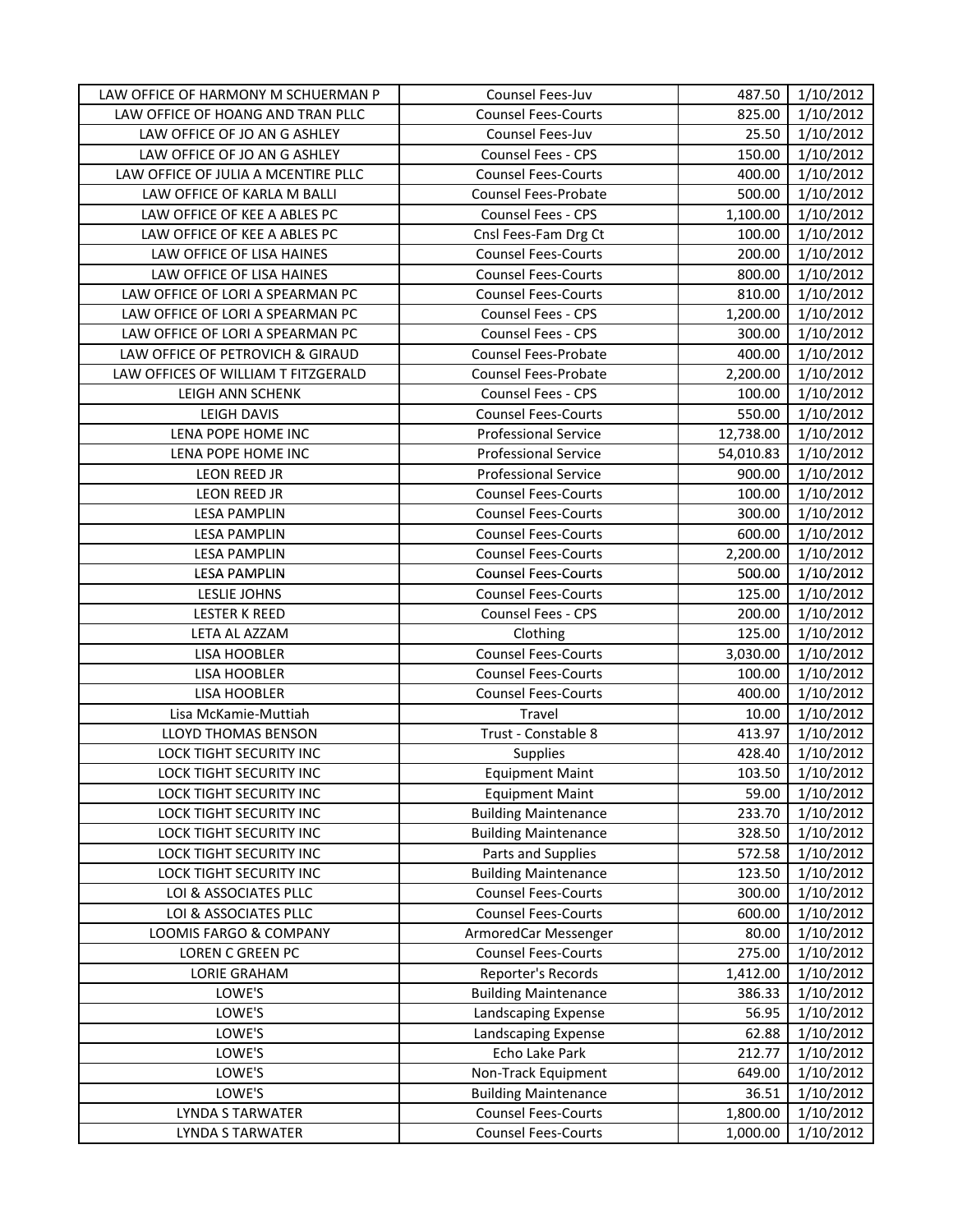| M MONIQUE WALTERS                       | <b>Counsel Fees-Courts</b>  | 375.00    | 1/10/2012 |
|-----------------------------------------|-----------------------------|-----------|-----------|
| <b>M TRENT LOFTIN</b>                   | <b>Counsel Fees-Courts</b>  | 200.00    | 1/10/2012 |
| M TRENT LOFTIN                          | <b>Counsel Fees-Courts</b>  | 500.00    | 1/10/2012 |
| M TRENT LOFTIN                          | Counsel Fees-Juv            | 100.00    | 1/10/2012 |
| MAMIE BUSH JOHNSON                      | <b>Counsel Fees-Courts</b>  | 1,450.00  | 1/10/2012 |
| MAMIE BUSH JOHNSON                      | <b>Counsel Fees-Courts</b>  | 275.00    | 1/10/2012 |
| MAMIE BUSH JOHNSON                      | <b>Counsel Fees-Courts</b>  | 200.00    | 1/10/2012 |
| MAMIE BUSH JOHNSON                      | <b>Counsel Fees-Courts</b>  | 100.00    | 1/10/2012 |
| MANAGED HEALTH NETWORK INC              | <b>Employee Group Ins</b>   | 915.98    | 1/10/2012 |
| MANAGED HEALTH NETWORK INC              | <b>Mental Health Claims</b> | 49,737.34 | 1/10/2012 |
| MANAGED HEALTH NETWORK INC              | <b>Mental Health Claims</b> | 270.78    | 1/10/2012 |
| <b>MARC GAULT</b>                       | <b>Counsel Fees - CPS</b>   | 150.00    | 1/10/2012 |
| <b>MARC GAULT</b>                       | Cnsl Fees-Crim Appls        | 1,510.00  | 1/10/2012 |
| MARGARET S. MCDONALD                    | Food                        | 1,200.00  | 1/10/2012 |
| MARK D SCOTT & ASSOCIATES PLLC          | <b>Counsel Fees-Courts</b>  | 700.00    | 1/10/2012 |
| MARK D SCOTT & ASSOCIATES PLLC          | <b>Counsel Fees-Courts</b>  | 850.00    | 1/10/2012 |
| MARK D SCOTT & ASSOCIATES PLLC          | <b>Counsel Fees-Courts</b>  | 625.00    | 1/10/2012 |
| MARK D SCOTT & ASSOCIATES PLLC          | <b>Counsel Fees-Courts</b>  | 137.50    | 1/10/2012 |
| <b>MARK ROSTEET</b>                     | <b>Counsel Fees-Courts</b>  | 325.00    | 1/10/2012 |
| <b>MARK ROSTEET</b>                     | <b>Counsel Fees-Courts</b>  | 2,000.00  | 1/10/2012 |
| <b>MARK ROSTEET</b>                     | <b>Counsel Fees-Courts</b>  | 200.00    | 1/10/2012 |
| <b>MARK ROSTEET</b>                     | <b>Counsel Fees-Courts</b>  | 100.00    | 1/10/2012 |
| <b>MARK'S PLUMBING PARTS</b>            | <b>Building Maintenance</b> | 797.90    | 1/10/2012 |
| MARRIOTT INTERNATIONAL INC              | <b>Witness Travel</b>       | 767.40    | 1/10/2012 |
| MARTHA MAE WELLS                        | <b>Petit Jury Services</b>  | 46.00     | 1/10/2012 |
| MARTIN EAGLE OIL COMPANY INC            | <b>Building Maintenance</b> | 388.82    | 1/10/2012 |
| MARTIN EAGLE OIL COMPANY INC            | Gasoline Inventory          | 41,308.69 | 1/10/2012 |
| MARTIN EAGLE OIL COMPANY INC            | Gasoline Inventory          | 40,687.61 | 1/10/2012 |
| <b>MARTIN FRIAS</b>                     | Rental Assistance           | 335.00    | 1/10/2012 |
| <b>MARTY RICHTER</b>                    | County Right of Way         | 9,590.00  | 1/10/2012 |
| <b>MARY M BURDETTE</b>                  | Cap Murder-Othr Cost        | 4,556.25  | 1/10/2012 |
| <b>MARY R THOMSEN</b>                   | <b>Counsel Fees-Courts</b>  | 2,580.00  | 1/10/2012 |
| <b>MARY R THOMSEN</b>                   | Counsel Fees - CPS          | 200.00    | 1/10/2012 |
| <b>MARY R THOMSEN</b>                   | Cnsl Fees-Fam Drg Ct        | 100.00    | 1/10/2012 |
| MASTER CLEANING SUPPLY INC              | <b>Custodian Supplies</b>   | 835.60    | 1/10/2012 |
| MATERA PAPER COMPANY INC                | Sheriff Inventory           | 703.75    | 1/10/2012 |
| <b>MATTHEW BENDER &amp; COMPANY INC</b> | Law Books                   | 85.89     | 1/10/2012 |
| <b>MATTHEW BENDER &amp; COMPANY INC</b> | Law Books                   | 424.52    | 1/10/2012 |
| <b>MATTHEW BENDER &amp; COMPANY INC</b> | Law Books                   | 133.74    | 1/10/2012 |
| MATTHEW BENDER & COMPANY INC            | Law Books                   | 131.04    | 1/10/2012 |
| MATTHEW BENDER & COMPANY INC            | Law Books                   | 51.79     | 1/10/2012 |
| MATTHEW BENDER & COMPANY INC            | Law Books                   | 84.79     | 1/10/2012 |
| <b>MATTHEW BENDER &amp; COMPANY INC</b> | Law Books                   | 121.14    | 1/10/2012 |
| <b>MATTHEW BENDER &amp; COMPANY INC</b> | Law Books                   | 89.29     | 1/10/2012 |
| MATTHEW BENDER & COMPANY INC            | Law Books                   | 107.64    | 1/10/2012 |
| MATTHEW BENDER & COMPANY INC            | Law Books                   | 108.54    | 1/10/2012 |
| <b>MATTHEW BENDER &amp; COMPANY INC</b> | Law Books                   | 370.74    | 1/10/2012 |
| <b>MATTHEW BENDER &amp; COMPANY INC</b> | Law Books                   | 118.44    | 1/10/2012 |
| <b>MATTHEW BENDER &amp; COMPANY INC</b> | Law Books                   | 232.30    | 1/10/2012 |
| MATTHEW BENDER & COMPANY INC            | Law Books                   | 361.74    | 1/10/2012 |
| <b>MATTHEW BENDER &amp; COMPANY INC</b> | Law Books                   | 113.94    | 1/10/2012 |
| MATTHEW BENDER & COMPANY INC            | Law Books                   | 266.34    | 1/10/2012 |
| MATTHEW BENDER & COMPANY INC            | Law Books                   | 110.34    | 1/10/2012 |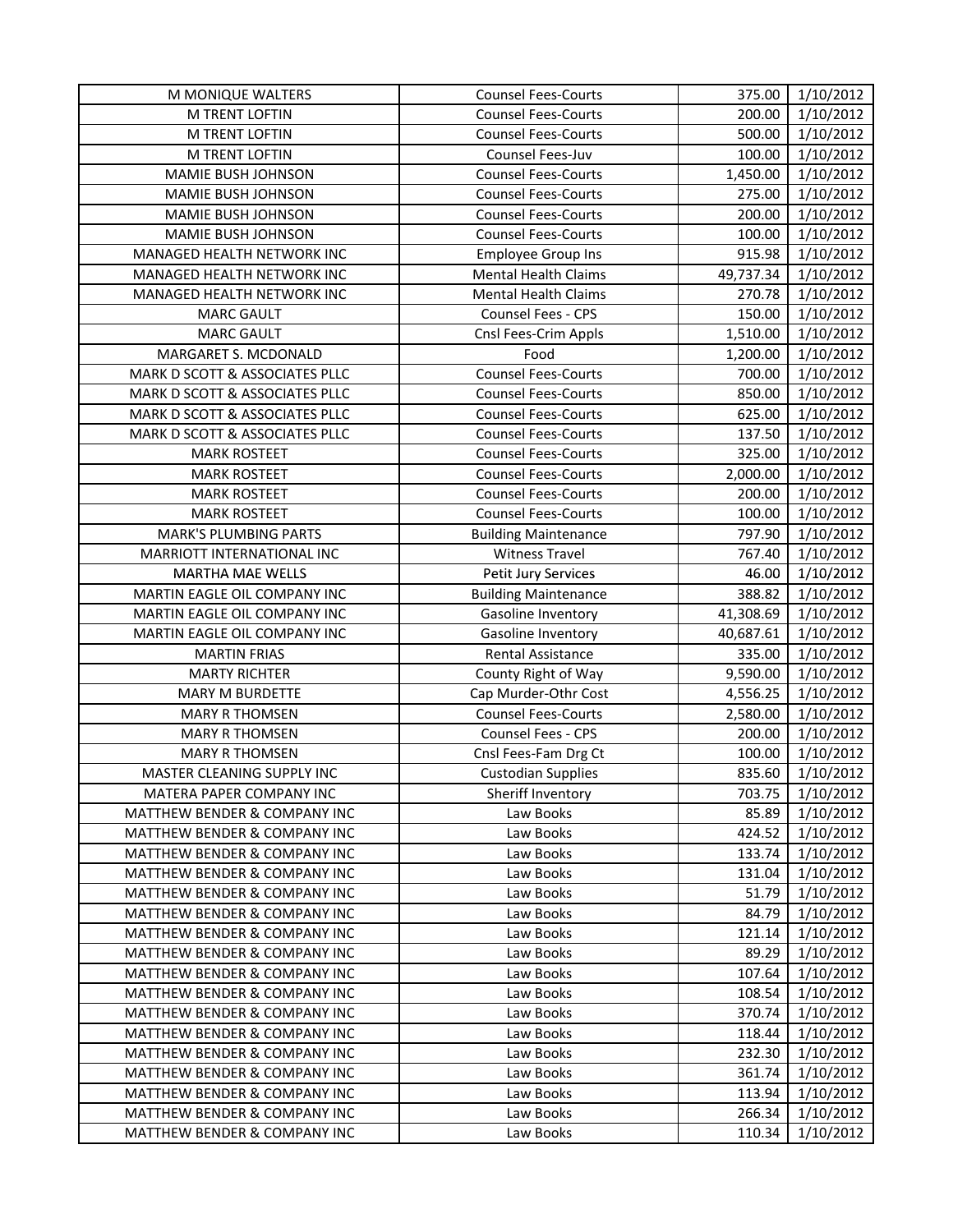| <b>MATTHEW JUSKO</b>               | <b>Restitution Payable</b>  | 6.00      | 1/10/2012 |
|------------------------------------|-----------------------------|-----------|-----------|
| MATTHEW RODRIGUEZ                  | <b>Restitution Payable</b>  | 12.09     | 1/10/2012 |
| <b>MAX BREWINGTON</b>              | Counsel Fees-Juv            | 200.00    | 1/10/2012 |
| MAXIM HEALTHCARE SERVICES INC      | <b>Professional Service</b> | 2,873.50  | 1/10/2012 |
| MAYORS' COUNCIL OF TARRANT COUNTY  | <b>Meeting Expenses</b>     | 60.00     | 1/10/2012 |
| MCCLENDON CONSTRUCTION CO INC.     | Non-Track Const/Bldg        | 31,228.40 | 1/10/2012 |
| MCKESSON MEDICAL SURGICAL          | Lab Supplies                | 635.53    | 1/10/2012 |
| MCQUAY INTERNATIONAL               | A/C Maint Contract          | 2,229.00  | 1/10/2012 |
| <b>MEDINA &amp; MEDINA INC</b>     | Central Garage Inv          | 60.00     | 1/10/2012 |
| MEDINA & MEDINA INC                | Central Garage Inv          | 128.00    | 1/10/2012 |
| MEDINA & MEDINA INC                | Parts and Supplies          | 25.00     | 1/10/2012 |
| <b>MELANIE F WEBB</b>              | Psych Exam/Testimony        | 2,050.00  | 1/10/2012 |
| MELANIE FERNANDEZ                  | Cash For Kids               | 25.00     | 1/10/2012 |
| <b>MELVIN VERTISON</b>             | <b>Meeting Expenses</b>     | 200.00    | 1/10/2012 |
| MENTAL HEALTH CONNECTION OF        | Education                   | 875.00    | 1/10/2012 |
| MENTAL HEALTH CONNECTION OF        | Education                   | 375.00    | 1/10/2012 |
| <b>MERRY LAUREEN MOORE</b>         | <b>Counsel Fees-Probate</b> | 2,110.83  | 1/10/2012 |
| METROPLEX SERVICE WELDING          | <b>Building Maintenance</b> | 20.30     | 1/10/2012 |
| METROPLEX SERVICE WELDING          | <b>Building Maintenance</b> | 22.00     | 1/10/2012 |
| METROPLEX SERVICE WELDING          | Parts and Supplies          | 172.55    | 1/10/2012 |
| METROPLEX SERVICE WELDING          | Parts and Supplies          | 59.50     | 1/10/2012 |
| METROPLEX SERVICE WELDING          | Parts and Supplies          | 65.45     | 1/10/2012 |
| METROPLEX SERVICE WELDING          | Parts and Supplies          | 46.80     | 1/10/2012 |
| METROPLEX SERVICE WELDING          | <b>Building Maintenance</b> | 30.45     | 1/10/2012 |
| MHMR OF TARRANT COUNTY             | <b>Subrecipient Service</b> | 2,300.49  | 1/10/2012 |
| MHMR OF TARRANT COUNTY             | <b>Subrecipient Service</b> | 1,432.63  | 1/10/2012 |
| MICHAEL BERGER                     | Counsel Fees-Juv            | 200.00    | 1/10/2012 |
| MICHAEL BERGER                     | Counsel Fees - CPS          | 400.00    | 1/10/2012 |
| MICHAEL DEEGAN                     | <b>Counsel Fees-Courts</b>  | 100.00    | 1/10/2012 |
| MICHAEL DEEGAN                     | <b>Counsel Fees-Courts</b>  | 300.00    | 1/10/2012 |
| MICHAEL EARHART                    | <b>Building Maintenance</b> | 291.68    | 1/10/2012 |
| MICHAEL KEVIN DAVIS                | Parts and Supplies          | 117.75    | 1/10/2012 |
| MICHAEL KEVIN DAVIS                | <b>Tires and Tubes</b>      | 189.39    | 1/10/2012 |
| MICHAEL SHAWN MATLOCK              | <b>Counsel Fees-Courts</b>  | 200.00    | 1/10/2012 |
| MICROLITER ANALYTICAL SUPPLIES INC | Lab Supplies                | 663.00    | 1/10/2012 |
| MICROLITER ANALYTICAL SUPPLIES INC | Lab Supplies                | 153.20    | 1/10/2012 |
| MIDWEST MEDICAL SUPPLY CO, LLC     | <b>Medical Supplies</b>     | 78.80     | 1/10/2012 |
| MINICK LAW PC                      | <b>Counsel Fees-Courts</b>  | 375.00    | 1/10/2012 |
| MINOL-MIR LP                       | <b>Utility Assistance</b>   | 53.67     | 1/10/2012 |
| MOORE MEDICAL LLC                  | <b>Medical Supplies</b>     | 1,144.00  | 1/10/2012 |
| MOORE MEDICAL LLC                  | Sheriff Inventory           | 2,200.00  | 1/10/2012 |
| MOORE MEDICAL LLC                  | <b>Custodian Supplies</b>   |           | 1/10/2012 |
| <b>MOPEC</b>                       | Non-Track Equipment         | 303.89    | 1/10/2012 |
| MORTECH MFG                        | Lab Supplies                | 412.25    | 1/10/2012 |
| MORTECH MFG                        | Non-Track Equipment         | 166.33    | 1/10/2012 |
| MOTOROLA INC                       | LV Furn&Off Eq(Mod)         | 9,964.12  | 1/10/2012 |
| Mr Carnelius L Carey               | Transportation              | 40.05     | 1/10/2012 |
| Mr Charles J Gibson                | Travel                      | 248.86    | 1/10/2012 |
| Mr Christopher B Murphy            | <b>Supplies</b>             | 66.00     | 1/10/2012 |
| Mr James L Schield                 | Prepaid - Travel            | (247.51)  | 1/10/2012 |
| Mr James L Schield                 | Travel                      | 608.92    | 1/10/2012 |
| Mr Jasper Taylor                   | Education                   | 378.55    | 1/10/2012 |
| Mr Kurt A Buchert                  | Education                   | 383.46    | 1/10/2012 |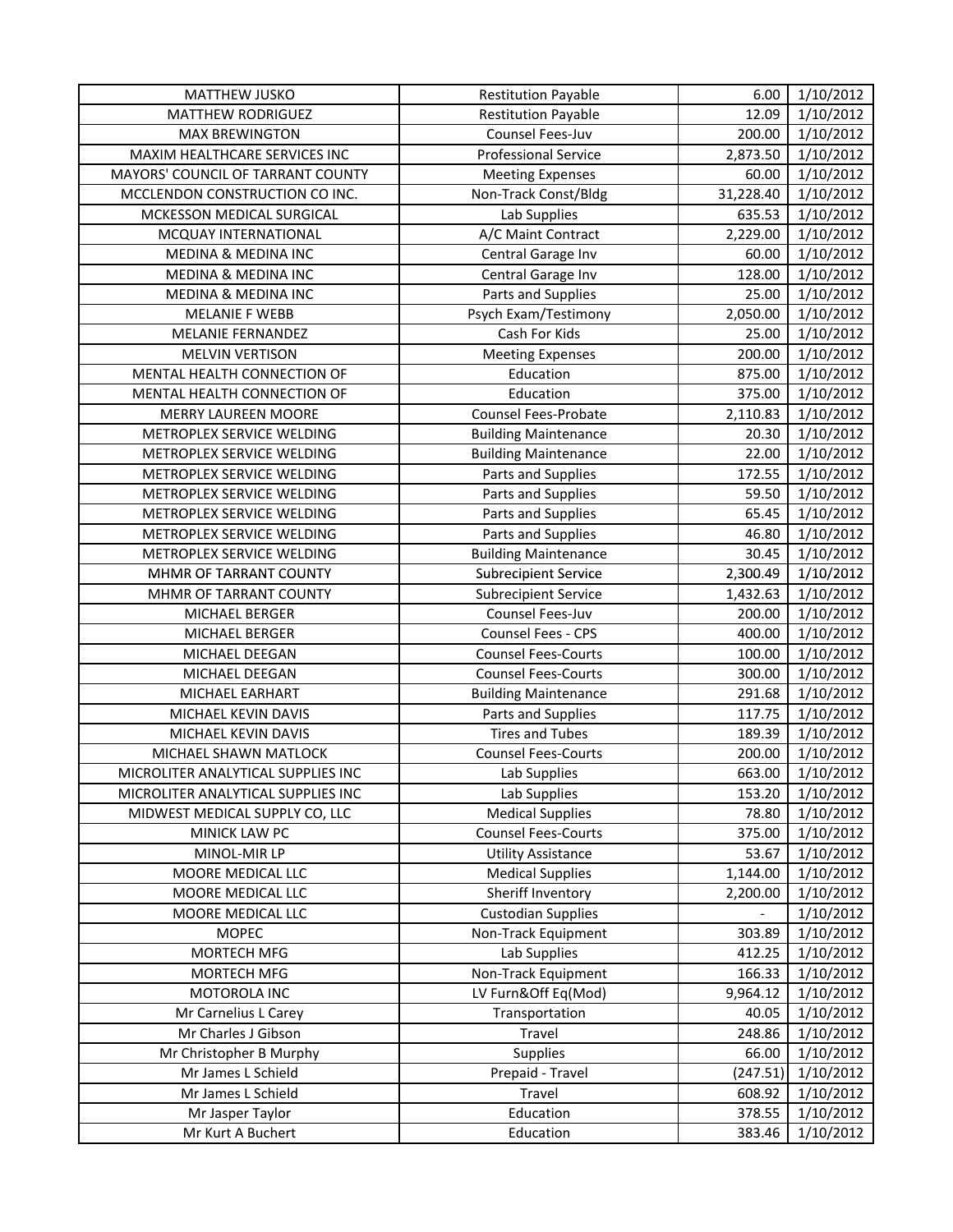| Mr Robert L Corley                  | Education                   | 100.00                   | 1/10/2012 |
|-------------------------------------|-----------------------------|--------------------------|-----------|
| MRS BAIRD'S BAKERIES INC            | Food                        | 83.24                    | 1/10/2012 |
| Ms Ashley D Fourt                   | Travel                      | 2.00                     | 1/10/2012 |
| Ms Kelly L Lawhorne                 | Education                   | 225.28                   | 1/10/2012 |
| Ms Marquetta E Westmoreland         | Mileage Allowance           | 139.86                   | 1/10/2012 |
| Ms Marquetta E Westmoreland         | Travel                      | 30.00                    | 1/10/2012 |
| Ms MaryLouise Garcia                | Education                   | 204.51                   | 1/10/2012 |
| Ms Regina R Jarmon                  | Travel                      | 100.00                   | 1/10/2012 |
| MURPHY, MOORE & GRIFFITH PC         | <b>Counsel Fees-Probate</b> | 750.00                   | 1/10/2012 |
| N A D A APPRAISAL GUIDES            | Law Books                   | 75.00                    | 1/10/2012 |
| <b>NABIN JUNG ADHIKARI</b>          | <b>Restitution Payable</b>  | 50.00                    | 1/10/2012 |
| NACCHO-NATIONAL ASSOCIATION OF      | Dues                        | 1,850.00                 | 1/10/2012 |
| <b>NAFA INC</b>                     | Parts and Supplies          | 22.14                    | 1/10/2012 |
| <b>NANCY GORDON</b>                 | Counsel Fees - CPS          | 230.00                   | 1/10/2012 |
| <b>NARDIS INC</b>                   | Safety/Tact Supplies        | 5,868.50                 | 1/10/2012 |
| NATHERRAL J WASHINGTON              | <b>Counsel Fees-Courts</b>  | 1,450.00                 | 1/10/2012 |
| NATIONAL SAFETY COUNCIL DATA CENTER | <b>Educational Material</b> | 474.45                   | 1/10/2012 |
| NATIONAL TACTICAL OFFICERS ASSO     | Dues                        | 150.00                   | 1/10/2012 |
| NAVID ALBAND                        | <b>Counsel Fees-Courts</b>  | 300.00                   | 1/10/2012 |
| <b>NAVID ALBAND</b>                 | <b>Counsel Fees-Courts</b>  | 300.00                   | 1/10/2012 |
| NAVID ALBAND                        | <b>Counsel Fees-Courts</b>  | 675.00                   | 1/10/2012 |
| <b>NELL WATLEY</b>                  | Relative Assistance         | 300.00                   | 1/10/2012 |
| NELON LAW GROUP PLLC                | <b>Counsel Fees-Courts</b>  | 600.00                   | 1/10/2012 |
| NELON LAW GROUP PLLC                | <b>Counsel Fees-Courts</b>  | 350.00                   | 1/10/2012 |
| NELON LAW GROUP PLLC                | <b>Counsel Fees-Courts</b>  | 300.00                   | 1/10/2012 |
| NELON LAW GROUP PLLC                | <b>Counsel Fees-Courts</b>  | 137.50                   | 1/10/2012 |
| NELSON-JAMESON INC                  | Lab Supplies                | 533.57                   | 1/10/2012 |
| NEW ENGLAND JOURNAL OF              | Subscriptions               | 900.00                   | 1/10/2012 |
| NICHOLAS GREGORY DAVIS              | <b>Counsel Fees-Courts</b>  | 437.50                   | 1/10/2012 |
| NIKKI L CHRIESMAN                   | Cnsl Fees-Fam Drg Ct        | 100.00                   | 1/10/2012 |
| NIZAM PEERWANI, M.D., P.A.          | Misc Payable                | 13,825.00                | 1/10/2012 |
| NIZAM PEERWANI, M.D., P.A.          | Misc Payable                | 29,311.10                | 1/10/2012 |
| NIZAM PEERWANI, M.D., P.A.          | Due to Med Examiner         | 129,954.56               | 1/10/2012 |
| NORTH TEXAS ADDICTION COUNSELING    | <b>Counseling Services</b>  | 984.25                   | 1/10/2012 |
| NORTH TEXAS EROSION SPECIALIST      | <b>Erosion Control</b>      | 556.56                   | 1/10/2012 |
| <b>NORTON METAL</b>                 | <b>Building Maintenance</b> | 622.00                   | 1/10/2012 |
| NOVARTIS VACCINES & DIAGNASTICS INC | <b>Medical Supplies</b>     | 865.20                   | 1/10/2012 |
| OAK FARMS DAIRY                     | Food                        | 421.14                   | 1/10/2012 |
| OGBURNS TRUCK PARTS OF FT WORTH     | Parts and Supplies          | 42.89                    | 1/10/2012 |
| OKEY AKPOM                          | <b>Counsel Fees-Courts</b>  | 100.00                   | 1/10/2012 |
| O'REILLY AUTO PARTS                 | Central Garage Inv          | $\overline{\phantom{0}}$ | 1/10/2012 |
| O'REILLY AUTO PARTS                 | Central Garage Inv          | 31.54                    | 1/10/2012 |
| O'REILLY AUTO PARTS                 | Parts and Supplies          | 91.99                    | 1/10/2012 |
| ORIME NAOYA AND TERRIA CAPITAL      | Rental Assistance           | 550.00                   | 1/10/2012 |
| <b>OWENS &amp; OWENS</b>            | Counsel Fees - CPS          | 100.00                   | 1/10/2012 |
| P MICHAEL SCHNEIDER LAW FIRM PC     | <b>Counsel Fees-Courts</b>  | 525.00                   | 1/10/2012 |
| P MICHAEL SCHNEIDER LAW FIRM PC     | <b>Counsel Fees-Courts</b>  | 300.00                   | 1/10/2012 |
| P MICHAEL SCHNEIDER LAW FIRM PC     | <b>Counsel Fees-Courts</b>  | 500.00                   | 1/10/2012 |
| P MICHAEL SCHNEIDER LAW FIRM PC     | Counsel Fees-Juv            | 500.00                   | 1/10/2012 |
| P MICHAEL SCHNEIDER LAW FIRM PC     | Counsel Fees - CPS          | 100.00                   | 1/10/2012 |
| P.I.E. MANAGEMENT LLC               | <b>Professional Service</b> | 1,904.28                 | 1/10/2012 |
| PAIGE CANTRELL                      | <b>Foster Home Care</b>     | 22.15                    | 1/10/2012 |
| PAMELA S FERNANDEZ                  | <b>Counsel Fees-Courts</b>  | 4,037.50                 | 1/10/2012 |
|                                     |                             |                          |           |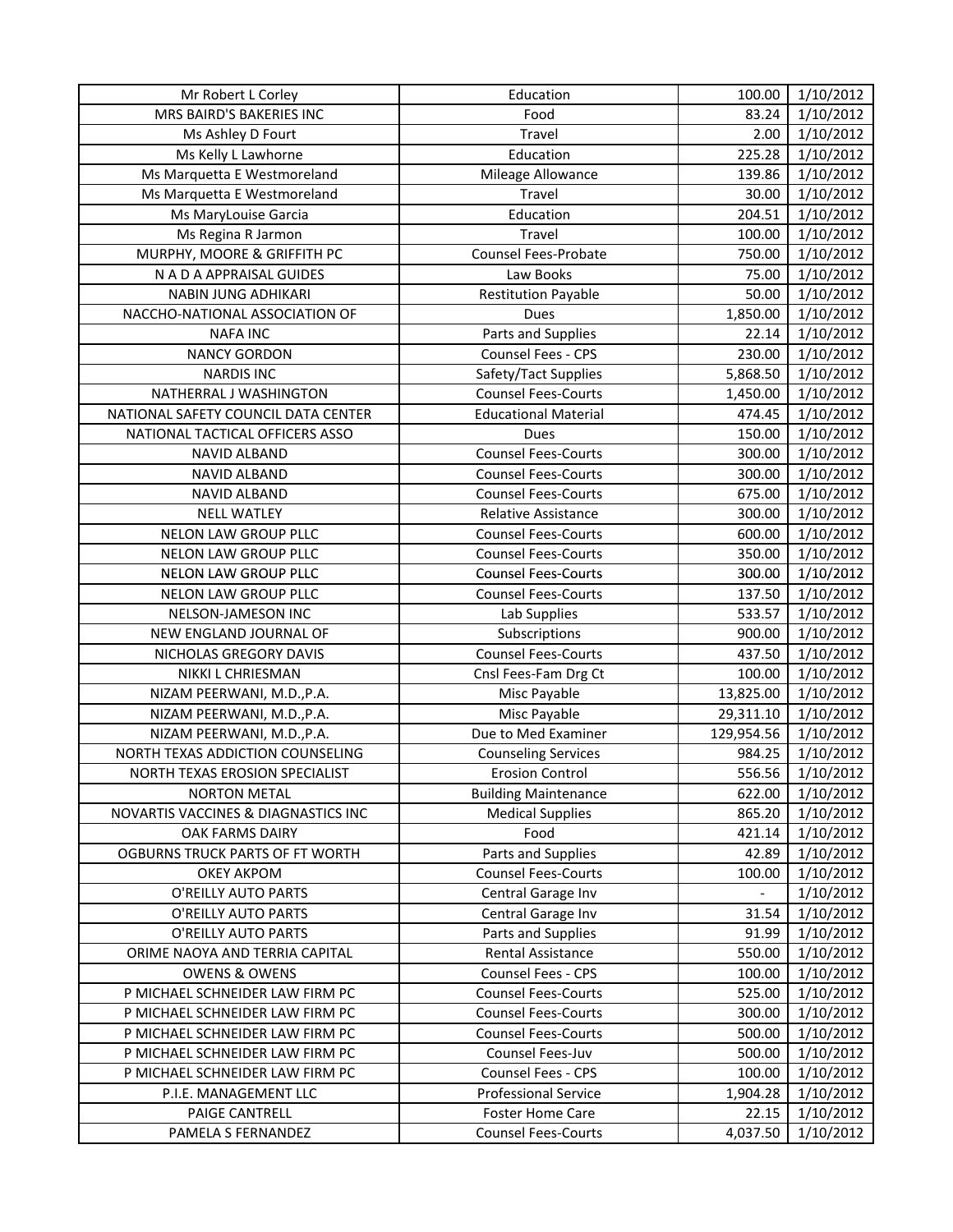| PAMELA S FERNANDEZ                  | <b>Counsel Fees-Courts</b>  | 1,200.00 | 1/10/2012              |
|-------------------------------------|-----------------------------|----------|------------------------|
| PARK VISTA TOWNHOMES L P            | Rental Assistance           | 788.00   | 1/10/2012              |
| PARK VISTA TOWNHOMES L P            | <b>Utility Assistance</b>   | 51.59    | 1/10/2012              |
| PARKER ELECTRIC                     | <b>Building Maintenance</b> | 989.20   | 1/10/2012              |
| PARKER ELECTRIC                     | <b>Building Maintenance</b> | 991.68   | 1/10/2012              |
| PARKER ELECTRIC                     | <b>Building Maintenance</b> | 2,063.55 | 1/10/2012              |
| PARKER ELECTRIC                     | <b>Building Maintenance</b> | 321.90   | 1/10/2012              |
| PARKER ELECTRIC                     | <b>Building Maintenance</b> | 547.25   | 1/10/2012              |
| PARTY WAREHOUSE                     | Kitchen Supplies            | 57.90    | 1/10/2012              |
| PATHMARK TRAFFIC PRODUCTS INC       | <b>Road Signs</b>           | 198.75   | 1/10/2012              |
| PATRICIA L SUMMERS                  | <b>Counsel Fees-Courts</b>  | 300.00   | 1/10/2012              |
| PATRICIA L SUMMERS                  | Counsel Fees - CPS          | 250.00   | 1/10/2012              |
| PATRICIA MARGARET MCBRIDE           | <b>Counsel Fees-Courts</b>  | 550.00   | 1/10/2012              |
| PATRICIA MARGARET MCBRIDE           | <b>Counsel Fees-Courts</b>  | 850.00   | 1/10/2012              |
| PATRICIA MARGARET MCBRIDE           | <b>Counsel Fees-Courts</b>  | 500.00   | 1/10/2012              |
| PATRICIA MARGARET MCBRIDE           | <b>Counsel Fees-Courts</b>  | 550.00   | 1/10/2012              |
| PATRICIA MARGARET MCBRIDE           | <b>Counsel Fees-Courts</b>  | 200.00   | 1/10/2012              |
| PATRICK CURRAN                      | <b>Counsel Fees-Courts</b>  | 1,040.00 | 1/10/2012              |
| PATRICK S DOHONEY & ASSOCIATES PLLC | <b>Counsel Fees-Courts</b>  | 800.00   | 1/10/2012              |
| PATRICK S DOHONEY & ASSOCIATES PLLC | <b>Counsel Fees-Courts</b>  | 100.00   | 1/10/2012              |
| PATTY TILLMAN                       | <b>Counsel Fees-Courts</b>  | 550.00   | 1/10/2012              |
| PATTY TILLMAN                       | <b>Counsel Fees-Courts</b>  | 400.00   | 1/10/2012              |
| PATTY TILLMAN                       | <b>Counsel Fees-Courts</b>  | 415.00   | 1/10/2012              |
| PATTY TILLMAN                       | <b>Counsel Fees-Courts</b>  | 282.50   | 1/10/2012              |
| PATTY TILLMAN                       | <b>Counsel Fees-Courts</b>  | 100.00   | 1/10/2012              |
| PATTY TILLMAN                       | <b>Counsel Fees-Courts</b>  | 300.00   | 1/10/2012              |
| PATTY TILLMAN                       | <b>Counsel Fees-Courts</b>  | 100.00   | 1/10/2012              |
| PATTY TILLMAN                       | Counsel Fees - CPS          | 200.00   | 1/10/2012              |
| PAUL CONNER                         | <b>Counsel Fees-Courts</b>  | 565.00   | 1/10/2012              |
| PAUL LEWALLEN                       | <b>Counsel Fees-Courts</b>  | 600.00   | 1/10/2012              |
| PAUL LEWALLEN                       | <b>Counsel Fees-Courts</b>  | 250.00   | 1/10/2012              |
| PAUL LEWALLEN                       | <b>Counsel Fees-Courts</b>  | 1,462.50 | 1/10/2012              |
| PAUL V PREVITE                      | <b>Counsel Fees-Courts</b>  | 900.00   | 1/10/2012              |
| PAUL V PREVITE                      | <b>Counsel Fees-Courts</b>  | 950.00   | 1/10/2012              |
|                                     |                             | 100.00   | 1/10/2012              |
| PAUL V PREVITE                      | <b>Counsel Fees-Courts</b>  | 350.00   |                        |
| PEDRO CISNEROS                      | Counsel Fees-Juv            |          | 1/10/2012<br>1/10/2012 |
| PEDRO CISNEROS                      | <b>Interpreter Fees</b>     | 50.00    |                        |
| PENGAD INC                          | <b>Supplies</b>             | 290.38   | 1/10/2012              |
| PERKIN-ELMER HEALTH SCIENCES INC    | Lab Supplies                | 238.00   | 1/10/2012              |
| PERSONAL ACQUISITION MANAGEMENT &   | Rental Assistance           | 788.00   | 1/10/2012              |
| PETER A VAN DALEN                   | <b>Building Maintenance</b> | 125.00   | 1/10/2012              |
| PETER A VAN DALEN                   | <b>Building Maintenance</b> | 10.00    | 1/10/2012              |
| PETER A VAN DALEN                   | <b>Building Maintenance</b> | 90.00    | 1/10/2012              |
| PETER A VAN DALEN                   | <b>Building Maintenance</b> | 12.00    | 1/10/2012              |
| PETER A VAN DALEN                   | <b>Building Maintenance</b> | 10.00    | 1/10/2012              |
| PETER A VAN DALEN                   | <b>Building Maintenance</b> | 18.00    | 1/10/2012              |
| PETER A VAN DALEN                   | <b>Building Maintenance</b> | 10.00    | 1/10/2012              |
| PETER A VAN DALEN                   | <b>Building Maintenance</b> | 12.00    | 1/10/2012              |
| PETER A VAN DALEN                   | <b>Building Maintenance</b> | 40.00    | 1/10/2012              |
| PETER A VAN DALEN                   | <b>Building Maintenance</b> | 130.00   | 1/10/2012              |
| PETER A VAN DALEN                   | <b>Building Maintenance</b> | 100.00   | 1/10/2012              |
| PETER A VAN DALEN                   | <b>Building Maintenance</b> | 40.00    | 1/10/2012              |
| PETER A VAN DALEN                   | <b>Building Maintenance</b> | 8.00     | 1/10/2012              |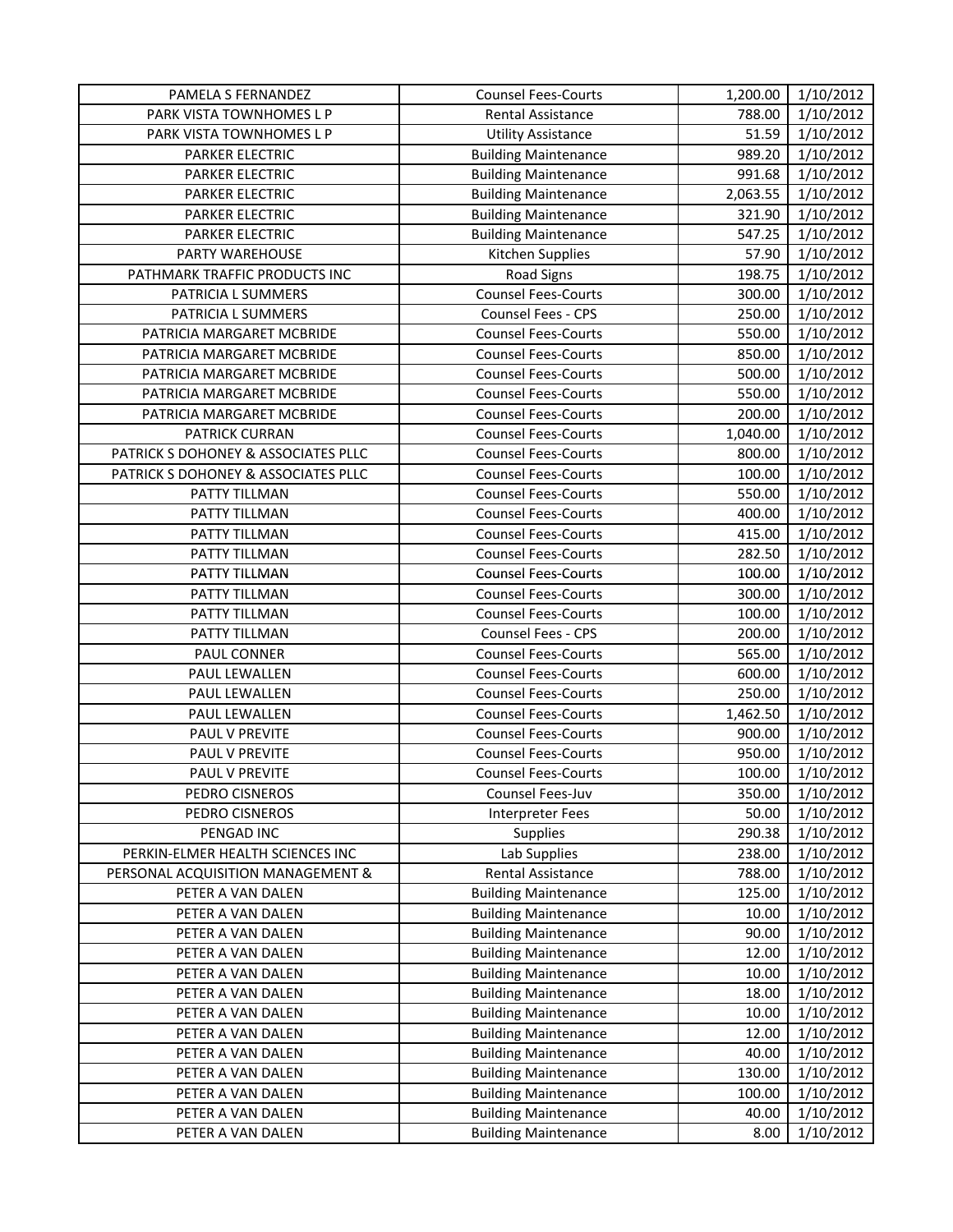| PETER A VAN DALEN                   | <b>Building Maintenance</b> | 8.00     | 1/10/2012 |
|-------------------------------------|-----------------------------|----------|-----------|
| PETER A VAN DALEN                   | <b>Building Maintenance</b> | 100.00   | 1/10/2012 |
| PETER A VAN DALEN                   | <b>Building Maintenance</b> | 60.00    | 1/10/2012 |
| PETER A VAN DALEN                   | <b>Building Maintenance</b> | 40.00    | 1/10/2012 |
| PETER A VAN DALEN                   | <b>Building Maintenance</b> | 20.00    | 1/10/2012 |
| PETER A VAN DALEN                   | <b>Building Maintenance</b> | 20.00    | 1/10/2012 |
| PETER A VAN DALEN                   | Pest Control Service        | 12.00    | 1/10/2012 |
| PETER A VAN DALEN                   | Pest Control Service        | 5.00     | 1/10/2012 |
| PETER A VAN DALEN                   | <b>Pest Control Service</b> | 10.00    | 1/10/2012 |
| PETER A VAN DALEN                   | <b>Building Maintenance</b> | 577.50   | 1/10/2012 |
| PETER A VAN DALEN                   | <b>Building Maintenance</b> | 193.00   | 1/10/2012 |
| PETIT SERVICES                      | Lab Supplies                | 545.00   | 1/10/2012 |
| PETIT SERVICES                      | Lab Supplies                | 3,048.00 | 1/10/2012 |
| PHILLIP S BARKER                    | Travel                      | 151.20   | 1/10/2012 |
| PHOENIX I RESTORATION & CONST       | Vendor AP                   | 5,222.50 | 1/10/2012 |
| PIA R. RODRIGUEZ                    | <b>Counsel Fees-Courts</b>  | 1,600.00 | 1/10/2012 |
| PIA R. RODRIGUEZ                    | <b>Counsel Fees-Courts</b>  | 500.00   | 1/10/2012 |
| PIA R. RODRIGUEZ                    | <b>Counsel Fees-Courts</b>  | 100.00   | 1/10/2012 |
| PIA R. RODRIGUEZ                    | <b>Counsel Fees-Courts</b>  | 250.00   | 1/10/2012 |
| PIA R. RODRIGUEZ                    | <b>Counsel Fees-Courts</b>  | 400.00   | 1/10/2012 |
| PITNEY BOWES GLOBAL FINANCIAL       | <b>Equipment Rentals</b>    | 46.00    | 1/10/2012 |
| PITNEY BOWES INC                    | <b>Equipment Maint</b>      | 2,450.00 | 1/10/2012 |
| <b>PMIC</b>                         | Books/Pamphlets             | 104.92   | 1/10/2012 |
| POINTLESS LLC                       | <b>Building Maintenance</b> | 613.75   | 1/10/2012 |
| POLLOCK PAPER DISTRIBUTORS          | <b>Medical Supplies</b>     | 154.50   | 1/10/2012 |
| POLLOCK PAPER DISTRIBUTORS          | <b>Medical Supplies</b>     | 103.60   | 1/10/2012 |
| POLLOCK PAPER DISTRIBUTORS          | <b>Medical Supplies</b>     | 148.50   | 1/10/2012 |
| POLLOCK PAPER DISTRIBUTORS          | <b>Medical Supplies</b>     | 356.40   | 1/10/2012 |
| POLLOCK PAPER DISTRIBUTORS          | Sheriff Inventory           | 657.00   | 1/10/2012 |
| POLLOCK PAPER DISTRIBUTORS          | Supplies                    | 14.85    | 1/10/2012 |
| POLLOCK PAPER DISTRIBUTORS          | Supplies                    | 14.85    | 1/10/2012 |
| POLLOCK PAPER DISTRIBUTORS          | <b>Supplies</b>             | 58.87    | 1/10/2012 |
| POLLOCK PAPER DISTRIBUTORS          | Kitchen Supplies            | 259.56   | 1/10/2012 |
| POLLOCK PAPER DISTRIBUTORS          | Supplies                    | 61.80    | 1/10/2012 |
| PPANCT - PUBLIC PURCHASING ASSOC    | Dues                        | 50.00    | 1/10/2012 |
| PRACTICAL A/R SOLUTIONS INC         | <b>Medical Supplies</b>     | 136.80   | 1/10/2012 |
| PRACTICAL A/R SOLUTIONS INC         | <b>Medical Supplies</b>     | 136.80   | 1/10/2012 |
| PRAETORIAN OPERATING INC            | <b>Medical Supplies</b>     | 411.20   | 1/10/2012 |
| PRICE PROCTOR AND ASSOCIATES LLP    | Psych Exam/Testimony        | 2,812.50 | 1/10/2012 |
| PRODUCE FOR BETTER HEALTH           | <b>Educational Material</b> | 9.65     | 1/10/2012 |
| PRODUCTS UNLIMITED INC              | Lab Supplies                | 318.00   | 1/10/2012 |
| PRONTO COURIER SERVICE LLC          | <b>Professional Service</b> | 400.02   | 1/10/2012 |
| PSYCHOTHERAPY SERVICES & YOKEFELLOW | Psych Exam/Testimony        | 660.00   | 1/10/2012 |
| PSYCHOTHERAPY SERVICES & YOKEFELLOW | Psych Exam/Testimony        | 660.00   | 1/10/2012 |
| PUBLIC AGENCY TRAINING COUNCIL      | Education                   | 325.00   | 1/10/2012 |
| <b>QUALITY TRAILER</b>              | Parts and Supplies          | 30.63    | 1/10/2012 |
| <b>QUEST DIAGNOSTICS INC</b>        | Laboratory Costs            | 64.25    | 1/10/2012 |
| <b>QUEST DIAGNOSTICS INC</b>        | Laboratory Costs            | 103.50   | 1/10/2012 |
| <b>QUEST DIAGNOSTICS INC</b>        | Laboratory Costs            | 42.00    | 1/10/2012 |
| <b>QUEST DIAGNOSTICS INC</b>        | Laboratory Costs            | 21.00    | 1/10/2012 |
| <b>QUEST DIAGNOSTICS INC</b>        | Laboratory Costs            | 228.50   | 1/10/2012 |
| <b>QUILL CORPORATION</b>            | Supplies                    | 40.00    | 1/10/2012 |
| <b>QUILL CORPORATION</b>            | Supplies                    | 264.00   | 1/10/2012 |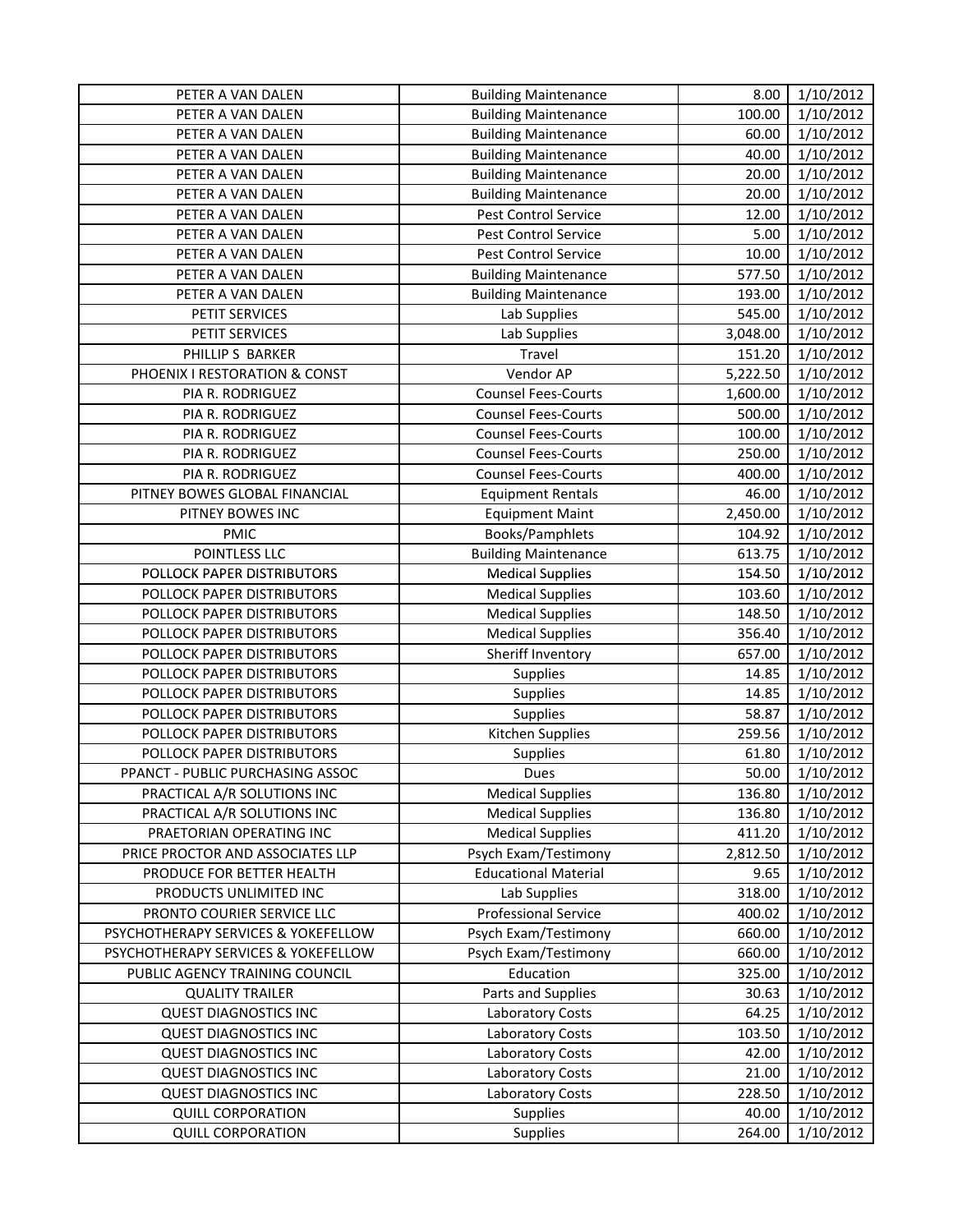| 1/10/2012<br><b>QUILL CORPORATION</b><br>Supplies<br>80.00<br>1/10/2012<br><b>QUILL CORPORATION</b><br>160.00<br>Supplies<br><b>QUILL CORPORATION</b><br>Supplies<br>80.00<br>1/10/2012<br>2,200.00<br>1/10/2012<br>R D HOWARD LLC<br>Contract Labor<br>R D SHEET METAL INC<br>1/10/2012<br><b>Building Maintenance</b><br>879.00<br>R D SHEET METAL INC<br>1/10/2012<br><b>Building Maintenance</b><br>210.00<br><b>Counsel Fees-Courts</b><br>R MAUREEN TOLBERT<br>425.00<br>1/10/2012<br>RADIOLOGY ASSOCIATES<br><b>Medical Services</b><br>35.00<br>1/10/2012<br>RADIOLOGY ASSOCIATES OF TARRANT<br><b>Professional Service</b><br>1,299.17<br>1/10/2012<br>RANDALL B MILLER<br><b>Counsel Fees-Courts</b><br>150.00<br>1/10/2012<br>1/10/2012<br>137.50<br>RANDALL B MILLER<br><b>Counsel Fees-Courts</b><br>1/10/2012<br><b>RANDY W BOWERS</b><br><b>Counsel Fees-Courts</b><br>1,675.00<br>1/10/2012<br><b>Counsel Fees-Courts</b><br>175.00<br><b>RANDY W BOWERS</b><br><b>Counsel Fees-Courts</b><br>125.00<br>1/10/2012<br>RAUL NEVAREZ<br>Counsel Fees-Juv<br>1/10/2012<br>RAUL NEVAREZ<br>400.00<br>RAUL NEVAREZ<br>Counsel Fees - CPS<br>200.00<br>1/10/2012<br><b>Counsel Fees-Courts</b><br>300.00<br>1/10/2012<br>RAY HALL JR<br>1/10/2012<br>200.00<br><b>RAY HALL JR</b><br>Counsel Fees-Juv<br>Counsel Fees - CPS<br>200.00<br>1/10/2012<br>RAY HALL JR<br>RAY HALL JR<br>Cnsl Fees-Fam Drg Ct<br>150.00<br>1/10/2012<br><b>RAY MOORE</b><br>107.87<br>1/10/2012<br>Liaison Expense<br>Cash For Kids<br>RAYMOND BRUTON<br>121.00<br>1/10/2012<br>RAYMOND DANIEL PC<br>Counsel Fees-Juv<br>100.00<br>1/10/2012<br>RAYMOND DANIEL PC<br>Counsel Fees - CPS<br>250.00<br>1/10/2012<br>3,330.00<br>1/10/2012<br>REDFIELD CORPORATION<br><b>Medical Supplies</b><br>REEDER DISTRIBUTORS INC<br>1,221.75<br>1/10/2012<br>Grease and Oil<br>Cash For Kids<br>1/10/2012<br><b>REGINA RICH</b><br>24.88<br>360.00<br>1/10/2012<br>RELIANT ENERGY SERVICES<br><b>Utility Assistance</b><br>1/10/2012<br>RELIANT ENERGY SERVICES<br><b>Utility Assistance</b><br>1,294.94<br>RELIANT ENERGY SERVICES<br>269.14<br>1/10/2012<br><b>Utility Assistance</b><br>Counsel Fees - CPS<br>550.00<br>1/10/2012<br>RENEE A SANCHEZ<br><b>REXEL SUMMERS</b><br>6,144.60<br>1/10/2012<br><b>Building Maintenance</b><br><b>REXEL SUMMERS</b><br>1/10/2012<br><b>Building Maintenance</b><br>673.12<br>1/10/2012<br><b>Counsel Fees-Courts</b><br>2,970.00<br>RICHARD A HENDERSON PC<br>1/10/2012<br>RICHARD A HENDERSON PC<br><b>Counsel Fees-Courts</b><br>550.00<br><b>Counsel Fees-Courts</b><br>802.50<br>1/10/2012<br>RICHARD A HENDERSON PC<br><b>Counsel Fees-Courts</b><br>137.50<br>1/10/2012<br>RICHARD A HENDERSON PC<br><b>Counsel Fees-Courts</b><br>1/10/2012<br>RICHARD A HENDERSON PC<br>587.50<br>RICHARD A HENDERSON PC<br><b>Counsel Fees-Courts</b><br>545.00<br>1/10/2012<br>RICHARD A HENDERSON PC<br><b>Counsel Fees-Courts</b><br>300.00<br>1/10/2012<br>RICHARD ALLEY<br><b>Counsel Fees-Courts</b><br>530.00<br>1/10/2012<br>RICHARD ALLEY<br><b>Counsel Fees-Courts</b><br>1,220.00<br>1/10/2012<br><b>Counsel Fees-Courts</b><br>325.00<br>1/10/2012<br>RICHARD KLINE<br>RICHARD KLINE<br><b>Counsel Fees-Courts</b><br>400.00<br>1/10/2012<br>125.00<br>1/10/2012<br>RICHARD KLINE<br><b>Counsel Fees-Courts</b><br>RICHARD KLINE<br><b>Counsel Fees-Courts</b><br>100.00<br>1/10/2012<br>RICHARD RHYNES<br>774.89<br>1/10/2012<br>Liaison Expense<br>RICHARD SCOTT WALKER<br><b>Counsel Fees-Courts</b><br>100.00<br>1/10/2012<br><b>RICOH</b><br>48.18<br>1/10/2012<br><b>Equipment Maint</b><br><b>Equipment Maint</b><br>162.00<br>1/10/2012<br><b>RICOH</b><br><b>RICOH</b><br><b>Equipment Maint</b><br>162.00<br>1/10/2012<br>1/10/2012<br><b>RICOH</b><br><b>Equipment Rentals</b><br>369.45 | <b>QUILL CORPORATION</b> | <b>Supplies</b> | 207.10 | 1/10/2012 |
|-------------------------------------------------------------------------------------------------------------------------------------------------------------------------------------------------------------------------------------------------------------------------------------------------------------------------------------------------------------------------------------------------------------------------------------------------------------------------------------------------------------------------------------------------------------------------------------------------------------------------------------------------------------------------------------------------------------------------------------------------------------------------------------------------------------------------------------------------------------------------------------------------------------------------------------------------------------------------------------------------------------------------------------------------------------------------------------------------------------------------------------------------------------------------------------------------------------------------------------------------------------------------------------------------------------------------------------------------------------------------------------------------------------------------------------------------------------------------------------------------------------------------------------------------------------------------------------------------------------------------------------------------------------------------------------------------------------------------------------------------------------------------------------------------------------------------------------------------------------------------------------------------------------------------------------------------------------------------------------------------------------------------------------------------------------------------------------------------------------------------------------------------------------------------------------------------------------------------------------------------------------------------------------------------------------------------------------------------------------------------------------------------------------------------------------------------------------------------------------------------------------------------------------------------------------------------------------------------------------------------------------------------------------------------------------------------------------------------------------------------------------------------------------------------------------------------------------------------------------------------------------------------------------------------------------------------------------------------------------------------------------------------------------------------------------------------------------------------------------------------------------------------------------------------------------------------------------------------------------------------------------------------------------------------------------------------------------------------------------------------------------------------------------------------------------------------------------------------------------------------------------------------------------------------------------------------------------------------------------------------------------------------------------------------------------------------------------------------------------------------------------------------------------------------------------------------------|--------------------------|-----------------|--------|-----------|
|                                                                                                                                                                                                                                                                                                                                                                                                                                                                                                                                                                                                                                                                                                                                                                                                                                                                                                                                                                                                                                                                                                                                                                                                                                                                                                                                                                                                                                                                                                                                                                                                                                                                                                                                                                                                                                                                                                                                                                                                                                                                                                                                                                                                                                                                                                                                                                                                                                                                                                                                                                                                                                                                                                                                                                                                                                                                                                                                                                                                                                                                                                                                                                                                                                                                                                                                                                                                                                                                                                                                                                                                                                                                                                                                                                                                                               |                          |                 |        |           |
|                                                                                                                                                                                                                                                                                                                                                                                                                                                                                                                                                                                                                                                                                                                                                                                                                                                                                                                                                                                                                                                                                                                                                                                                                                                                                                                                                                                                                                                                                                                                                                                                                                                                                                                                                                                                                                                                                                                                                                                                                                                                                                                                                                                                                                                                                                                                                                                                                                                                                                                                                                                                                                                                                                                                                                                                                                                                                                                                                                                                                                                                                                                                                                                                                                                                                                                                                                                                                                                                                                                                                                                                                                                                                                                                                                                                                               |                          |                 |        |           |
|                                                                                                                                                                                                                                                                                                                                                                                                                                                                                                                                                                                                                                                                                                                                                                                                                                                                                                                                                                                                                                                                                                                                                                                                                                                                                                                                                                                                                                                                                                                                                                                                                                                                                                                                                                                                                                                                                                                                                                                                                                                                                                                                                                                                                                                                                                                                                                                                                                                                                                                                                                                                                                                                                                                                                                                                                                                                                                                                                                                                                                                                                                                                                                                                                                                                                                                                                                                                                                                                                                                                                                                                                                                                                                                                                                                                                               |                          |                 |        |           |
|                                                                                                                                                                                                                                                                                                                                                                                                                                                                                                                                                                                                                                                                                                                                                                                                                                                                                                                                                                                                                                                                                                                                                                                                                                                                                                                                                                                                                                                                                                                                                                                                                                                                                                                                                                                                                                                                                                                                                                                                                                                                                                                                                                                                                                                                                                                                                                                                                                                                                                                                                                                                                                                                                                                                                                                                                                                                                                                                                                                                                                                                                                                                                                                                                                                                                                                                                                                                                                                                                                                                                                                                                                                                                                                                                                                                                               |                          |                 |        |           |
|                                                                                                                                                                                                                                                                                                                                                                                                                                                                                                                                                                                                                                                                                                                                                                                                                                                                                                                                                                                                                                                                                                                                                                                                                                                                                                                                                                                                                                                                                                                                                                                                                                                                                                                                                                                                                                                                                                                                                                                                                                                                                                                                                                                                                                                                                                                                                                                                                                                                                                                                                                                                                                                                                                                                                                                                                                                                                                                                                                                                                                                                                                                                                                                                                                                                                                                                                                                                                                                                                                                                                                                                                                                                                                                                                                                                                               |                          |                 |        |           |
|                                                                                                                                                                                                                                                                                                                                                                                                                                                                                                                                                                                                                                                                                                                                                                                                                                                                                                                                                                                                                                                                                                                                                                                                                                                                                                                                                                                                                                                                                                                                                                                                                                                                                                                                                                                                                                                                                                                                                                                                                                                                                                                                                                                                                                                                                                                                                                                                                                                                                                                                                                                                                                                                                                                                                                                                                                                                                                                                                                                                                                                                                                                                                                                                                                                                                                                                                                                                                                                                                                                                                                                                                                                                                                                                                                                                                               |                          |                 |        |           |
|                                                                                                                                                                                                                                                                                                                                                                                                                                                                                                                                                                                                                                                                                                                                                                                                                                                                                                                                                                                                                                                                                                                                                                                                                                                                                                                                                                                                                                                                                                                                                                                                                                                                                                                                                                                                                                                                                                                                                                                                                                                                                                                                                                                                                                                                                                                                                                                                                                                                                                                                                                                                                                                                                                                                                                                                                                                                                                                                                                                                                                                                                                                                                                                                                                                                                                                                                                                                                                                                                                                                                                                                                                                                                                                                                                                                                               |                          |                 |        |           |
|                                                                                                                                                                                                                                                                                                                                                                                                                                                                                                                                                                                                                                                                                                                                                                                                                                                                                                                                                                                                                                                                                                                                                                                                                                                                                                                                                                                                                                                                                                                                                                                                                                                                                                                                                                                                                                                                                                                                                                                                                                                                                                                                                                                                                                                                                                                                                                                                                                                                                                                                                                                                                                                                                                                                                                                                                                                                                                                                                                                                                                                                                                                                                                                                                                                                                                                                                                                                                                                                                                                                                                                                                                                                                                                                                                                                                               |                          |                 |        |           |
|                                                                                                                                                                                                                                                                                                                                                                                                                                                                                                                                                                                                                                                                                                                                                                                                                                                                                                                                                                                                                                                                                                                                                                                                                                                                                                                                                                                                                                                                                                                                                                                                                                                                                                                                                                                                                                                                                                                                                                                                                                                                                                                                                                                                                                                                                                                                                                                                                                                                                                                                                                                                                                                                                                                                                                                                                                                                                                                                                                                                                                                                                                                                                                                                                                                                                                                                                                                                                                                                                                                                                                                                                                                                                                                                                                                                                               |                          |                 |        |           |
|                                                                                                                                                                                                                                                                                                                                                                                                                                                                                                                                                                                                                                                                                                                                                                                                                                                                                                                                                                                                                                                                                                                                                                                                                                                                                                                                                                                                                                                                                                                                                                                                                                                                                                                                                                                                                                                                                                                                                                                                                                                                                                                                                                                                                                                                                                                                                                                                                                                                                                                                                                                                                                                                                                                                                                                                                                                                                                                                                                                                                                                                                                                                                                                                                                                                                                                                                                                                                                                                                                                                                                                                                                                                                                                                                                                                                               |                          |                 |        |           |
|                                                                                                                                                                                                                                                                                                                                                                                                                                                                                                                                                                                                                                                                                                                                                                                                                                                                                                                                                                                                                                                                                                                                                                                                                                                                                                                                                                                                                                                                                                                                                                                                                                                                                                                                                                                                                                                                                                                                                                                                                                                                                                                                                                                                                                                                                                                                                                                                                                                                                                                                                                                                                                                                                                                                                                                                                                                                                                                                                                                                                                                                                                                                                                                                                                                                                                                                                                                                                                                                                                                                                                                                                                                                                                                                                                                                                               |                          |                 |        |           |
|                                                                                                                                                                                                                                                                                                                                                                                                                                                                                                                                                                                                                                                                                                                                                                                                                                                                                                                                                                                                                                                                                                                                                                                                                                                                                                                                                                                                                                                                                                                                                                                                                                                                                                                                                                                                                                                                                                                                                                                                                                                                                                                                                                                                                                                                                                                                                                                                                                                                                                                                                                                                                                                                                                                                                                                                                                                                                                                                                                                                                                                                                                                                                                                                                                                                                                                                                                                                                                                                                                                                                                                                                                                                                                                                                                                                                               |                          |                 |        |           |
|                                                                                                                                                                                                                                                                                                                                                                                                                                                                                                                                                                                                                                                                                                                                                                                                                                                                                                                                                                                                                                                                                                                                                                                                                                                                                                                                                                                                                                                                                                                                                                                                                                                                                                                                                                                                                                                                                                                                                                                                                                                                                                                                                                                                                                                                                                                                                                                                                                                                                                                                                                                                                                                                                                                                                                                                                                                                                                                                                                                                                                                                                                                                                                                                                                                                                                                                                                                                                                                                                                                                                                                                                                                                                                                                                                                                                               |                          |                 |        |           |
|                                                                                                                                                                                                                                                                                                                                                                                                                                                                                                                                                                                                                                                                                                                                                                                                                                                                                                                                                                                                                                                                                                                                                                                                                                                                                                                                                                                                                                                                                                                                                                                                                                                                                                                                                                                                                                                                                                                                                                                                                                                                                                                                                                                                                                                                                                                                                                                                                                                                                                                                                                                                                                                                                                                                                                                                                                                                                                                                                                                                                                                                                                                                                                                                                                                                                                                                                                                                                                                                                                                                                                                                                                                                                                                                                                                                                               |                          |                 |        |           |
|                                                                                                                                                                                                                                                                                                                                                                                                                                                                                                                                                                                                                                                                                                                                                                                                                                                                                                                                                                                                                                                                                                                                                                                                                                                                                                                                                                                                                                                                                                                                                                                                                                                                                                                                                                                                                                                                                                                                                                                                                                                                                                                                                                                                                                                                                                                                                                                                                                                                                                                                                                                                                                                                                                                                                                                                                                                                                                                                                                                                                                                                                                                                                                                                                                                                                                                                                                                                                                                                                                                                                                                                                                                                                                                                                                                                                               |                          |                 |        |           |
|                                                                                                                                                                                                                                                                                                                                                                                                                                                                                                                                                                                                                                                                                                                                                                                                                                                                                                                                                                                                                                                                                                                                                                                                                                                                                                                                                                                                                                                                                                                                                                                                                                                                                                                                                                                                                                                                                                                                                                                                                                                                                                                                                                                                                                                                                                                                                                                                                                                                                                                                                                                                                                                                                                                                                                                                                                                                                                                                                                                                                                                                                                                                                                                                                                                                                                                                                                                                                                                                                                                                                                                                                                                                                                                                                                                                                               |                          |                 |        |           |
|                                                                                                                                                                                                                                                                                                                                                                                                                                                                                                                                                                                                                                                                                                                                                                                                                                                                                                                                                                                                                                                                                                                                                                                                                                                                                                                                                                                                                                                                                                                                                                                                                                                                                                                                                                                                                                                                                                                                                                                                                                                                                                                                                                                                                                                                                                                                                                                                                                                                                                                                                                                                                                                                                                                                                                                                                                                                                                                                                                                                                                                                                                                                                                                                                                                                                                                                                                                                                                                                                                                                                                                                                                                                                                                                                                                                                               |                          |                 |        |           |
|                                                                                                                                                                                                                                                                                                                                                                                                                                                                                                                                                                                                                                                                                                                                                                                                                                                                                                                                                                                                                                                                                                                                                                                                                                                                                                                                                                                                                                                                                                                                                                                                                                                                                                                                                                                                                                                                                                                                                                                                                                                                                                                                                                                                                                                                                                                                                                                                                                                                                                                                                                                                                                                                                                                                                                                                                                                                                                                                                                                                                                                                                                                                                                                                                                                                                                                                                                                                                                                                                                                                                                                                                                                                                                                                                                                                                               |                          |                 |        |           |
|                                                                                                                                                                                                                                                                                                                                                                                                                                                                                                                                                                                                                                                                                                                                                                                                                                                                                                                                                                                                                                                                                                                                                                                                                                                                                                                                                                                                                                                                                                                                                                                                                                                                                                                                                                                                                                                                                                                                                                                                                                                                                                                                                                                                                                                                                                                                                                                                                                                                                                                                                                                                                                                                                                                                                                                                                                                                                                                                                                                                                                                                                                                                                                                                                                                                                                                                                                                                                                                                                                                                                                                                                                                                                                                                                                                                                               |                          |                 |        |           |
|                                                                                                                                                                                                                                                                                                                                                                                                                                                                                                                                                                                                                                                                                                                                                                                                                                                                                                                                                                                                                                                                                                                                                                                                                                                                                                                                                                                                                                                                                                                                                                                                                                                                                                                                                                                                                                                                                                                                                                                                                                                                                                                                                                                                                                                                                                                                                                                                                                                                                                                                                                                                                                                                                                                                                                                                                                                                                                                                                                                                                                                                                                                                                                                                                                                                                                                                                                                                                                                                                                                                                                                                                                                                                                                                                                                                                               |                          |                 |        |           |
|                                                                                                                                                                                                                                                                                                                                                                                                                                                                                                                                                                                                                                                                                                                                                                                                                                                                                                                                                                                                                                                                                                                                                                                                                                                                                                                                                                                                                                                                                                                                                                                                                                                                                                                                                                                                                                                                                                                                                                                                                                                                                                                                                                                                                                                                                                                                                                                                                                                                                                                                                                                                                                                                                                                                                                                                                                                                                                                                                                                                                                                                                                                                                                                                                                                                                                                                                                                                                                                                                                                                                                                                                                                                                                                                                                                                                               |                          |                 |        |           |
|                                                                                                                                                                                                                                                                                                                                                                                                                                                                                                                                                                                                                                                                                                                                                                                                                                                                                                                                                                                                                                                                                                                                                                                                                                                                                                                                                                                                                                                                                                                                                                                                                                                                                                                                                                                                                                                                                                                                                                                                                                                                                                                                                                                                                                                                                                                                                                                                                                                                                                                                                                                                                                                                                                                                                                                                                                                                                                                                                                                                                                                                                                                                                                                                                                                                                                                                                                                                                                                                                                                                                                                                                                                                                                                                                                                                                               |                          |                 |        |           |
|                                                                                                                                                                                                                                                                                                                                                                                                                                                                                                                                                                                                                                                                                                                                                                                                                                                                                                                                                                                                                                                                                                                                                                                                                                                                                                                                                                                                                                                                                                                                                                                                                                                                                                                                                                                                                                                                                                                                                                                                                                                                                                                                                                                                                                                                                                                                                                                                                                                                                                                                                                                                                                                                                                                                                                                                                                                                                                                                                                                                                                                                                                                                                                                                                                                                                                                                                                                                                                                                                                                                                                                                                                                                                                                                                                                                                               |                          |                 |        |           |
|                                                                                                                                                                                                                                                                                                                                                                                                                                                                                                                                                                                                                                                                                                                                                                                                                                                                                                                                                                                                                                                                                                                                                                                                                                                                                                                                                                                                                                                                                                                                                                                                                                                                                                                                                                                                                                                                                                                                                                                                                                                                                                                                                                                                                                                                                                                                                                                                                                                                                                                                                                                                                                                                                                                                                                                                                                                                                                                                                                                                                                                                                                                                                                                                                                                                                                                                                                                                                                                                                                                                                                                                                                                                                                                                                                                                                               |                          |                 |        |           |
|                                                                                                                                                                                                                                                                                                                                                                                                                                                                                                                                                                                                                                                                                                                                                                                                                                                                                                                                                                                                                                                                                                                                                                                                                                                                                                                                                                                                                                                                                                                                                                                                                                                                                                                                                                                                                                                                                                                                                                                                                                                                                                                                                                                                                                                                                                                                                                                                                                                                                                                                                                                                                                                                                                                                                                                                                                                                                                                                                                                                                                                                                                                                                                                                                                                                                                                                                                                                                                                                                                                                                                                                                                                                                                                                                                                                                               |                          |                 |        |           |
|                                                                                                                                                                                                                                                                                                                                                                                                                                                                                                                                                                                                                                                                                                                                                                                                                                                                                                                                                                                                                                                                                                                                                                                                                                                                                                                                                                                                                                                                                                                                                                                                                                                                                                                                                                                                                                                                                                                                                                                                                                                                                                                                                                                                                                                                                                                                                                                                                                                                                                                                                                                                                                                                                                                                                                                                                                                                                                                                                                                                                                                                                                                                                                                                                                                                                                                                                                                                                                                                                                                                                                                                                                                                                                                                                                                                                               |                          |                 |        |           |
|                                                                                                                                                                                                                                                                                                                                                                                                                                                                                                                                                                                                                                                                                                                                                                                                                                                                                                                                                                                                                                                                                                                                                                                                                                                                                                                                                                                                                                                                                                                                                                                                                                                                                                                                                                                                                                                                                                                                                                                                                                                                                                                                                                                                                                                                                                                                                                                                                                                                                                                                                                                                                                                                                                                                                                                                                                                                                                                                                                                                                                                                                                                                                                                                                                                                                                                                                                                                                                                                                                                                                                                                                                                                                                                                                                                                                               |                          |                 |        |           |
|                                                                                                                                                                                                                                                                                                                                                                                                                                                                                                                                                                                                                                                                                                                                                                                                                                                                                                                                                                                                                                                                                                                                                                                                                                                                                                                                                                                                                                                                                                                                                                                                                                                                                                                                                                                                                                                                                                                                                                                                                                                                                                                                                                                                                                                                                                                                                                                                                                                                                                                                                                                                                                                                                                                                                                                                                                                                                                                                                                                                                                                                                                                                                                                                                                                                                                                                                                                                                                                                                                                                                                                                                                                                                                                                                                                                                               |                          |                 |        |           |
|                                                                                                                                                                                                                                                                                                                                                                                                                                                                                                                                                                                                                                                                                                                                                                                                                                                                                                                                                                                                                                                                                                                                                                                                                                                                                                                                                                                                                                                                                                                                                                                                                                                                                                                                                                                                                                                                                                                                                                                                                                                                                                                                                                                                                                                                                                                                                                                                                                                                                                                                                                                                                                                                                                                                                                                                                                                                                                                                                                                                                                                                                                                                                                                                                                                                                                                                                                                                                                                                                                                                                                                                                                                                                                                                                                                                                               |                          |                 |        |           |
|                                                                                                                                                                                                                                                                                                                                                                                                                                                                                                                                                                                                                                                                                                                                                                                                                                                                                                                                                                                                                                                                                                                                                                                                                                                                                                                                                                                                                                                                                                                                                                                                                                                                                                                                                                                                                                                                                                                                                                                                                                                                                                                                                                                                                                                                                                                                                                                                                                                                                                                                                                                                                                                                                                                                                                                                                                                                                                                                                                                                                                                                                                                                                                                                                                                                                                                                                                                                                                                                                                                                                                                                                                                                                                                                                                                                                               |                          |                 |        |           |
|                                                                                                                                                                                                                                                                                                                                                                                                                                                                                                                                                                                                                                                                                                                                                                                                                                                                                                                                                                                                                                                                                                                                                                                                                                                                                                                                                                                                                                                                                                                                                                                                                                                                                                                                                                                                                                                                                                                                                                                                                                                                                                                                                                                                                                                                                                                                                                                                                                                                                                                                                                                                                                                                                                                                                                                                                                                                                                                                                                                                                                                                                                                                                                                                                                                                                                                                                                                                                                                                                                                                                                                                                                                                                                                                                                                                                               |                          |                 |        |           |
|                                                                                                                                                                                                                                                                                                                                                                                                                                                                                                                                                                                                                                                                                                                                                                                                                                                                                                                                                                                                                                                                                                                                                                                                                                                                                                                                                                                                                                                                                                                                                                                                                                                                                                                                                                                                                                                                                                                                                                                                                                                                                                                                                                                                                                                                                                                                                                                                                                                                                                                                                                                                                                                                                                                                                                                                                                                                                                                                                                                                                                                                                                                                                                                                                                                                                                                                                                                                                                                                                                                                                                                                                                                                                                                                                                                                                               |                          |                 |        |           |
|                                                                                                                                                                                                                                                                                                                                                                                                                                                                                                                                                                                                                                                                                                                                                                                                                                                                                                                                                                                                                                                                                                                                                                                                                                                                                                                                                                                                                                                                                                                                                                                                                                                                                                                                                                                                                                                                                                                                                                                                                                                                                                                                                                                                                                                                                                                                                                                                                                                                                                                                                                                                                                                                                                                                                                                                                                                                                                                                                                                                                                                                                                                                                                                                                                                                                                                                                                                                                                                                                                                                                                                                                                                                                                                                                                                                                               |                          |                 |        |           |
|                                                                                                                                                                                                                                                                                                                                                                                                                                                                                                                                                                                                                                                                                                                                                                                                                                                                                                                                                                                                                                                                                                                                                                                                                                                                                                                                                                                                                                                                                                                                                                                                                                                                                                                                                                                                                                                                                                                                                                                                                                                                                                                                                                                                                                                                                                                                                                                                                                                                                                                                                                                                                                                                                                                                                                                                                                                                                                                                                                                                                                                                                                                                                                                                                                                                                                                                                                                                                                                                                                                                                                                                                                                                                                                                                                                                                               |                          |                 |        |           |
|                                                                                                                                                                                                                                                                                                                                                                                                                                                                                                                                                                                                                                                                                                                                                                                                                                                                                                                                                                                                                                                                                                                                                                                                                                                                                                                                                                                                                                                                                                                                                                                                                                                                                                                                                                                                                                                                                                                                                                                                                                                                                                                                                                                                                                                                                                                                                                                                                                                                                                                                                                                                                                                                                                                                                                                                                                                                                                                                                                                                                                                                                                                                                                                                                                                                                                                                                                                                                                                                                                                                                                                                                                                                                                                                                                                                                               |                          |                 |        |           |
|                                                                                                                                                                                                                                                                                                                                                                                                                                                                                                                                                                                                                                                                                                                                                                                                                                                                                                                                                                                                                                                                                                                                                                                                                                                                                                                                                                                                                                                                                                                                                                                                                                                                                                                                                                                                                                                                                                                                                                                                                                                                                                                                                                                                                                                                                                                                                                                                                                                                                                                                                                                                                                                                                                                                                                                                                                                                                                                                                                                                                                                                                                                                                                                                                                                                                                                                                                                                                                                                                                                                                                                                                                                                                                                                                                                                                               |                          |                 |        |           |
|                                                                                                                                                                                                                                                                                                                                                                                                                                                                                                                                                                                                                                                                                                                                                                                                                                                                                                                                                                                                                                                                                                                                                                                                                                                                                                                                                                                                                                                                                                                                                                                                                                                                                                                                                                                                                                                                                                                                                                                                                                                                                                                                                                                                                                                                                                                                                                                                                                                                                                                                                                                                                                                                                                                                                                                                                                                                                                                                                                                                                                                                                                                                                                                                                                                                                                                                                                                                                                                                                                                                                                                                                                                                                                                                                                                                                               |                          |                 |        |           |
|                                                                                                                                                                                                                                                                                                                                                                                                                                                                                                                                                                                                                                                                                                                                                                                                                                                                                                                                                                                                                                                                                                                                                                                                                                                                                                                                                                                                                                                                                                                                                                                                                                                                                                                                                                                                                                                                                                                                                                                                                                                                                                                                                                                                                                                                                                                                                                                                                                                                                                                                                                                                                                                                                                                                                                                                                                                                                                                                                                                                                                                                                                                                                                                                                                                                                                                                                                                                                                                                                                                                                                                                                                                                                                                                                                                                                               |                          |                 |        |           |
|                                                                                                                                                                                                                                                                                                                                                                                                                                                                                                                                                                                                                                                                                                                                                                                                                                                                                                                                                                                                                                                                                                                                                                                                                                                                                                                                                                                                                                                                                                                                                                                                                                                                                                                                                                                                                                                                                                                                                                                                                                                                                                                                                                                                                                                                                                                                                                                                                                                                                                                                                                                                                                                                                                                                                                                                                                                                                                                                                                                                                                                                                                                                                                                                                                                                                                                                                                                                                                                                                                                                                                                                                                                                                                                                                                                                                               |                          |                 |        |           |
|                                                                                                                                                                                                                                                                                                                                                                                                                                                                                                                                                                                                                                                                                                                                                                                                                                                                                                                                                                                                                                                                                                                                                                                                                                                                                                                                                                                                                                                                                                                                                                                                                                                                                                                                                                                                                                                                                                                                                                                                                                                                                                                                                                                                                                                                                                                                                                                                                                                                                                                                                                                                                                                                                                                                                                                                                                                                                                                                                                                                                                                                                                                                                                                                                                                                                                                                                                                                                                                                                                                                                                                                                                                                                                                                                                                                                               |                          |                 |        |           |
|                                                                                                                                                                                                                                                                                                                                                                                                                                                                                                                                                                                                                                                                                                                                                                                                                                                                                                                                                                                                                                                                                                                                                                                                                                                                                                                                                                                                                                                                                                                                                                                                                                                                                                                                                                                                                                                                                                                                                                                                                                                                                                                                                                                                                                                                                                                                                                                                                                                                                                                                                                                                                                                                                                                                                                                                                                                                                                                                                                                                                                                                                                                                                                                                                                                                                                                                                                                                                                                                                                                                                                                                                                                                                                                                                                                                                               |                          |                 |        |           |
|                                                                                                                                                                                                                                                                                                                                                                                                                                                                                                                                                                                                                                                                                                                                                                                                                                                                                                                                                                                                                                                                                                                                                                                                                                                                                                                                                                                                                                                                                                                                                                                                                                                                                                                                                                                                                                                                                                                                                                                                                                                                                                                                                                                                                                                                                                                                                                                                                                                                                                                                                                                                                                                                                                                                                                                                                                                                                                                                                                                                                                                                                                                                                                                                                                                                                                                                                                                                                                                                                                                                                                                                                                                                                                                                                                                                                               |                          |                 |        |           |
|                                                                                                                                                                                                                                                                                                                                                                                                                                                                                                                                                                                                                                                                                                                                                                                                                                                                                                                                                                                                                                                                                                                                                                                                                                                                                                                                                                                                                                                                                                                                                                                                                                                                                                                                                                                                                                                                                                                                                                                                                                                                                                                                                                                                                                                                                                                                                                                                                                                                                                                                                                                                                                                                                                                                                                                                                                                                                                                                                                                                                                                                                                                                                                                                                                                                                                                                                                                                                                                                                                                                                                                                                                                                                                                                                                                                                               |                          |                 |        |           |
|                                                                                                                                                                                                                                                                                                                                                                                                                                                                                                                                                                                                                                                                                                                                                                                                                                                                                                                                                                                                                                                                                                                                                                                                                                                                                                                                                                                                                                                                                                                                                                                                                                                                                                                                                                                                                                                                                                                                                                                                                                                                                                                                                                                                                                                                                                                                                                                                                                                                                                                                                                                                                                                                                                                                                                                                                                                                                                                                                                                                                                                                                                                                                                                                                                                                                                                                                                                                                                                                                                                                                                                                                                                                                                                                                                                                                               |                          |                 |        |           |
|                                                                                                                                                                                                                                                                                                                                                                                                                                                                                                                                                                                                                                                                                                                                                                                                                                                                                                                                                                                                                                                                                                                                                                                                                                                                                                                                                                                                                                                                                                                                                                                                                                                                                                                                                                                                                                                                                                                                                                                                                                                                                                                                                                                                                                                                                                                                                                                                                                                                                                                                                                                                                                                                                                                                                                                                                                                                                                                                                                                                                                                                                                                                                                                                                                                                                                                                                                                                                                                                                                                                                                                                                                                                                                                                                                                                                               |                          |                 |        |           |
|                                                                                                                                                                                                                                                                                                                                                                                                                                                                                                                                                                                                                                                                                                                                                                                                                                                                                                                                                                                                                                                                                                                                                                                                                                                                                                                                                                                                                                                                                                                                                                                                                                                                                                                                                                                                                                                                                                                                                                                                                                                                                                                                                                                                                                                                                                                                                                                                                                                                                                                                                                                                                                                                                                                                                                                                                                                                                                                                                                                                                                                                                                                                                                                                                                                                                                                                                                                                                                                                                                                                                                                                                                                                                                                                                                                                                               |                          |                 |        |           |
|                                                                                                                                                                                                                                                                                                                                                                                                                                                                                                                                                                                                                                                                                                                                                                                                                                                                                                                                                                                                                                                                                                                                                                                                                                                                                                                                                                                                                                                                                                                                                                                                                                                                                                                                                                                                                                                                                                                                                                                                                                                                                                                                                                                                                                                                                                                                                                                                                                                                                                                                                                                                                                                                                                                                                                                                                                                                                                                                                                                                                                                                                                                                                                                                                                                                                                                                                                                                                                                                                                                                                                                                                                                                                                                                                                                                                               |                          |                 |        |           |
|                                                                                                                                                                                                                                                                                                                                                                                                                                                                                                                                                                                                                                                                                                                                                                                                                                                                                                                                                                                                                                                                                                                                                                                                                                                                                                                                                                                                                                                                                                                                                                                                                                                                                                                                                                                                                                                                                                                                                                                                                                                                                                                                                                                                                                                                                                                                                                                                                                                                                                                                                                                                                                                                                                                                                                                                                                                                                                                                                                                                                                                                                                                                                                                                                                                                                                                                                                                                                                                                                                                                                                                                                                                                                                                                                                                                                               |                          |                 |        |           |
|                                                                                                                                                                                                                                                                                                                                                                                                                                                                                                                                                                                                                                                                                                                                                                                                                                                                                                                                                                                                                                                                                                                                                                                                                                                                                                                                                                                                                                                                                                                                                                                                                                                                                                                                                                                                                                                                                                                                                                                                                                                                                                                                                                                                                                                                                                                                                                                                                                                                                                                                                                                                                                                                                                                                                                                                                                                                                                                                                                                                                                                                                                                                                                                                                                                                                                                                                                                                                                                                                                                                                                                                                                                                                                                                                                                                                               |                          |                 |        |           |
|                                                                                                                                                                                                                                                                                                                                                                                                                                                                                                                                                                                                                                                                                                                                                                                                                                                                                                                                                                                                                                                                                                                                                                                                                                                                                                                                                                                                                                                                                                                                                                                                                                                                                                                                                                                                                                                                                                                                                                                                                                                                                                                                                                                                                                                                                                                                                                                                                                                                                                                                                                                                                                                                                                                                                                                                                                                                                                                                                                                                                                                                                                                                                                                                                                                                                                                                                                                                                                                                                                                                                                                                                                                                                                                                                                                                                               |                          |                 |        |           |
|                                                                                                                                                                                                                                                                                                                                                                                                                                                                                                                                                                                                                                                                                                                                                                                                                                                                                                                                                                                                                                                                                                                                                                                                                                                                                                                                                                                                                                                                                                                                                                                                                                                                                                                                                                                                                                                                                                                                                                                                                                                                                                                                                                                                                                                                                                                                                                                                                                                                                                                                                                                                                                                                                                                                                                                                                                                                                                                                                                                                                                                                                                                                                                                                                                                                                                                                                                                                                                                                                                                                                                                                                                                                                                                                                                                                                               |                          |                 |        |           |
|                                                                                                                                                                                                                                                                                                                                                                                                                                                                                                                                                                                                                                                                                                                                                                                                                                                                                                                                                                                                                                                                                                                                                                                                                                                                                                                                                                                                                                                                                                                                                                                                                                                                                                                                                                                                                                                                                                                                                                                                                                                                                                                                                                                                                                                                                                                                                                                                                                                                                                                                                                                                                                                                                                                                                                                                                                                                                                                                                                                                                                                                                                                                                                                                                                                                                                                                                                                                                                                                                                                                                                                                                                                                                                                                                                                                                               |                          |                 |        |           |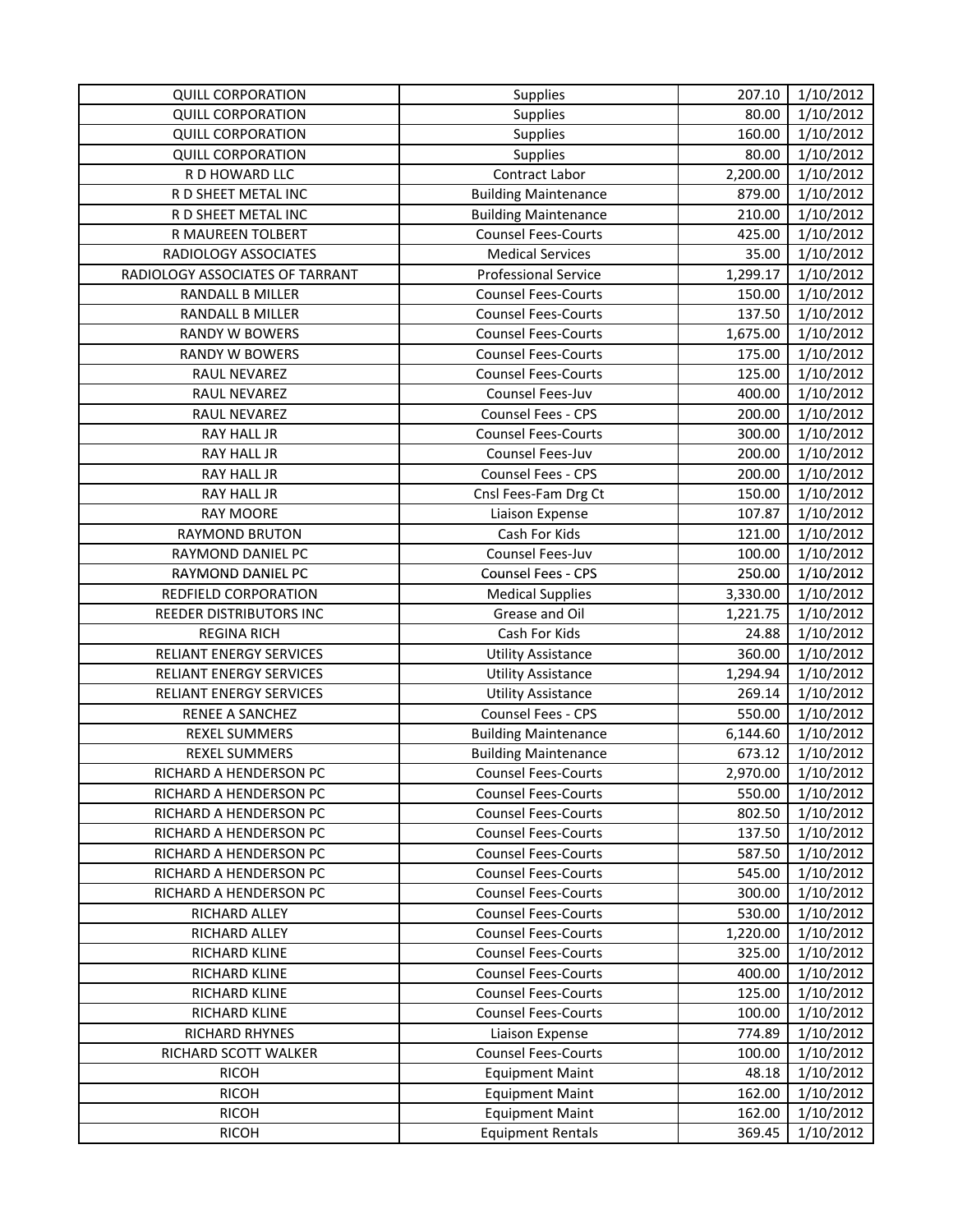| <b>RICOH</b>                         | <b>Equipment Maint</b>                                   | 9.64               | 1/10/2012              |
|--------------------------------------|----------------------------------------------------------|--------------------|------------------------|
| RITA UZOWIHE LAW FIRM                | Counsel Fees-Juv                                         | 200.00             | 1/10/2012              |
| RITA UZOWIHE LAW FIRM                | Counsel Fees - CPS                                       | 100.00             | 1/10/2012              |
| RITA UZOWIHE LAW FIRM                | Counsel Fees - CPS                                       | 100.00             | 1/10/2012              |
| ROBERT JOHNSON                       | <b>Restitution Payable</b>                               | 10.50              | 1/10/2012              |
| <b>ROBERTA WALKER</b>                | <b>Counsel Fees-Courts</b>                               | 1,025.00           | 1/10/2012              |
| ROBERTA WALKER                       | <b>Counsel Fees-Courts</b>                               | 250.00             | 1/10/2012              |
| ROBERTSON MUELLER HARPER             | <b>County Burials</b>                                    | 330.00             | 1/10/2012              |
| <b>ROBIN V GROUNDS</b>               | Counsel Fees - CPS                                       | 100.00             | 1/10/2012              |
| <b>ROBINSON &amp; SMART PC</b>       | <b>Counsel Fees-Courts</b>                               | 920.00             | 1/10/2012              |
| <b>ROBINSON &amp; SMART PC</b>       | <b>Counsel Fees-Courts</b>                               | 1,775.00           | 1/10/2012              |
| <b>ROBINSON &amp; SMART PC</b>       | <b>Counsel Fees-Courts</b>                               | 465.00             | 1/10/2012              |
| <b>ROBINSON &amp; SMART PC</b>       | <b>Counsel Fees-Courts</b>                               | 200.00             | 1/10/2012              |
| <b>ROBINSON &amp; SMART PC</b>       | <b>Counsel Fees-Courts</b>                               | 150.00             | 1/10/2012              |
| <b>ROBINSON &amp; SMART PC</b>       | Counsel Fees - CPS                                       | 1,115.00           | 1/10/2012              |
| <b>ROBINSON &amp; SMART PC</b>       | Counsel Fees - CPS                                       | 3,725.00           | 1/10/2012              |
| RONALD COUCH                         | <b>Counsel Fees-Courts</b>                               | 750.00             | 1/10/2012              |
| RONALD J KOVACH PC                   | Cnsl Fees-Fam Drg Ct                                     | 100.00             | 1/10/2012              |
| ROSE ANNA SALINAS                    | <b>Counsel Fees-Courts</b>                               | 1,337.50           | 1/10/2012              |
| ROSE ANNA SALINAS                    | <b>Counsel Fees-Courts</b>                               | 475.00             | 1/10/2012              |
| ROSE ANNA SALINAS                    | Counsel Fees-Juv                                         | 100.00             | 1/10/2012              |
| ROXANNE ROBINSON                     | <b>Counsel Fees-Courts</b>                               | 425.00             | 1/10/2012              |
| <b>ROYER &amp; SCHUTTS</b>           | Capital Outlay Low V                                     | 4,204.95           | 1/10/2012              |
| <b>ROYER &amp; SCHUTTS</b>           | Non-Track Equipment                                      | 8,641.88           | 1/10/2012              |
| <b>RUIZ PROTECTIVE SERVICE</b>       | Polygraph                                                | 328.86             | 1/10/2012              |
| RUSH TRUCK CENTERS OF TEXAS LP       | Parts and Supplies                                       | 134.70             | 1/10/2012              |
| RUSSELL FEED & SUPPLY                | <b>Estray Livestock</b>                                  | 1,437.50           | 1/10/2012              |
| <b>RUTH ANN VOSS</b>                 | Clothing                                                 | 100.00             | 1/10/2012              |
| <b>SATTRUCKING INC</b>               | Rock and Gravel                                          | 3,791.76           | 1/10/2012              |
| SAF-T-GLOVE INC                      | <b>Building Maintenance</b>                              | 126.00             | 1/10/2012              |
| SAF-T-GLOVE INC                      | <b>Building Maintenance</b>                              | 252.00             | 1/10/2012              |
| SAF-T-GLOVE INC                      | Parts and Supplies                                       | 504.95             | 1/10/2012              |
| SAF-T-GLOVE INC                      | Parts and Supplies                                       | 48.20              | 1/10/2012              |
| SAINT LEGAL PLLC                     | <b>Counsel Fees-Courts</b>                               | 1,025.00           | 1/10/2012              |
| SAINT LEGAL PLLC                     | <b>Counsel Fees-Courts</b>                               | 400.00             | 1/10/2012              |
| SAM BONIFIELD                        | <b>Counsel Fees-Courts</b>                               | 400.00             | 1/10/2012              |
| <b>SAM BONIFIELD</b>                 | <b>Counsel Fees-Courts</b>                               | 500.00             | 1/10/2012              |
| <b>SAM BONIFIELD</b>                 | <b>Counsel Fees-Courts</b>                               | 100.00             | 1/10/2012              |
| SAMANTHA K HILL                      | <b>Counsel Fees-Courts</b>                               | 1,020.00           | 1/10/2012              |
| SAMANTHA K HILL                      | <b>Counsel Fees-Courts</b>                               | 3,050.00           | 1/10/2012              |
| SAMANTHA K HILL                      | <b>Counsel Fees-Courts</b>                               | 550.00             | 1/10/2012              |
| SAMANTHA K HILL                      | <b>Counsel Fees-Courts</b>                               | 350.00             | 1/10/2012              |
| SAMUEL M SANCHEZ                     | Counsel Fees - CPS                                       | 100.00             | 1/10/2012              |
| <b>SANDOVAL &amp; ASSOCIATES</b>     | <b>Interpreter Fees</b>                                  | 195.00             | 1/10/2012              |
| SANTIAGO SALINAS                     | <b>Counsel Fees-Courts</b>                               | 1,960.00           | 1/10/2012              |
| SANTIAGO SALINAS                     | <b>Counsel Fees-Courts</b>                               | 470.00             | 1/10/2012              |
| SANTIAGO SALINAS                     | <b>Counsel Fees-Courts</b>                               | 1,785.00           | 1/10/2012              |
|                                      |                                                          |                    |                        |
| SANTIAGO SALINAS<br>SANTIAGO SALINAS | <b>Counsel Fees-Courts</b><br><b>Counsel Fees-Courts</b> | 480.00<br>1,225.00 | 1/10/2012<br>1/10/2012 |
| SANTIAGO SALINAS                     | <b>Counsel Fees-Courts</b>                               | 1,200.00           | 1/10/2012              |
| SANTIAGO SALINAS                     | <b>Counsel Fees-Courts</b>                               | 190.00             | 1/10/2012              |
| SCHOOL HEALTH CORPORATION            | Safety/Tact Supplies                                     | 552.80             | 1/10/2012              |
| SCHOOL HEALTH CORPORATION            | <b>Building Maintenance</b>                              | 345.00             | 1/10/2012              |
|                                      |                                                          |                    |                        |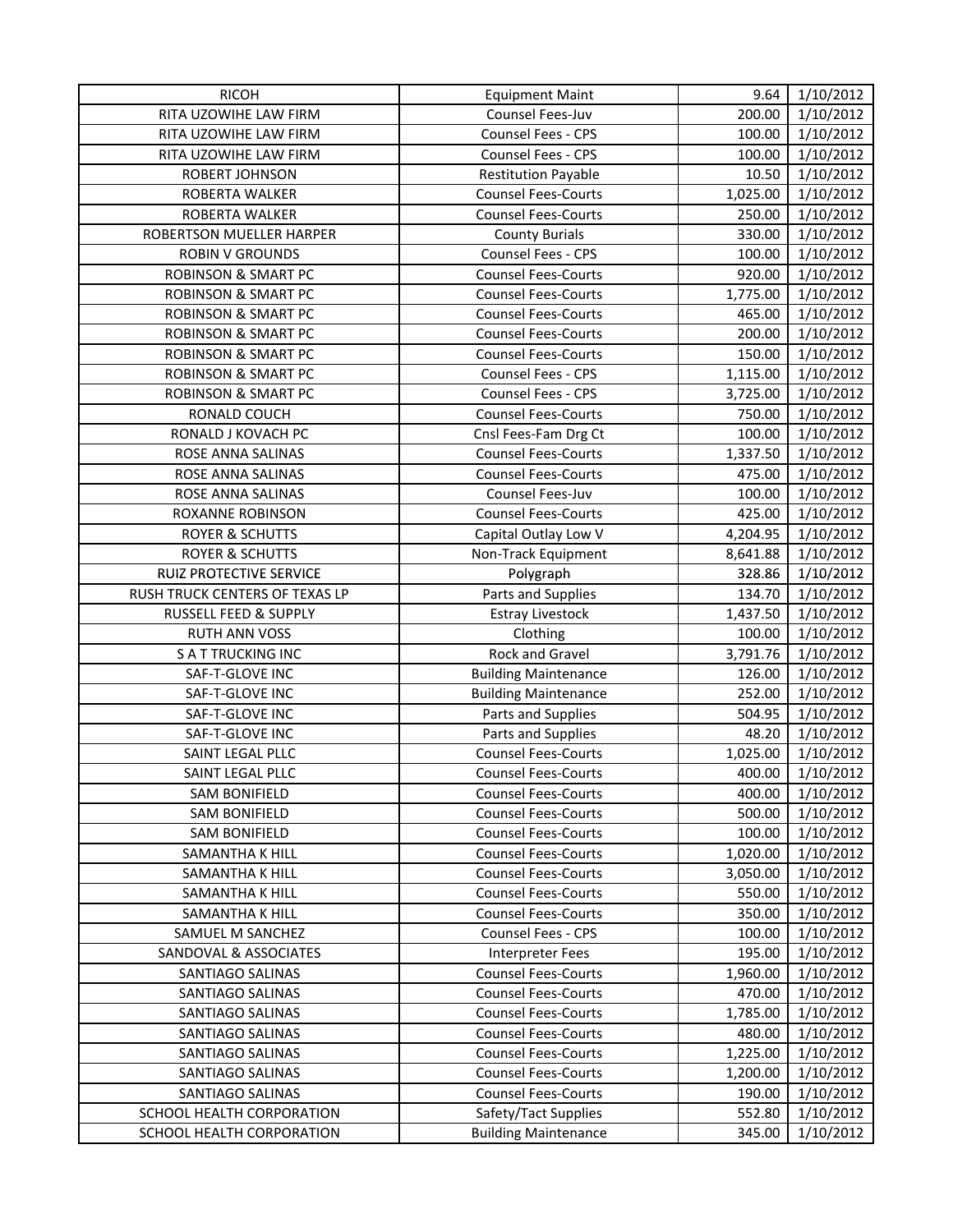| SCOTT A MCMICHAEL                      | <b>Counsel Fees-Courts</b>  | 850.00    | 1/10/2012 |
|----------------------------------------|-----------------------------|-----------|-----------|
| SEROLOGICAL RESEARCH INSTITUTE         | Lab Supplies                | 103.96    | 1/10/2012 |
| SETZER LAW FIRM PLLC                   | <b>Counsel Fees-Courts</b>  | 350.00    | 1/10/2012 |
| SHAMROCK SCENTIFIC SPECIALTY           | Lab Supplies                | 3,155.08  | 1/10/2012 |
| SHANNON GRACEY RATLIFF & MILLER LLP    | Counsel Fees-Probate        | 1,000.00  | 1/10/2012 |
| <b>SHARE CORPORATION</b>               | <b>Custodian Supplies</b>   | 561.48    | 1/10/2012 |
| SHAWN PASCHALL                         | <b>Counsel Fees-Courts</b>  | 320.00    | 1/10/2012 |
| SHAWN PASCHALL                         | <b>Counsel Fees-Courts</b>  | 150.00    | 1/10/2012 |
| <b>SHAWN PASCHALL</b>                  | <b>Counsel Fees-Courts</b>  | 320.00    | 1/10/2012 |
| SHEILA RANDOLPH                        | <b>Counsel Fees-Courts</b>  | 450.00    | 1/10/2012 |
| SHEILA WALKER                          | Reporter's Records          | 1,056.00  | 1/10/2012 |
| <b>SHERRY A FOLCHERT</b>               | <b>Professional Service</b> | 170.28    | 1/10/2012 |
| SHERWIN WILLIAMS PAINT                 | Support Serv Supply         | 495.00    | 1/10/2012 |
| SHERWIN WILLIAMS PAINT                 | <b>Support Serv Supply</b>  | 1,717.61  | 1/10/2012 |
| SHERWIN WILLIAMS PAINT                 | <b>Building Maintenance</b> | 342.80    | 1/10/2012 |
| SHERWIN WILLIAMS PAINT                 | <b>Building Maintenance</b> | 236.45    | 1/10/2012 |
| SHERWIN WILLIAMS PAINT                 | <b>Building Maintenance</b> | 198.00    | 1/10/2012 |
| <b>SHERWIN WILLIAMS PAINT</b>          | Non-Track Const/Bldg        | 180.50    | 1/10/2012 |
| SHERWOOD/DALLAS CO                     | Lab Equip Mainten           | 494.17    | 1/10/2012 |
| Shureka W Johnson                      | Travel                      | 100.00    | 1/10/2012 |
| SID W SHAPIRO                          | Counsel Fees-Juv            | 100.00    | 1/10/2012 |
| SID W SHAPIRO                          | Counsel Fees - CPS          | 200.00    | 1/10/2012 |
| SIGNATURE ENVELOPE INC                 | Printing-Publication        | 1,029.00  | 1/10/2012 |
| <b>SIGNTX SIGNS &amp; GRAPHICS INC</b> | <b>Building Maintenance</b> | 497.80    | 1/10/2012 |
| SIMBA INDUSTRIES                       | <b>Building Maintenance</b> | 386.70    | 1/10/2012 |
| SKYVUE MEMORIAL GARDENS                | <b>County Burials</b>       | 4,059.16  | 1/10/2012 |
| SMITH TEMPORARIES INC                  | Contract Labor              | 565.44    | 1/10/2012 |
| SOUTHERN COMPUTER WAREHOUSE            | Supplies                    | 60.15     | 1/10/2012 |
| SOUTHERN COMPUTER WAREHOUSE            | <b>Computer Maintenance</b> | 427.38    | 1/10/2012 |
| SOUTHERN TIRE MART LLC                 | Central Garage Inv          | 1,003.83  | 1/10/2012 |
| SOUTHWASTE DISPOSAL LLC                | Kitchen Maintenance         | 400.00    | 1/10/2012 |
| SOUTHWEST INTERNATIONAL TRUCKS INC     | Parts and Supplies          | 47.38     | 1/10/2012 |
| SOUTHWEST INTERNATIONAL TRUCKS INC     | Parts and Supplies          | 200.99    | 1/10/2012 |
| SOUTHWEST INTERNATIONAL TRUCKS INC     | Parts and Supplies          | 156.84    | 1/10/2012 |
| SOUTHWEST INTERNATIONAL TRUCKS INC     | Parts and Supplies          | 209.57    | 1/10/2012 |
| SOUTHWEST NAHRO                        | Education                   | 125.00    | 1/10/2012 |
| SPARK ENERGY LP                        | <b>Utility Assistance</b>   | 119.12    | 1/10/2012 |
| SPINDLEMEDIA INC                       | Software Maintenance        | 82,025.00 | 1/10/2012 |
| SPRINT NEXTEL                          | Telephone - Mobile          | 49.99     | 1/10/2012 |
| SPRINT NEXTEL                          | Data Transmiss Line         | 38.50     | 1/10/2012 |
| SPRINT NEXTEL                          | Data Transmiss Line         | 38.50     | 1/10/2012 |
| <b>STACY ALFORD</b>                    | Counsel Fees - CPS          | 470.00    | 1/10/2012 |
| STAPLES ADVANTAGE                      | Supplies                    | 114.91    | 1/10/2012 |
| <b>STAPLES ADVANTAGE</b>               | Supplies                    | 48.04     | 1/10/2012 |
| <b>STAPLES ADVANTAGE</b>               | Supplies                    | 46.65     | 1/10/2012 |
| STAPLES ADVANTAGE                      | <b>Supplies</b>             | 9.98      | 1/10/2012 |
| STAPLES ADVANTAGE                      | <b>Supplies</b>             | 299.46    | 1/10/2012 |
| STAPLES ADVANTAGE                      | <b>Supplies</b>             | 93.23     | 1/10/2012 |
| STAPLES ADVANTAGE                      | <b>Supplies</b>             | 419.90    | 1/10/2012 |
| <b>STAPLES ADVANTAGE</b>               | <b>Supplies</b>             | 1.71      | 1/10/2012 |
| STAPLES ADVANTAGE                      | <b>Supplies</b>             | 359.53    | 1/10/2012 |
| STAPLES ADVANTAGE                      | <b>Supplies</b>             | 80.00     | 1/10/2012 |
| <b>STAPLES ADVANTAGE</b>               | <b>Supplies</b>             | 74.10     | 1/10/2012 |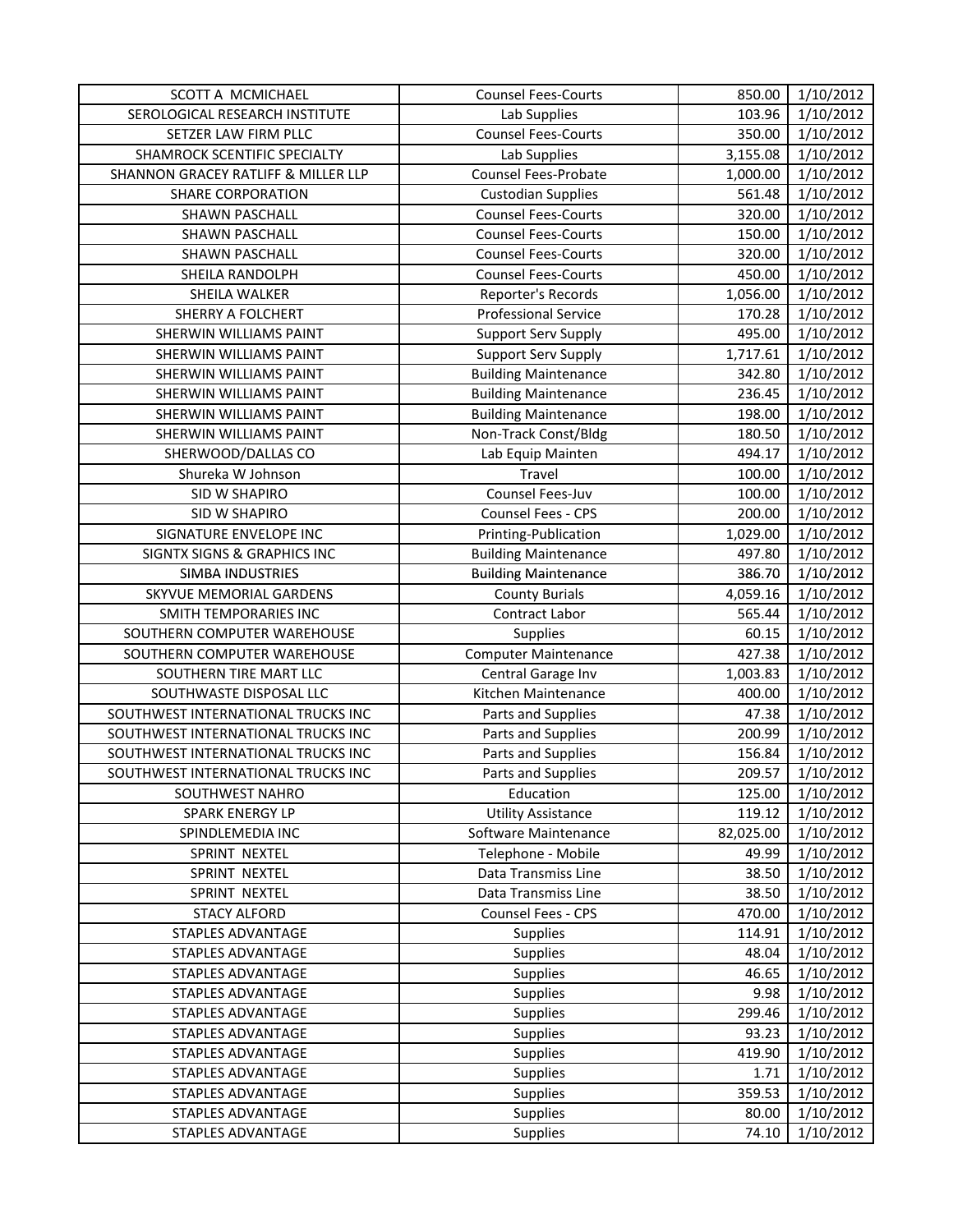| STAPLES ADVANTAGE        | <b>Supplies</b>           | 19.96    | 1/10/2012 |
|--------------------------|---------------------------|----------|-----------|
| <b>STAPLES ADVANTAGE</b> | <b>Supplies</b>           | 22.73    | 1/10/2012 |
| <b>STAPLES ADVANTAGE</b> | <b>Supplies</b>           | 251.46   | 1/10/2012 |
| <b>STAPLES ADVANTAGE</b> | <b>Supplies</b>           | 55.74    | 1/10/2012 |
| STAPLES ADVANTAGE        | Supplies                  | 267.76   | 1/10/2012 |
| STAPLES ADVANTAGE        | Supplies                  | 30.95    | 1/10/2012 |
| <b>STAPLES ADVANTAGE</b> | <b>Supplies</b>           | 402.93   | 1/10/2012 |
| STAPLES ADVANTAGE        | <b>Medical Supplies</b>   | 92.17    | 1/10/2012 |
| <b>STAPLES ADVANTAGE</b> | <b>Supplies</b>           | 256.99   | 1/10/2012 |
| <b>STAPLES ADVANTAGE</b> | <b>Supplies</b>           | 133.20   | 1/10/2012 |
| <b>STAPLES ADVANTAGE</b> | <b>Medical Supplies</b>   | 71.28    | 1/10/2012 |
| <b>STAPLES ADVANTAGE</b> | <b>Supplies</b>           | 66.52    | 1/10/2012 |
| <b>STAPLES ADVANTAGE</b> | Supplies                  | 108.06   | 1/10/2012 |
| <b>STAPLES ADVANTAGE</b> | <b>Supplies</b>           | 90.29    | 1/10/2012 |
| STAPLES ADVANTAGE        | <b>Supplies</b>           | 115.20   | 1/10/2012 |
| STAPLES ADVANTAGE        | Supplies                  | 106.31   | 1/10/2012 |
| <b>STAPLES ADVANTAGE</b> | Supplies                  | 89.46    | 1/10/2012 |
| <b>STAPLES ADVANTAGE</b> | Supplies                  | 222.83   | 1/10/2012 |
| <b>STAPLES ADVANTAGE</b> | <b>Supplies</b>           | 257.74   | 1/10/2012 |
| <b>STAPLES ADVANTAGE</b> | <b>Supplies</b>           | 43.14    | 1/10/2012 |
| STAPLES ADVANTAGE        | <b>Supplies</b>           | 79.40    | 1/10/2012 |
| <b>STAPLES ADVANTAGE</b> | <b>Supplies</b>           | 33.57    | 1/10/2012 |
| <b>STAPLES ADVANTAGE</b> | Supplies                  | 42.12    | 1/10/2012 |
| <b>STAPLES ADVANTAGE</b> | <b>Supplies</b>           | (8.13)   | 1/10/2012 |
| STAPLES ADVANTAGE        | <b>Supplies</b>           | 12.76    | 1/10/2012 |
| <b>STAPLES ADVANTAGE</b> | <b>Supplies</b>           | 35.08    | 1/10/2012 |
| <b>STAPLES ADVANTAGE</b> | <b>Supplies</b>           | 132.18   | 1/10/2012 |
| STAPLES ADVANTAGE        | <b>Computer Supplies</b>  | 359.90   | 1/10/2012 |
| <b>STAPLES ADVANTAGE</b> | <b>Computer Supplies</b>  | 179.95   | 1/10/2012 |
| STAPLES ADVANTAGE        | <b>Computer Supplies</b>  | 115.68   | 1/10/2012 |
| STAPLES ADVANTAGE        | <b>Computer Supplies</b>  | 38.55    | 1/10/2012 |
| <b>STAPLES ADVANTAGE</b> | <b>Computer Supplies</b>  | 77.13    | 1/10/2012 |
| <b>STAPLES ADVANTAGE</b> | <b>Computer Supplies</b>  | 9.99     | 1/10/2012 |
| <b>STAPLES ADVANTAGE</b> | <b>Supplies</b>           | 140.76   | 1/10/2012 |
| <b>STAPLES ADVANTAGE</b> | <b>Supplies</b>           | 439.64   | 1/10/2012 |
| STAPLES ADVANTAGE        | Supplies                  | 144.08   | 1/10/2012 |
| <b>STAPLES ADVANTAGE</b> | <b>Supplies</b>           | 196.89   | 1/10/2012 |
| STAPLES ADVANTAGE        | Sheriff Inventory         | 1,081.51 | 1/10/2012 |
| <b>STAPLES ADVANTAGE</b> | Sheriff Inventory         | 400.56   | 1/10/2012 |
| STAPLES ADVANTAGE        | <b>Graphics Inventory</b> | 153.45   | 1/10/2012 |
| STAPLES ADVANTAGE        | <b>Overtime Salaries</b>  | 40.22    | 1/10/2012 |
| STAPLES ADVANTAGE        | <b>Supplies</b>           | 390.93   | 1/10/2012 |
| <b>STAPLES ADVANTAGE</b> | <b>Supplies</b>           | 13.36    | 1/10/2012 |
| STAPLES ADVANTAGE        | <b>Supplies</b>           | 245.35   | 1/10/2012 |
| STAPLES ADVANTAGE        | <b>Supplies</b>           | 196.12   | 1/10/2012 |
| STAPLES ADVANTAGE        | <b>Supplies</b>           | 350.67   | 1/10/2012 |
| STAPLES ADVANTAGE        | <b>Supplies</b>           | 233.56   | 1/10/2012 |
| STAPLES ADVANTAGE        | Supplies                  | 163.06   | 1/10/2012 |
| STAPLES ADVANTAGE        | <b>Supplies</b>           | 206.30   | 1/10/2012 |
| <b>STAPLES ADVANTAGE</b> | <b>Supplies</b>           | 512.42   | 1/10/2012 |
| STAPLES ADVANTAGE        | <b>Supplies</b>           | 194.24   | 1/10/2012 |
| STAPLES ADVANTAGE        | <b>Supplies</b>           | 32.64    | 1/10/2012 |
| STAPLES ADVANTAGE        | <b>Supplies</b>           | 263.47   | 1/10/2012 |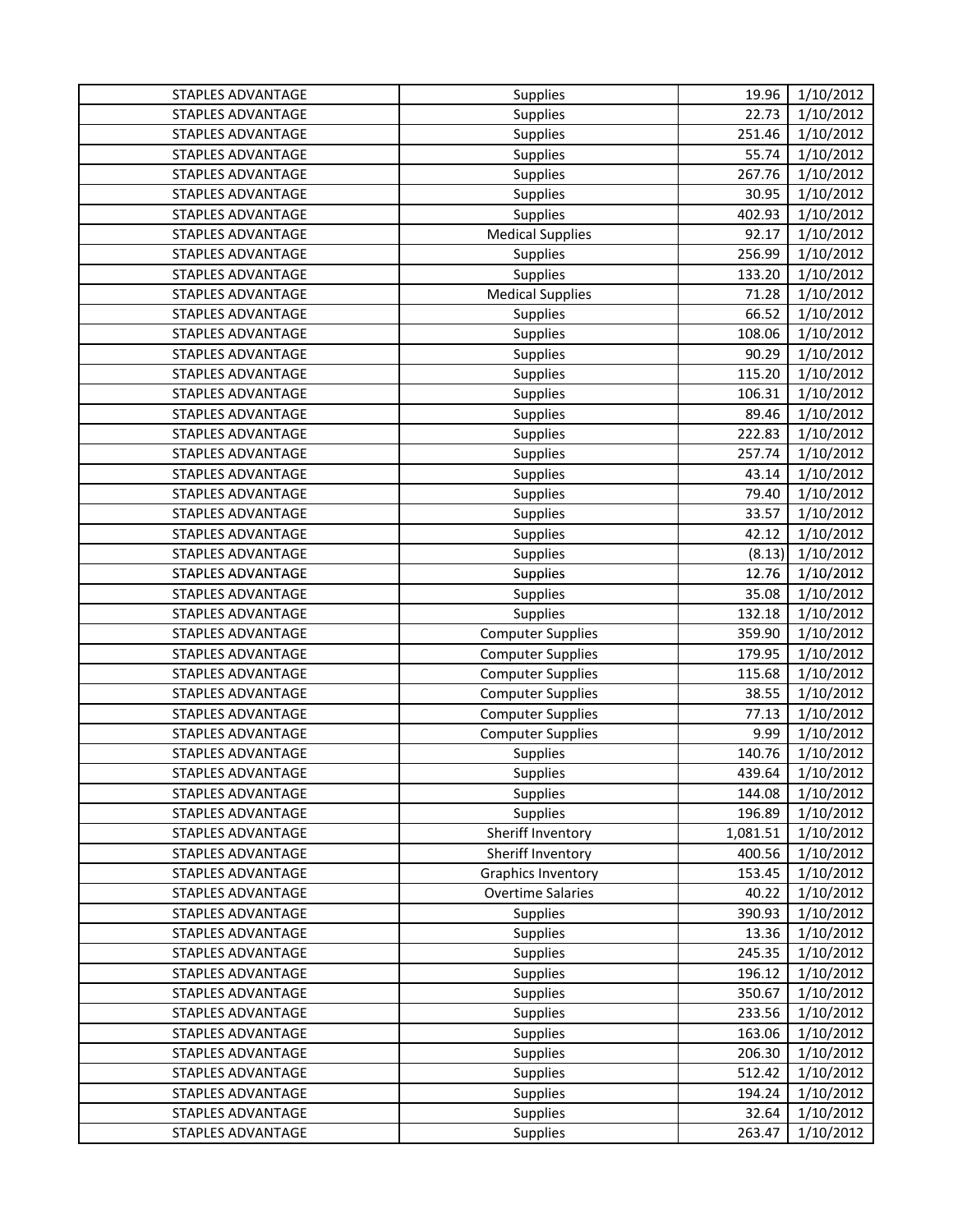| STAPLES ADVANTAGE        | <b>Supplies</b> | 196.65                   | 1/10/2012 |
|--------------------------|-----------------|--------------------------|-----------|
| <b>STAPLES ADVANTAGE</b> | <b>Supplies</b> | 65.77                    | 1/10/2012 |
| <b>STAPLES ADVANTAGE</b> | <b>Supplies</b> | 83.63                    | 1/10/2012 |
| <b>STAPLES ADVANTAGE</b> | <b>Supplies</b> | 33.45                    | 1/10/2012 |
| <b>STAPLES ADVANTAGE</b> | <b>Supplies</b> | 48.44                    | 1/10/2012 |
| <b>STAPLES ADVANTAGE</b> | <b>Supplies</b> | 63.60                    | 1/10/2012 |
| <b>STAPLES ADVANTAGE</b> | <b>Supplies</b> | 16.19                    | 1/10/2012 |
| STAPLES ADVANTAGE        | Supplies        | 131.56                   | 1/10/2012 |
| <b>STAPLES ADVANTAGE</b> | Supplies        | 115.21                   | 1/10/2012 |
| <b>STAPLES ADVANTAGE</b> | <b>Supplies</b> | 29.21                    | 1/10/2012 |
| <b>STAPLES ADVANTAGE</b> | <b>Supplies</b> | 105.98                   | 1/10/2012 |
| <b>STAPLES ADVANTAGE</b> | <b>Supplies</b> | 239.10                   | 1/10/2012 |
| STAPLES ADVANTAGE        | <b>Supplies</b> | 72.36                    | 1/10/2012 |
| STAPLES ADVANTAGE        | <b>Supplies</b> | 81.26                    | 1/10/2012 |
| STAPLES ADVANTAGE        | Supplies        | 76.23                    | 1/10/2012 |
| <b>STAPLES ADVANTAGE</b> | Supplies        | 952.67                   | 1/10/2012 |
| <b>STAPLES ADVANTAGE</b> | <b>Supplies</b> | 819.22                   | 1/10/2012 |
| <b>STAPLES ADVANTAGE</b> | <b>Supplies</b> | 76.93                    | 1/10/2012 |
| <b>STAPLES ADVANTAGE</b> | <b>Supplies</b> | 31.76                    | 1/10/2012 |
| <b>STAPLES ADVANTAGE</b> | <b>Supplies</b> | 41.82                    | 1/10/2012 |
| <b>STAPLES ADVANTAGE</b> | Supplies        | 24.60                    | 1/10/2012 |
| STAPLES ADVANTAGE        | <b>Supplies</b> | 26.75                    | 1/10/2012 |
| STAPLES ADVANTAGE        | Supplies        | 217.95                   | 1/10/2012 |
| STAPLES ADVANTAGE        | <b>Supplies</b> | 82.06                    | 1/10/2012 |
| <b>STAPLES ADVANTAGE</b> | <b>Supplies</b> | 359.43                   | 1/10/2012 |
| STAPLES ADVANTAGE        | <b>Supplies</b> | 295.10                   | 1/10/2012 |
| STAPLES ADVANTAGE        | <b>Supplies</b> | 64.58                    | 1/10/2012 |
| STAPLES ADVANTAGE        | Supplies        | 112.25                   | 1/10/2012 |
| <b>STAPLES ADVANTAGE</b> | Supplies        | 367.49                   | 1/10/2012 |
| <b>STAPLES ADVANTAGE</b> | Supplies        | 167.10                   | 1/10/2012 |
| <b>STAPLES ADVANTAGE</b> | <b>Supplies</b> | 123.07                   | 1/10/2012 |
| <b>STAPLES ADVANTAGE</b> | <b>Supplies</b> | 177.26                   | 1/10/2012 |
| <b>STAPLES ADVANTAGE</b> | Supplies        | 259.76                   | 1/10/2012 |
| <b>STAPLES ADVANTAGE</b> | Supplies        | 1.10                     | 1/10/2012 |
| STAPLES ADVANTAGE        | <b>Supplies</b> | 31.27                    | 1/10/2012 |
| STAPLES ADVANTAGE        | <b>Supplies</b> | 300.68                   | 1/10/2012 |
| STAPLES ADVANTAGE        | <b>Supplies</b> | 158.02                   | 1/10/2012 |
| STAPLES ADVANTAGE        | <b>Supplies</b> | 135.64                   | 1/10/2012 |
| <b>STAPLES ADVANTAGE</b> | <b>Supplies</b> | 154.24                   | 1/10/2012 |
| <b>STAPLES ADVANTAGE</b> | <b>Supplies</b> | 60.63                    | 1/10/2012 |
| STAPLES ADVANTAGE        | <b>Supplies</b> | 44.42                    | 1/10/2012 |
| STAPLES ADVANTAGE        | <b>Supplies</b> | 22.50                    | 1/10/2012 |
| <b>STAPLES ADVANTAGE</b> | <b>Supplies</b> | 80.34                    | 1/10/2012 |
| STAPLES ADVANTAGE        | <b>Supplies</b> | 32.04                    | 1/10/2012 |
| <b>STAPLES ADVANTAGE</b> | <b>Supplies</b> | 32.22                    | 1/10/2012 |
| STAPLES ADVANTAGE        | <b>Supplies</b> | $\overline{\phantom{a}}$ | 1/10/2012 |
| STAPLES ADVANTAGE        | <b>Supplies</b> | 22.57                    | 1/10/2012 |
| STAPLES ADVANTAGE        | <b>Supplies</b> | 61.65                    | 1/10/2012 |
| STAPLES ADVANTAGE        | <b>Supplies</b> | 85.55                    | 1/10/2012 |
| STAPLES ADVANTAGE        | <b>Supplies</b> | 291.04                   | 1/10/2012 |
| STAPLES ADVANTAGE        | <b>Supplies</b> | 21.63                    | 1/10/2012 |
| <b>STAPLES ADVANTAGE</b> | <b>Supplies</b> | 237.69                   | 1/10/2012 |
| <b>STAPLES ADVANTAGE</b> | <b>Supplies</b> | 94.81                    | 1/10/2012 |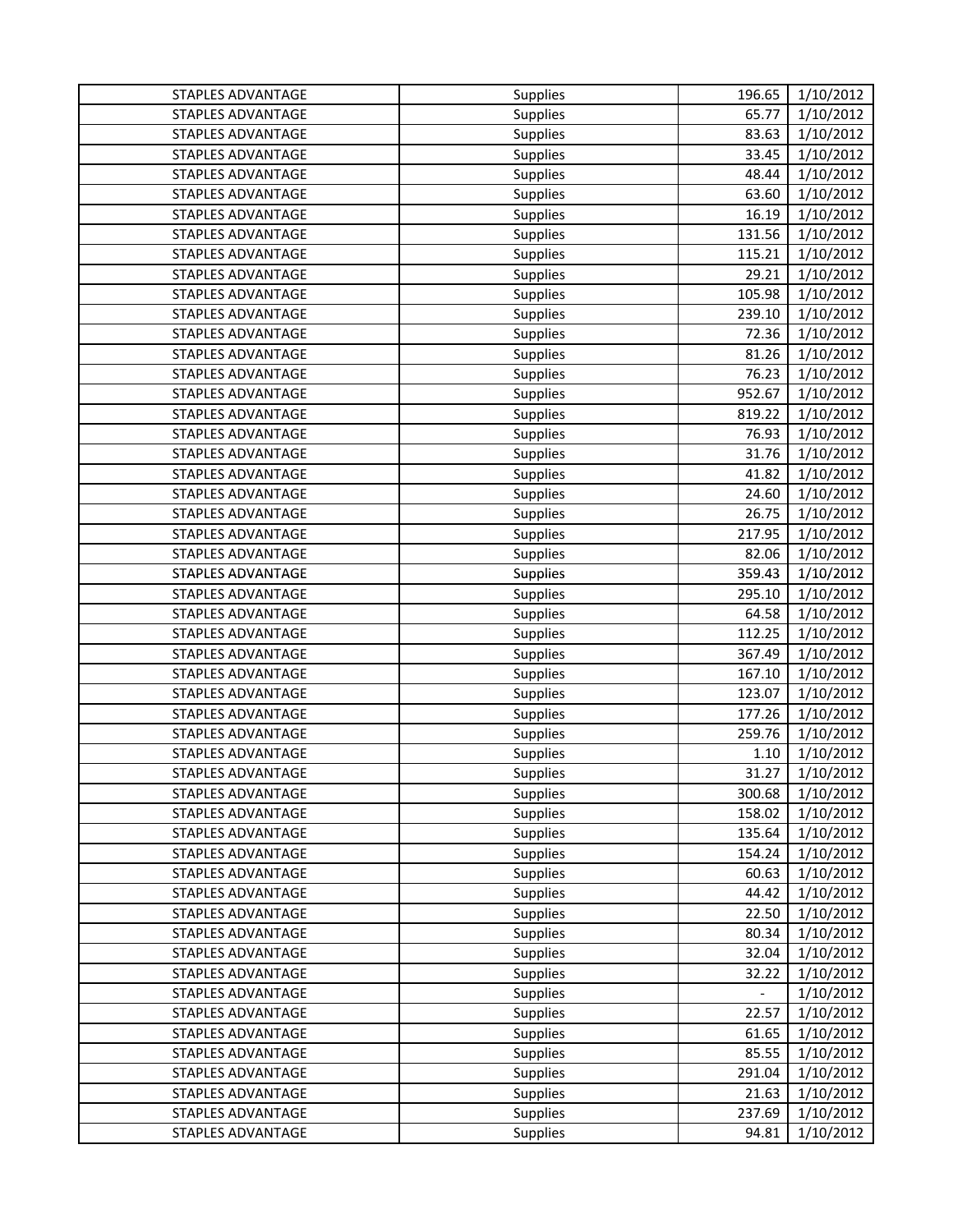| STAPLES ADVANTAGE              | <b>Supplies</b>             | 81.61    | 1/10/2012 |
|--------------------------------|-----------------------------|----------|-----------|
| STAPLES ADVANTAGE              | Supplies                    | 71.01    | 1/10/2012 |
| <b>STAPLES ADVANTAGE</b>       | <b>Supplies</b>             | 17.28    | 1/10/2012 |
| <b>STAPLES ADVANTAGE</b>       | Supplies                    | 453.79   | 1/10/2012 |
| <b>STAPLES ADVANTAGE</b>       | Supplies                    | 379.98   | 1/10/2012 |
| <b>STAPLES ADVANTAGE</b>       | <b>Supplies</b>             | 31.83    | 1/10/2012 |
| <b>STAPLES ADVANTAGE</b>       | <b>Supplies</b>             | 163.21   | 1/10/2012 |
| STAPLES ADVANTAGE              | Supplies                    | 112.43   | 1/10/2012 |
| STAPLES ADVANTAGE              | Supplies                    | 571.92   | 1/10/2012 |
| STAPLES ADVANTAGE              | Supplies                    | 979.62   | 1/10/2012 |
| <b>STAPLES ADVANTAGE</b>       | Supplies                    | 337.32   | 1/10/2012 |
| <b>STAPLES ADVANTAGE</b>       | <b>Supplies</b>             | 71.03    | 1/10/2012 |
| STAPLES ADVANTAGE              | Supplies                    | 207.91   | 1/10/2012 |
| <b>STAPLES ADVANTAGE</b>       | Supplies                    | 82.77    | 1/10/2012 |
| <b>STAPLES ADVANTAGE</b>       | Supplies                    | 5.76     | 1/10/2012 |
| <b>STAPLES ADVANTAGE</b>       | Supplies                    | 30.15    | 1/10/2012 |
| <b>STAPLES ADVANTAGE</b>       | Supplies                    | 6.03     | 1/10/2012 |
| <b>STAPLES ADVANTAGE</b>       | <b>Supplies</b>             | 55.99    | 1/10/2012 |
| <b>STAPLES ADVANTAGE</b>       | Supplies                    | 18.09    | 1/10/2012 |
| <b>STAPLES ADVANTAGE</b>       | Supplies                    | 32.64    | 1/10/2012 |
| <b>STAPLES ADVANTAGE</b>       | Supplies                    | 128.99   | 1/10/2012 |
| <b>STAPLES ADVANTAGE</b>       | <b>Supplies</b>             | 106.30   | 1/10/2012 |
| <b>STAPLES ADVANTAGE</b>       | Supplies                    | 69.70    | 1/10/2012 |
| <b>STAPLES ADVANTAGE</b>       | Supplies                    | 119.79   | 1/10/2012 |
| <b>STAPLES ADVANTAGE</b>       | <b>Supplies</b>             | 89.84    | 1/10/2012 |
| <b>STAPLES ADVANTAGE</b>       | <b>Supplies</b>             | 38.62    | 1/10/2012 |
| STAPLES ADVANTAGE              | Supplies                    | 73.72    | 1/10/2012 |
| <b>STAPLES ADVANTAGE</b>       | Supplies                    | 114.72   | 1/10/2012 |
| <b>STAPLES ADVANTAGE</b>       | Supplies                    | 173.52   | 1/10/2012 |
| <b>STAPLES ADVANTAGE</b>       | Supplies                    | 34.42    | 1/10/2012 |
| <b>STAPLES ADVANTAGE</b>       | <b>Computer Supplies</b>    | 1,345.84 | 1/10/2012 |
| <b>STAPLES ADVANTAGE</b>       | <b>Voting Supplies</b>      | 2,633.44 | 1/10/2012 |
| STAPLES ADVANTAGE              | <b>Voting Supplies</b>      | 2,080.00 | 1/10/2012 |
| STAPLES ADVANTAGE              | <b>Custodian Supplies</b>   | 7.00     | 1/10/2012 |
| STAPLES ADVANTAGE              | <b>Educational Material</b> | 95.97    | 1/10/2012 |
| STAPLES ADVANTAGE              | <b>Building Maintenance</b> | 127.11   | 1/10/2012 |
| STAPLES ADVANTAGE              | <b>Supplies</b>             | 34.49    | 1/10/2012 |
| STAPLES ADVANTAGE              | <b>Supplies</b>             | 10.00    | 1/10/2012 |
| <b>STAPLES ADVANTAGE</b>       | <b>Supplies</b>             | 194.80   | 1/10/2012 |
| <b>STAPLES ADVANTAGE</b>       | <b>Supplies</b>             | 25.62    | 1/10/2012 |
| <b>STAPLES ADVANTAGE</b>       | <b>Supplies</b>             | 30.12    | 1/10/2012 |
| STAPLES ADVANTAGE              | <b>Supplies</b>             | 57.14    | 1/10/2012 |
| <b>STAPLES ADVANTAGE</b>       | <b>Supplies</b>             | 103.62   | 1/10/2012 |
| STAPLES ADVANTAGE              | <b>Supplies</b>             | 440.38   | 1/10/2012 |
| STAPLES ADVANTAGE              | <b>Supplies</b>             | 108.34   | 1/10/2012 |
| STAPLES ADVANTAGE              | <b>Supplies</b>             | 55.29    | 1/10/2012 |
| STAPLES ADVANTAGE              | <b>Supplies</b>             | 77.49    | 1/10/2012 |
| <b>STAPLES ADVANTAGE</b>       | <b>Supplies</b>             | 16.12    | 1/10/2012 |
| <b>STAPLES ADVANTAGE</b>       | <b>Supplies</b>             | 80.10    | 1/10/2012 |
| STATE INDUSTRIAL PRODUCTS CORP | <b>Building Maintenance</b> | 151.64   | 1/10/2012 |
| STATLAB MEDICAL PRODUCTS       | Lab Supplies                | 1,000.00 | 1/10/2012 |
| STATLAB MEDICAL PRODUCTS       | Lab Supplies                | 652.00   | 1/10/2012 |
| <b>STATON &amp; TAYLOR PC</b>  | <b>Counsel Fees-Courts</b>  | 600.00   | 1/10/2012 |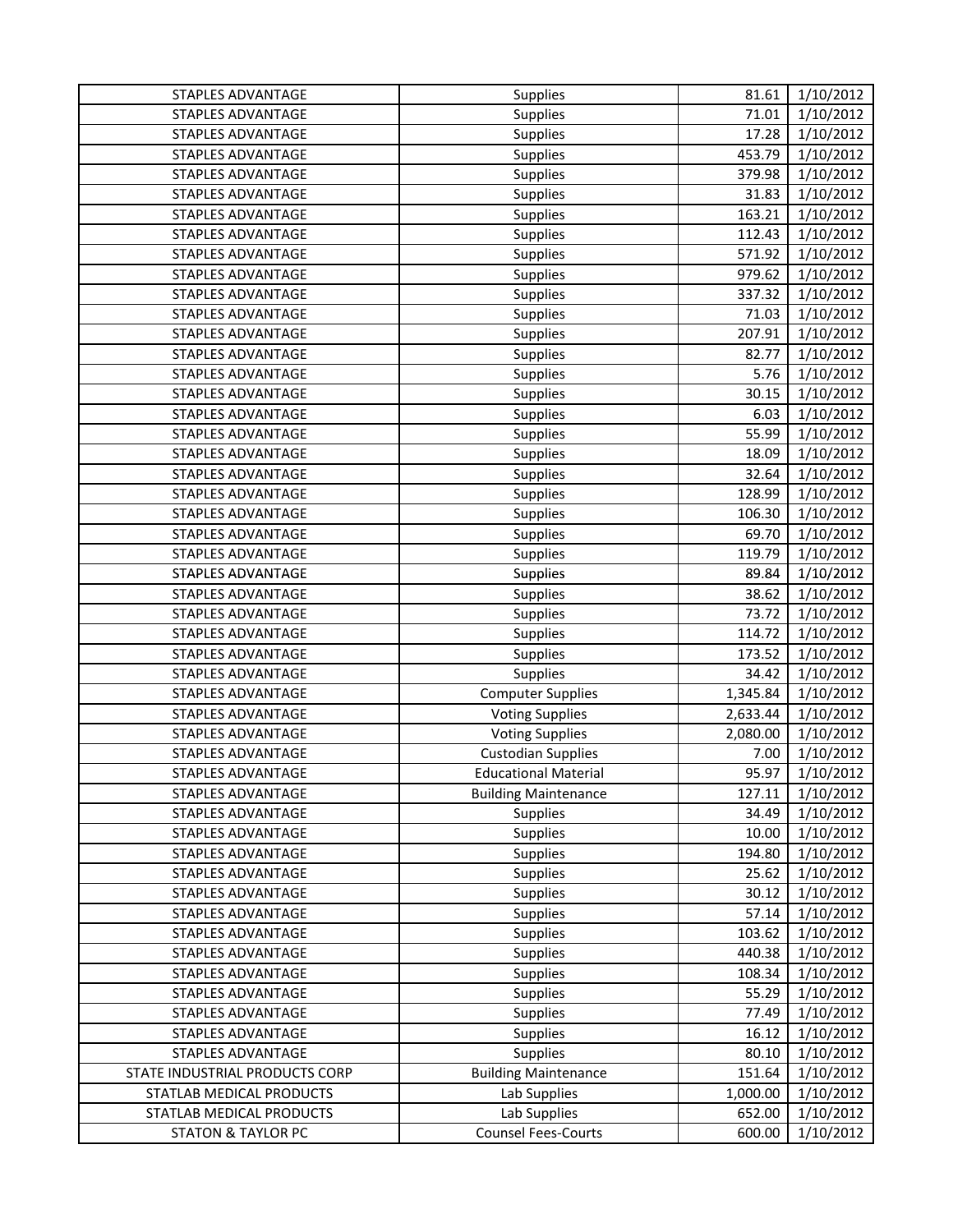| <b>STATON &amp; TAYLOR PC</b>        | <b>Counsel Fees-Courts</b>  | 475.00    | 1/10/2012 |
|--------------------------------------|-----------------------------|-----------|-----------|
| <b>STATON &amp; TAYLOR PC</b>        | <b>Counsel Fees-Courts</b>  | 350.00    | 1/10/2012 |
| <b>STATON &amp; TAYLOR PC</b>        | <b>Counsel Fees-Courts</b>  | 175.00    | 1/10/2012 |
| STEPHANIE GONZALEZ                   | <b>Counsel Fees-Courts</b>  | 700.00    | 1/10/2012 |
| STEPHANIE GONZALEZ                   | <b>Counsel Fees-Courts</b>  | 900.00    | 1/10/2012 |
| STEPHANIE GONZALEZ                   | <b>Counsel Fees-Courts</b>  | 450.00    | 1/10/2012 |
| STEPHANIE GONZALEZ                   | <b>Counsel Fees-Courts</b>  | 250.00    | 1/10/2012 |
| STEPHANIE GONZALEZ                   | <b>Counsel Fees-Courts</b>  | 200.00    | 1/10/2012 |
| STEPHANIE PATTEN                     | <b>Counsel Fees-Courts</b>  | 1,400.00  | 1/10/2012 |
| <b>STEPHANIE PATTEN</b>              | <b>Counsel Fees-Courts</b>  | 110.00    | 1/10/2012 |
| <b>STEVE GORDON &amp; ASSOCIATES</b> | <b>Counsel Fees-Courts</b>  | 825.00    | 1/10/2012 |
| <b>STEVE GORDON &amp; ASSOCIATES</b> | <b>Counsel Fees-Courts</b>  | 900.00    | 1/10/2012 |
| <b>STEVE GORDON &amp; ASSOCIATES</b> | <b>Counsel Fees-Courts</b>  | 325.00    | 1/10/2012 |
| <b>STEVE GORDON &amp; ASSOCIATES</b> | <b>Counsel Fees-Courts</b>  | 100.00    | 1/10/2012 |
| <b>STEVE GORDON &amp; ASSOCIATES</b> | Cnsl Fees-Cap Murder        | 18,937.50 | 1/10/2012 |
| <b>STEVE GORDON &amp; ASSOCIATES</b> | Cap Murder-Othr Cost        | 639.68    | 1/10/2012 |
| <b>STEWART &amp; STEVENSON</b>       | Central Garage Inv          | 358.68    | 1/10/2012 |
| <b>STREAM ENERGY</b>                 | <b>Utility Assistance</b>   | 1,515.24  | 1/10/2012 |
| STUART HOSE AND PIPE CO INC          | Parts and Supplies          | 308.33    | 1/10/2012 |
| SUNGARD PUBLIC SECTOR INC            | Software Maintenance        | 8,000.00  | 1/10/2012 |
| SUNSET POINTE HOUSING PARTNERSHIP L  | <b>Rental Assistance</b>    | 875.00    | 1/10/2012 |
| SUNSET POINTE HOUSING PARTNERSHIP L  | <b>Utility Assistance</b>   | 30.91     | 1/10/2012 |
| SUSAN ELIZABETH DUESLER              | Counsel Fees - CPS          | 1,460.00  | 1/10/2012 |
| <b>SUSAN WRIGHT</b>                  | <b>Restitution Payable</b>  | 6.50      | 1/10/2012 |
| <b>SYSTEMATICS INC</b>               | Parts and Supplies          | 465.40    | 1/10/2012 |
| T&G IDENTIFICATION SYSTEMS INC       | <b>Supplies</b>             | 696.50    | 1/10/2012 |
| T&G IDENTIFICATION SYSTEMS INC       | Supplies                    | 945.00    | 1/10/2012 |
| TABB TEXTILE CO INC                  | <b>Bedding and Clothing</b> | 3,535.00  | 1/10/2012 |
| <b>TAMARA STUDLEY</b>                | Clothing                    | 88.73     | 1/10/2012 |
| <b>TAMARA STUDLEY</b>                | Cash For Kids               | 25.00     | 1/10/2012 |
| <b>TAN THAN</b>                      | <b>Interpreter Fees</b>     | 225.00    | 1/10/2012 |
| TARA ENERGY INC                      | <b>Utility Assistance</b>   | 127.25    | 1/10/2012 |
| <b>TARA V KERSH</b>                  | Counsel Fees - CPS          | 200.00    | 1/10/2012 |
| <b>TARGET BANK</b>                   | <b>Meeting Expenses</b>     | 55.95     | 1/10/2012 |
| <b>TARGET BANK</b>                   | <b>Supplies</b>             | 49.87     | 1/10/2012 |
| <b>TARGET BANK</b>                   | Clothing                    | 198.67    | 1/10/2012 |
| TARRANT CO SAMARITAN HOUSE INC       | <b>Subrecipient Service</b> | 17,199.49 | 1/10/2012 |
| TARRANT CO TAX ASSESSOR COLLECTOR    | Trust - Constable 7         | 65.00     | 1/10/2012 |
| TARRANT CO TAX ASSESSOR COLLECTOR    | Trust - Constable 7         | 69.98     | 1/10/2012 |
| TARRANT COUNTY BAR ASSOCIATION       | Dues                        | 45.00     | 1/10/2012 |
| TARRANT COUNTY CREDIT UNION          | <b>Promotional Expenses</b> | 300.00    | 1/10/2012 |
| TARRANT COUNTY DISTRICT ATTORNEY     | <b>Counsel Fees-Courts</b>  | 250.00    | 1/10/2012 |
| TARRANT COUNTY DISTRICT ATTORNEY     | <b>Counsel Fees-Courts</b>  | 1,550.00  | 1/10/2012 |
| TARRANT COUNTY FIRE AND ARSON        | Education                   | 130.00    | 1/10/2012 |
| TARRANT COUNTY HOMELESS COALITION    | <b>Subrecipient Service</b> | 411.31    | 1/10/2012 |
| TARRANT COUNTY HOSPITAL DISTRICT     | <b>Subrecipient Service</b> | 10,099.39 | 1/10/2012 |
| TARRANT COUNTY HOSPITAL DISTRICT     | <b>Subrecipient Service</b> | 31,717.14 | 1/10/2012 |
| TARRANT COUNTY HOSPITAL DISTRICT     | <b>Subrecipient Service</b> | 30,874.31 | 1/10/2012 |
| TARRANT COUNTY HOUSING PARTNERSHIP   | <b>Professional Service</b> | 6,338.67  | 1/10/2012 |
| TARRANT COUNTY NARCOTICS UNIT        | <b>Confidential Funds</b>   | 2,555.00  | 1/10/2012 |
| <b>TARRANT COUNTY SHERIFF</b>        | Travel                      | 762.34    | 1/10/2012 |
| TDCAA-TEXAS DISTRICT & COUNTY        | Dues                        | 60.00     | 1/10/2012 |
| TDCAA-TEXAS DISTRICT & COUNTY        | Dues                        | 60.00     | 1/10/2012 |
|                                      |                             |           |           |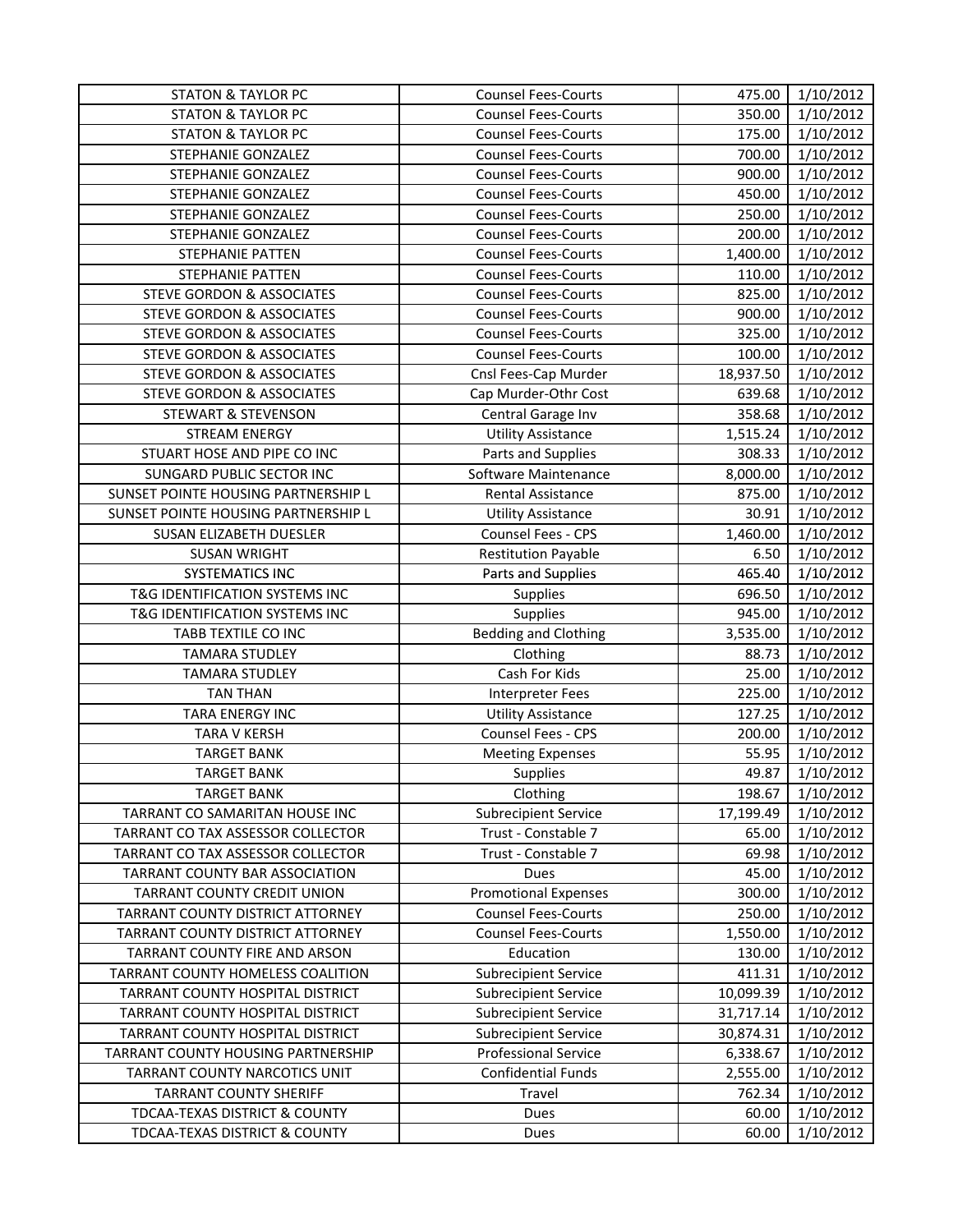| <b>TDCAA-TEXAS DISTRICT &amp; COUNTY</b> | Dues                        | 55.00    | 1/10/2012 |
|------------------------------------------|-----------------------------|----------|-----------|
| <b>TDCAA-TEXAS DISTRICT &amp; COUNTY</b> | Dues                        | 60.00    | 1/10/2012 |
| TDCAA-TEXAS DISTRICT & COUNTY            | Dues                        | 60.00    | 1/10/2012 |
| TDCAA-TEXAS DISTRICT & COUNTY            | Dues                        | 60.00    | 1/10/2012 |
| TDCAA-TEXAS DISTRICT & COUNTY            | Dues                        | 60.00    | 1/10/2012 |
| TDCAA-TEXAS DISTRICT & COUNTY            | Dues                        | 60.00    | 1/10/2012 |
| TDCAA-TEXAS DISTRICT & COUNTY            | Dues                        | 60.00    | 1/10/2012 |
| TDCAA-TEXAS DISTRICT & COUNTY            | Dues                        | 60.00    | 1/10/2012 |
| TDCAA-TEXAS DISTRICT & COUNTY            | Dues                        | 60.00    | 1/10/2012 |
| TDCAA-TEXAS DISTRICT & COUNTY            | Dues                        | 60.00    | 1/10/2012 |
| TDCAA-TEXAS DISTRICT & COUNTY            | Dues                        | 60.00    | 1/10/2012 |
| TDCAA-TEXAS DISTRICT & COUNTY            | Dues                        | 60.00    | 1/10/2012 |
| TDCAA-TEXAS DISTRICT & COUNTY            | Dues                        | 60.00    | 1/10/2012 |
| TDCAA-TEXAS DISTRICT & COUNTY            | Dues                        | 60.00    | 1/10/2012 |
| TDCAA-TEXAS DISTRICT & COUNTY            | Law Books                   | 13.00    | 1/10/2012 |
| <b>TEAGUE LUMBER</b>                     | <b>Building Maintenance</b> | 333.84   | 1/10/2012 |
| TELETOUCH COMMUNICATIONS INC             | Telephone - Mobile          | 510.35   | 1/10/2012 |
| TELETOUCH COMMUNICATIONS INC             | Telephone - Mobile          | 14.39    | 1/10/2012 |
| TELETOUCH COMMUNICATIONS INC             | Telephone - Mobile          | 28.78    | 1/10/2012 |
| TELETOUCH COMMUNICATIONS INC             | Telephone - Mobile          | 100.73   | 1/10/2012 |
| TELETOUCH COMMUNICATIONS INC             | Telephone - Mobile          | 35.12    | 1/10/2012 |
| TELETOUCH COMMUNICATIONS INC             | Telephone - Mobile          | 216.34   | 1/10/2012 |
| TELETOUCH COMMUNICATIONS INC             | Telephone - Mobile          | 102.96   | 1/10/2012 |
| TELETOUCH COMMUNICATIONS INC             | Telephone - Mobile          | 1,126.27 | 1/10/2012 |
| TELETOUCH COMMUNICATIONS INC             | Telephone - Mobile          | 204.61   | 1/10/2012 |
| TELETOUCH COMMUNICATIONS INC             | Telephone - Mobile          | 50.39    | 1/10/2012 |
| TELETOUCH COMMUNICATIONS INC             | Telephone - Mobile          | 40.88    | 1/10/2012 |
| TELETOUCH COMMUNICATIONS INC             | Telephone - Mobile          | 40.75    | 1/10/2012 |
| TELETOUCH COMMUNICATIONS INC             | Telephone - Mobile          | 40.75    | 1/10/2012 |
| TELETOUCH COMMUNICATIONS INC             | Telephone - Mobile          | 28.79    | 1/10/2012 |
| TELETOUCH COMMUNICATIONS INC             | Telephone - Mobile          | 1,058.41 | 1/10/2012 |
| TELETOUCH COMMUNICATIONS INC             | Telephone - Mobile          | 3,266.55 | 1/10/2012 |
| TELETOUCH COMMUNICATIONS INC             | Telephone - Mobile          | 28.79    | 1/10/2012 |
| TELETOUCH COMMUNICATIONS INC             | Telephone - Mobile          | 262.19   | 1/10/2012 |
| TELETOUCH COMMUNICATIONS INC             | Telephone - Mobile          | 122.31   | 1/10/2012 |
| TELETOUCH COMMUNICATIONS INC             | Telephone - Mobile          | 187.15   | 1/10/2012 |
| TELETOUCH COMMUNICATIONS INC             | Telephone - Mobile          | 314.60   | 1/10/2012 |
| TELETOUCH COMMUNICATIONS INC             | Telephone - Mobile          | 87.40    | 1/10/2012 |
| TELETOUCH COMMUNICATIONS INC             | Telephone - Mobile          | 28.80    | 1/10/2012 |
| TELETOUCH COMMUNICATIONS INC             | Telephone - Mobile          | 28.80    | 1/10/2012 |
| TERESA LEE BOONE                         | <b>Counsel Fees-Courts</b>  | 100.00   | 1/10/2012 |
| TERRACON CONSULTANTS INC                 | <b>Professional Service</b> | 2,250.00 | 1/10/2012 |
| <b>TERRI MOORE</b>                       | <b>Counsel Fees-Courts</b>  | 1,900.00 | 1/10/2012 |
| <b>TERRI MOORE</b>                       | <b>Counsel Fees-Courts</b>  | 1,350.00 | 1/10/2012 |
| <b>TERRI MOORE</b>                       | <b>Counsel Fees-Courts</b>  | 450.00   | 1/10/2012 |
| <b>TERRI MOORE</b>                       | <b>Counsel Fees-Courts</b>  | 650.00   | 1/10/2012 |
| <b>TERRY BARLOW</b>                      | <b>Counsel Fees-Courts</b>  | 375.00   | 1/10/2012 |
| <b>TERRY BARLOW</b>                      | <b>Counsel Fees-Courts</b>  | 100.00   | 1/10/2012 |
| <b>TESSCO</b>                            | Non-Track Equipment         | 662.32   | 1/10/2012 |
| TEXAS ASSOC OF ASSESSING OFFICERS        | Dues                        | 80.00    | 1/10/2012 |
| TEXAS ASSOCIATION LOCAL WIC              | Education                   | 60.00    | 1/10/2012 |
| TEXAS CITY MGMT ASSOCIATION              | Dues                        | 115.00   | 1/10/2012 |
| TEXAS DEPT OF CRIMINAL JUSTICE           | Sheriff Inventory           | 3,060.57 | 1/10/2012 |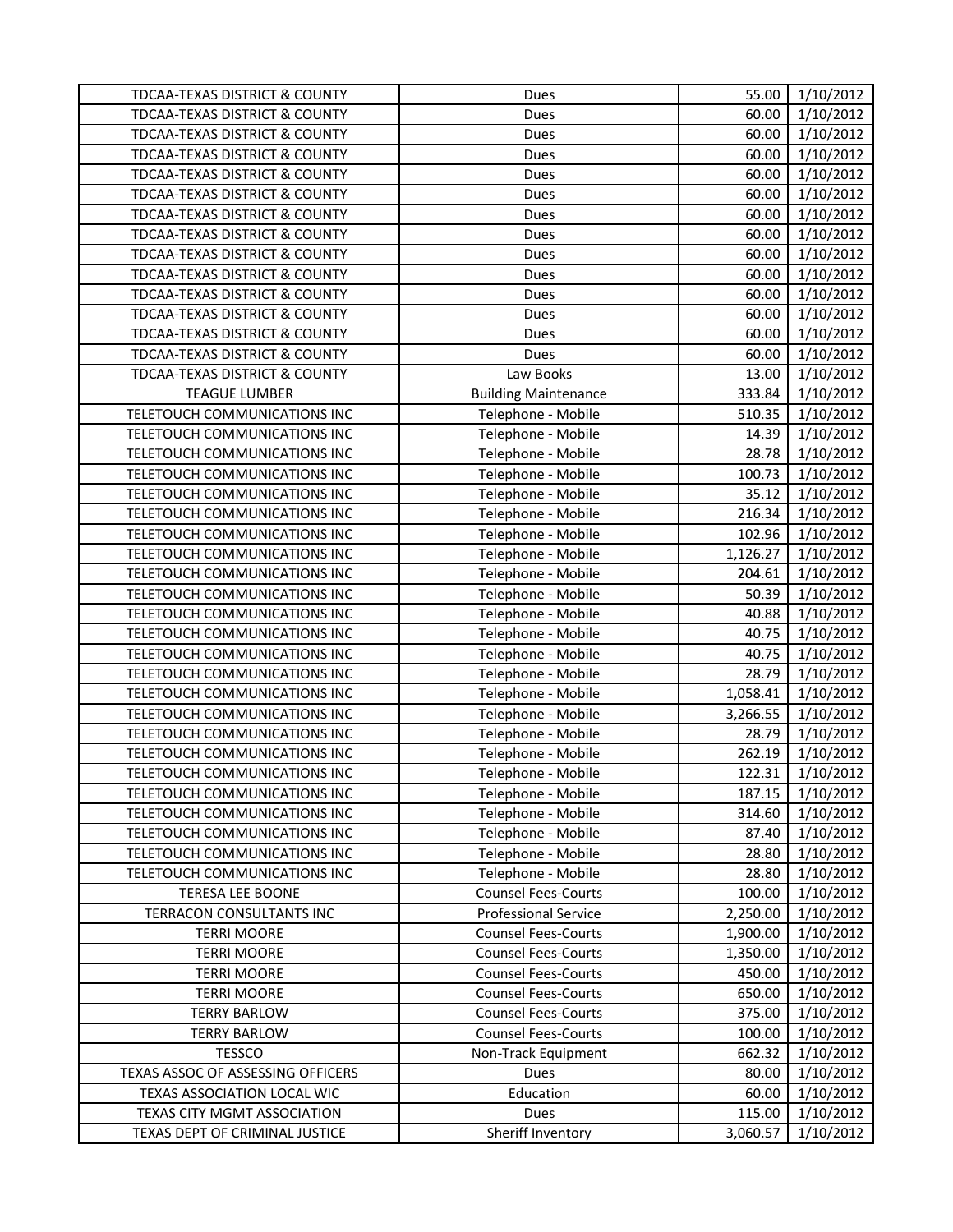| TEXAS FIRE PROTECTION SPECL'ST      | <b>Building Maintenance</b> | 170.00    | 1/10/2012 |
|-------------------------------------|-----------------------------|-----------|-----------|
| TEXAS INTERPRETING SERVICES LLC     | <b>Interpreter Fees</b>     | 90.00     | 1/10/2012 |
| TEXAS INTERPRETING SERVICES LLC     | <b>Interpreter Fees</b>     | 540.00    | 1/10/2012 |
| TEXAS INTERSTATE COMPACT FOR        | Transportation              | 336.19    | 1/10/2012 |
| TEXAS JUSTICE COURT JUDGES          | Dues                        | 75.00     | 1/10/2012 |
| <b>TEXAS JUSTICE COURT JUDGES</b>   | Dues                        | 75.00     | 1/10/2012 |
| <b>TEXAS MENTOR</b>                 | <b>Foster Home Care</b>     | 316.16    | 1/10/2012 |
| <b>TEXAS POWER LP</b>               | <b>Utility Assistance</b>   | 339.99    | 1/10/2012 |
| TEXAS PUBLIC PURCHASING ASSOCIATION | Dues                        | 50.00     | 1/10/2012 |
| TEXAS SIGNWORKS/SIGNMART.COM        | Supplies                    | 20.73     | 1/10/2012 |
| <b>TEXAS TOLLWAYS</b>               | Travel                      | 17.12     | 1/10/2012 |
| THE BMC GROUP INC                   | <b>Building Maintenance</b> | 75.00     | 1/10/2012 |
| THE DECKER LAW FIRM PC              | <b>Counsel Fees-Courts</b>  | 750.00    | 1/10/2012 |
| THE HAMPTON LAW FIRM PLLC           | <b>Counsel Fees-Courts</b>  | 100.00    | 1/10/2012 |
| THE HAMPTON LAW FIRM PLLC           | <b>Counsel Fees-Courts</b>  | 300.00    | 1/10/2012 |
| THE HUSTON FIRM PC                  | <b>Counsel Fees-Courts</b>  | 800.00    | 1/10/2012 |
| THE LAW FIRM OF DAVID C JONES       | <b>Counsel Fees-Courts</b>  | 150.00    | 1/10/2012 |
| THE LAW FIRM OF DAVID C JONES       | <b>Counsel Fees-Courts</b>  | 175.00    | 1/10/2012 |
| THE LAW OFFICE OF ANGELA DOSKOCIL   | Cnsl Fees-Fam Drg Ct        | 100.00    | 1/10/2012 |
| THE LAW OFFICE OF STEPHEN K HARMON  | Counsel Fees - CPS          | 100.00    | 1/10/2012 |
| THE LAW OFFICES OF MICHAEL POOL PLL | <b>Counsel Fees-Courts</b>  | 600.00    | 1/10/2012 |
| THE LAW OFFICES OF MICHAEL POOL PLL | <b>Counsel Fees-Courts</b>  | 700.00    | 1/10/2012 |
| THE MAJOR FUNERAL HOME CHAPEL       | <b>County Burials</b>       | 700.00    | 1/10/2012 |
| THE MULHOLLAND CO                   | Supplies                    | 10.00     | 1/10/2012 |
| THE MULHOLLAND CO                   | <b>Supplies</b>             | 9.00      | 1/10/2012 |
| THE MULHOLLAND CO                   | Supplies                    | 31.50     | 1/10/2012 |
| THE MULHOLLAND CO                   | Supplies                    | 7.00      | 1/10/2012 |
| THE MULHOLLAND CO                   | Supplies                    | 9.00      | 1/10/2012 |
| THE MULHOLLAND CO                   | Supplies                    | 24.00     | 1/10/2012 |
| THE MULHOLLAND CO                   | Supplies                    | 40.00     | 1/10/2012 |
| THE MULHOLLAND CO                   | <b>Supplies</b>             | 23.00     | 1/10/2012 |
| THE MULHOLLAND CO                   | Supplies                    | 76.25     | 1/10/2012 |
| THE MULHOLLAND CO                   | Voting Supplies             | 1,700.00  | 1/10/2012 |
| THE MULHOLLAND CO                   | Supplies                    | 14.00     | 1/10/2012 |
| THE PEAVEY CORPORATION              | Lab Supplies                | 390.00    | 1/10/2012 |
| THE SOURCE FOR PUBLICDATA LP        | On-Line Service             | 75.00     | 1/10/2012 |
| THE SPOKEN WORD LLC                 | Interpreter Fees            | 100.00    | 1/10/2012 |
| THE SPOKEN WORD LLC                 | <b>Interpreter Fees</b>     | 570.00    | 1/10/2012 |
| THE SPOKEN WORD LLC                 | <b>Interpreter Fees</b>     | 270.00    | 1/10/2012 |
| THE SPOKEN WORD LLC                 | <b>Interpreter Fees</b>     | 180.00    | 1/10/2012 |
| THE SPOKEN WORD LLC                 | <b>Interpreter Fees</b>     | 120.00    | 1/10/2012 |
| THE SPOKEN WORD LLC                 | <b>Interpreter Fees</b>     | 120.00    | 1/10/2012 |
| THYSSENKRUPP ELEVATOR               | <b>Elevator Maintenance</b> | 3,062.17  | 1/10/2012 |
| <b>THYSSENKRUPP ELEVATOR</b>        | Elevator Maintenance        | 5,358.79  | 1/10/2012 |
| THYSSENKRUPP ELEVATOR               | <b>Elevator Maintenance</b> | 734.91    | 1/10/2012 |
| THYSSENKRUPP ELEVATOR               | <b>Elevator Maintenance</b> | 872.52    | 1/10/2012 |
| THYSSENKRUPP ELEVATOR               | <b>Elevator Maintenance</b> | 2,296.61  | 1/10/2012 |
| <b>THYSSENKRUPP ELEVATOR</b>        | <b>Elevator Maintenance</b> | 5,603.70  | 1/10/2012 |
| THYSSENKRUPP ELEVATOR               | <b>Elevator Maintenance</b> | 1,733.54  | 1/10/2012 |
| <b>THYSSENKRUPP ELEVATOR</b>        | <b>Elevator Maintenance</b> | 367.45    | 1/10/2012 |
| THYSSENKRUPP ELEVATOR               | Elevator Maintenance        | 3,827.71  | 1/10/2012 |
| THYSSENKRUPP ELEVATOR               | <b>Elevator Maintenance</b> | 2,409.86  | 1/10/2012 |
| THYSSENKRUPP ELEVATOR               | <b>Elevator Maintenance</b> | 14,853.42 | 1/10/2012 |
|                                     |                             |           |           |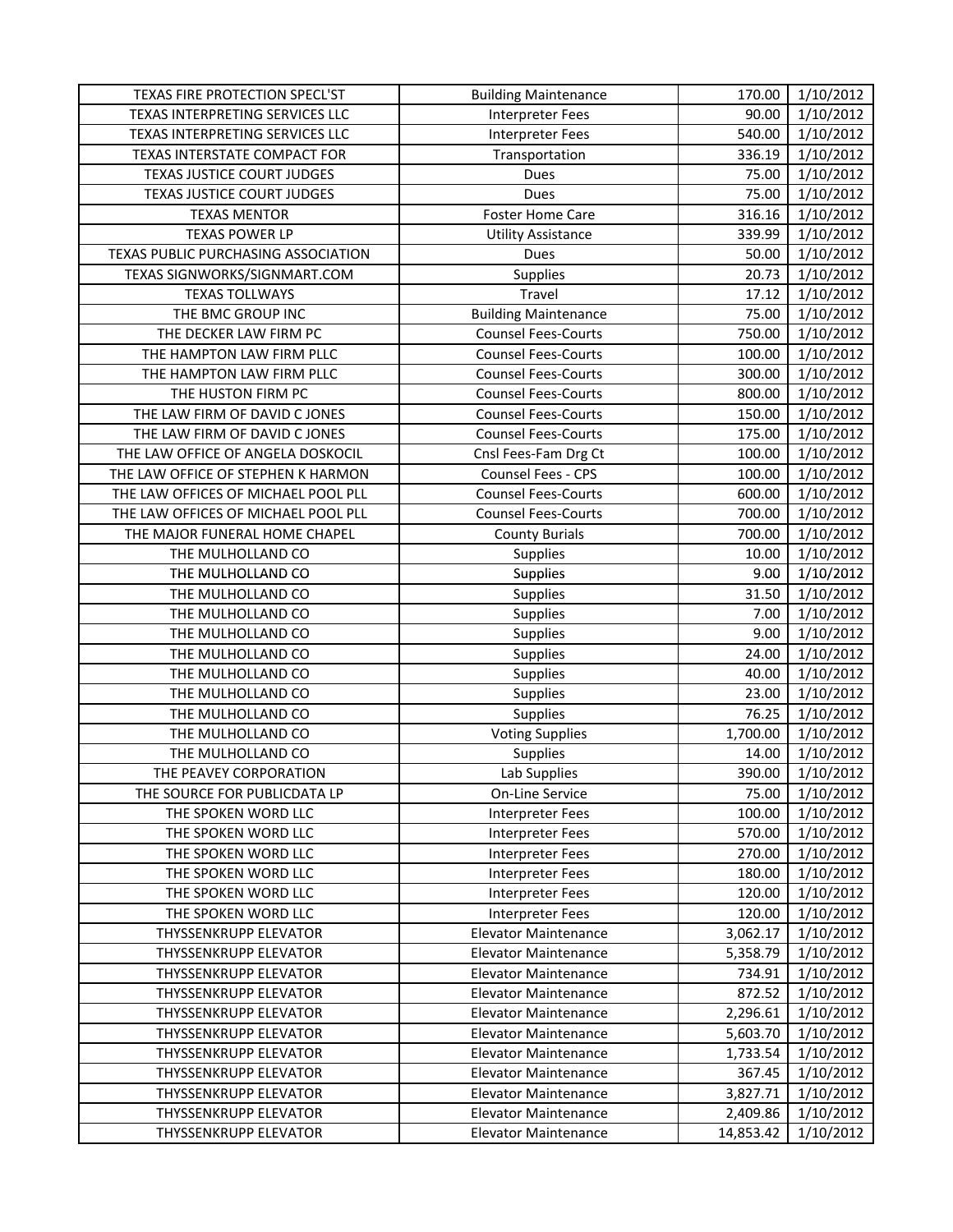| <b>THYSSENKRUPP ELEVATOR</b>      | <b>Elevator Maintenance</b> | 765.53   | 1/10/2012 |
|-----------------------------------|-----------------------------|----------|-----------|
| <b>THYSSENKRUPP ELEVATOR</b>      | <b>Elevator Maintenance</b> | 5,358.79 | 1/10/2012 |
| THYSSENKRUPP ELEVATOR             | <b>Elevator Maintenance</b> | 734.91   | 1/10/2012 |
| THYSSENKRUPP ELEVATOR             | <b>Elevator Maintenance</b> | 1,531.18 | 1/10/2012 |
| <b>THYSSENKRUPP ELEVATOR</b>      | <b>Elevator Maintenance</b> | 2,296.61 | 1/10/2012 |
| <b>THYSSENKRUPP ELEVATOR</b>      | <b>Elevator Maintenance</b> | 734.91   | 1/10/2012 |
| TIC EXPRESS LLC                   | <b>Supplies</b>             | 348.90   | 1/10/2012 |
| TIC EXPRESS LLC                   | Sheriff Inventory           | 279.12   | 1/10/2012 |
| TIC EXPRESS LLC                   | <b>Supplies</b>             | 125.00   | 1/10/2012 |
| TIC EXPRESS LLC                   | Supplies                    | 458.00   | 1/10/2012 |
| TIC EXPRESS LLC                   | Supplies                    | 61.00    | 1/10/2012 |
| TIC EXPRESS LLC                   | <b>Supplies</b>             | 943.76   | 1/10/2012 |
| TIC EXPRESS LLC                   | Supplies                    | 46.00    | 1/10/2012 |
| TIC EXPRESS LLC                   | <b>Computer Supplies</b>    | 184.00   | 1/10/2012 |
| TIC EXPRESS LLC                   | <b>Supplies</b>             | 279.73   | 1/10/2012 |
| TIC EXPRESS LLC                   | <b>Supplies</b>             | 186.45   | 1/10/2012 |
| TIC EXPRESS LLC                   | <b>Supplies</b>             | 140.00   | 1/10/2012 |
| TIC EXPRESS LLC                   | <b>Supplies</b>             | 54.00    | 1/10/2012 |
| <b>TIM MOORE</b>                  | <b>Counsel Fees-Courts</b>  | 500.00   | 1/10/2012 |
| <b>TIM MOORE</b>                  | <b>Counsel Fees-Courts</b>  | 100.00   | 1/10/2012 |
| TIME WARNER CABLE MEDIA SALES     | Utilities                   | 80.92    | 1/10/2012 |
| TINA M PRICE                      | <b>Counsel Fees-Courts</b>  | 350.00   | 1/10/2012 |
| TOG HOTEL PROPERTIES              | <b>Witness Travel</b>       | 97.75    | 1/10/2012 |
| TOG HOTEL PROPERTIES              | <b>Witness Travel</b>       | 195.50   | 1/10/2012 |
| <b>TOG HOTEL PROPERTIES</b>       | <b>Witness Travel</b>       | 97.75    | 1/10/2012 |
| <b>TORI BJORNHOLM</b>             | Clothing                    | 100.00   | 1/10/2012 |
| <b>TOSHIBA BUSINESS SOLUTIONS</b> | Office Equip Maint          | 78.35    | 1/10/2012 |
| <b>TOSHIBA BUSINESS SOLUTIONS</b> | <b>Equipment Maint</b>      | 63.05    | 1/10/2012 |
| TOTAL ACCESS GROUP INC            | <b>Supplies</b>             | 380.00   | 1/10/2012 |
| TRACEY USHERWOOD                  | <b>Restitution Payable</b>  | 1.50     | 1/10/2012 |
| TRACI D WILKINSON PC              | Counsel Fees - CPS          | 2,037.50 | 1/10/2012 |
| <b>TRACIE KENAN</b>               | <b>Counsel Fees-Courts</b>  | 500.00   | 1/10/2012 |
| <b>TRACIE KENAN</b>               | <b>Counsel Fees-Courts</b>  | 237.50   | 1/10/2012 |
| TRAILS END TRUCK ACCESSORIES      | Vehicle Maintenance         | 198.60   | 1/10/2012 |
| TRAILS END TRUCK ACCESSORIES      | Parts and Supplies          | 159.62   | 1/10/2012 |
| <b>TRANE COMPANY</b>              | A/C Maint Contract          | 2,758.00 | 1/10/2012 |
| <b>TRAVIS YOUNG</b>               | <b>Counsel Fees-Courts</b>  | 750.00   | 1/10/2012 |
| <b>TRAVIS YOUNG</b>               | <b>Counsel Fees-Courts</b>  | 350.00   | 1/10/2012 |
| <b>TRAVIS YOUNG</b>               | <b>Counsel Fees-Courts</b>  | 300.00   | 1/10/2012 |
| <b>TRAVIS YOUNG</b>               | <b>Counsel Fees-Courts</b>  | 200.00   | 1/10/2012 |
| TRI COUNTY ELECTRIC CO-OP         | <b>Utility Assistance</b>   | 217.29   | 1/10/2012 |
| TRIPLENET PRICING LLC             | <b>Supplies</b>             | 49.90    | 1/10/2012 |
| TRIPLENET PRICING LLC             | <b>Supplies</b>             | 101.46   | 1/10/2012 |
| TRIPLENET PRICING LLC             | <b>Supplies</b>             | 435.98   | 1/10/2012 |
| TRIPLENET PRICING LLC             | <b>Supplies</b>             | 126.65   | 1/10/2012 |
| TRIPLENET PRICING LLC             | <b>Supplies</b>             | 65.80    | 1/10/2012 |
| TRIPLENET PRICING LLC             | <b>Supplies</b>             | 116.10   | 1/10/2012 |
| TRIPLENET PRICING LLC             | <b>Supplies</b>             | 377.40   | 1/10/2012 |
| TRIPLENET PRICING LLC             | <b>Supplies</b>             |          | 1/10/2012 |
| TRIPLENET PRICING LLC             | <b>Supplies</b>             | 112.00   | 1/10/2012 |
| TRIPLENET PRICING LLC             | <b>Supplies</b>             | 318.25   | 1/10/2012 |
| TRIPLENET PRICING LLC             | <b>Supplies</b>             | 285.50   | 1/10/2012 |
| TRIPLENET PRICING LLC             | <b>Supplies</b>             | 57.10    | 1/10/2012 |
|                                   |                             |          |           |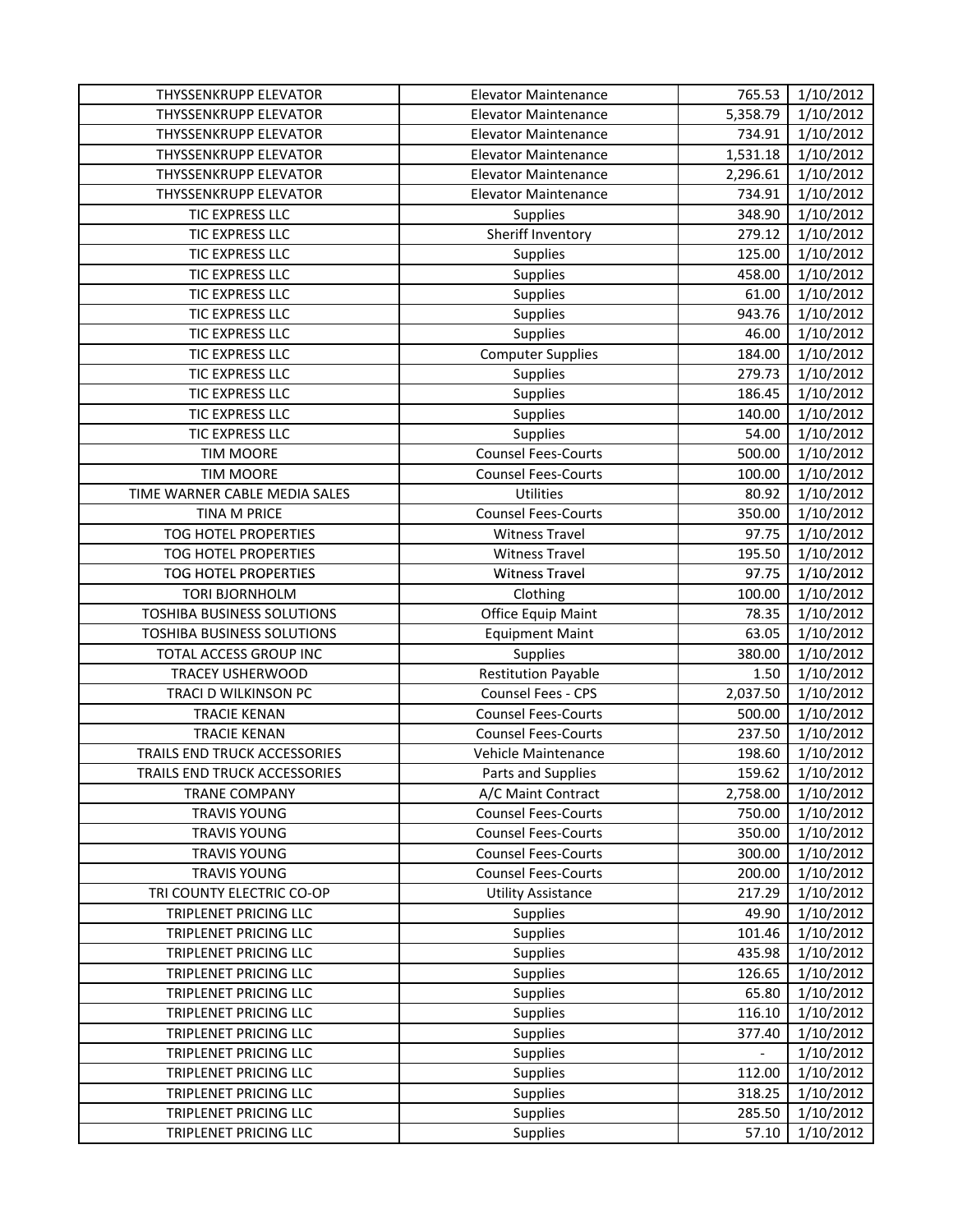| TRUCKPRO INC                      | Parts and Supplies          | 85.88     | 1/10/2012 |
|-----------------------------------|-----------------------------|-----------|-----------|
| TRUGREEN CHEMLAWN                 | Landscaping Expense         | 489.00    | 1/10/2012 |
| TRUGREEN LANDCARE LLC             | Landscaping Expense         | 210.00    | 1/10/2012 |
| TXDMV-TX DEPT OF MOTOR VEHICLES   | Subscriptions               | 21.34     | 1/10/2012 |
| TXI OPERATIONS, LP (NT)           | <b>Cement and Concrete</b>  | 4,969.80  | 1/10/2012 |
| TXI OPERATIONS, LP (NT)           | <b>Base Stab Materials</b>  | 4,958.25  | 1/10/2012 |
| TXU ELECTRIC COMPANY              | <b>Utility Assistance</b>   | 1,782.89  | 1/10/2012 |
| TXU ELECTRIC COMPANY              | <b>Utility Assistance</b>   | 521.03    | 1/10/2012 |
| TXU ELECTRIC COMPANY              | <b>Utility Assistance</b>   | 1,558.33  | 1/10/2012 |
| TXU ELECTRIC COMPANY              | <b>Utility Assistance</b>   | 704.74    | 1/10/2012 |
| <b>U S POSTMASTER</b>             | Postage                     | 5,114.20  | 1/10/2012 |
| <b>U S POSTMASTER</b>             | Postage                     | 1,760.00  | 1/10/2012 |
| <b>ULINE INC</b>                  | Supplies                    | 132.00    | 1/10/2012 |
| ULINE INC                         | <b>Supplies</b>             | 26.78     | 1/10/2012 |
| <b>ULINE INC</b>                  | Lab Supplies                | 695.78    | 1/10/2012 |
| UNION GOSPEL MISSION              | <b>Rental Assistance</b>    | 1,064.00  | 1/10/2012 |
| <b>UNITED SOUTHERN</b>            | Parts and Supplies          | 260.00    | 1/10/2012 |
| UNITED STATES DISTRICT COURT      | Cert Copies/Trans           | 45.00     | 1/10/2012 |
| UNIVERSITY OF N TX HEALTH SCIENCE | <b>Professional Service</b> | 316.94    | 1/10/2012 |
| UNIVERSITY OF NORTH TEXAS HEALTH  | <b>Professional Service</b> | 347.60    | 1/10/2012 |
| UPS/UNITED PARCEL SERVICE         | Radio Serv-Non Contr        | 67.60     | 1/10/2012 |
| US DIAGNOSTICS INC                | Lab Supplies                | 12,660.00 | 1/10/2012 |
| US DIAGNOSTICS INC                | Lab Supplies                | 211.00    | 1/10/2012 |
| <b>US TECH</b>                    | Capital Outlay-Compu        | 6,594.00  | 1/10/2012 |
| UTA SCHOOL OF SOCIAL WORK         | Education                   | 50.00     | 1/10/2012 |
| UTAK LABORATORIES INC             | Lab Supplies                | 447.45    | 1/10/2012 |
| UTAK LABORATORIES INC             | Lab Supplies                | 310.39    | 1/10/2012 |
| <b>VALERIE ALLEN</b>              | Reporter's Records          | 3,135.90  | 1/10/2012 |
| VENTREX ENVIRONMENTAL SERVICES    | Lab Equip Mainten           | 1,481.22  | 1/10/2012 |
| <b>VERIZON SOUTHWEST</b>          | Telephone-Basic             | 116.87    | 1/10/2012 |
| VERMEER TEXAS LOUISIANA           | Parts and Supplies          | 370.15    | 1/10/2012 |
| <b>VERTIS HARRIS</b>              | Trust - Constable 8         | 421.00    | 1/10/2012 |
| VETERINARY CENTERS OF AMERICA LP  | Canine Expense              | 67.50     | 1/10/2012 |
| <b>VICKI E WILEY</b>              | Counsel Fees-Juv            | 200.00    | 1/10/2012 |
| <b>VICKI E WILEY</b>              | Counsel Fees - CPS          | 672.50    | 1/10/2012 |
| <b>VICKI E WILEY</b>              | Cnsl Fees-Fam Drg Ct        | 100.00    | 1/10/2012 |
| <b>VIOLET NWOKOYE</b>             | Counsel Fees - CPS          | 100.00    | 1/10/2012 |
| <b>VIRGINIA CARTER</b>            | Counsel Fees-Juv            | 400.00    | 1/10/2012 |
| <b>WAKEISHA PURIFOY</b>           | Clothing                    | 247.54    | 1/10/2012 |
| WALNUT CREEK COUNTRY CLUB         | <b>Restitution Payable</b>  | 100.00    | 1/10/2012 |
| WALT A CLEVELAND                  | <b>Counsel Fees-Courts</b>  | 600.00    | 1/10/2012 |
| WALT A CLEVELAND                  | <b>Counsel Fees-Courts</b>  | 800.00    | 1/10/2012 |
| <b>WALT A CLEVELAND</b>           | <b>Counsel Fees-Courts</b>  | 275.00    | 1/10/2012 |
| <b>WALT A CLEVELAND</b>           | Counsel Fees-Juv            | 200.00    | 1/10/2012 |
| <b>WANDA LITTLE</b>               | Clothing                    | 219.43    | 1/10/2012 |
| WARES GIANT TIRE SERVICE LLC      | Central Garage Inv          | 81.00     | 1/10/2012 |
| <b>WARREN ST JOHN</b>             | <b>Counsel Fees-Courts</b>  | 100.00    | 1/10/2012 |
| <b>WARREN ST JOHN</b>             | <b>Counsel Fees-Courts</b>  | 750.00    | 1/10/2012 |
| Wayne Pollard                     | Travel                      | 100.00    | 1/10/2012 |
| <b>WEBER SCIENTIFIC</b>           | Lab Supplies                | 515.09    | 1/10/2012 |
| <b>WENDY COVEY</b>                | <b>Restitution Payable</b>  | 2.00      | 1/10/2012 |
| <b>WENDY HACKLER</b>              | Counsel Fees - CPS          | 600.00    | 1/10/2012 |
| <b>WENDY SNEED</b>                | Cash For Kids               | 25.00     | 1/10/2012 |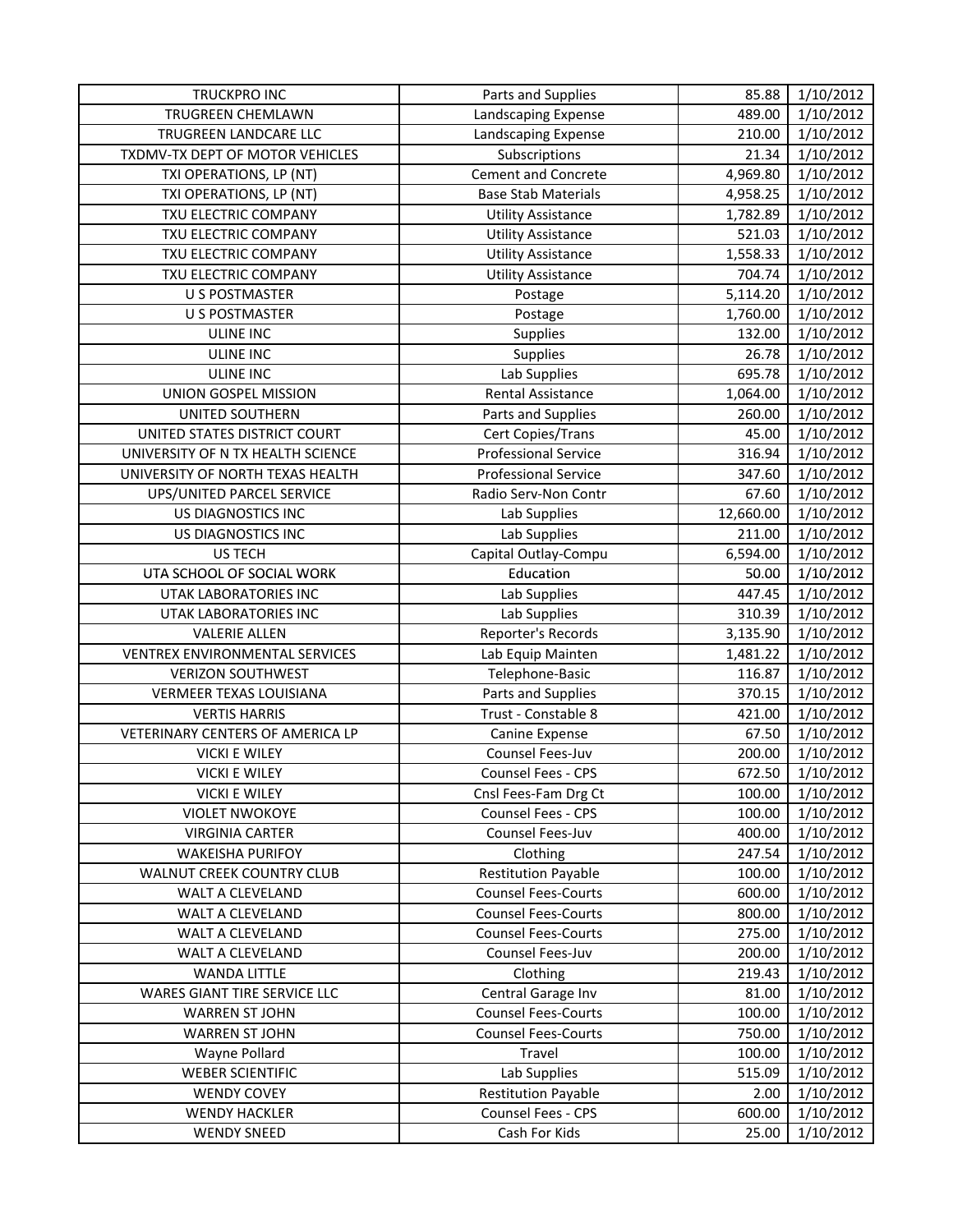| <b>WEST GROUP</b>               | Supplies                    | 232.50   | 1/10/2012 |
|---------------------------------|-----------------------------|----------|-----------|
| <b>WEST GROUP</b>               | <b>Supplies</b>             | 262.50   | 1/10/2012 |
| <b>WEST GROUP</b>               | Subscriptions               | 52.50    | 1/10/2012 |
| <b>WEST GROUP</b>               | Subscriptions               | 52.50    | 1/10/2012 |
| <b>WEST GROUP</b>               | Subscriptions               | 105.00   | 1/10/2012 |
| <b>WEST GROUP</b>               | Law Books                   | 572.00   | 1/10/2012 |
| <b>WEST GROUP</b>               | Law Books                   | 3,520.00 | 1/10/2012 |
| <b>WEST GROUP</b>               | Law Books                   | 4,478.25 | 1/10/2012 |
| <b>WEST GROUP</b>               | Subscriptions               | 47.00    | 1/10/2012 |
| <b>WESTERN DATA SYSTEMS</b>     | Subscriptions               | 100.00   | 1/10/2012 |
| WESTERN-BRW PAPER CO INC        | <b>Supplies</b>             | 197.50   | 1/10/2012 |
| WESTERN-BRW PAPER CO INC        | Supplies                    | 790.00   | 1/10/2012 |
| WESTERN-BRW PAPER CO INC        | Supplies                    | 790.00   | 1/10/2012 |
| WESTERN-BRW PAPER CO INC        | <b>Supplies</b>             | 790.00   | 1/10/2012 |
| WESTERN-BRW PAPER CO INC        | Supplies                    | 395.00   | 1/10/2012 |
| WESTERN-BRW PAPER CO INC        | Supplies                    | 268.00   | 1/10/2012 |
| WESTERN-BRW PAPER CO INC        | Supplies                    | 536.00   | 1/10/2012 |
| <b>WESTERN-BRW PAPER CO INC</b> | Supplies                    | 237.00   | 1/10/2012 |
| WESTERN-BRW PAPER CO INC        | Supplies                    | 197.50   | 1/10/2012 |
| WESTERN-BRW PAPER CO INC        | Supplies                    | 316.00   | 1/10/2012 |
| WESTERN-BRW PAPER CO INC        | Supplies                    | 134.00   | 1/10/2012 |
| WESTERN-BRW PAPER CO INC        | Supplies                    | 197.50   | 1/10/2012 |
| WESTERN-BRW PAPER CO INC        | Supplies                    | 187.60   | 1/10/2012 |
| WESTERN-BRW PAPER CO INC        | Supplies                    | 160.80   | 1/10/2012 |
| WESTERN-BRW PAPER CO INC        | <b>Supplies</b>             | 3,160.00 | 1/10/2012 |
| WESTERN-BRW PAPER CO INC        | Supplies                    | 53.05    | 1/10/2012 |
| WESTERN-BRW PAPER CO INC        | Supplies                    | 1,580.00 | 1/10/2012 |
| WESTERN-BRW PAPER CO INC        | Supplies                    | 197.50   | 1/10/2012 |
| WESTERN-BRW PAPER CO INC        | Supplies                    | 197.50   | 1/10/2012 |
| WILLIAM H BILL RAY PC           | <b>Counsel Fees-Courts</b>  | 1,125.00 | 1/10/2012 |
| WILLIAM H BILL RAY PC           | <b>Counsel Fees-Courts</b>  | 465.00   | 1/10/2012 |
| WILLIAM H BILL RAY PC           | <b>Counsel Fees-Courts</b>  | 400.00   | 1/10/2012 |
| WILLIAM MICHAEL HARBER JR       | <b>Counsel Fees-Courts</b>  | 100.00   | 1/10/2012 |
| William S Sheppard              | Education                   | 168.20   | 1/10/2012 |
| <b>WILLIAM SHELTON</b>          | Reporter's Records          | 3,708.00 | 1/10/2012 |
| William T Higgins               | Inter-Govt Rec              | 9.00     | 1/10/2012 |
| William T Higgins               | State Right of Way          | 1.00     | 1/10/2012 |
| WILSON PROJECT MANAGEMENT LLC   | Non-Track Equipment         | 679.18   | 1/10/2012 |
| WILSON PROJECT MANAGEMENT LLC   | Non-Track Equipment         | 418.04   | 1/10/2012 |
| WM BARRY NORMAN                 | Psych Exam/Testimony        | 400.00   | 1/10/2012 |
| WM BARRY NORMAN                 | Psych Exam/Testimony        | 400.00   | 1/10/2012 |
| WM BARRY NORMAN                 | Psych Exam/Testimony        | 800.00   | 1/10/2012 |
| WM BARRY NORMAN                 | Psych Exam/Testimony        | 400.00   | 1/10/2012 |
| WOLTERS KLUWER LAW & BUSINESS   | Law Books                   | 846.00   | 1/10/2012 |
| WOODARD BUILDING SUPPLY         | <b>Building Maintenance</b> | 571.64   | 1/10/2012 |
| WOODMONT APARTMENTS LP          | <b>Rental Assistance</b>    | 779.00   | 1/10/2012 |
| WOODMONT APARTMENTS LP          | <b>Utility Assistance</b>   | 43.92    | 1/10/2012 |
| Y LETICIA SANCHEZ VIGIL         | <b>Interpreter Fees</b>     | 50.00    | 1/10/2012 |

| <b>COMMISSIONERS' REPORT OF CLAIMS - Addendum</b> |                         |                    |                   |
|---------------------------------------------------|-------------------------|--------------------|-------------------|
| FOR THE WEEK ENDING - January 10, 2012            |                         |                    |                   |
|                                                   |                         |                    |                   |
| <b>Vendor Name</b>                                | <b>Item Description</b> | <b>Paid Amount</b> | <b>Check Date</b> |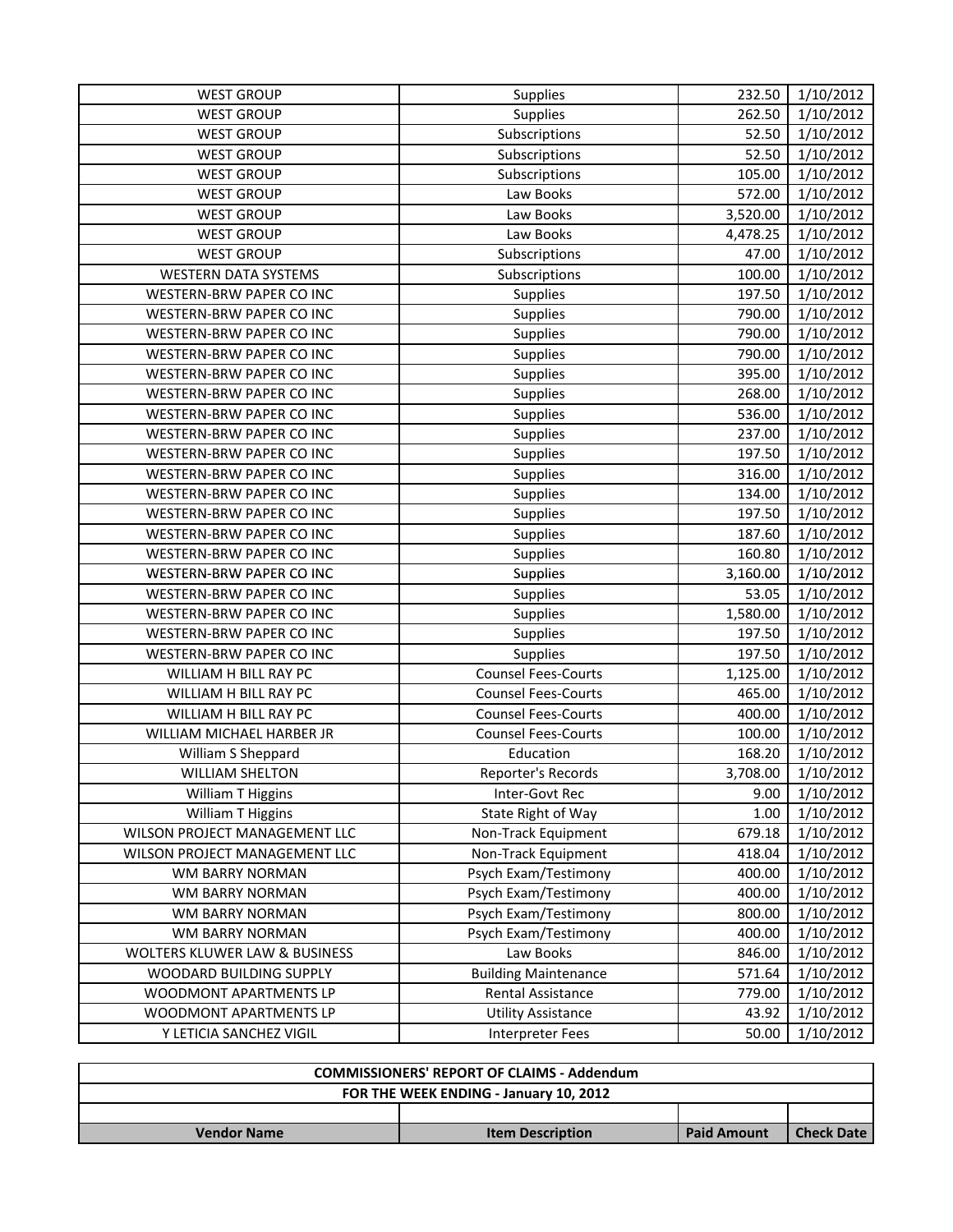| <b>Accucare Mortuary Service Inc</b>   | Transportation                  | 15,597.25    | 1/10/2012 |
|----------------------------------------|---------------------------------|--------------|-----------|
| Alice Whitten                          | 5006 Chapter 13 Levy            | 180.00       | 1/10/2012 |
| Alice Whitten                          | 5006 Chapter 13 Levy            | 3,683.06     | 1/10/2012 |
| Alvin T Cain                           | State Right of Way              | 559.21       | 1/10/2012 |
| American General Life Ins              | Lifestyle, American General Co. | 76.27        | 1/10/2012 |
| Anthem Life Insurance Co               | PGL/Anthem Life                 | 34.64        | 1/10/2012 |
| Arkansas Office of Child               | Child Support                   | 201.23       | 1/10/2012 |
| <b>Artisan Dental Designs</b>          | Trust - Constable 7             | 3,610.16     | 1/10/2012 |
| <b>Automated Collection Serv</b>       | 5002 Student Loan Levy          | 17.15        | 1/10/2012 |
| <b>Automated Collection Serv</b>       | 5002 Student Loan Levy          | 247.24       | 1/10/2012 |
| Bank of New York Mellon                | <b>Interest Payments</b>        | 8,053,874.38 | 1/10/2012 |
| CLEAT                                  | <b>Union Dues</b>               | 6,000.00     | 1/10/2012 |
| California Sdu                         | Child Support                   | 119.07       | 1/10/2012 |
| Chapter 13 Trustee                     | 5006 Chapter 13 Levy            | 534.25       | 1/10/2012 |
| <b>Charter Communications</b>          | <b>Computer Supplies</b>        | 186.98       | 1/10/2012 |
| <b>Charter Communications</b>          | Subscriptions                   | 132.82       | 1/10/2012 |
| <b>Charter Communications</b>          | Subscriptions                   | 115.73       | 1/10/2012 |
| <b>Charter Communications</b>          | Subscriptions                   | 130.08       | 1/10/2012 |
| City of North Richland Hills           | Radio Serv-Contract             | 1,273.61     | 1/10/2012 |
| City of North Richland Hills           | Radio Serv-Contract             | 603.29       | 1/10/2012 |
| City of North Richland Hills           | Radio Serv-Contract             | 12,333.89    | 1/10/2012 |
| City of North Richland Hills           | Radio Serv-Contract             | 59,675.24    | 1/10/2012 |
| City of North Richland Hills           | Radio Serv-Contract             | 1,742.83     | 1/10/2012 |
| City of North Richland Hills           | Radio Serv-Contract             | 804.38       | 1/10/2012 |
| Clerk of the Circuit Court             | Cert Copies/Trans               | 28.00        | 1/10/2012 |
| Comprehensive Breast Care Cntr of T    | <b>Professional Service</b>     | 2,935.27     | 1/10/2012 |
| Comprehensive Breast Care Cntr of T    | <b>Professional Service</b>     | 11,419.00    | 1/10/2012 |
| David Cleveland                        | Travel                          | 74.04        | 1/10/2012 |
| Delta Dental Insurance Co              | <b>Dental Claims</b>            | 11,371.50    | 1/10/2012 |
| Delta Dental Insurance Co              | <b>Dental Claims</b>            | 924.60       | 1/10/2012 |
| Delta Dental Insurance Co              | <b>Dental Claims</b>            | (13,079.78)  | 1/10/2012 |
| Delta Dental Insurance Co              | <b>Dental Claims</b>            | (3,311.80)   | 1/10/2012 |
| Delta Management Associat              | 5002 Student Loan Levy          | (0.15)       | 1/10/2012 |
| Delta Management Associat              | 5002 Student Loan Levy          | 127.88       | 1/10/2012 |
| <b>DSHS-Department of State Health</b> | <b>Professional Service</b>     | 3,645.84     | 1/10/2012 |
| Felipe O Calzada                       | <b>Counsel Fees-Courts</b>      | 1,040.00     | 1/10/2012 |
| First Southwest Asset Management In    | <b>Financial Contracts</b>      | 1,433.10     | 1/10/2012 |
| First Southwest Asset Management In    | <b>Financial Contracts</b>      | 1,200.00     | 1/10/2012 |
| First Southwest Asset Management In    | <b>Financial Contracts</b>      | 2,359.80     | 1/10/2012 |
| First Southwest Asset Management In    | <b>Financial Contracts</b>      | 2,107.10     | 1/10/2012 |
| Florida, State of, Disbur              | Child Support                   | 64.38        | 1/10/2012 |
| Fort Worth Chapter TSCPA               | Education                       | 95.00        | 1/10/2012 |
| <b>Fraternal Order of Police</b>       | <b>Union Dues</b>               | 1,600.00     | 1/10/2012 |
| <b>GC Services LP</b>                  | 5002 Student Loan Levy          | (4.68)       | 1/10/2012 |
| <b>GC Services LP</b>                  | 5002 Student Loan Levy          | 236.47       | 1/10/2012 |
| Gilbane Building Co                    | Retainage                       | (67, 717.00) | 1/10/2012 |
| Gilbane Building Co                    | <b>Professional Service</b>     | 1,724,988.49 | 1/10/2012 |
| Glenda Barnett                         | Postage                         | 12.46        | 1/10/2012 |
| Harold V Johnson                       | <b>Counsel Fees-Courts</b>      | 156.25       | 1/10/2012 |
| Healthsmart                            | Medical Claims - AC & CO        | (467.58)     | 1/10/2012 |
| Healthsmart                            | Medical Claims - AC & CO        | 1,724.29     | 1/10/2012 |
| <b>Heather Ogier</b>                   | <b>Counsel Fees-Courts</b>      | 300.00       | 1/10/2012 |
| HUD, US Dept of                        | HUD 5007 Garnishment            | 75.00        | 1/10/2012 |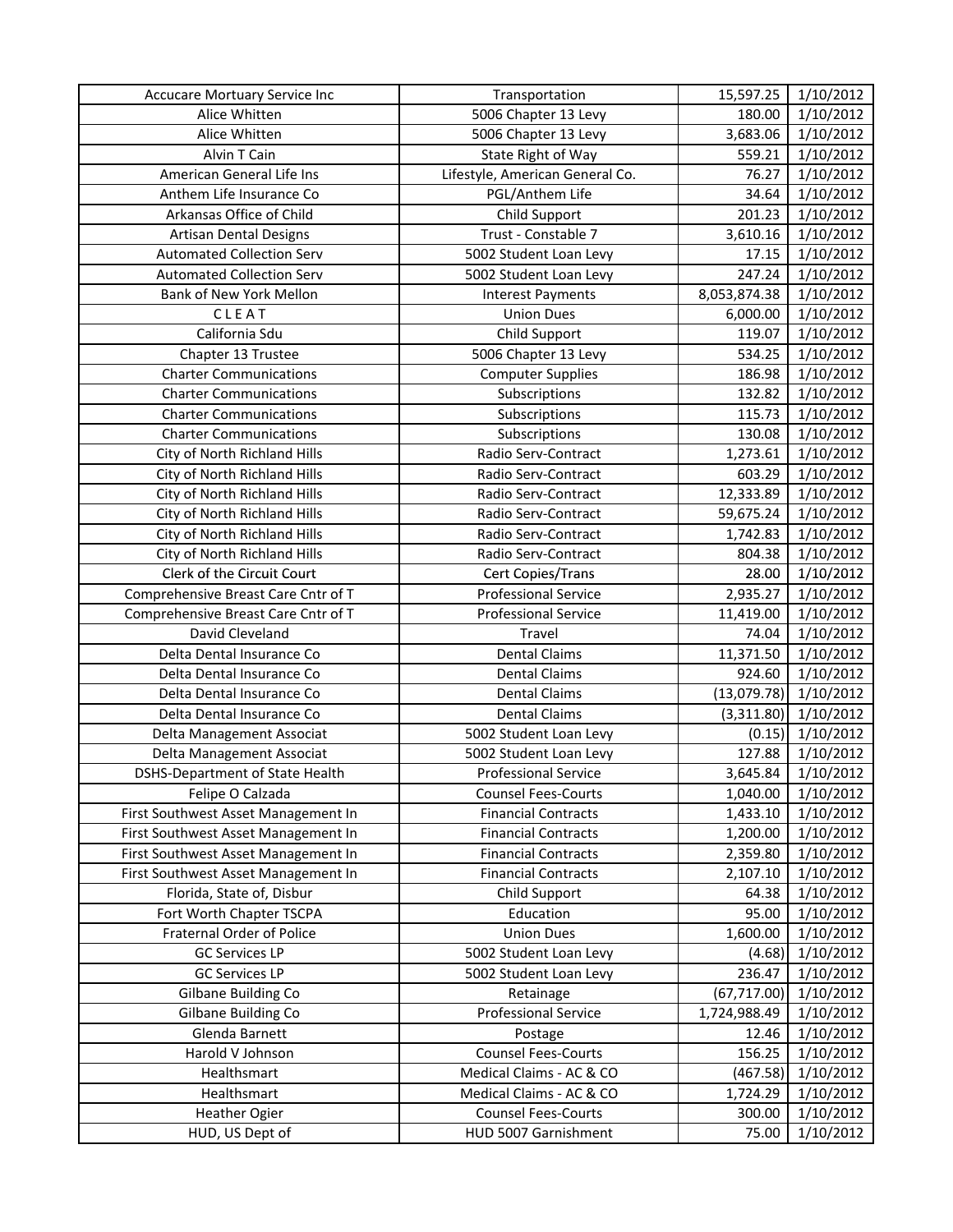| Industrial Power Isuzu Truck          | Central Garage Inv          | 3,474.49   | 1/10/2012 |
|---------------------------------------|-----------------------------|------------|-----------|
| Integrated Forensic Lab Inc           | Investigative               | 4,000.00   | 1/10/2012 |
| <b>Internal Revenue Service</b>       | 5001 Tax Levy               | (372.15)   | 1/10/2012 |
| <b>Internal Revenue Service</b>       | 5001 Tax Levy               | 2,277.96   | 1/10/2012 |
| <b>IRS FICA EE</b>                    | FICA-Employee               | 949.91     | 1/10/2012 |
| <b>IRS FICA EE</b>                    | FICA-Employee               | 328,358.34 | 1/10/2012 |
| <b>IRS FICA ER</b>                    | FICA-Employer               | 1,402.59   | 1/10/2012 |
| <b>IRS FICA ER</b>                    | FICA-Employer               | 484,720.02 | 1/10/2012 |
| <b>IRS FIT</b>                        | FIT Withholding             | 42,494.41  | 1/10/2012 |
| <b>IRS FIT</b>                        | FIT Withholding             | 993,654.19 | 1/10/2012 |
| IRS MED EE                            | Medicare-Employee           | 3,340.53   | 1/10/2012 |
| IRS MED EE                            | Medicare-Employee           | 123,456.93 | 1/10/2012 |
| <b>IRS MED ER</b>                     | Medicare-Employer           | 3,340.53   | 1/10/2012 |
| <b>IRS MED ER</b>                     | Medicare-Employer           | 123,456.93 | 1/10/2012 |
| Juan Rodriguez Martinez               | Pymts by Pgrm Part          | 82.00      | 1/10/2012 |
| Juan Rodriguez Martinez               | Pymts by Pgrm Part          | 18.00      | 1/10/2012 |
| Juvenile Law Section                  | Education                   | 250.00     | 1/10/2012 |
| Law Office of Lisa Haines             | <b>Counsel Fees-Courts</b>  | 1,175.00   | 1/10/2012 |
| Lincoln Financial Group               | Deferred Comp               | (941.30)   | 1/10/2012 |
| Lincoln Financial Group               | Deferred Comp               | 11,810.67  | 1/10/2012 |
| Louisiana Department of S             | Child Support               | 79.46      | 1/10/2012 |
| Maxum Health Services Corp            | <b>Professional Service</b> | 132.50     | 1/10/2012 |
| Maxum Health Services Corp            | <b>Professional Service</b> | 1,786.29   | 1/10/2012 |
| Mental Health Mental Retardation      | <b>MHMR</b>                 | 64,500.00  | 1/10/2012 |
| Metropolitan Life                     | Metlife                     | 16,000.00  | 1/10/2012 |
| Michigan State Disburseme             | Child Support               | 201.61     | 1/10/2012 |
| Missouri Family Support P             | Child Support               | 228.92     | 1/10/2012 |
| Mr Michael De La Flor LLL             | Travel                      | 94.00      | 1/10/2012 |
| Mr Rodney G Crockett                  | Education                   | 384.65     | 1/10/2012 |
| Ms Sandra G Gamez                     | Education                   | 324.80     | 1/10/2012 |
| National Procurement Institute Inc    | Dues                        | 210.00     | 1/10/2012 |
| Nationwide Retirement Sol             | Deferred Comp               | (4,798.95) | 1/10/2012 |
| Nationwide Retirement Sol             | Deferred Comp               | 82,984.44  | 1/10/2012 |
| <b>NCO Financial Systems Inc</b>      | 5002 Student Loan Levy      | (322.44)   | 1/10/2012 |
| <b>NCO Financial Systems Inc</b>      | 5002 Student Loan Levy      | 340.92     | 1/10/2012 |
| Neff Rental Inc                       | Trust - Constable 7         | 8,346.65   | 1/10/2012 |
| New Jersey Support Paymen             | Child Support               | 222.00     | 1/10/2012 |
| North Dakota Sdu                      | Child Support               | 281.54     | 1/10/2012 |
| North Texas Justice of the            | Education                   | 80.00      | 1/10/2012 |
| <b>Occupational Health Centers SW</b> | <b>Employee Physicals</b>   | 564.00     | 1/10/2012 |
| <b>Occupational Health Centers SW</b> | <b>Employee Physicals</b>   | 282.00     | 1/10/2012 |
| Oklahoma Guaranteed Stude             | 5002 Student Loan Levy      | (6.32)     | 1/10/2012 |
| Oklahoma Guaranteed Stude             | 5002 Student Loan Levy      | 214.30     | 1/10/2012 |
| Paulette Williams                     | Williams 5007 Garnishment   | 303.54     | 1/10/2012 |
| PayFlex                               | Dependent Care              | 6,387.71   | 1/10/2012 |
| PayFlex                               | Medical                     | 39,794.44  | 1/10/2012 |
| PayFlex                               | Dependent Care              | 13,033.75  | 1/10/2012 |
| PayFlex                               | Medical                     | 79,714.91  | 1/10/2012 |
| Pennsylvania-HEAA                     | 5002 Student Loan Levy      | 0.01       | 1/10/2012 |
| Pennsylvania-HEAA                     | 5002 Student Loan Levy      | 501.11     | 1/10/2012 |
| Pioneer Credit Recovery I             | 5002 Student Loan Levy      | 180.89     | 1/10/2012 |
| Pioneer Credit Recovery I             | 5002 Student Loan Levy      | 324.90     | 1/10/2012 |
| Police & Firefighters Ins             | <b>Union Dues</b>           | 17,000.00  | 1/10/2012 |